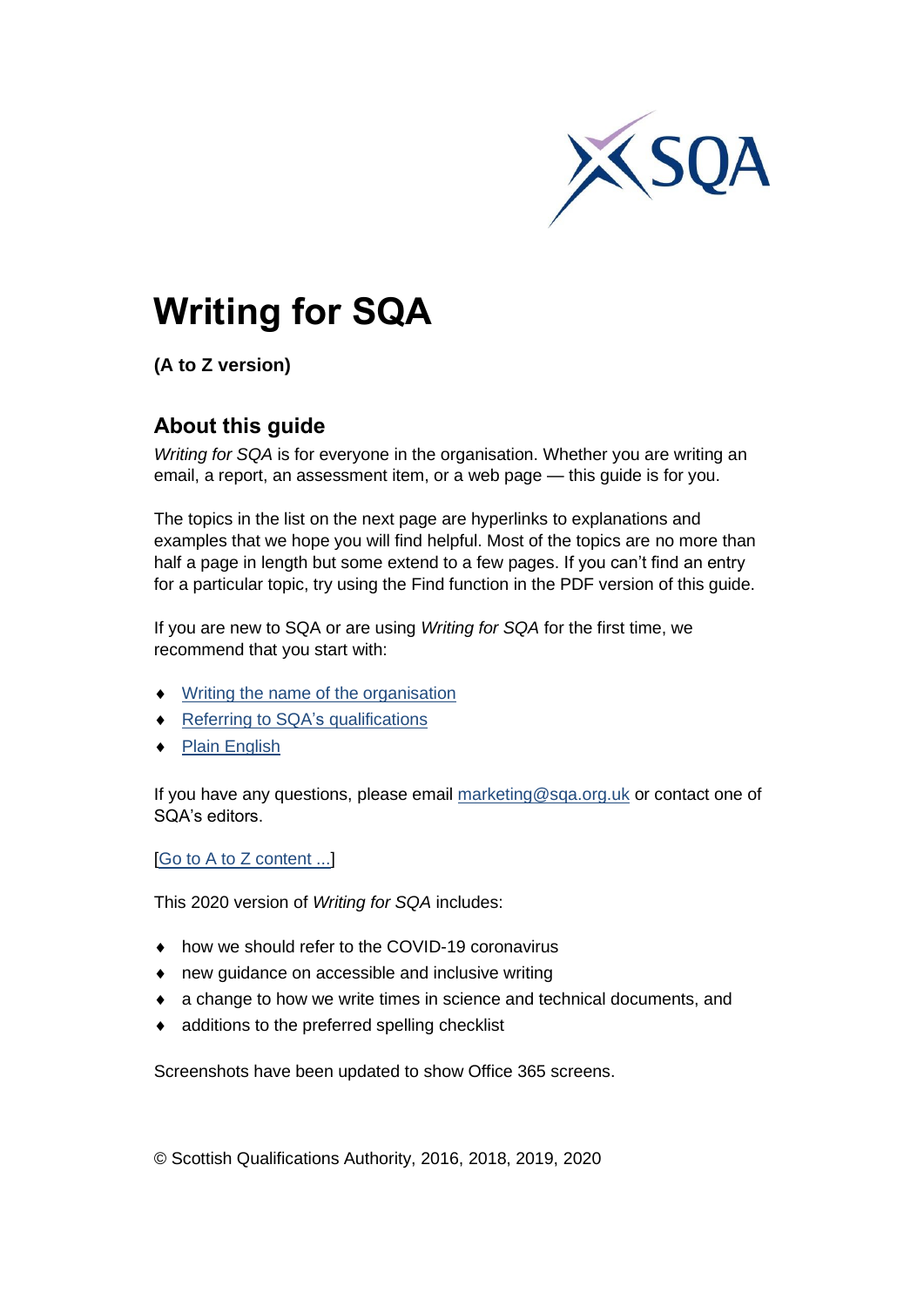# <span id="page-1-0"></span>**Contents**

<span id="page-1-1"></span>[The topics below are hyperlinks]

| A or an?                                       | 1            |
|------------------------------------------------|--------------|
| Abbreviations and acronyms (initialisms)       | $\mathbf{2}$ |
| <b>Accessible and inclusive writing</b>        | 3            |
| <b>Apostrophes</b>                             | 9            |
| <b>Appendices</b>                              | 10           |
| <b>Audience</b>                                | 11           |
| <b>Brackets</b>                                | 12           |
| <b>Bullets</b>                                 | 13           |
| Can or may?                                    | 15           |
| <b>Capital letters</b>                         | 16           |
| <b>Clear and Confident Writing course</b>      | 17           |
| <b>Colons and semi-colons</b>                  | 18           |
| <b>Commas</b>                                  | 19           |
| <b>Contents list</b>                           | 20           |
| Copyright                                      | 21           |
| <b>COVID-19 coronavirus</b>                    | 25           |
| <b>Cross-references</b>                        | 26           |
| <b>Dashes</b>                                  | 27           |
| Dates and time                                 | 28           |
| Diagrams, maps and graphs (line illustrations) | 29           |
| eg, ie, NB, etc                                | 30           |
| Elision (you're, we're, here's, etc)           | 31           |
| Ellipsis                                       | 32           |
| <b>Email</b>                                   | 33           |
| <b>Emphasis</b>                                | 36           |
| <b>Footnotes</b>                               | 37           |
| <b>Foreign words</b>                           | 38           |
| <b>Google Images</b>                           | 39           |
| <b>Grammar myths</b>                           | 40           |
| <b>Hyphens</b>                                 | 42           |
| -ise or ize?                                   | 43           |
| Its or it's?                                   | 44           |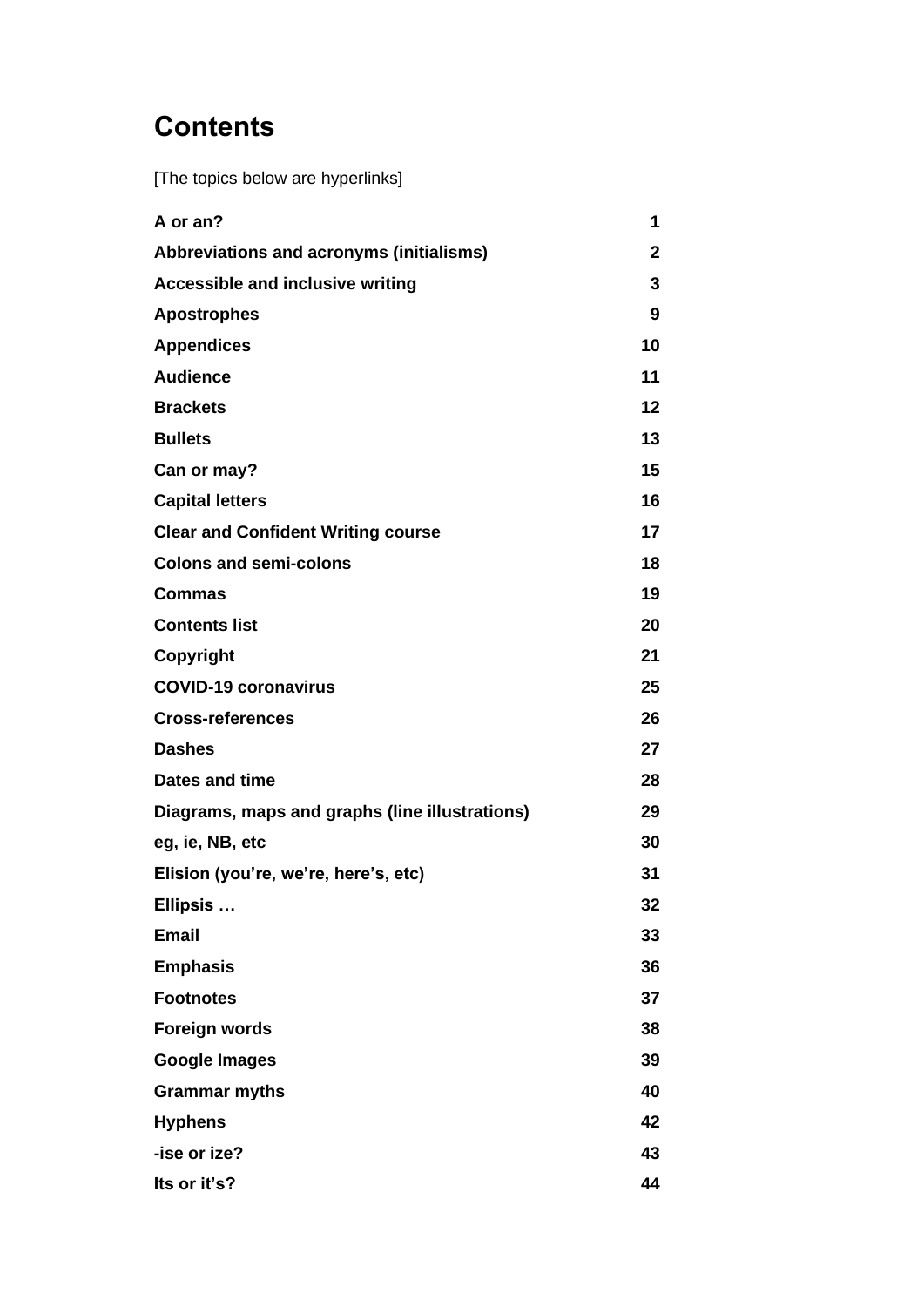| Jargon                                        | 45 |
|-----------------------------------------------|----|
| <b>Mathematics</b>                            | 46 |
| Money, weights and measures                   | 47 |
| <b>Nouns</b>                                  | 48 |
| <b>Numbered lists</b>                         | 49 |
| <b>Numbers</b>                                | 50 |
| <b>Obliques</b>                               | 51 |
| <b>Phone numbers</b>                          | 52 |
| <b>Photographs</b>                            | 53 |
| <b>Plain English</b>                          | 54 |
| <b>Planning and structure</b>                 | 56 |
| Plural(s) or singular(s)                      | 58 |
| <b>Quotation marks</b>                        | 59 |
| Quoting from other documents                  | 60 |
| Referencing                                   | 61 |
| <b>Referring to SQA's qualifications</b>      | 63 |
| <b>Repetition</b>                             | 65 |
| <b>Should and must</b>                        | 66 |
| <b>Spelling checklist</b>                     | 67 |
| <b>Templates</b>                              | 70 |
| That or which?                                | 73 |
| Titles of people involved with qualifications | 74 |
| Tone                                          | 75 |
| Web pages                                     | 78 |
| Wikipedia                                     | 79 |
| Word - readability statistics                 | 80 |
| Word — spellcheck                             | 82 |
| Words we prefer to use                        | 83 |
| <b>Writing about people</b>                   | 88 |
| Writing the name of the organisation          | 89 |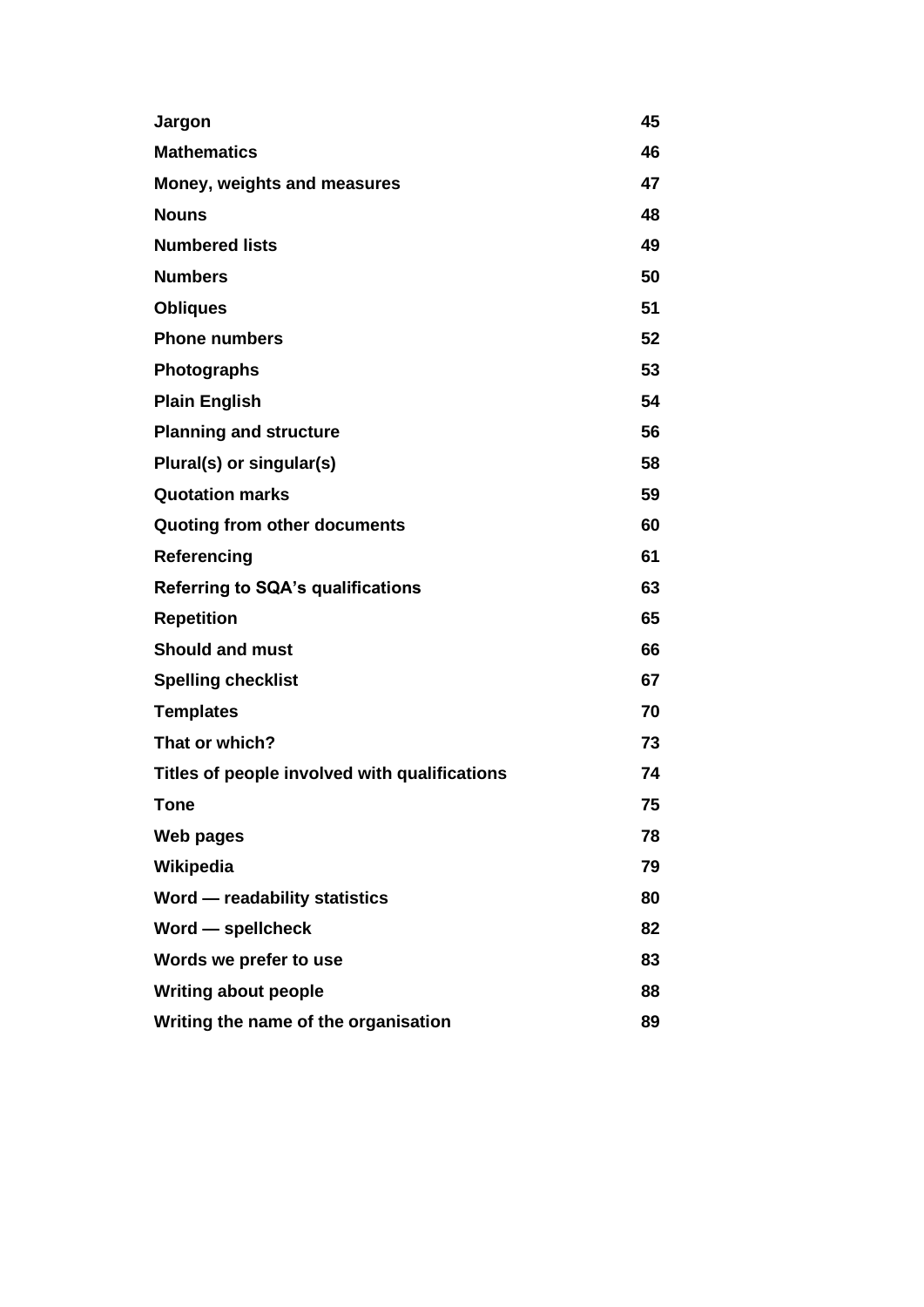# <span id="page-3-0"></span>**A or an?**

Be guided by pronunciation. Use 'a' before words beginning with 'h', unless the 'h' is silent:

- a history, a hope, a Higher pass, a hotel
- an hour, an heir, an honours degree

### **Before abbreviations**

Where the letters are sounded as letters, use 'an' before A, E, F, H, I, L, M, N, O, R, S, and X:

an HNC, an HND, an SVQ, an SQA-approved centre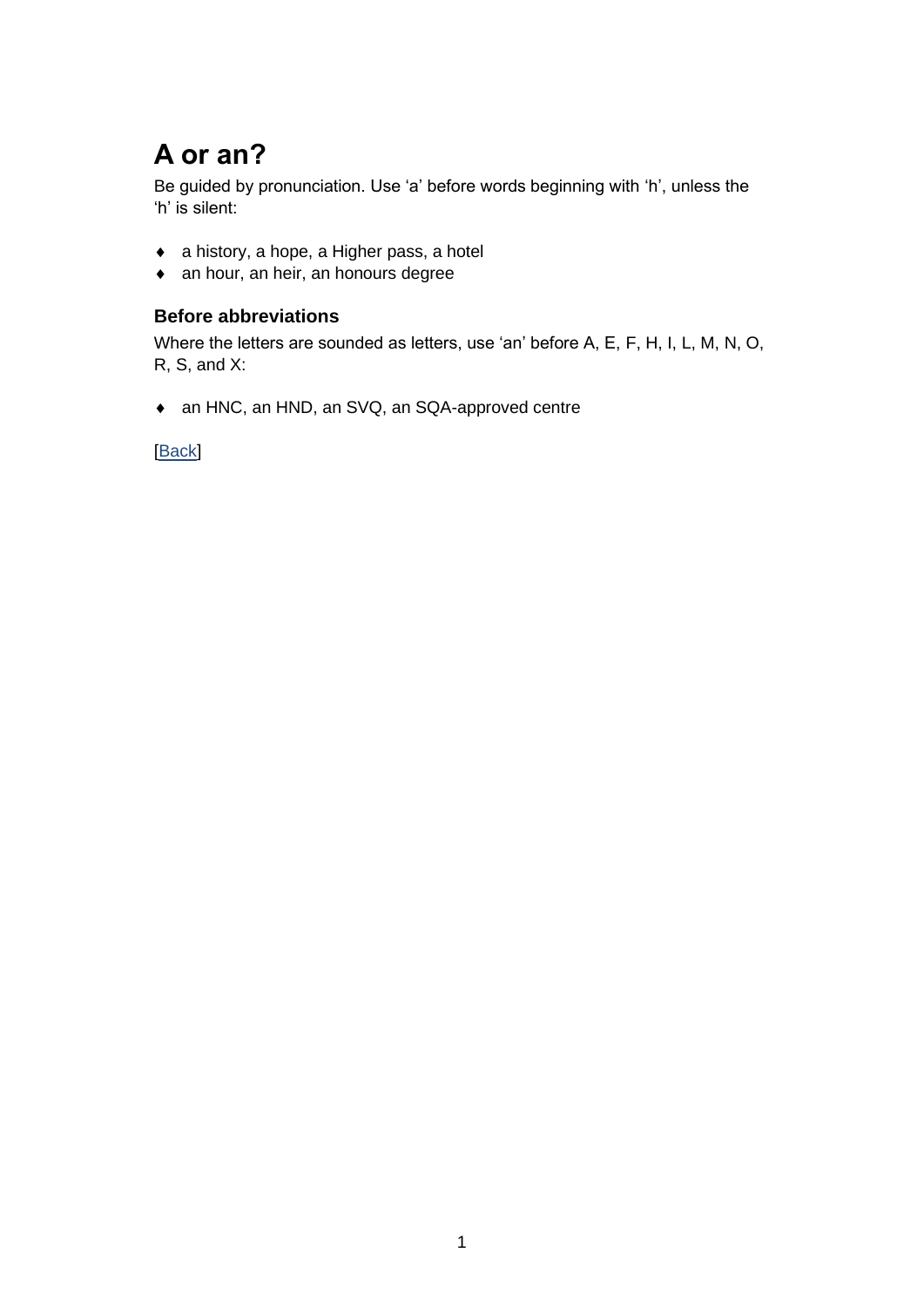# <span id="page-4-0"></span>**Abbreviations and acronyms (initialisms)**

Initialisms can be useful but too many of them in a document can make your writing hard to follow. Be consistent about how you use them and try to avoid introducing new instances.

When giving a name that is normally abbreviated to its initials give it in full the first time you use it, followed by the abbreviated form in parentheses (but not in a heading). For example:

'Highlands and Islands Enterprise (HIE) is responsible for economic regeneration in that region. HIE's role also extends to …'

An acronym is an abbreviation that can be pronounced as a word, for example scuba (self-contained underwater breathing apparatus) or NATO (North Atlantic Treaty Organization).

### **Full stops**

Full stops mark the ends of sentences. We do not use them in abbreviations or acronyms:

BBC, IBM, HIE, UHI, Mr Blair, Dr Foster

See [Eg, ie, etc](#page-32-0) for more on abbreviations.

Be consistent in the way you use abbreviations — for example, does 'IV' mean internal verifier or internal verification?

Avoid overusing abbreviations — they can make text harder to read for someone who is in a hurry or for someone who is not familiar with our shorthand.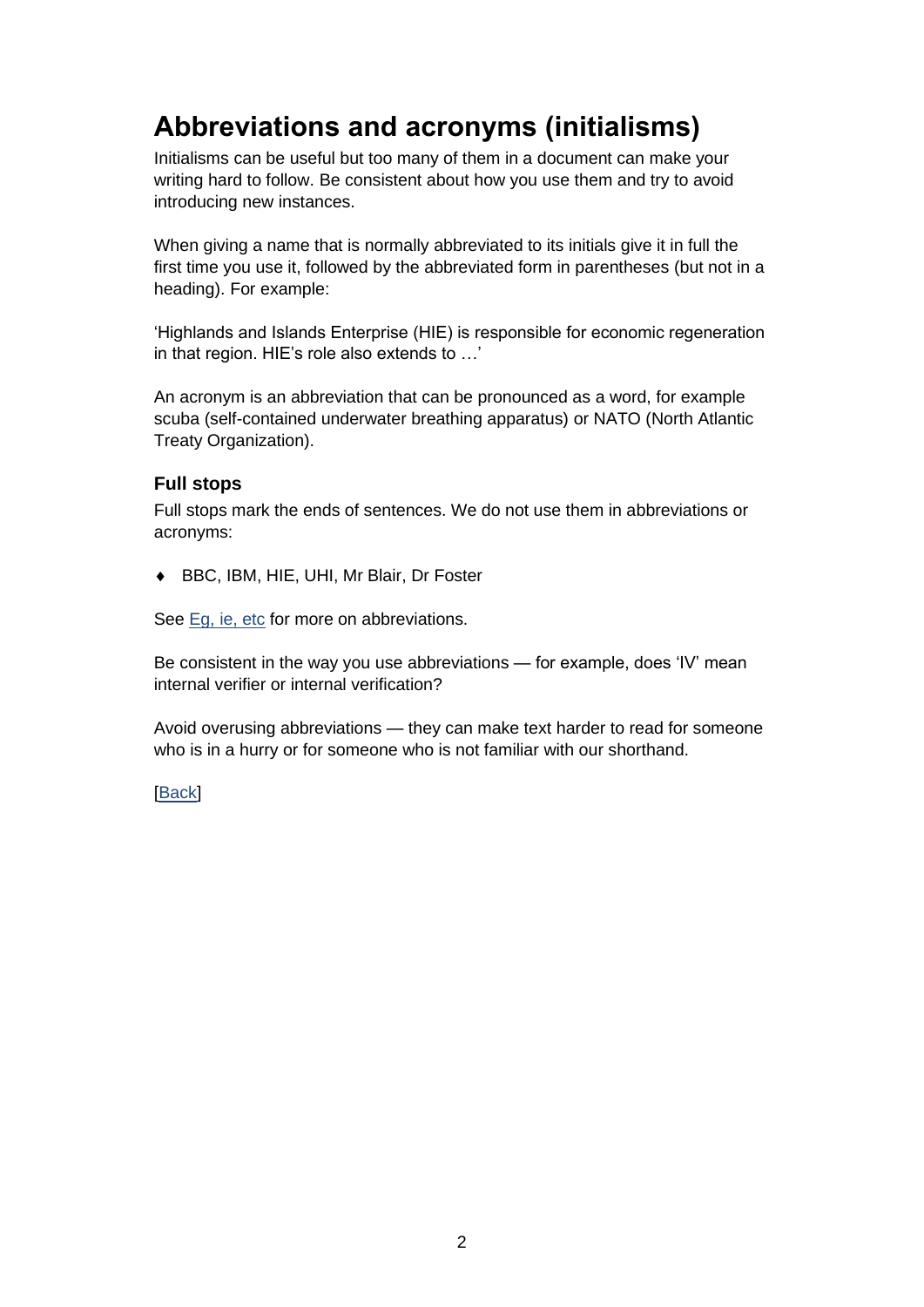# <span id="page-5-0"></span>**Accessible and inclusive writing**

SQA communications, publications and everything else we write (content) should be accessible to everyone and should be written in language that is inclusive.

By 'accessible' we mean being able to physically access our content and being able to understand it. By 'inclusive language' we mean language that does not exclude anyone because of disability, race, nationality, ethnicity, religion, gender identity, or sexual orientation. While we should all make every effort to write inclusively, writers and editors should also ensure that this does not affect any technical requirements of our qualifications.

When speaking to an audience, you can often recognise when someone isn't understanding something, and so you can modify or repeat what you are saying. However, if someone reads your text but can't understand it, then your message doesn't get across.

## **Writing for everyone**

Over one in four adults in Scotland experience challenges due to a lack of literacy skills.<sup>1</sup> They can understand short, straightforward texts on familiar topics accurately and independently, and obtain information from everyday sources, but reading information from unfamiliar sources, or on unfamiliar topics, can cause problems.

Here are some things to look out for:

### **Sentence structure**

Keep sentences short and uncomplicated. As far as possible, stick to a limit of one idea or instruction in each sentence. As a general rule, the more complex the information, the simpler the sentence structure should be.

### **Emphasis**

Emphasising important words in **bold** type can help to clarify an instruction. However, this can become distracting if not used with care. It should be used consistently and should only be used when it is clearly helpful.

### **Consistency**

If you need to use the same name, phrase or description more than once, be consistent and use the same phrasing or emphasis each time. Using different words to describe the same thing, or using different emphasis on the same word, may confuse some readers.

And here are some things to avoid:

<sup>1</sup> [Adult Literacies in Scotland 2020: Strategic guidance](https://www.gov.scot/publications/adult-literacies-scotland-2020-strategic-guidance/pages/3/)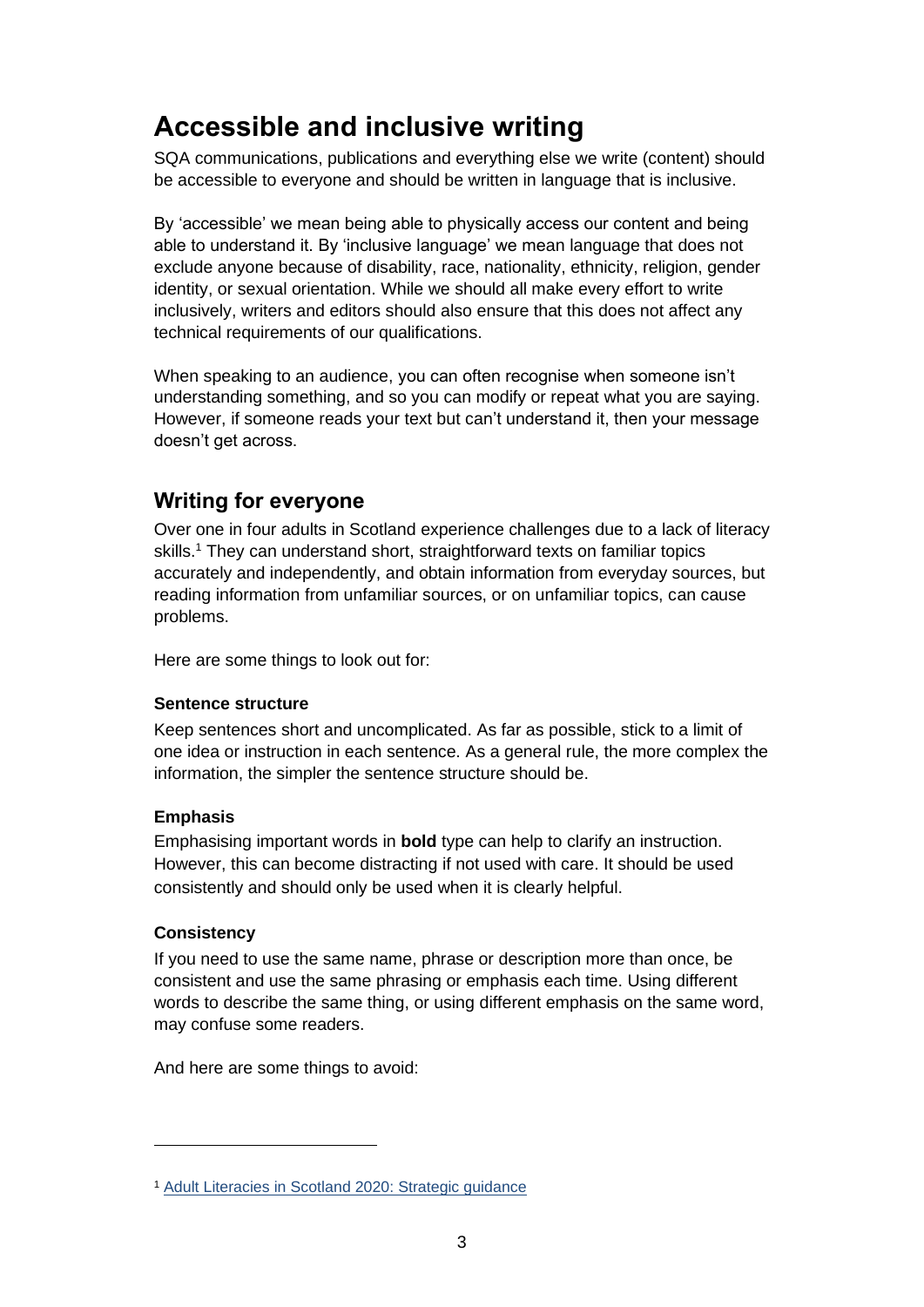#### **The passive voice**

Minimise use of the passive voice. The active form is easier to understand.

#### **Verb and/or adverb forms of the equivalent noun forms**

Use verb forms rather than the equivalent (but longer) noun forms. For example: 'protect' is easier than 'protection', 'absorb' is easier than 'absorption' and so on.

#### **Ambiguity**

Avoid ambiguity — it can be a problem for someone with reading difficulties. Try asking a colleague to check if your meaning is clear.

#### **Metaphors, idioms and jargon**

Avoid metaphors, idiom and jargon wherever possible.

A **metaphor** is a word or phrase that says one thing *is* another thing, but it isn't literally true, for example 'It is raining cats and dogs'. An **idiom** is a word or phrase that has informally developed a specific meaning, for example 'off the cuff' and 'jump the gun'. **Jargon** is a special way to use words that is shared only by a certain group of people. Using jargon is often shorter than explaining ourselves, but it can also prevent others from joining in or understanding, for example: 'this candidate has been resulted'.

Many of the above suggestions share common ground with plain English.

### **Supporting disabled people**

People who are disabled face barriers on an everyday basis. This includes prejudice, negative stereotyping, lack of accessible transport, housing and information — and a lack of understanding of their needs and rights.

Language can reinforce either positive or negative views of disability and can be linked to the two models of disability.

The **medical model** is the traditional view of disability and sees someone's impairment as the problem. For example, 'the candidate is wheel-chair bound and so cannot use the steps to access the centre'.

The **social model** sees disability as barriers that people experience. For example, 'the centre doesn't have a lift or ramp and so isn't suitable for a candidate who is a wheel-chair user'.

The social model also focuses on the language used when discussing disability and the impact that can have on attitudes. For example, 'the candidate is a wheel-chair user' is more positive than the 'candidate is wheel-chair bound'.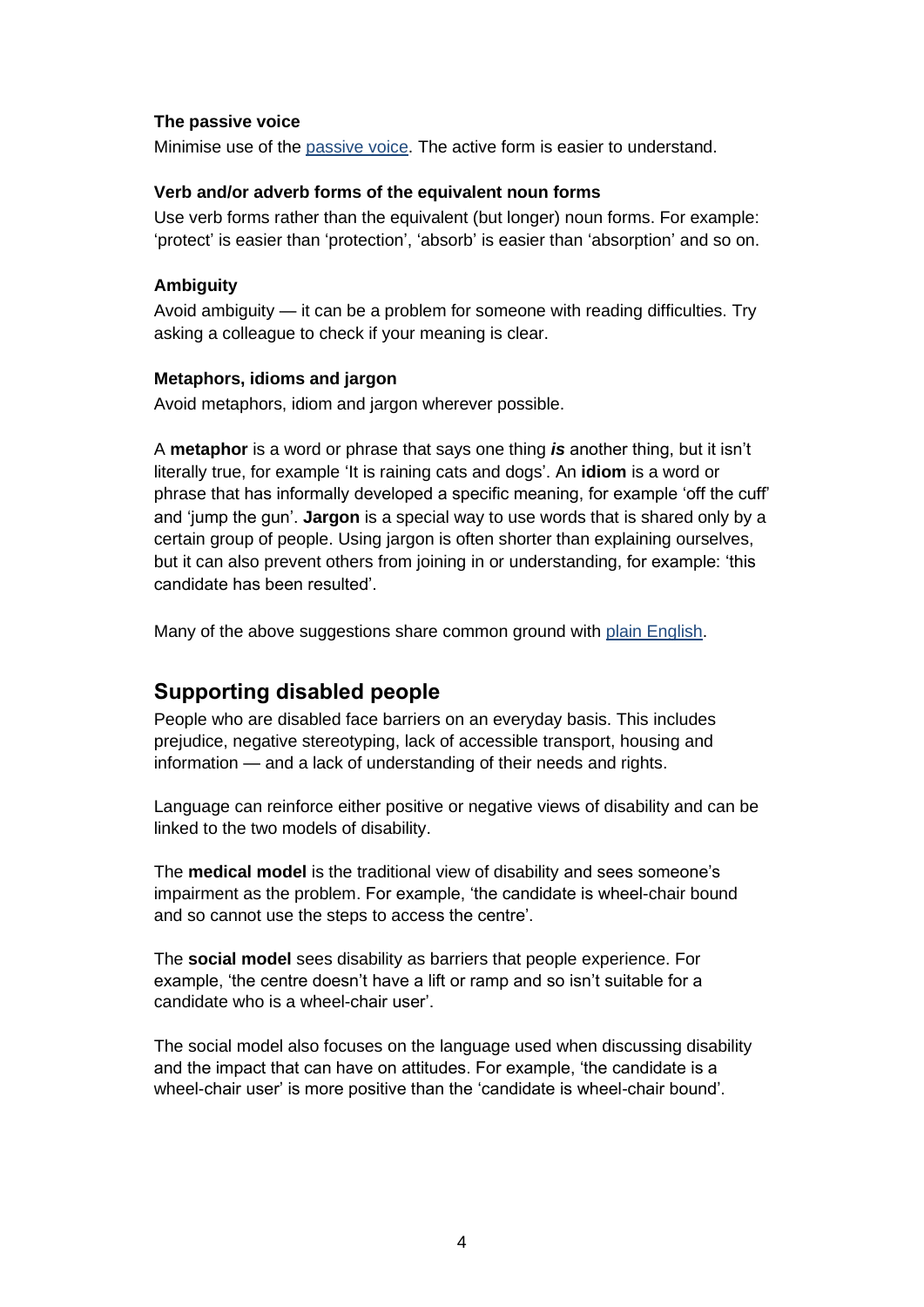SQA favours the social model of disability. So …

| Do say                                                                                 | Don't say                                       |
|----------------------------------------------------------------------------------------|-------------------------------------------------|
| disabled candidates*                                                                   | the disabled or candidates with<br>disabilities |
| people living with deafness                                                            | people suffering from deafness                  |
| non-disabled                                                                           | able-bodied                                     |
| has epilepsy                                                                           | suffers from epilepsy                           |
| people with visual impairments; blind<br>people; blind and partially sighted<br>people | the blind                                       |
| person with a mental health condition                                                  | mental patient                                  |

\*'Disabled people' is the preferred term rather than 'people with disabilities' because it is based on the idea that disability stems from the barriers they face.

Disability is an area where language is subject to debate and change. There is often concern as to whether words used are appropriate. Since language is constantly evolving the following is only a guide to what is preferred. It is important to remember that people have the right and choice to describe themselves as they wish.

See [Introduction to the Social and Medical Models of Disability](https://www.ombudsman.org.uk/sites/default/files/FDN-218144_Introduction_to_the_Social_and_Medical_Models_of_Disability.pdf) from [www.ombudsman.org.uk](http://www.ombudsman.org.uk/) for more on this topic.

### **Ways to help readers who are living with a disability**

#### **Offer alternatives**

Can you think of any barriers that might restrict your readers from carrying out a task or activity? For example, a task asking an IT candidate to use a mouse to carry out an action causes problems for someone with motor difficulties. Give alternative ways to carry out the task such as using the keyboard.

SQA can produce material in audio, braille and other alternative formats for customers who are unable to access the standard formats (see the [assessment](https://www.sqa.org.uk/sqa/14976.779.html)  [arrangements pages](https://www.sqa.org.uk/sqa/14976.779.html) of SQA's website). When a braille question paper is requested for the exam diet we publish it on our website afterwards as a past paper.

#### **Be aware that your reader may be using a screen reader**

Screen readers were invented to help people with visual loss but they are often used for supportive reading where a learner tries to read the text on-screen at the same time.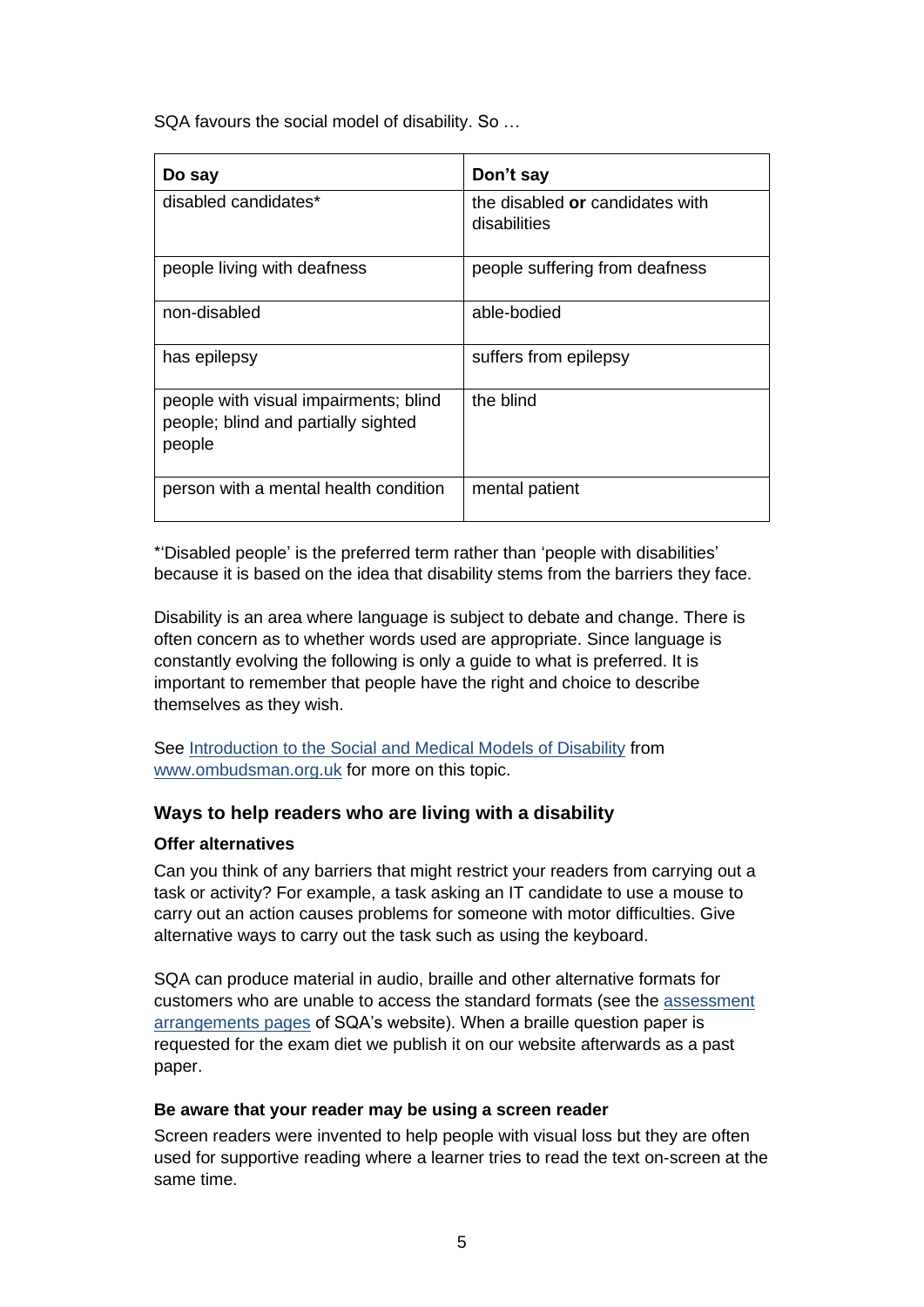[JAWs](http://www.freedomscientific.com/Products/software/JAWS/) is an example of a screen reader used by those with severe visual impairment, but note that the [Scottish Voice](https://www.thescottishvoice.org.uk/home/) offers a text reader with voices in a Scottish accent.

### **Pictures**

Only use images that complement the written text. Try not to rely solely on pictures to explain a particular point — someone using a screen reader could be disadvantaged. You must give any images a visual description as alternative text. In Word, right-click (if using a mouse) on your picture and choose 'Format Picture', then go to the tab called 'Layout & Properties' and enter the description under 'Alt Text'.

You should not exclusively use images as a navigation device, or to convey information. If you use images, you should also provide a text equivalent.

### **Colour**

People with a visual stress issue can find that the use of coloured glasses, overlays or paper can improve reading fluency, comfort, comprehension, attention and concentration. However, someone using colour in this way could run into problems if colour is used in the original document. One solution is to include a numerical key together with colour.

Similarly, people who are colour-blind may need support in accessing a document that includes these red or green colours.

Be aware also that any meaning that colour is used to convey could be inadvertently lost if a document is printed in black and white.

#### **Use Word styles**

Use the 'Styles' function to apply heading styles in Microsoft Word. This will make the text accessible to someone using a screen reader.

#### [How to use Word styles](http://www.docs.is.ed.ac.uk/skills/documents/3812/3812.pdf)

#### **Phrases to avoid**

Never use 'click here' if you are supplying text for a web page. In fact, you should avoid using the word 'click' in general, as it assumes the reader is using a mouse to navigate the site. The same goes for phrases like 'use the box on the right' screen readers and some specially configured browsers do not present content in columns, so the statement would not make sense to the person reading or hearing it.

Instead of 'click here', try to make your link text meaningful. For example:

'You can find more on [inclusive language](https://www.gov.uk/government/publications/inclusive-communication/inclusive-language-words-to-use-and-avoid-when-writing-about-disability) on the UK Government website Gov.UK.'

or

['See Gov.uk for more on inclusive language.](https://www.gov.uk/government/publications/inclusive-communication/inclusive-language-words-to-use-and-avoid-when-writing-about-disability)'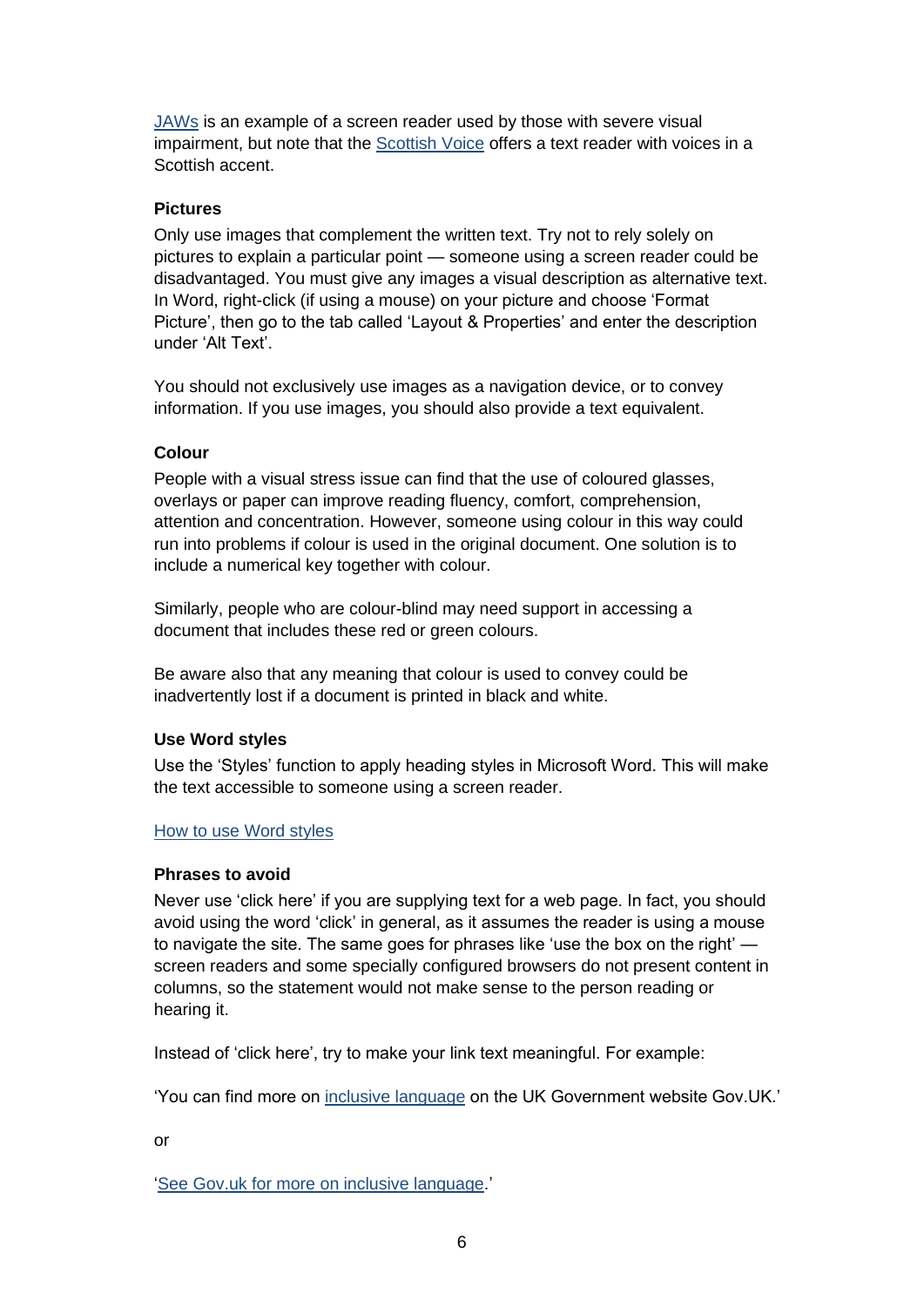#### **Guidelines for web accessibility**

SQA's website, and all our web services, follow the [W3 Consortium guidelines for](http://www.w3.org/)  [web accessibility,](http://www.w3.org/) aiming for 'AA' standard.

W3.org web accessibility quick reference quide

[SQA's website accessibility page](https://www.sqa.org.uk/sqa/4380.html)

### **Supporting people who are from different cultures or whose first language isn't English**

Only refer to people's religious or racial heritage if it is relevant to the point you are making. If this is the case, refer to 'family origin'. Be accurate: consider the difference in meaning between 'he is Pakistani' and 'he is British, of Pakistani origin'.

Describing people by their skin colour is only pertinent in a very few situations. The terms BME (black and minority ethnic) or BAME (black, Asian and minority ethnic) were common in 2020, but be aware that [they are not universally](https://www.bbc.co.uk/news/uk-politics-43831279)  [approved of.](https://www.bbc.co.uk/news/uk-politics-43831279) Be accurate and be respectful.

It is best to avoid metaphors, idioms and jargon when your audience includes people whose first language isn't English. Not because they lack literacy skills: they simply may not have come across your figure of speech before.

Also, be aware that many different languages are spoken in Scotland. Over 40 different languages are spoken by the pupils at Shawlands Academy.

Lastly, it is important to be aware that many deaf people regard [British Sign](https://www.british-sign.co.uk/what-is-british-sign-language/)  [Language](https://www.british-sign.co.uk/what-is-british-sign-language/) as their first language (around 145,000 people in 2011).

### **Gender identity and sexual orientation**

Aim to use gender-neutral language consistently throughout your writing. Avoid using 'he/she' and 'his/her' to denote uncertainty. Use 'they' and 'them'.

Remember that sexual orientation is different from gender and gender identity:

- Sexual orientation is about who you are attracted to.
- ◆ Gender identity is about who you are.
- In the Equality Act, sex can mean either male or female, or a group of people like men or boys, or women or girls.
- Stonewall uses LGBT. Our Rainbow Network has indicated they prefer LGBTQI+ (lesbian, gay, bi, trans, queer or questioning, intersex and others).

The terms 'homosexual', 'bisexual' and 'transsexual' are, according to Stonewall, regarded as outdated. Avoid 'straight' and other euphemisms.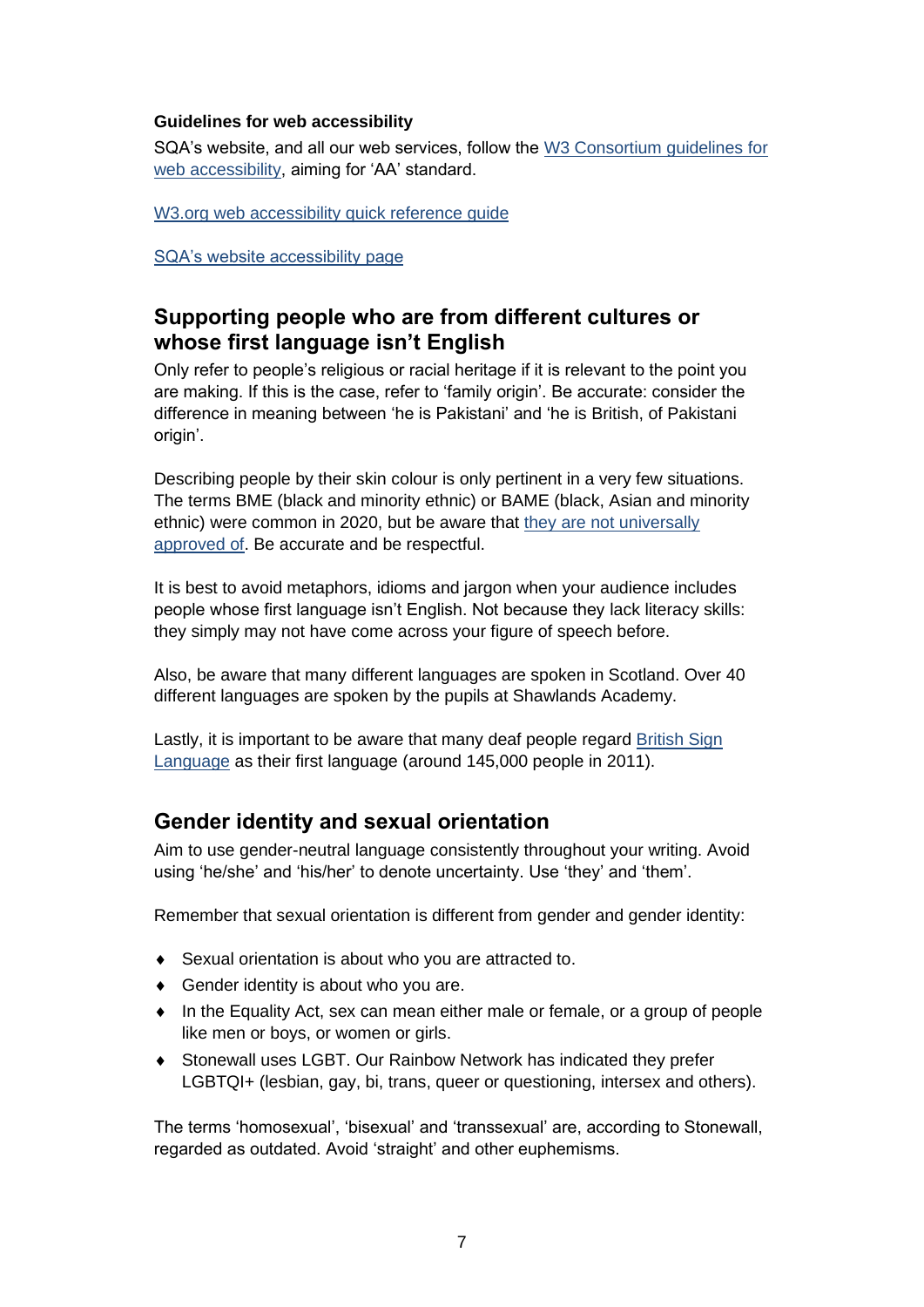If you aren't sure — ask! Promoting equality is something SQA takes very seriously.

[SQA's equality home page](https://www.sqa.org.uk/sqa/25339.html)

### **Links**

[UK government guidelines when writing about disability](https://www.gov.uk/government/publications/inclusive-communication/inclusive-language-words-to-use-and-avoid-when-writing-about-disability)

[Stonewall glossary of terms](https://www.stonewall.org.uk/help-advice/glossary-terms)

[Equality and Human Rights Commission advice on sex discrimination](https://www.equalityhumanrights.com/en/advice-and-guidance/sex-discrimination)

### **Further reading**

[Writing Around the World: A Guide To Writing Across Cultures](https://www.amazon.co.uk/Writing-Around-World-Across-Cultures/dp/082644072X/ref=sr_1_1?dchild=1&keywords=%22Writing+Around+the+World%22+McCool&qid=1588152264&s=books&sr=1-1) by Matthew **McCool**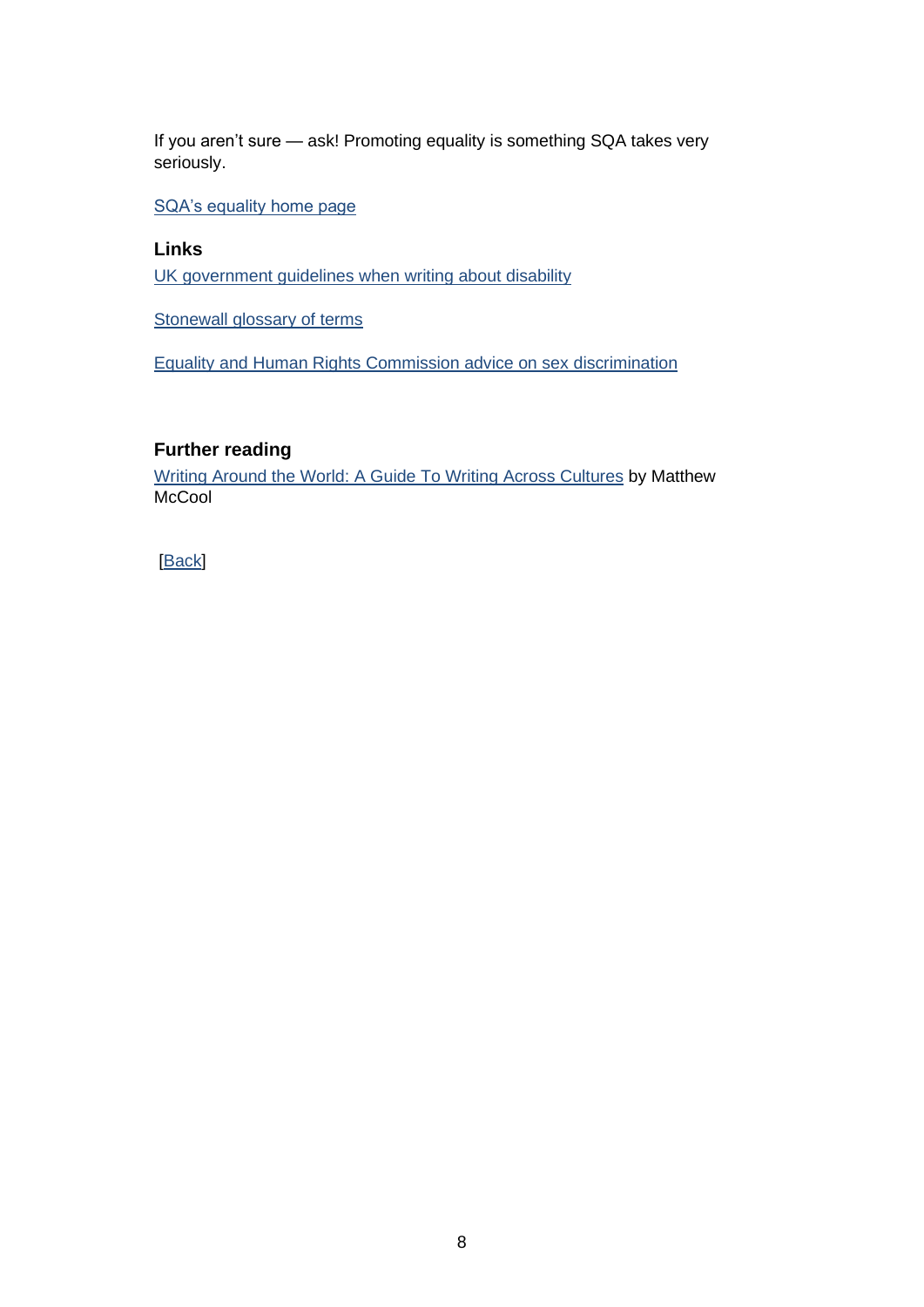# <span id="page-11-0"></span>**Apostrophes**

Apostrophes have two functions:

- They indicate possession, as in: 'Overall, **candidates'** results in this subject show much improvement.'
- They show that a letter (or more than one) has been missed out, as in: 'I very much regret that I **didn't** respond to your email.'

Apostrophes are never used to show that a noun is plural (this is known as the greengrocer's apostrophe), as in:

- ◆ apple's and pear's 45p, or
- $\bullet$  room's 24 and 25

The plural form of SVQ is SVQs, **not** SVQ's.

### **Difficult apostrophes**

These are the rules on when to use **'s** [apostrophe s] and when to use **s'** [s apostrophe] in cases that can cause confusion:

Singular words that end in the letter **s** take **'s** [apostrophe s] in the possessive:

- $\bullet$  this chair is my boss's
- James's wombat
- $\bullet$  the princess's didgeridoo

Their plurals take **s'** [s apostrophe]:

- ◆ bosses' cars
- the candidates' evidence is assessed and verified on an ongoing basis

Plurals that don't end in **s** take **'s** [apostrophe s] in the possessive:

- ◆ children's books
- $\bullet$  sheep's clothing

It's very difficult, especially when you're in a hurry, to get all of your *its* and *it's* right. Use **its** when you mean the possessive and use **it's** when you mean 'it is'.

- ◆ Every dog has its day.
- $\bullet$  It's a disaster!

#### **No apostrophe**

There is no apostrophe in the name of a decade:

the **2020s** not the **2020's**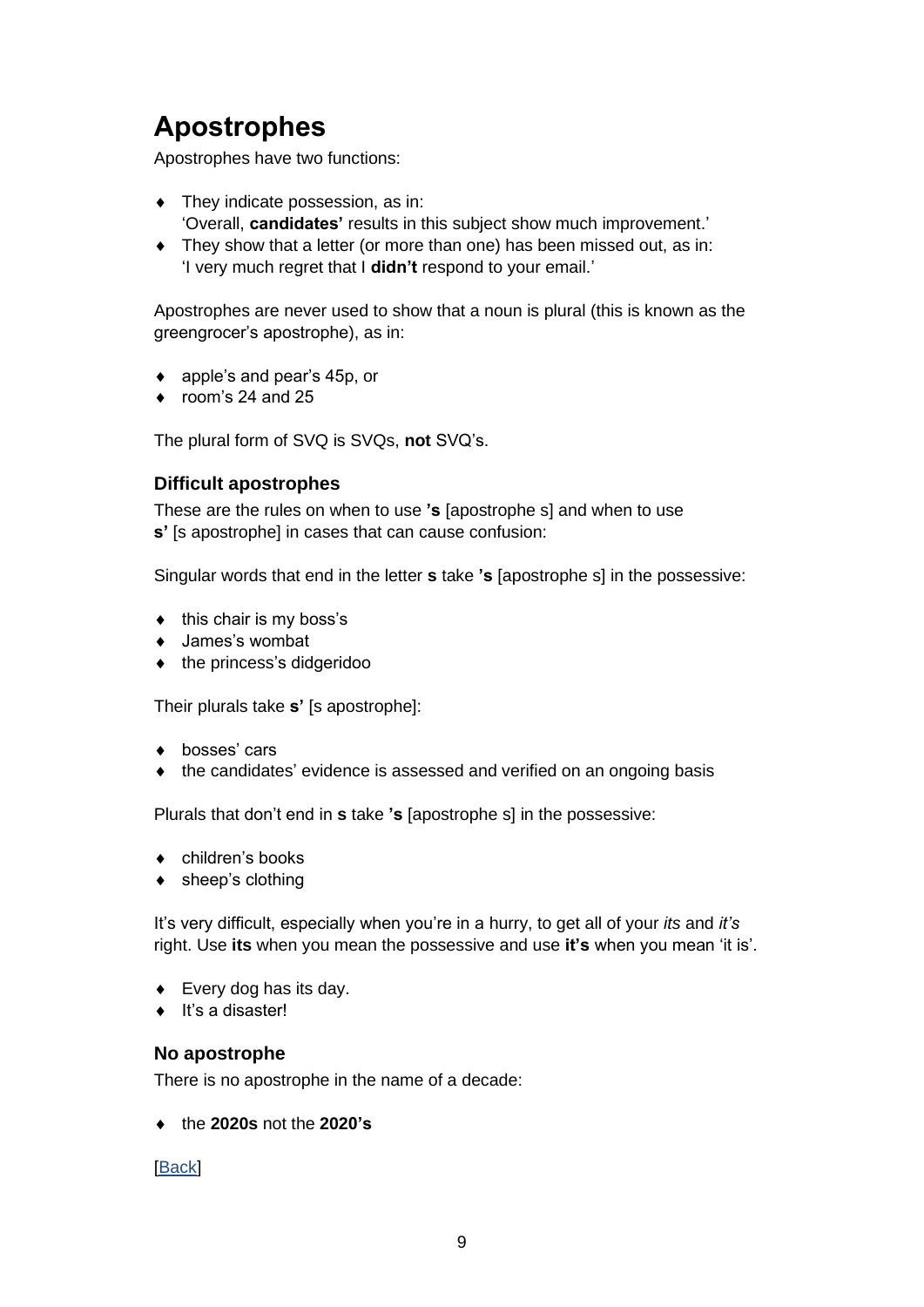# <span id="page-12-0"></span>**Appendices**

An appendix is a useful home for something that you think is helpful to understanding your text, but for which there is no room inside the text. It might, for instance, take up too much room, or it might disrupt the flow of what you are saying if you were to put it in the body of the text.

However, appendices have their disadvantages.

First, if your readers need to read the information in an appendix before they can understand what you are saying, they will find themselves continually flicking backwards and forwards between the appendix and the text.

Secondly, if they don't need to have the information that is in the appendix, they may well ignore it altogether.

Before adding an appendix to your document ask yourself whether what you are proposing is really so important. After all, if it were that important, you would want to put it in the main body of the text.

The sorts of thing you might want to put in an appendix include:

- $\bullet$  health and safety requirements
- $\bullet$  a list of legislation that has a bearing on what you have said
- statistics, included for the reader's interest
- a list of other publications to read
- forms that your readers might need to copy and use (though worked examples are, as a rule, better included with the text)

Appendices do have a role, but they can be overused. Exercise caution if you're considering adding an appendix to your document.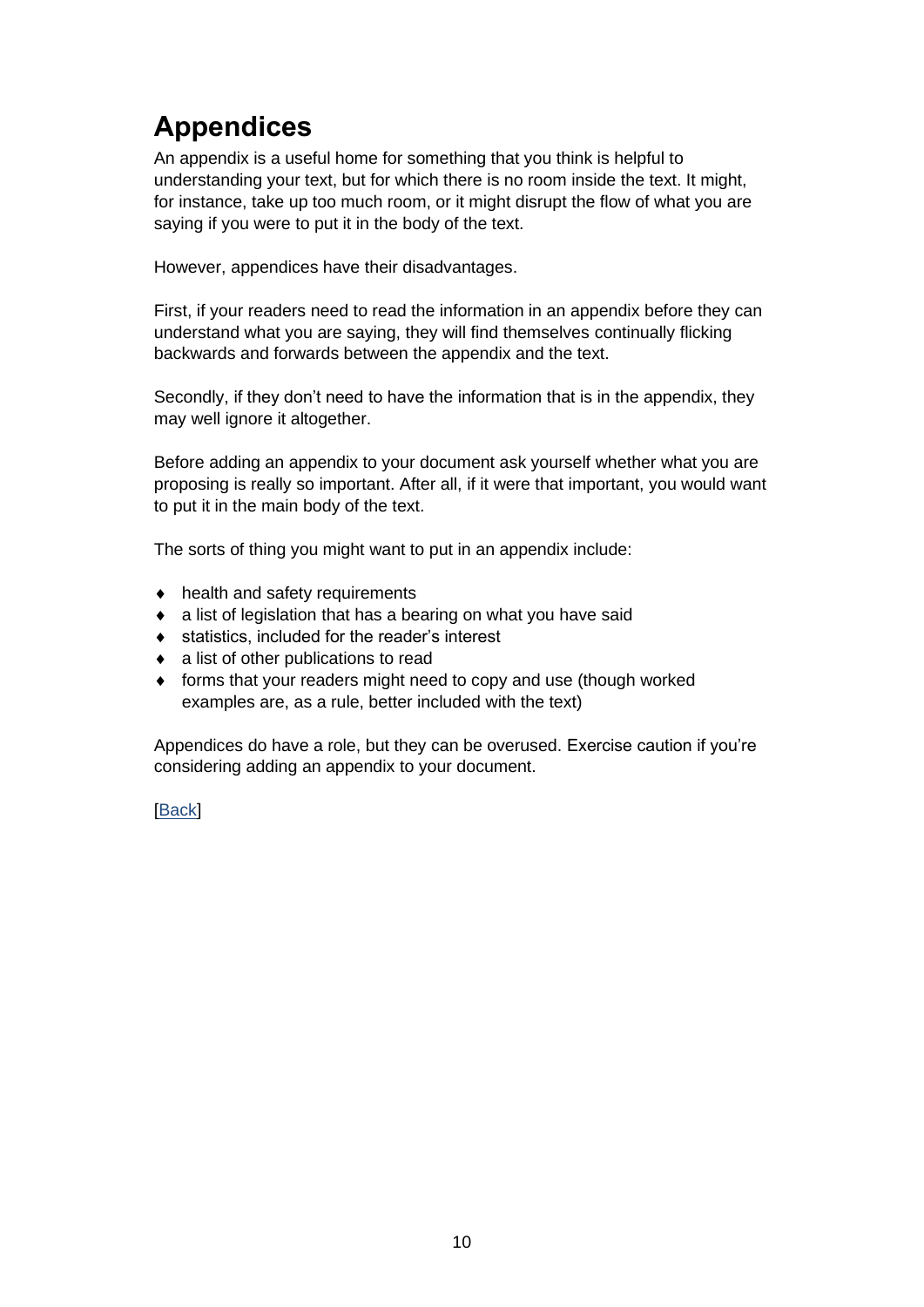# <span id="page-13-0"></span>**Audience**

Deciding who you are writing for is one of the most important aspects of writing.

You might have several audiences in mind but which is the main one? Ideally, once you have decided on your primary audience you should state explicitly what it is and then address that audience directly. This will allow you to prefer the [active voice over the](#page-56-1) passive voice — which almost always makes your text clearer for your reader.

If you have more than one audience and neither has priority, say learners and teachers, then perhaps you should consider separate documents for each audience.

If that is not feasible you may find it helpful to think about three categories of text within a single document:

- common text that meets the needs of both audiences
- $\bullet$  detail for learners make this clear in headings
- $\bullet$  detail for teachers again, make this clear in headings

The size of each category depends on your particular document.

Another approach could be to build explanations into your text so that the needs of both audiences can be met — but you need to be careful that you don't alienate your primary audience with unnecessary detail. You might be able to avoid that last objection by hyperlinking to explanatory text elsewhere, but overuse of this technique can make things too awkward for your less knowledgeable readers.

See the [Clear and Confident Writing SQA Academy course](https://www.sqaacademy.org.uk/course/view.php?id=703) for more on audience.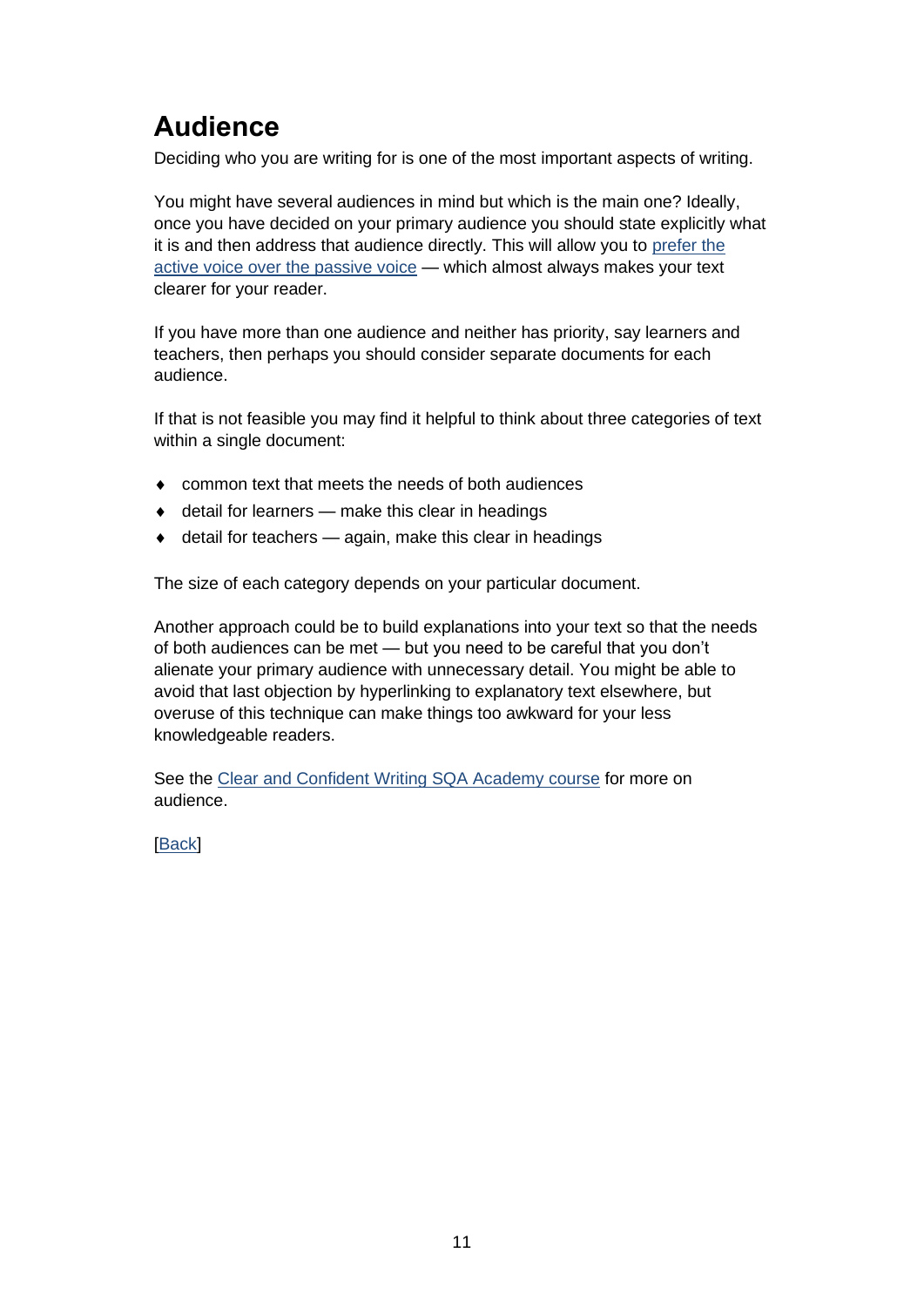# <span id="page-14-0"></span>**Brackets**

Brackets can be round (), square [], curly {}, or angled <>.

Oxford recommends using round brackets for digressions, explanations, crossreferences, and references; and retaining square brackets for when you want to supplement original text. At SQA, we usually only use curly and angled brackets in STEM subjects.

Try to avoid setting brackets within brackets in regular text, but if you need to then it is OK to use round within round (like this (yes, really)).

### **Punctuation**

The rules for punctuation between brackets are the same as for punctuation within quotation marks:

- A complete sentence inside brackets within another sentence does not take an initial capital or a full stop.
- A complete sentence within brackets that is not part of another sentence takes an initial capital and ends with a full stop within the brackets.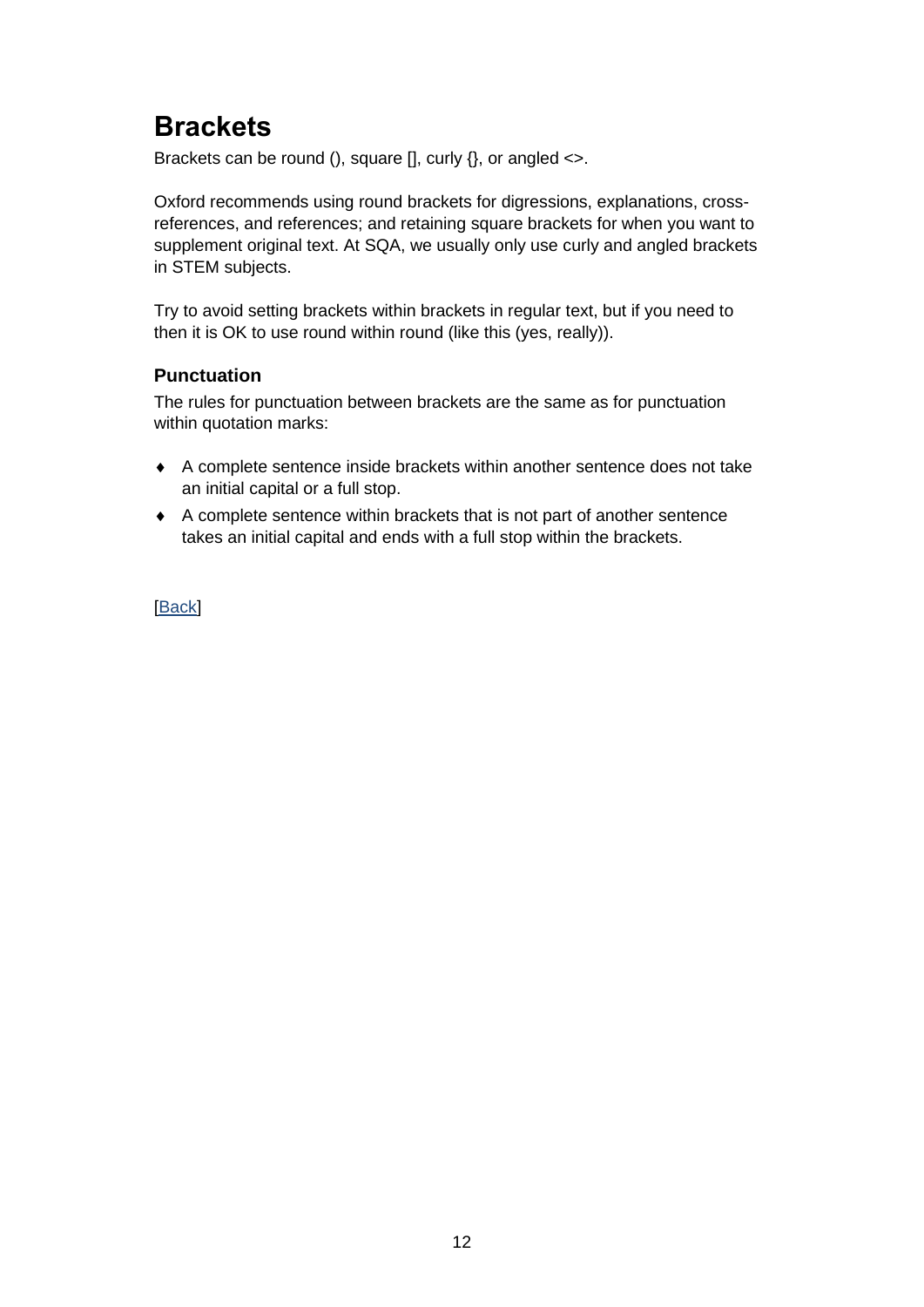# <span id="page-15-0"></span>**Bullets**

Bullet-point lists are:

- easy to read
- visually striking
- clean and neat

### **To capitalise or not to capitalise …**

Bullet points should not be capitalised when they are incomplete sentences that cannot be read on their own without the stem. In this case, they should not finish with commas or semi-colons. (The statement 'Bullet-point lists are:' is the stem of the list in the example above.)

Bullets should be capitalised, and end with full stops, when the text forms a complete sentence that can exist on its own. For example:

'There are numerous benefits of using bullet points:

- They are useful for lists, allowing the reader to determine the main points easily.
- They break up long sections of text. This will help improve the readability of the document.'

### **How to format a bullet-point list**



If you are using the SQA Normal template, this will set a diamond bullet as shown in the examples on this page.

If you need to have a sub-list of bullets, use the 'Second order bullet' style in the Styles pane. This will give you a long dash (technically, an em dash) as a bullet.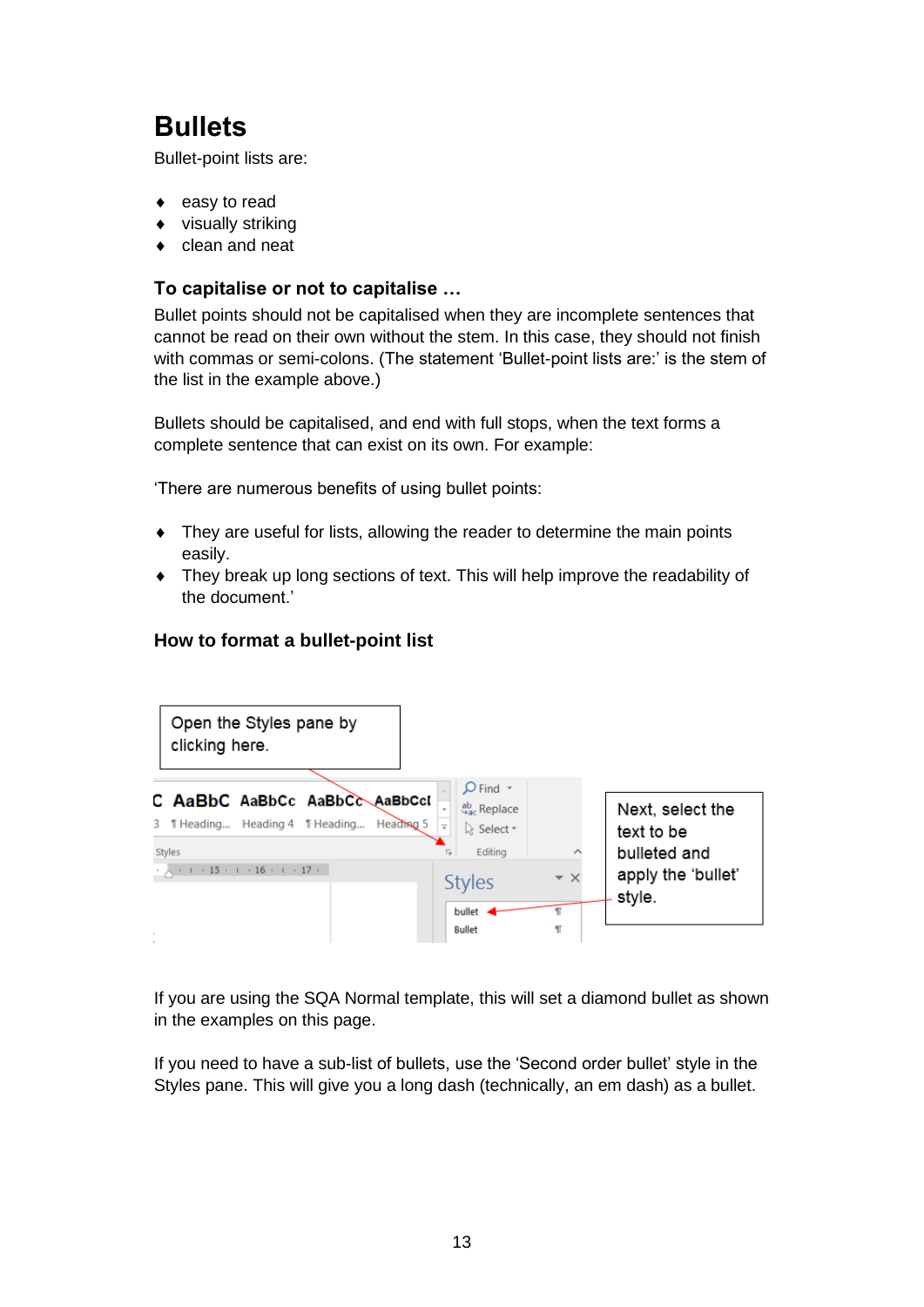'Bullet-point lists are:

- $\bullet$  easy to read
	- each point starts on a new line
	- there is no unnecessary detail to absorb'

For Mathematics, use a square bullet for second-order bullets to avoid any possible confusion with minus signs.

For Computing, use a circle if a third-order bullet is needed.

### **Grammatical sense**

A list of bullets should also make grammatical sense: decide whether the bulleted text should continue your original sentence or start a new one, and stick with your decision.

For example, here's how the bullets at the top of this section should **not** look:

'Bullet points are:

- $\bullet$  easy to read
- $\bullet$  they are striking, visually
- bullet points are clean and neat'

Bullet points are a useful way of making text stand out on the page, but you also have to be wary of overusing them — too many bullet points can make text harder to read. If you have more than three separate sets of bullets on a page (that is, bullets in more than three paragraphs) it may be time for a rethink.

#### [Oxford Dictionaries on bullet points](https://en.oxforddictionaries.com/punctuation/bullet-points)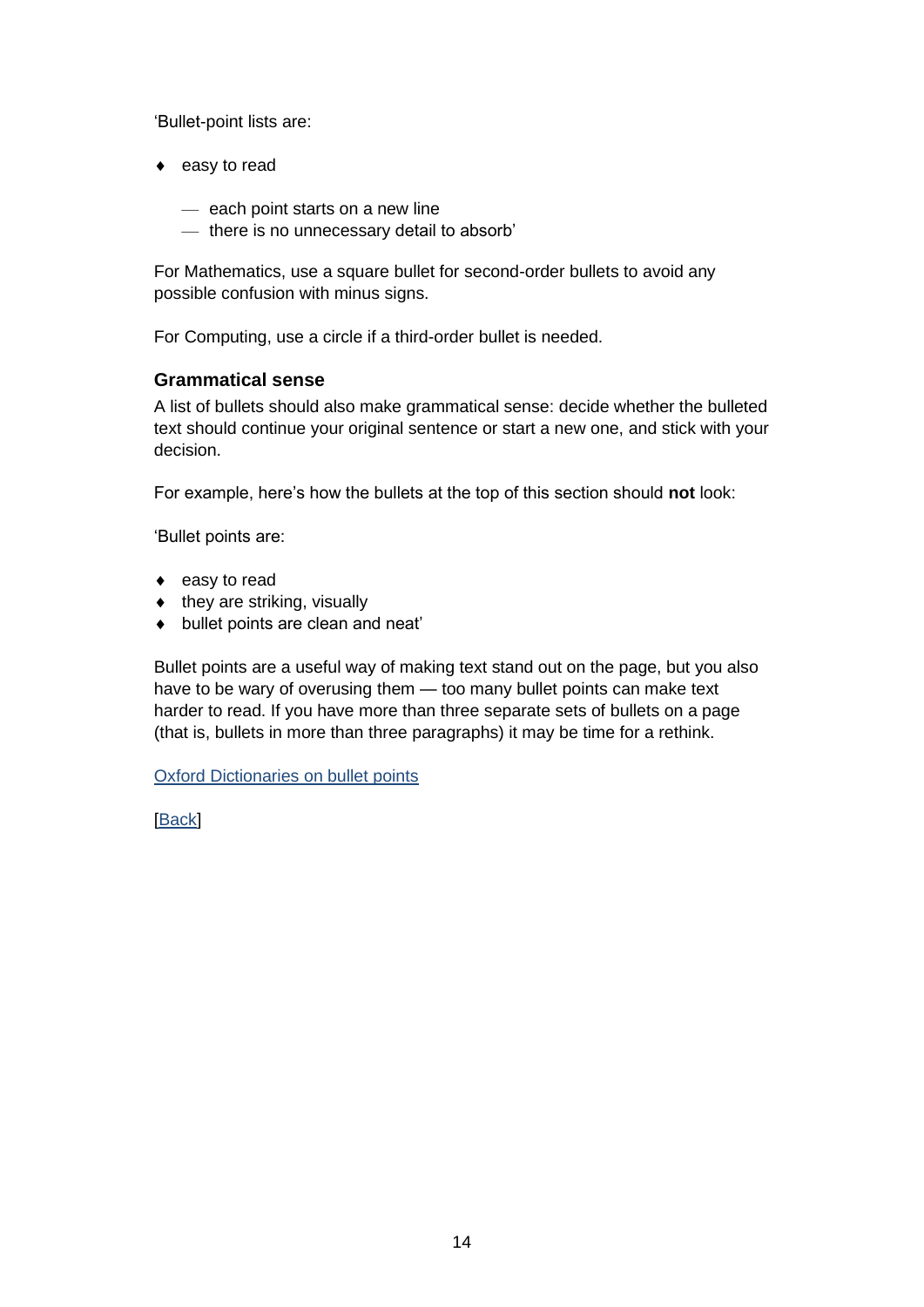# <span id="page-17-0"></span>**Can or may?**

If you want to say that it is possible for candidates to be assessed by examination, don't say 'candidates may be assessed by examination' unless you're giving people permission (which implies to the reader that you are in a position of authority and superiority). 'May' can also express a vague possibility, as in 'it may rain this afternoon, or it may not'.

'Can' expresses simple capability, and is almost always the word you want. So say 'candidates can be assessed by examination' or 'you can contact our Customer Contact Centre on …'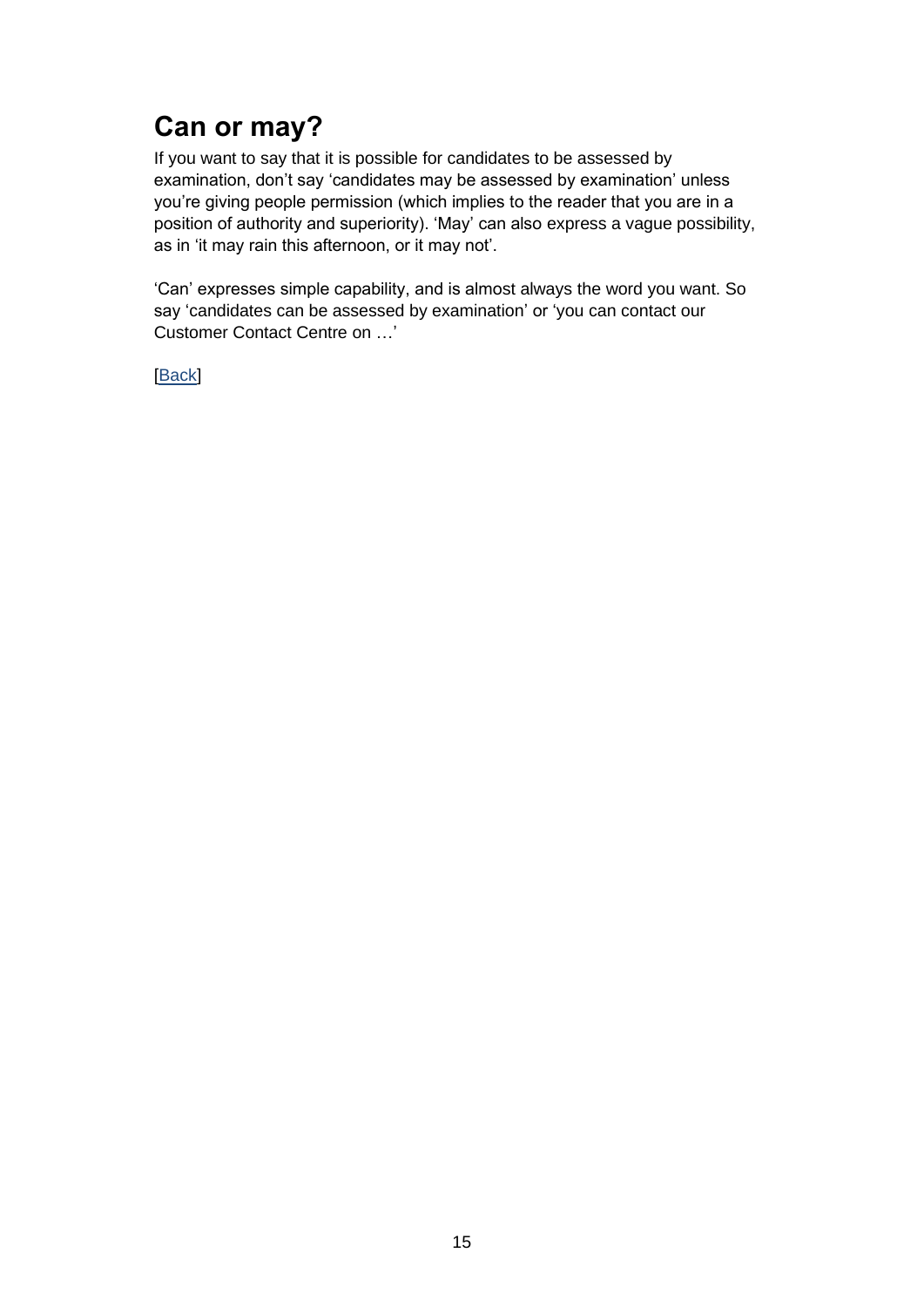# <span id="page-18-0"></span>**Capital letters**

SQA's rule for when to use capitals, and when not, is:

- $\bullet$  if it is the title of a specific person or thing, it takes title case
- if it's a more general name, it doesn't

**Title case** means initial capitals on main words only; **sentence case** means an initial cap on the first word; and **lower case** means no capitals at all. Most of the time, we use lower case.

As well as words that take capitals in everyday English (such as the names of people and places), things that always need capitals when we're writing for SQA are:

- names of qualifications
- unit and course titles
- ◆ the name of the subject of an SQA qualification
- publication titles (but not types of publication)

Capitals are useful as signposts, and to help distinguish between different kinds of thing (for example: the subject History taught in school, the history of the school). Don't use them, though, in an attempt to emphasise what you're saying, or because a word seems important.

See *[SQA's Guide to Using Capital Letters](https://sqanow.sharepoint.com/sites/connections/Publishing%20and%20writing/Documents/SQA_Guide_to_Using_Capital_Letters.pdf)* for detailed guidance and examples.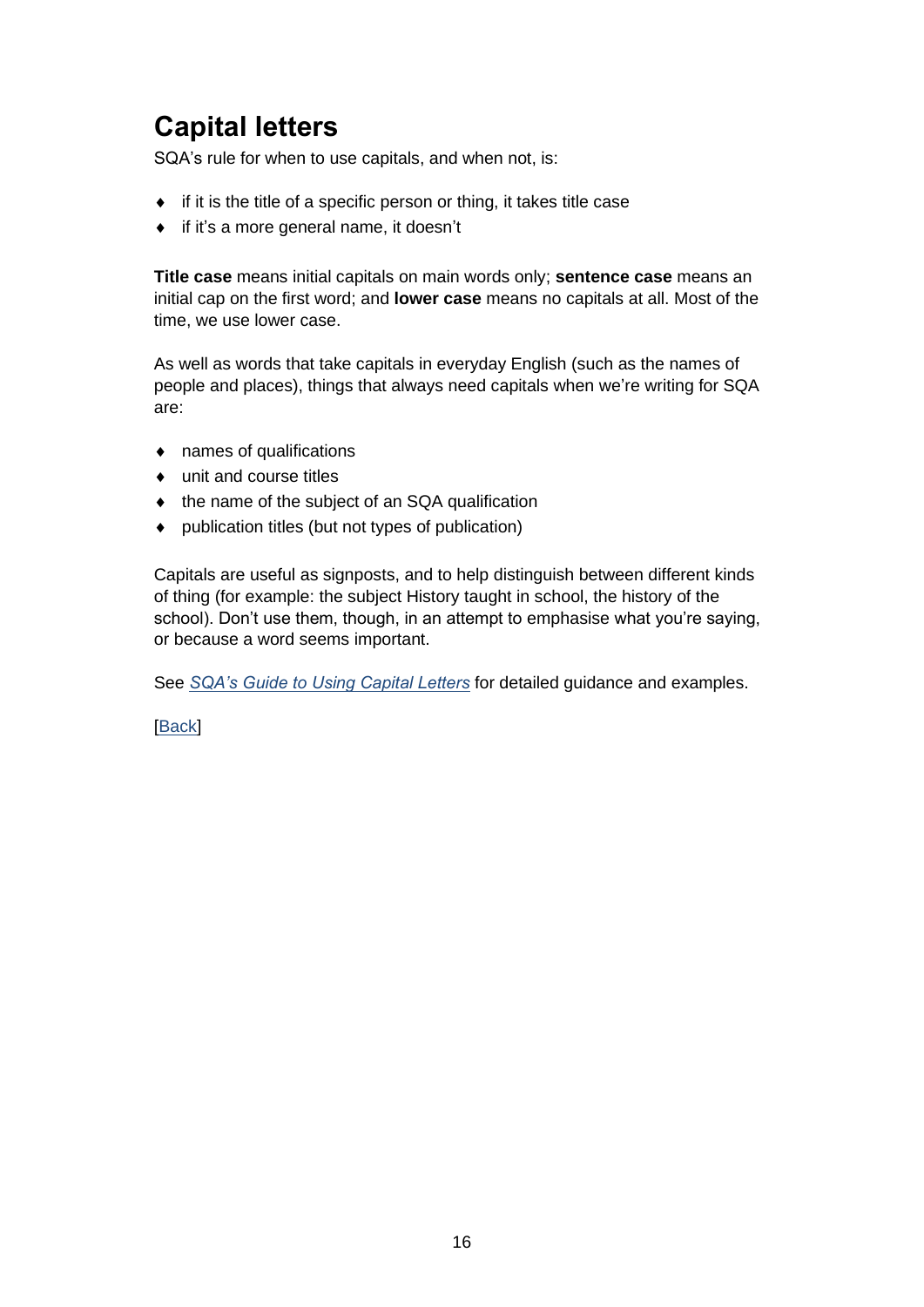# <span id="page-19-0"></span>**Clear and Confident Writing course**

The [Clear and Confident Writing course on SQA Academy](https://www.sqaacademy.org.uk/course/view.php?id=703) consists of four 30 minute modules:

- ◆ Plain English
- ◆ Know your Audience
- ◆ Tone of Voice
- ◆ Editing and Proofreading

These topics are covered in *Writing for SQA* but the interactive SQA Academy course provides more detail along with activities to help ensure our writing is clear and concise for our target audiences.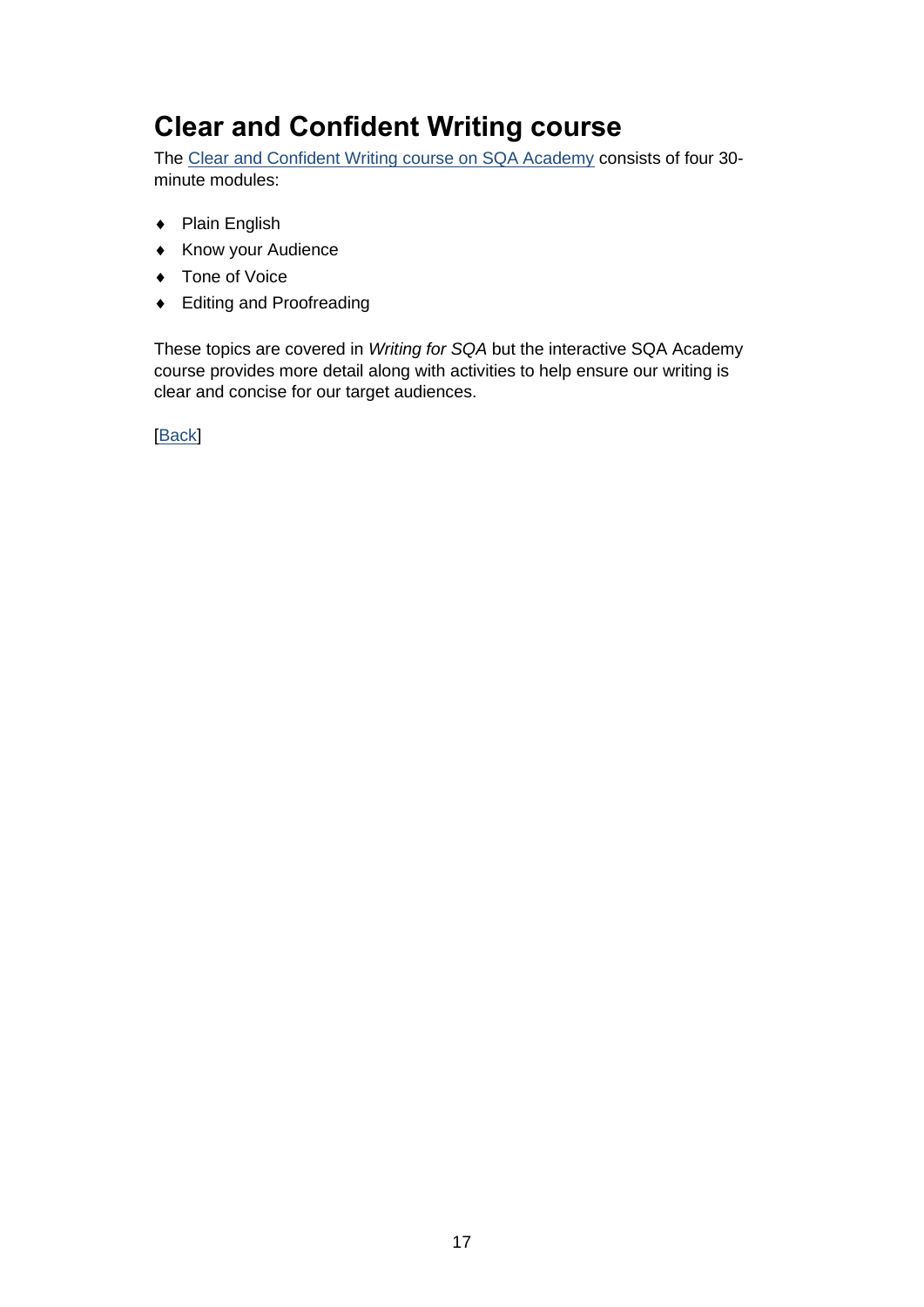## <span id="page-20-0"></span>**Colons and semi-colons**

### **Colons**

There are two uses for a colon. The first is to introduce a list of things: group awards, courses, units, and performance criteria, for instance. The second is to link two phrases of equal weight in one sentence, where there is an idea of progression: as there is here. You can also use a dash in these circumstances.

You should not, however, use a colon if you already use 'include/including' to indicate that further information will follow. In the example below both are used, which is incorrect.

'There should be an awareness of the main historical characters: including Kenneth McAlpin, Macbeth and Duncan …'

It should read:

'There should be an awareness of the main historical characters, including Kenneth McAlpin, Macbeth and Duncan …'

### **Semi-colons**

Semi-colons are used to distinguish between the items in a list where it would be confusing to do so by using simple commas, as in this example:

'SQA works in partnership with education, business and government to ensure that its qualifications are: relevant to the needs of students and employers; flexible enough to adapt to changing economic circumstances and technological change; and recognised throughout the UK, Europe, and beyond.'

If you find yourself using a sentence like this, though, it is almost always better to use a list of bullets instead.

Don't use a colon followed by a hyphen ( :- ).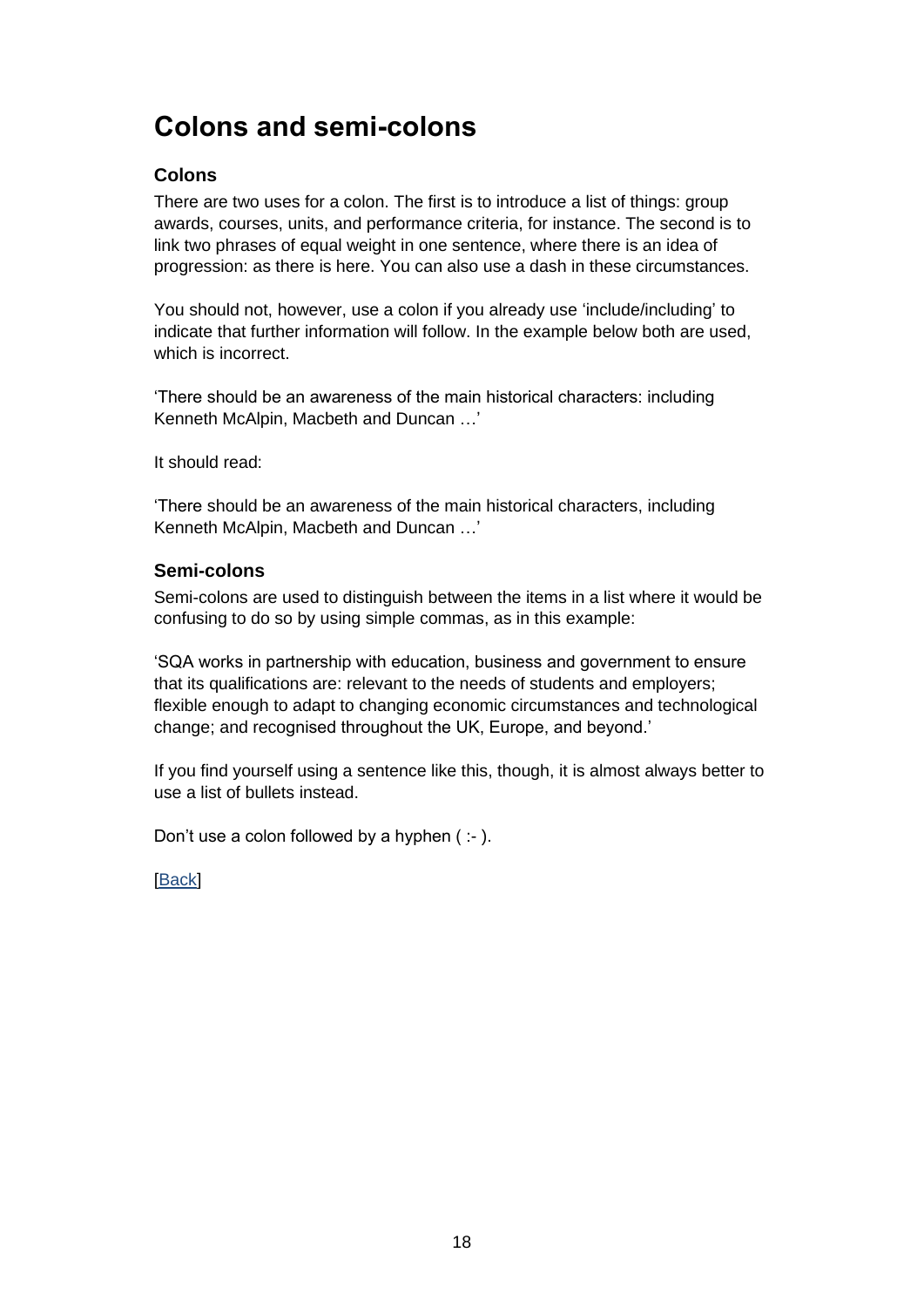## <span id="page-21-0"></span>**Commas**

Commas are used in two ways: to separate clauses in sentences, and to separate small items in lists.

### **Clauses**

If you think of what you're writing as speech, you can think of commas as the places where you'd pause (as you would after 'speech' in this sentence). If you're unsure about whether to insert a comma or not, try reading your sentence aloud. The places where you pause are almost always crying out for a comma. If you're still unsure, insert a comma anyway.

Using commas really helps people to understand what you're saying, because it breaks your statements down into bite-sized chunks. Here's a moderately complex sentence with no commas:

'Interim reviews throughout the year will follow the same pattern as your annual review and will concentrate on your progress against agreed objectives noting any changes in objectives and progress towards achievement of your personal development plan.'

It's particularly confusing around the 'objectives noting' area. Here it is broken down into chunks, and much easier on the reader's eye and brain:

'Interim reviews throughout the year follow the same pattern as your annual review, and concentrate on your progress against agreed objectives, noting any changes in objectives and progress towards achievement of your personal development plan.'

### **Lists**

In a simple list, commas are used to separate the items, as in:

'Commas, colons and semi-colons are punctuation marks.'

However, if a list is complicated, it can be clearer to add a comma before the 'and' or 'or' at the end of a list. This is referred to as an 'Oxford comma'. For example:

'Engineering, Personal and Interpersonal Skills, Communication, Art and Design, and Information Technology.'

Given that our lists get even more complicated than this, it is best to be as rigorous as possible in separating one item from another, and the way to do this is by using commas. If your list contains items that are more than a few words long, though, use semi-colons.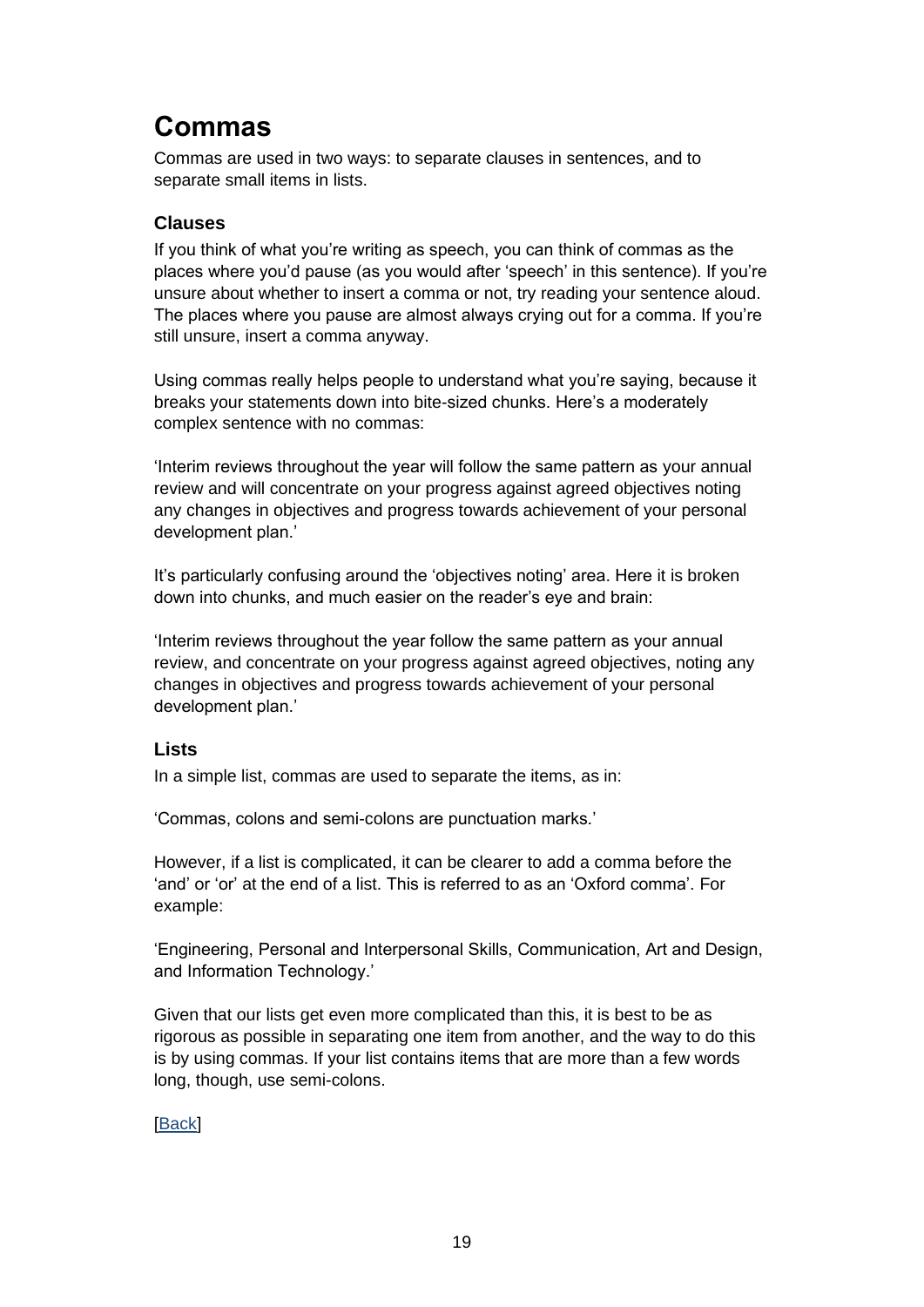# <span id="page-22-0"></span>**Contents list**

There's no need to manually key in a contents list in a Word document. If your headings have been set up using Word's Styles feature (see [Templates\)](#page-72-0) then go to the References tab and choose Table of Contents to create a contents list automatically. You may have to edit the table that is generated to remove unwanted detail but the page numbers will be correct.

If your text changes subsequently, you can update the table of contents by selecting it, right-clicking and choosing Update Field. You will then see the dialogue box below. Choose the option you need.

| <b>Web pages</b>                     | 73 |
|--------------------------------------|----|
| Wikipedia                            | 74 |
| <b>Word - readability statistics</b> | 75 |
| Word - spellcheck                    | 77 |
| Words we prefer to use               | 78 |
| <b>Writing about people</b>          | 83 |
| Writing the name of the organisation |    |

| Update Table of Contents                                                        |
|---------------------------------------------------------------------------------|
| Word is updating the table of contents. Select one of the following<br>options: |
| O Update page numbers only                                                      |
| Update entire table                                                             |
| Cancel<br>ΩK                                                                    |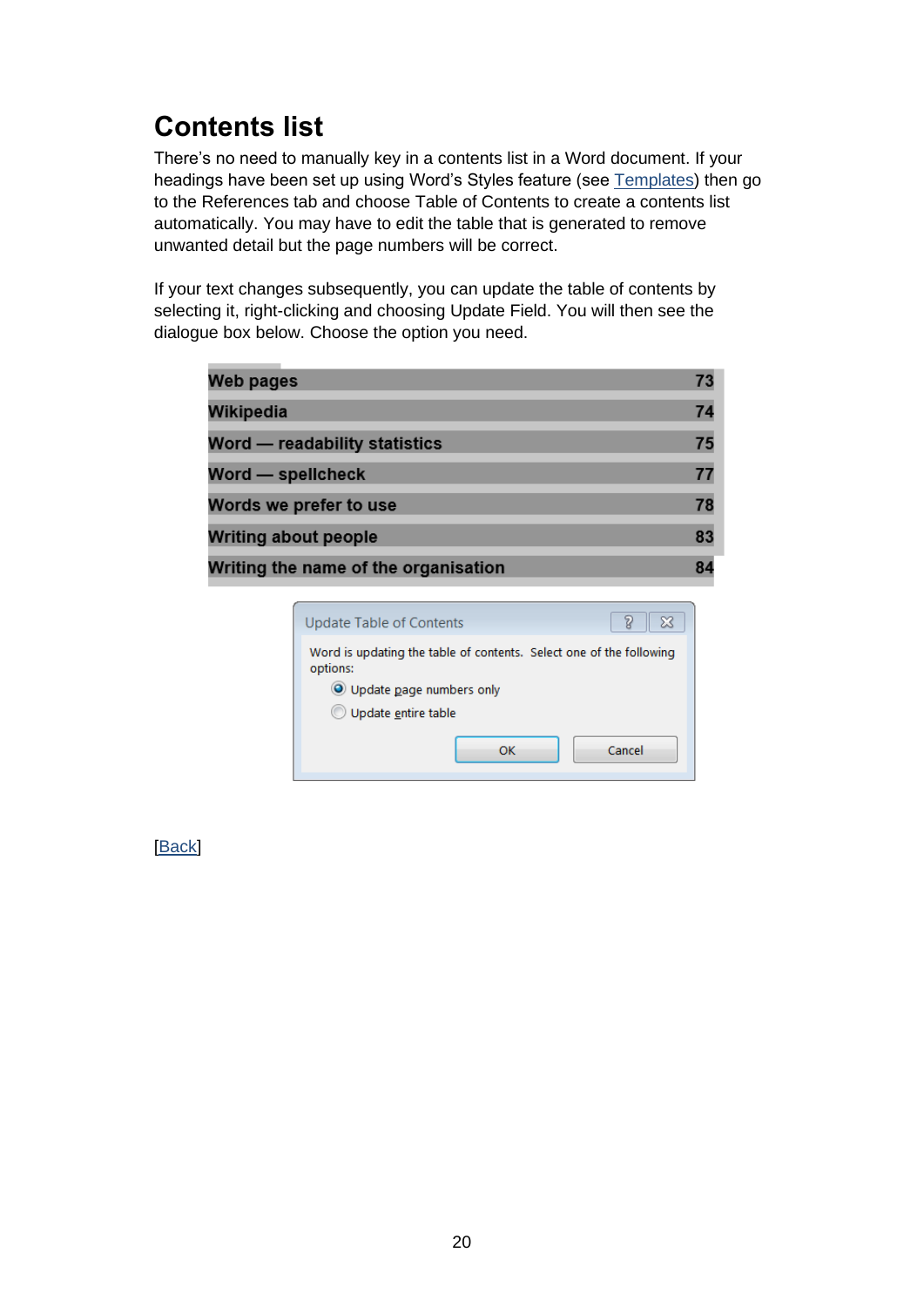# <span id="page-23-0"></span>**Copyright**

This is a quick reference guide that aims to address the most important aspects of the [Copyright, Designs and Patents Act 1988.](http://www.legislation.gov.uk/ukpga/1988/48/contents)

If you require more detailed information on the use of copyright and trademarks, please refer to *SQA's [Copyright Guidelines](https://sqanow.sharepoint.com/sites/intranet/SitePages/Publishing-policies.aspx?web=1)*.

### **What does copyright protect?**

Copyright is an intellectual property right which can subsist in literary works, dramatic works, musical works, artistic works, films, sound recordings, broadcasts, and typographical arrangements of published editions.

### **How long does copyright last?**

Copyright in a literary, dramatic, musical or artistic work (including a photograph) generally lasts until 70 years after the death of the author (or from the date of creation/public release for anonymous works). Different periods of copyright can apply to different types of work.

### **Who is the copyright owner?**

The author of a work is the first owner of any copyright in it, except where the work is made by an employee in the course of their employment, in which case the employer is the first owner (subject to any agreement to the contrary).

### **What is fair dealing?<sup>2</sup>**

'Fair dealing' is a legal term used to establish whether a use of copyright material is lawful or whether it infringes copyright. There is no statutory definition of fair dealing — it will always be a matter of fact, degree and impression in each case.

For copying to constitute an infringement of copyright, it must involve the use of a substantial part of the protected work. Whether the part used is substantial is measured qualitatively (not quantitatively). This is a matter of fact which will vary from case to case. In some cases, a newspaper headline or a famous line from a book or song could be regarded as a substantial part.

Factors that have been identified by the courts as relevant in determining whether a particular dealing with a work is fair, include:

- ◆ Does using the work affect the market for the original work? If a use of a work acts as a substitute for it, causing the owner to lose revenue, then it is not likely to be fair.
- $\bullet$  Is the amount of the work taken reasonable and appropriate? Was it necessary to use the amount that was taken? Usually only part of a work may be used.

<sup>2</sup> Source: Intellectual Property Office Online (2014) *Exceptions to copyright: Guidance for creators and copyright owners* www.gov.uk/ipo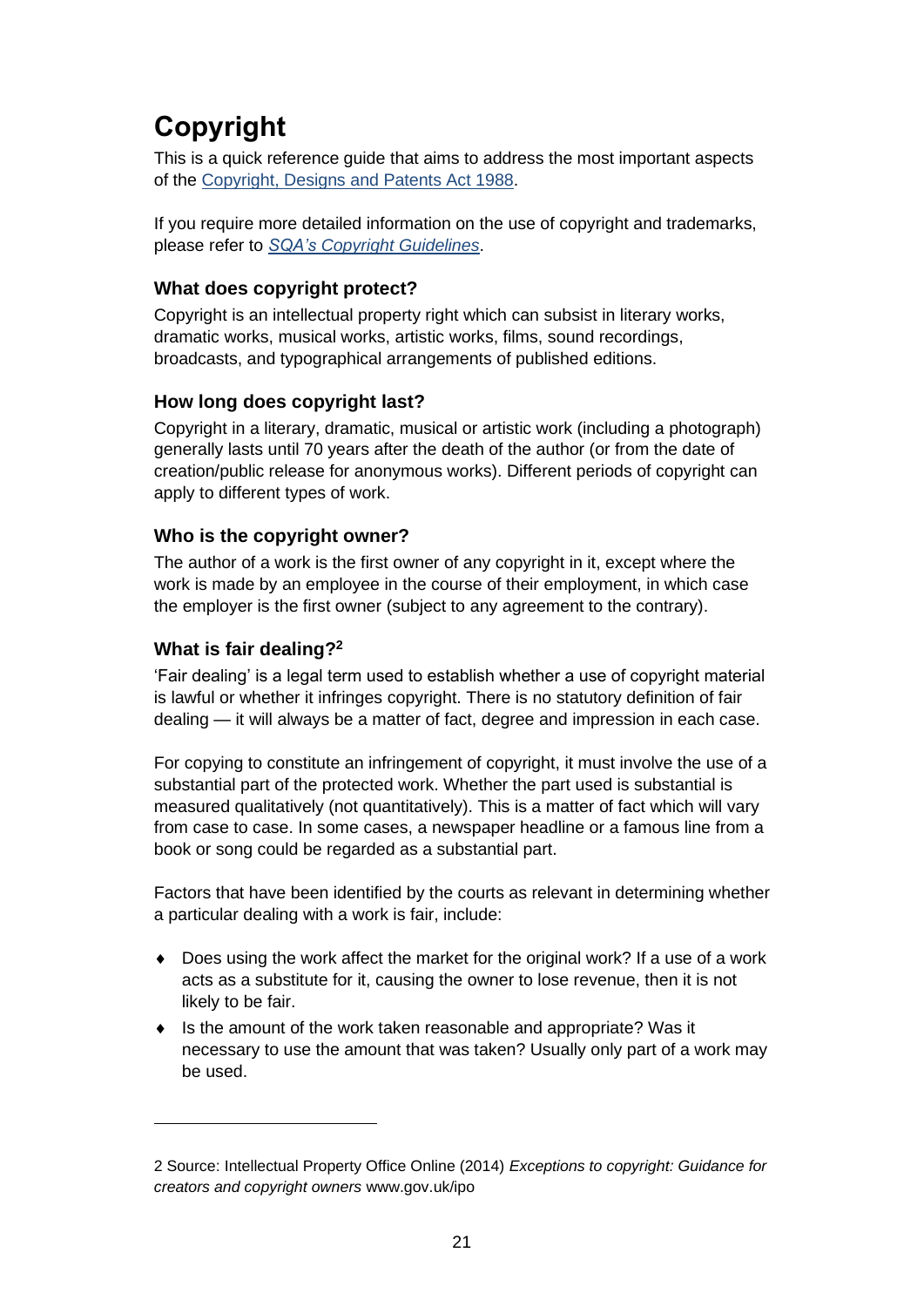If you use copyright material and make it available to anyone (for example, by putting it on a public website) then it is not likely to be viewed as fair dealing.

### **If in doubt — obtain permission**

If you use copyright material without permission or acknowledgement you may incur considerable financial penalties for SQA. It could also be hugely damaging to SQA's reputation and any infringement could generate negative publicity.

### **Setting or answering examination questions**

There are a number of exceptions to copyright that allow limited use of a copyright work without the permission of the copyright owner. This includes, in the case of schools and other educational establishments, anything done for the purpose of setting or answering examination questions, provided that the questions are, where possible, accompanied by a sufficient acknowledgement. This does not cover photocopying music that is to be performed in an examination. It also does not apply to other uses of such work, for example if the work is included in past papers available on SQA's website.

### **Use of trademarks**

If you wish to use trademarks for the purposes of examination, you should not need to obtain permission from the trademark owner. Nevertheless, it is good practice to seek permission from the relevant trademark owner to avoid any claims of trademark infringement or any other objections that the trademark owner may have against SQA.

### **Quotations**

In 2014, copyright law changed to give people greater freedom to quote the works of others. You no longer need to seek the permission of the copyright owner as long as the quotation is accompanied by a sufficient acknowledgement — which generally means the title and the author's name should be indicated, and **as long as the use is considered reasonable and fair (fair dealing)**. This was an extension to the existing law that allowed fair dealing with copyright materials for the purpose of criticism, review and news reporting.

Does this mean people can 'quote' any amount of copyright material without permission? No. The change only allows use of material where it is **genuinely for the purpose of quotation**, and only where the use is **fair and reasonable** (for example, it does not replace a commercial sale). So, it could permit a short quotation that is necessary and relevant in an academic paper or a history book, for example, but it would not permit a long extract.

### **Does the 'quotation exception' apply to photographs?**

While the exception applies to all types of copyright work, it would only be in exceptional circumstances that copying a photograph would be allowed under this exception. It would not be considered fair dealing if the proposed use of a copyright work would conflict with the copyright owner's normal exploitation of their work. For example, the ability to sell or license copies of photographs for inclusion in newspapers would be a normal exploitation.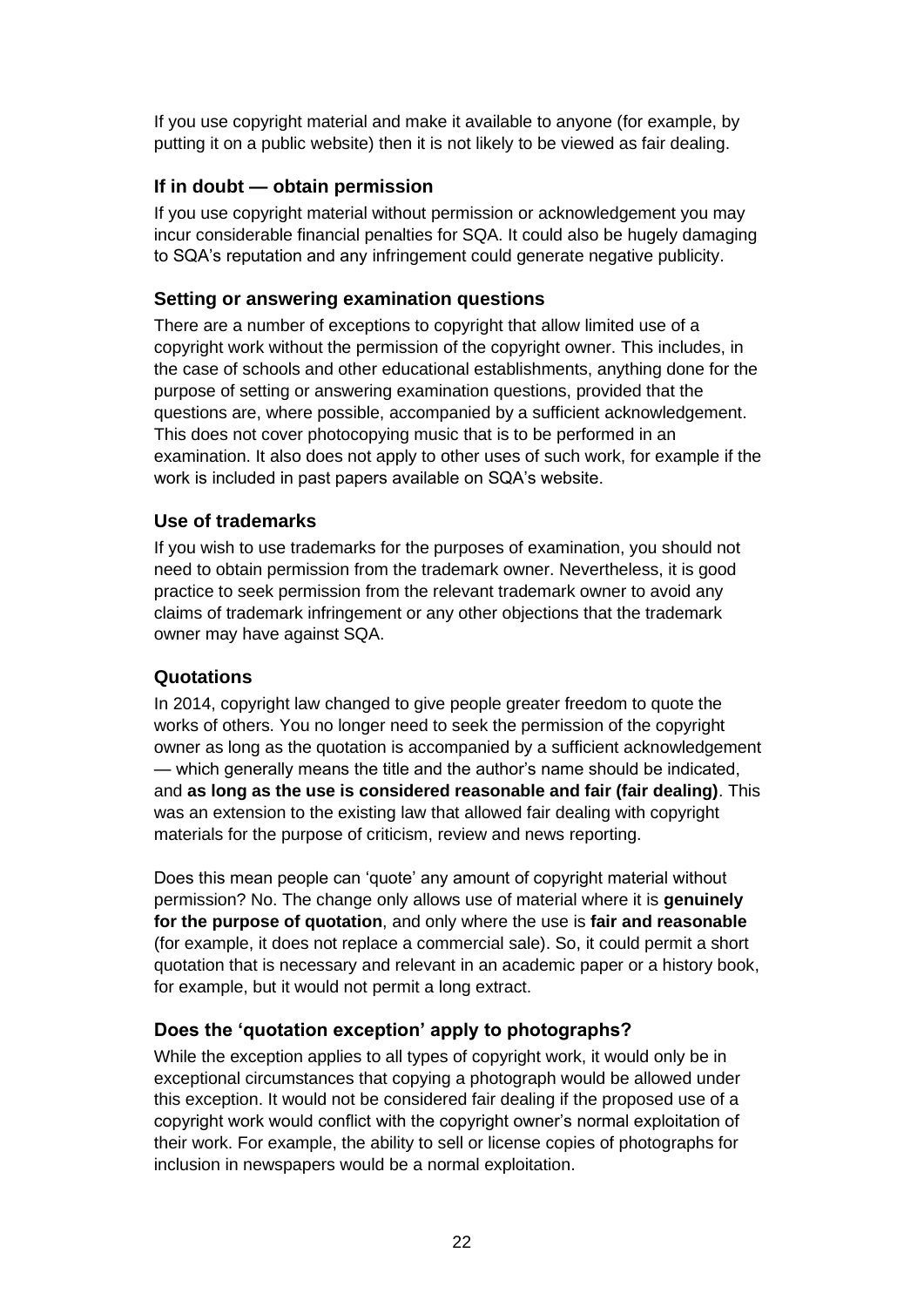### **Copyright notices**

It is important that you identify material taken from another SQA publication when submitting your work for publication — taking care to attribute any copyright material to the original source.

It may be necessary to obtain permission to use previously cleared copyright material if you are using it in a new publication or if you intend to use the copyright material for a purpose that had not been previously approved by the copyright owner.

Copyright notices are not strictly required by law in the UK but they make clear who owns the copyright. An example of this statement could be:

Copyright © Scottish Qualifications Authority 2020.

### **Clearance of copyright works for commercial use**

If we wish to use someone else's copyright material (third party copyright) for purposes that are not covered by the exemptions mentioned above, then we must obtain clearance from the copyright owner. Copyright identification forms need to be completed by the relevant team within SQA. We need to identify the copyright holder and request permission to use other people's work as early as possible, as sometimes it can take a long time for permission to be granted.

### **Copyright and the internet**

It is a common misconception that simply because material is available on the internet, it is free to use by anyone. This is not the case. Copyright applies equally to material found online as it does in printed books or magazines. Always exercise caution when using material sourced from the internet. Every effort should be made to check the terms and conditions of use on the website and, if necessary, obtain permission and acknowledge the rights holder as set out above.

### **Copyright owned by the Crown**

In some instances, Crown copyright will be available for use (including for commercial use) under an Open Government Licence, provided that the source of the information is acknowledged in a specific form (set out in the licence) and a link is provided back to the licence.

However, in common with other types of copyright, each work may be different and therefore you should check any particular licence terms that may apply to Crown copyright before using it.

### **Use of social media trademarks**

The use of a social media brand or trademark is usually controlled by strict terms and conditions. Always read these first. They are usually available on the company's website.

Twitter allows users to use their original and unmodified Twitter bird to represent their brand. They do not allow any modification of their logo and have detailed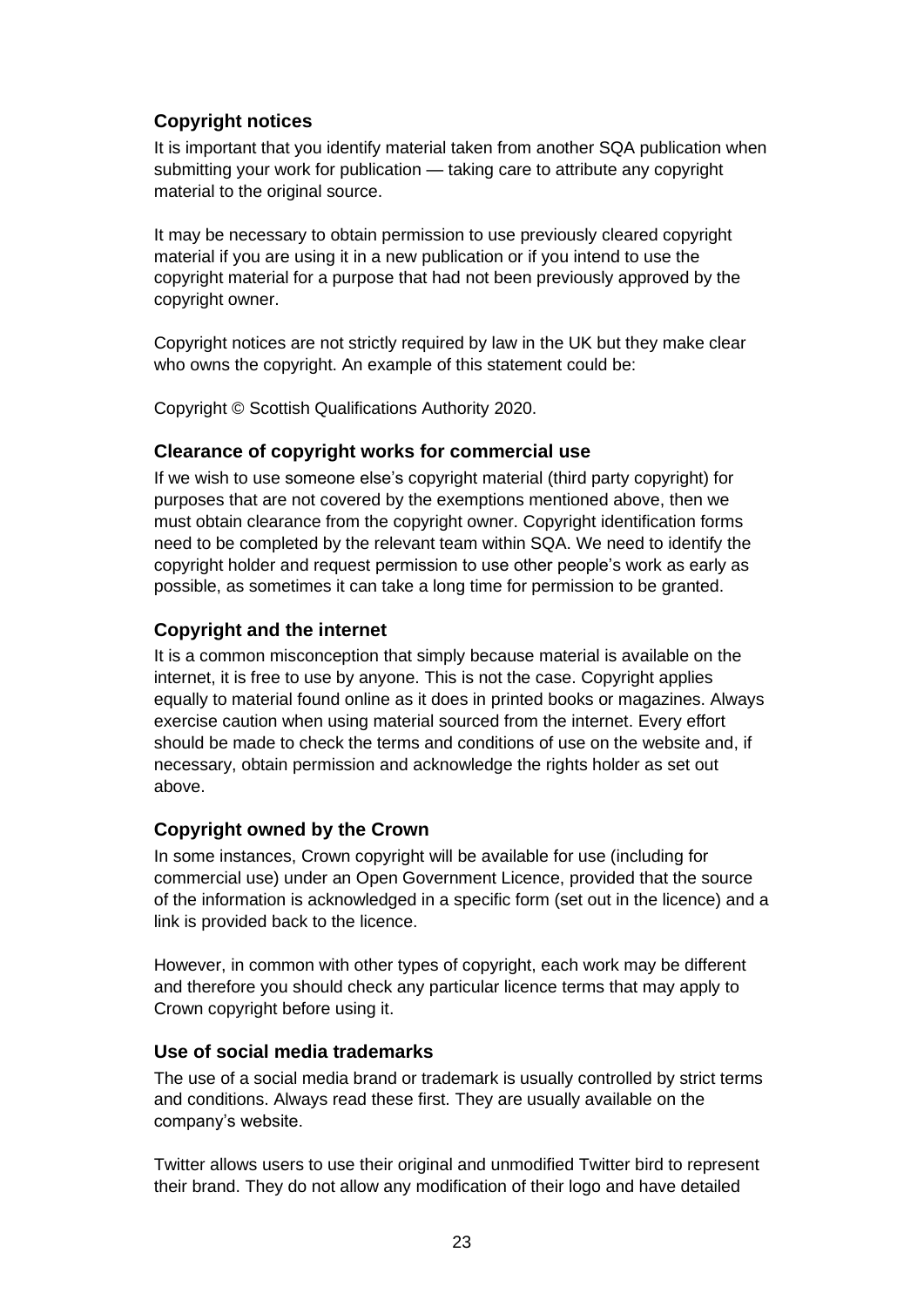rules regarding how the logo should be displayed and how accounts and hashtags should be promoted.

Similarly, Facebook allows users to use their 'f', 'Like' and 'Find us on Facebook' logos to illustrate their presence on Facebook.

YouTube allows their users to use their logo to link to a YouTube channel.

Typically, the design and colour of logos must not be modified or used in a way that implies partnership, sponsorship or endorsement.

### **Contacts for copyright queries and advice**

Question papers: Michael Gallagher and Janine Anderson, Assessment Development and Delivery

Support materials: Melanie Beck and Maggie Quinn, Assessment Development and Delivery

Corporate: David McCormick, Communications and Engagement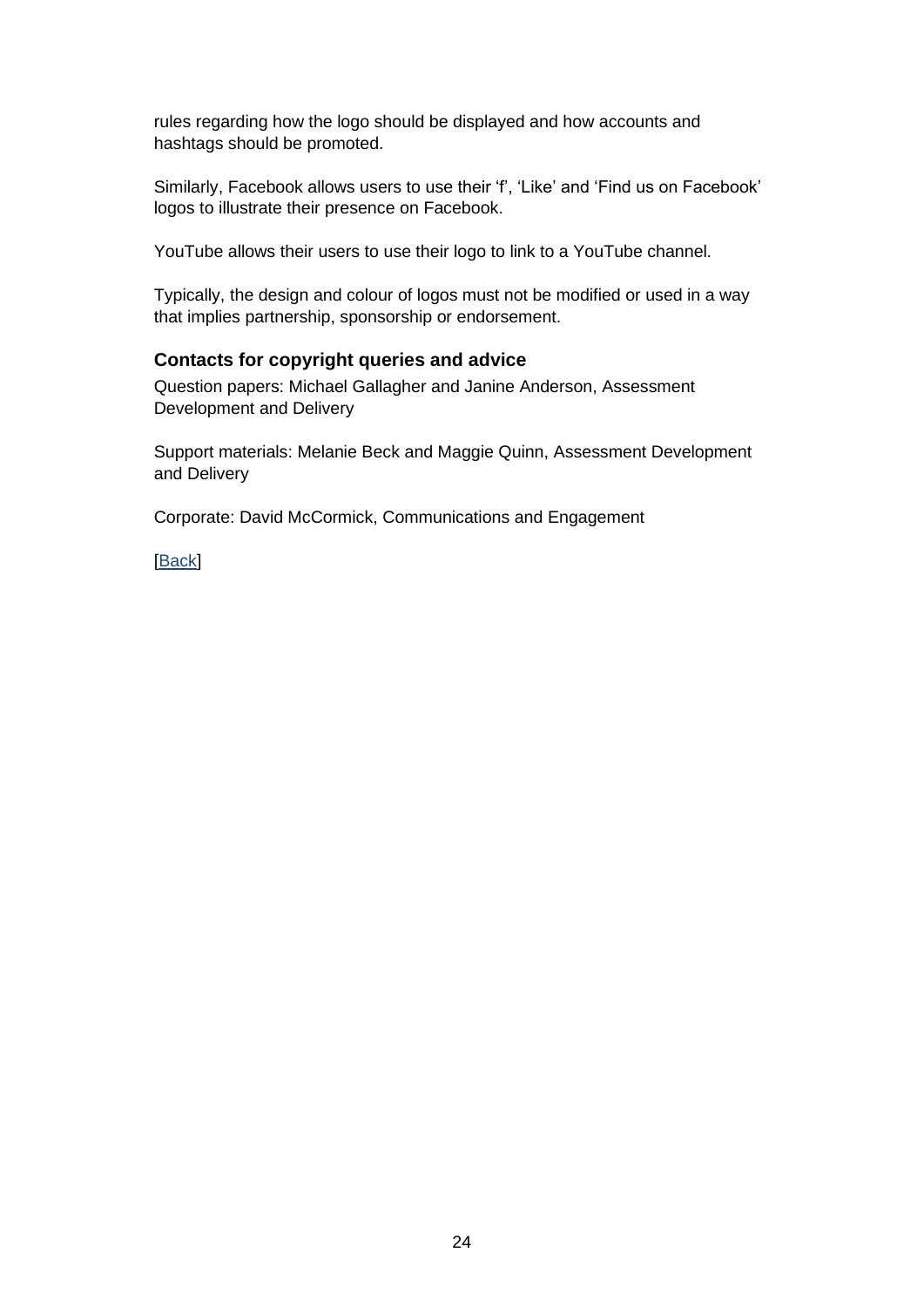## <span id="page-27-0"></span>**COVID-19 coronavirus**

This sentence shows how we should usually refer to the disease and virus:

'According to the World Health Organisation, COVID-19 is the infectious disease caused by the most recently discovered coronavirus.'

Note that:

- 'COVID-19' is an acronym **CO**rona **VI**rus **D**isease 20**19**, so is all caps.
- 'coronavirus' isn't a proper noun it's a type of thing so doesn't take a cap, just as 'detergent' doesn't but 'Fairy Liquid' does.

In our emergency response docs — for colleges, ETPs, schools, etc — we've exclusively used COVID-19.

However, many people refer to the disease as 'coronavirus', so always think of your audience and refer to it initially as 'COVID-19 coronavirus' if you think it makes your message clearer.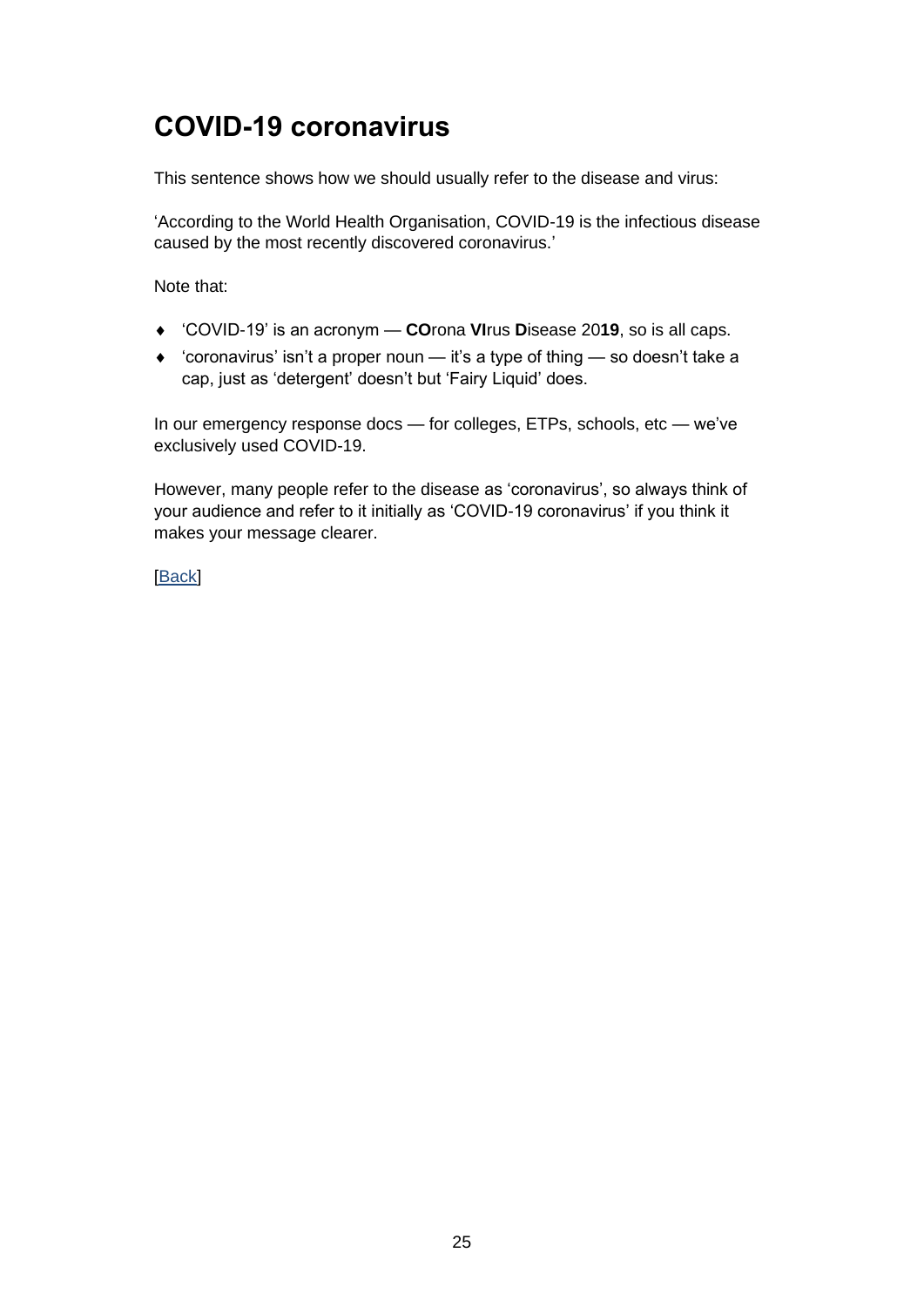## <span id="page-28-0"></span>**Cross-references**

When you're referring to another publication in what you're writing, give the title of that publication in *italics*, like this:

'You will also find a very useful and detailed explanation of the various instruments of assessment you can use in the *Guide to Assessment and Quality Assurance*.'

When you're referring to another section in your own publication, or to a section of another publication, give the name of the section in quotation marks if it helps make the reference clearer, like this:

'You will also find a useful explanation of the various instruments of assessment in *Guide to Assessment*, 'Assessment instruments'.'

However, you should also consider re-phrasing:

'You will also find useful explanations in the assessment instruments section of *Guide to Assessment*.'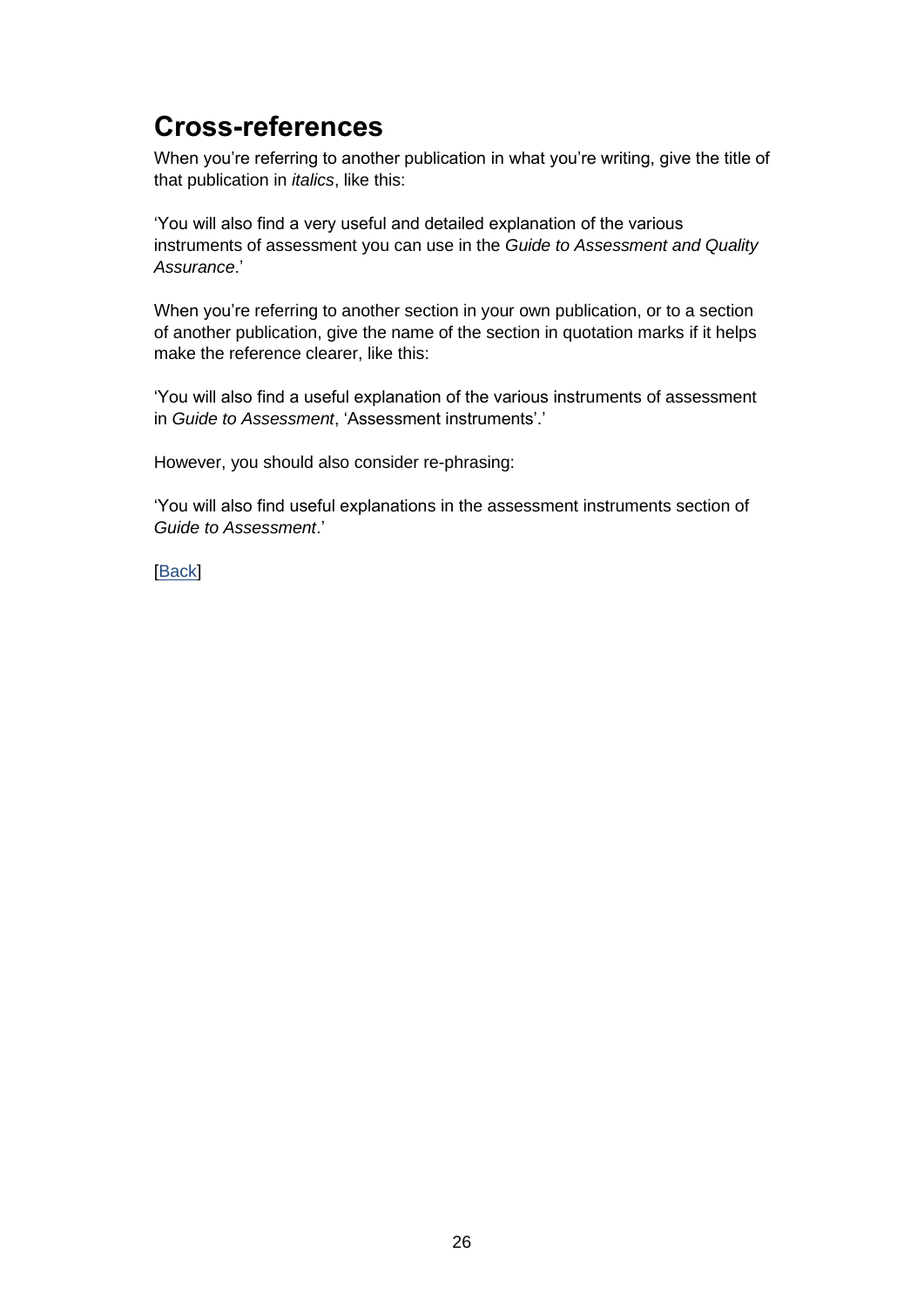## <span id="page-29-0"></span>**Dashes**

Dashes have two similar uses:

- $\rightarrow$  You can put an explanatory phrase like this one in long dashes (technically called em dashes) in the middle of a sentence. You can't, though, use more than one pair of dashes in a sentence. You can use brackets instead of dashes.
- You can link two equally important phrases with a long dash where you don't want to start a new sentence — much as you might use a colon. It is better to use a long dash than a colon in these circumstances.

Two possible keyboard shortcuts for a long dash are:

- Alt 0151 using the numeric keypad with 'Num Lock' switched on, or
- Alt Ctrl Minus sign (on the numeric keypad)

Two possible keyboard shortcuts for a short dash are:

- Alt 0150 using the numeric keypad with 'Num Lock' switched on, or
- Ctrl Minus sign (on the numeric keypad)

See [Range of years](#page-30-1) and [Numbers](#page-51-0) for when to use a short dash or en dash.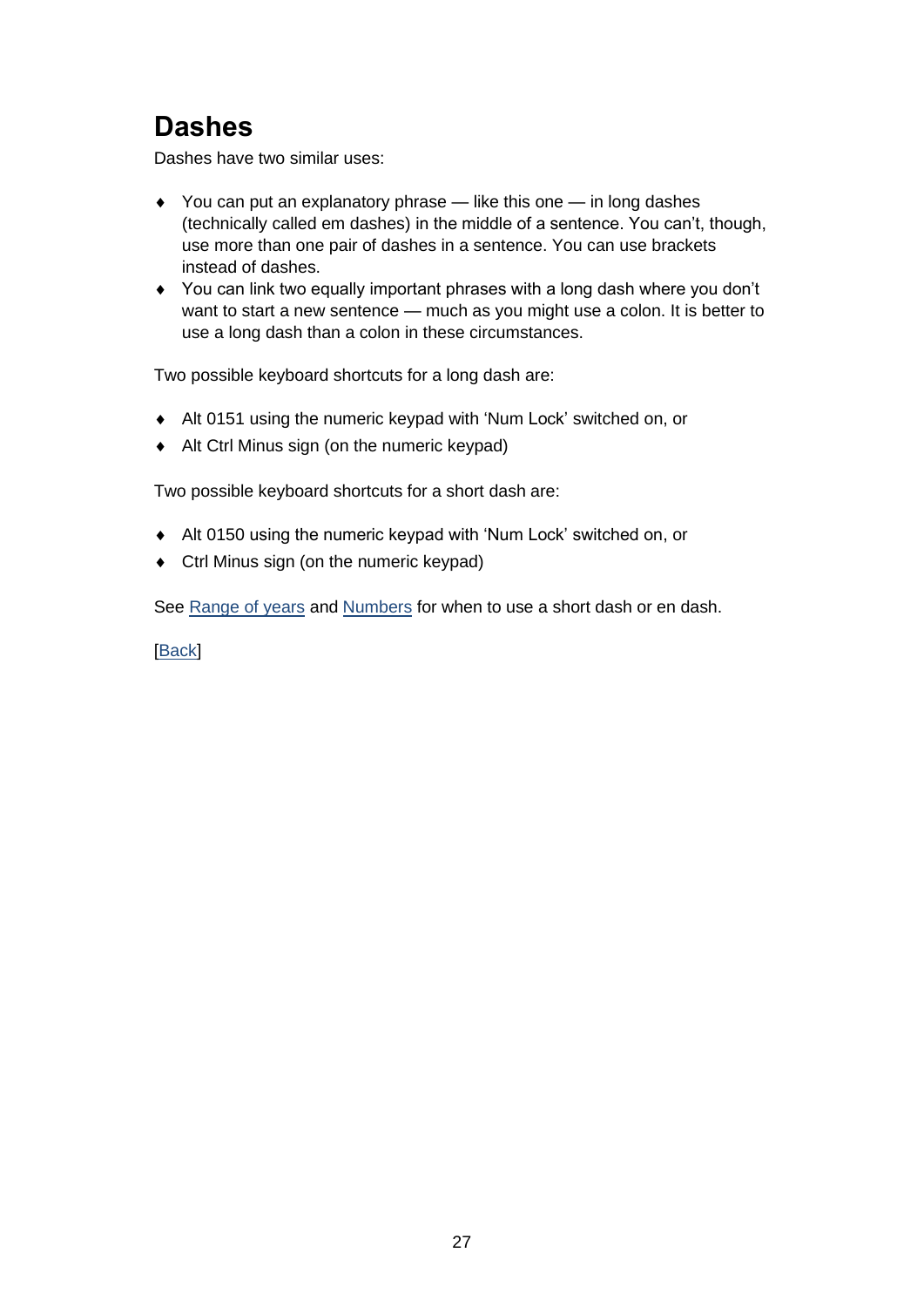# <span id="page-30-0"></span>**Dates and time**

Dates should not include an ordinal suffix (in other words no 1**st**, 2**nd**, 3**rd**). Our style for dates is <day number> <month> <year>: 1 June 2020. A way to remember this is to remember that the units of time start small (1) on the left, and end up big (2020) on the right.

Ensure dates appear in one line and are not separated by a line break. For example, writing '1 June 2020' would be fine, whereas writing something like '1 June 2020' isn't as straightforward to read and could disrupt the flow of a reader.

Our style for times is the twelve-hour clock with 'am' or 'pm'. Give the value in figures separated by a stop and with a space before 'am' or 'pm', as in these examples:

'I suggest we meet at my office at 12.30 pm on 23 May. Please let me know whether this is suitable.

If it is not suitable, I'll also be available on 26 May from 10 am to 1 pm and from 2–3 pm.'

Note: there is no need to include zeroes if the time is on the hour.

### **24-hour clock**

If you are working on a STEM document and need to adhere to ISO 8601 then use the 24-hour clock with a colon separator. For example:

'The next assessment is at 14:30.'

### <span id="page-30-1"></span>**Range of years**

If you have to give a range of years (for instance if you're talking about an academic session), use a short dash, and miss out the first two characters if they're the same in both dates. So, 2019–20, but 1990–2020.

Alternatively, you can use 'from' and 'to' to show the range, as in 'from 2019 to 2020'; but you mustn't mix the two methods as in 'from 2019–2020'.

Two keyboard shortcuts for a short dash are Ctrl Minus sign (on the numeric keypad) or Alt 0150 (with Num Lock switched on).

#### **Seasons of the year**

There's no need to give an initial capital to the names of the seasons — spring, summer, autumn or winter — unless they are occurring as part of the proper name of something, for example *Summer Lightning*, *The Lion in Winter*. In ordinary use, lower case is better, for example 'let's discuss this again in the spring'.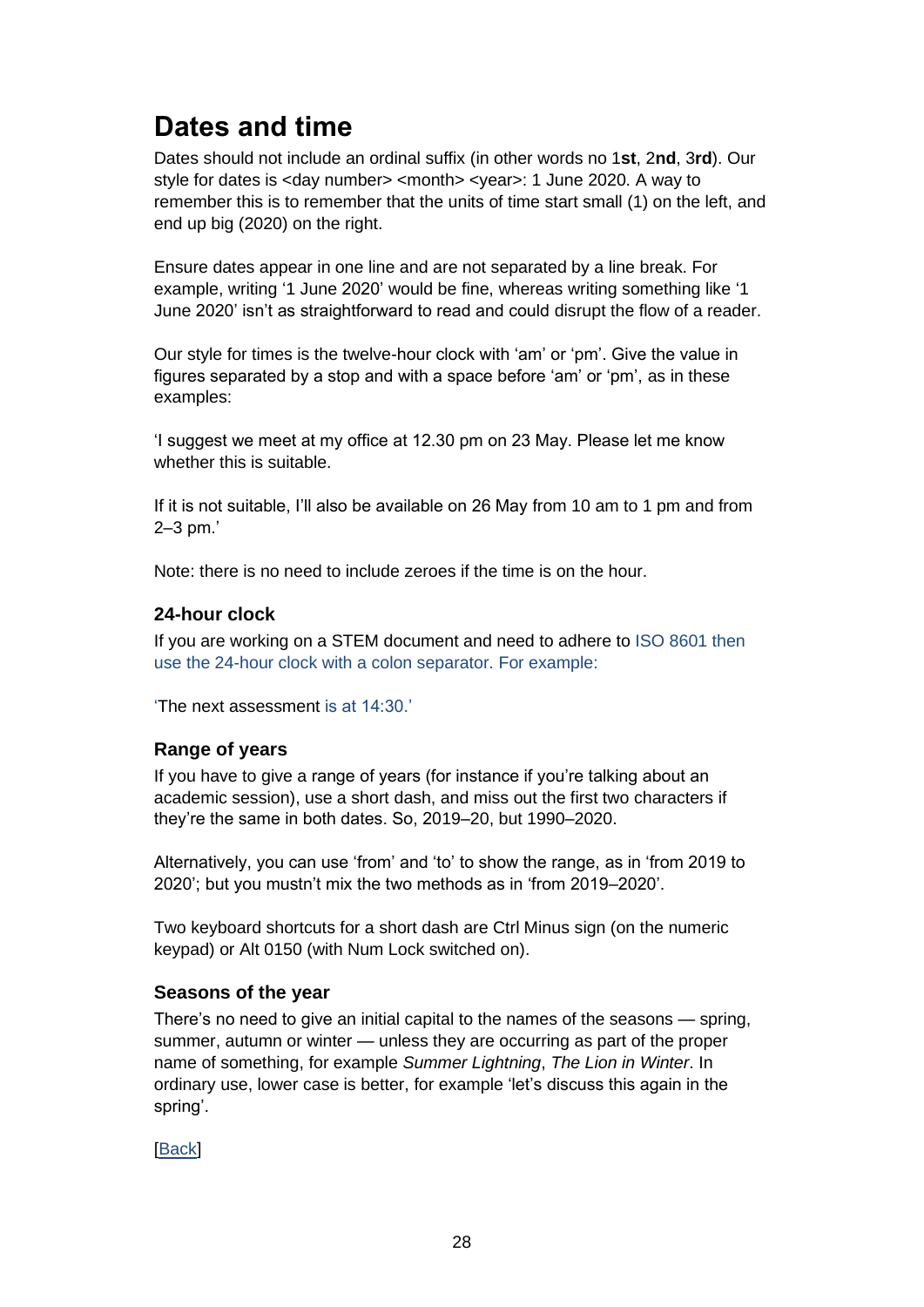# <span id="page-31-0"></span>**Diagrams, maps and graphs (line illustrations)**

If your document includes graphics that need to be drawn by an artist, please provide a clear drawing of each illustration on a separate sheet of A4. The drawings can be basic but should include all the features that you want to appear in the final illustration.

SQA's graphic artists are professionals, but they may not be specialists in your subject. Please therefore annotate your drawings with descriptions and instructions to help them as much as possible, circling any text that is not meant to appear in the final illustration as a label. Remember to number each drawing and indicate its position in the text.

If you wish to supply a photocopy as an artist's reference, please indicate that it is to be used as a reference only and is not be copied exactly in order to avoid infringing copyright. You should supply a written brief describing what you need to see in the picture and include directions to the artist as to how the SQA illustration and labels should be amended to avoid infringing copyright.

Illustrations can be expensive and time-consuming to prepare. Please try to ensure that any request you contribute to your publication is not simply 'filler art'.

When supplying an image for use on web pages you must also include suitable text for visually impaired users — this should be a short visual description of the image, which will be used to describe how the image appears to screen readers and other assistive software.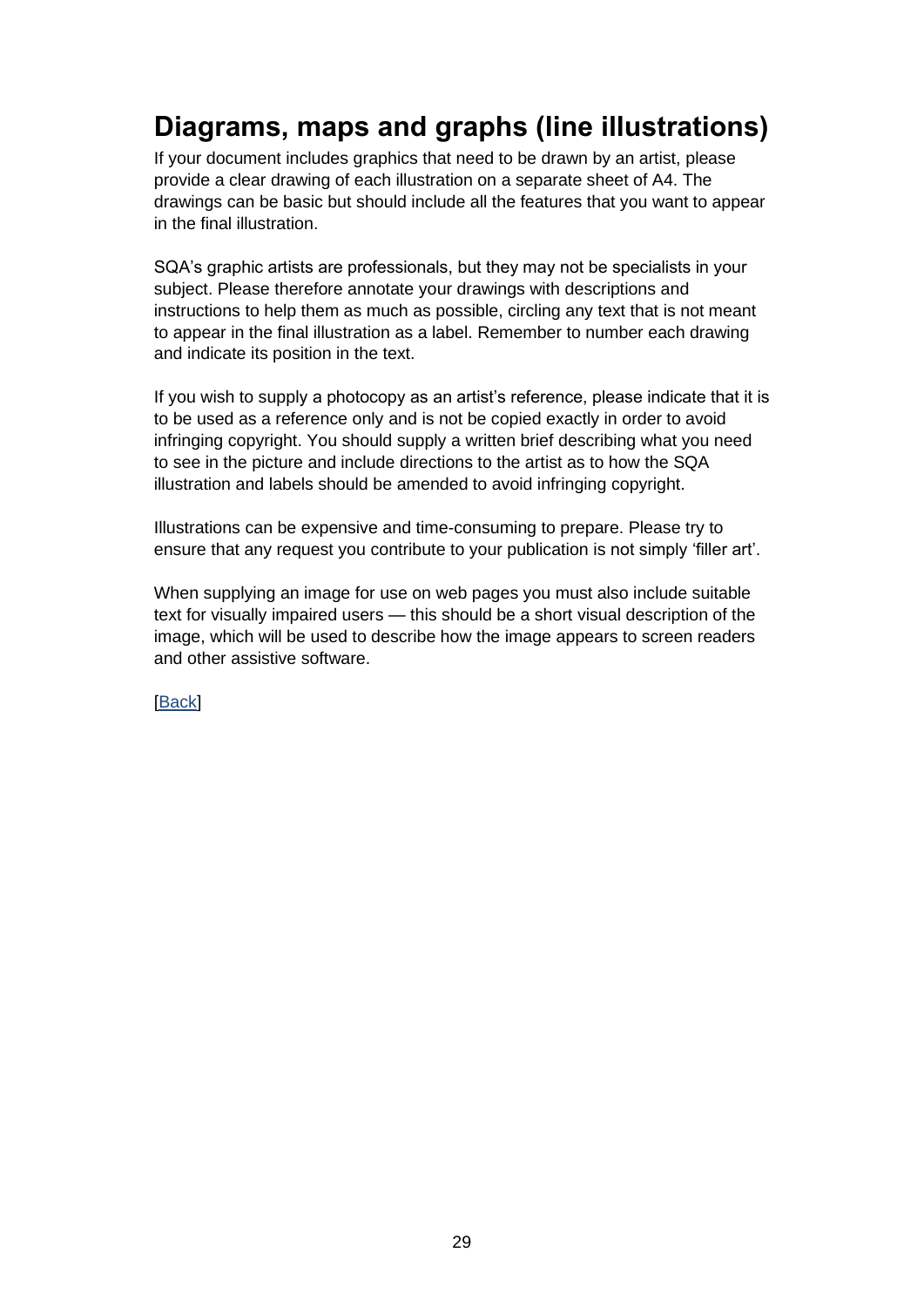# <span id="page-32-0"></span>**eg, ie, NB, etc**

The Government's digital service (GOV.UK) has started to [remove](https://insidegovuk.blog.gov.uk/2016/07/20/changes-to-the-style-guide-no-more-eg-and-ie-etc/) Latin abbreviations such as ['eg', 'ie', NB and 'etc' from its web pages](https://insidegovuk.blog.gov.uk/2016/07/20/changes-to-the-style-guide-no-more-eg-and-ie-etc/) because they make reading difficult for some readers and can confuse screen readers.

We are also now following this approach and in main text suggest replacing 'eg' with 'for example', 'ie' with 'that is', and 'NB' with 'Note:'. However, for tables where space is limited we'd suggest the continued use of 'eg' and 'ie'.

Both 'eg' and 'ie', if you choose to use them, should follow a dash — eg like this — or a comma, ie like this, or should appear in brackets. You shouldn't give them full points — ie don't use 'i.e.'.

If you need to use an abbreviation for 'and so on', you should write 'etc' (not &c. or etc.)

You should, though, use 'etc' with caution — don't just put one in to be on the safe side, or when you can't think of anything else to go in the list. Have a real reason for it.

You must also avoid using more than one of these abbreviations in any clause you should never write:

eg English, French, German, Gaelic, etc

Write:

English, French, German, Gaelic, etc

or:

eg English, French, German, Gaelic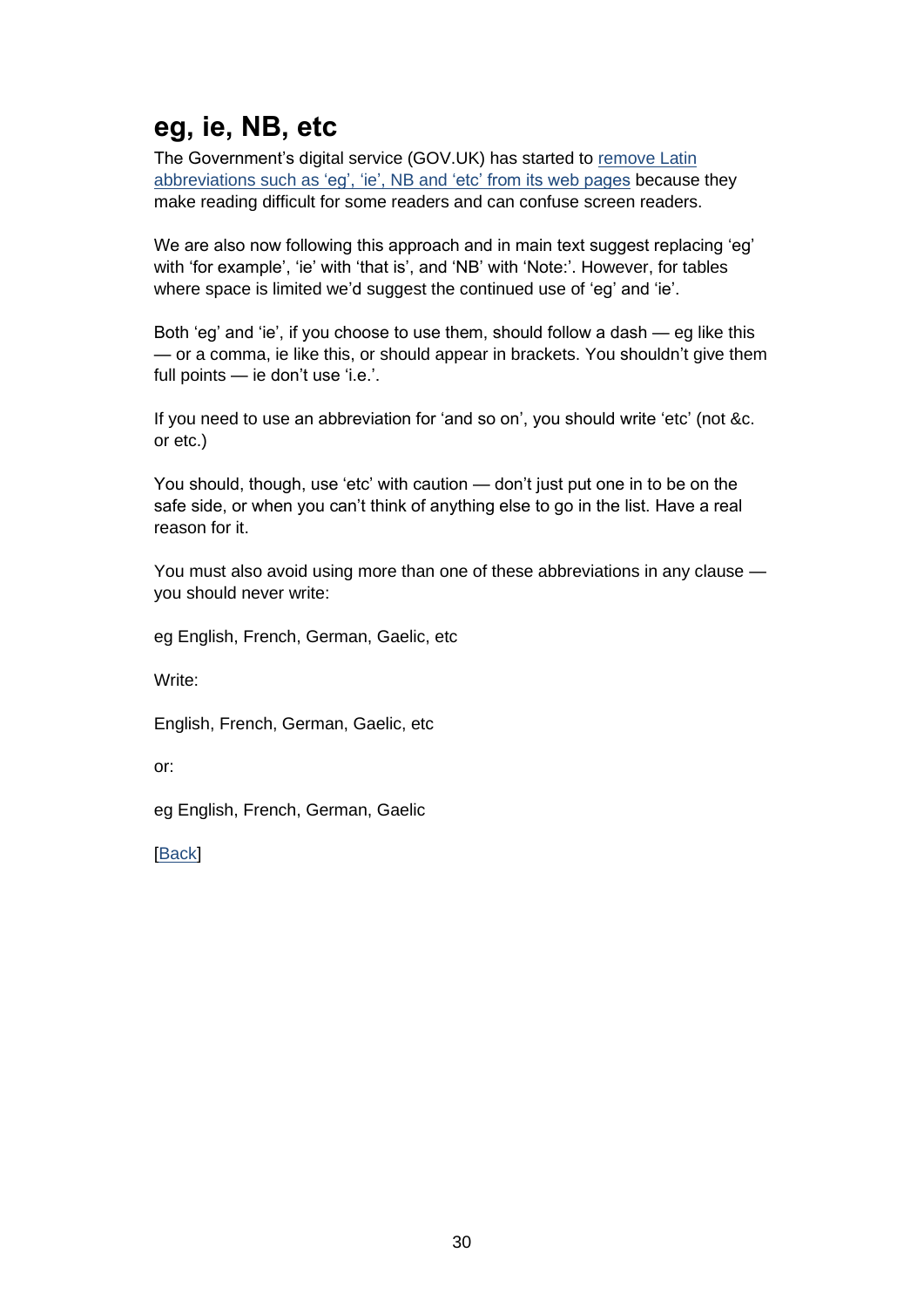# <span id="page-33-0"></span>**Elision (you're, we're, here's, etc)**

Elision or contractions are perfectly appropriate in most circumstances: in newsletters, anything labelled as 'guidance', and communications addressed to teachers, lecturers, people in the workplace, or candidates. It's perhaps less appropriate in procedural documents, or course and unit specifications documents that have an almost legal tone — but these are the exception rather than the rule.

Don't feel that you can't use 'don't' or 'can't' or 'you're', and if it helps you to write in a more natural style (because it's closer to the way you speak), use it. It is always better, when you're writing a first draft, to be too informal than to be too formal. Informality is an aid to clarity.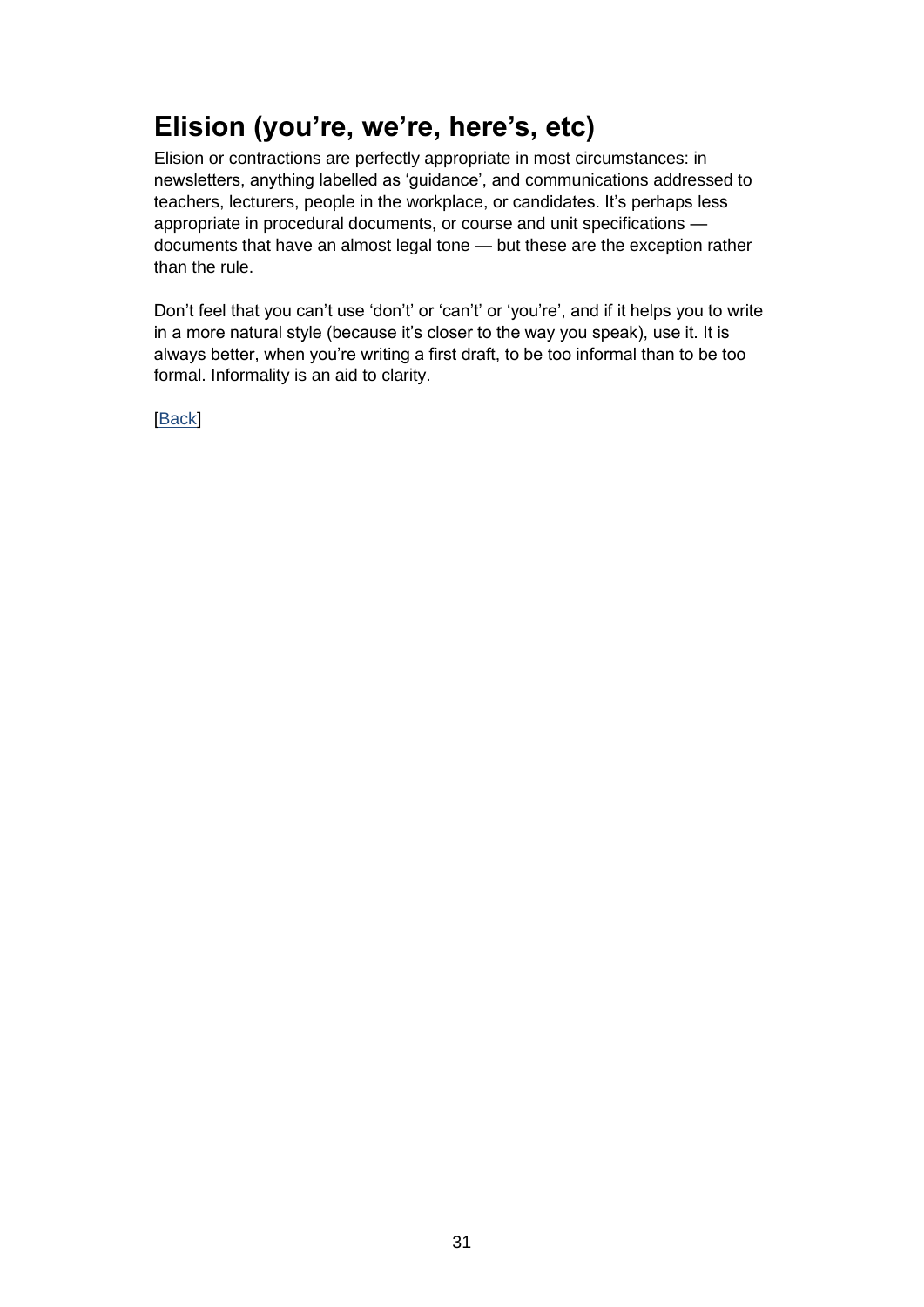# <span id="page-34-0"></span>**Ellipsis …**

The mark we use for ellipsis (which you should use when you want to show that a chunk of text has been left out of a passage you are quoting) is three points … like this. Here's an example:

'The mark we use for ellipsis … is three points' (Alt Ctrl <full stop>).

There is always a space before the ellipsis character, except when it comes at the beginning of a quoted sentence.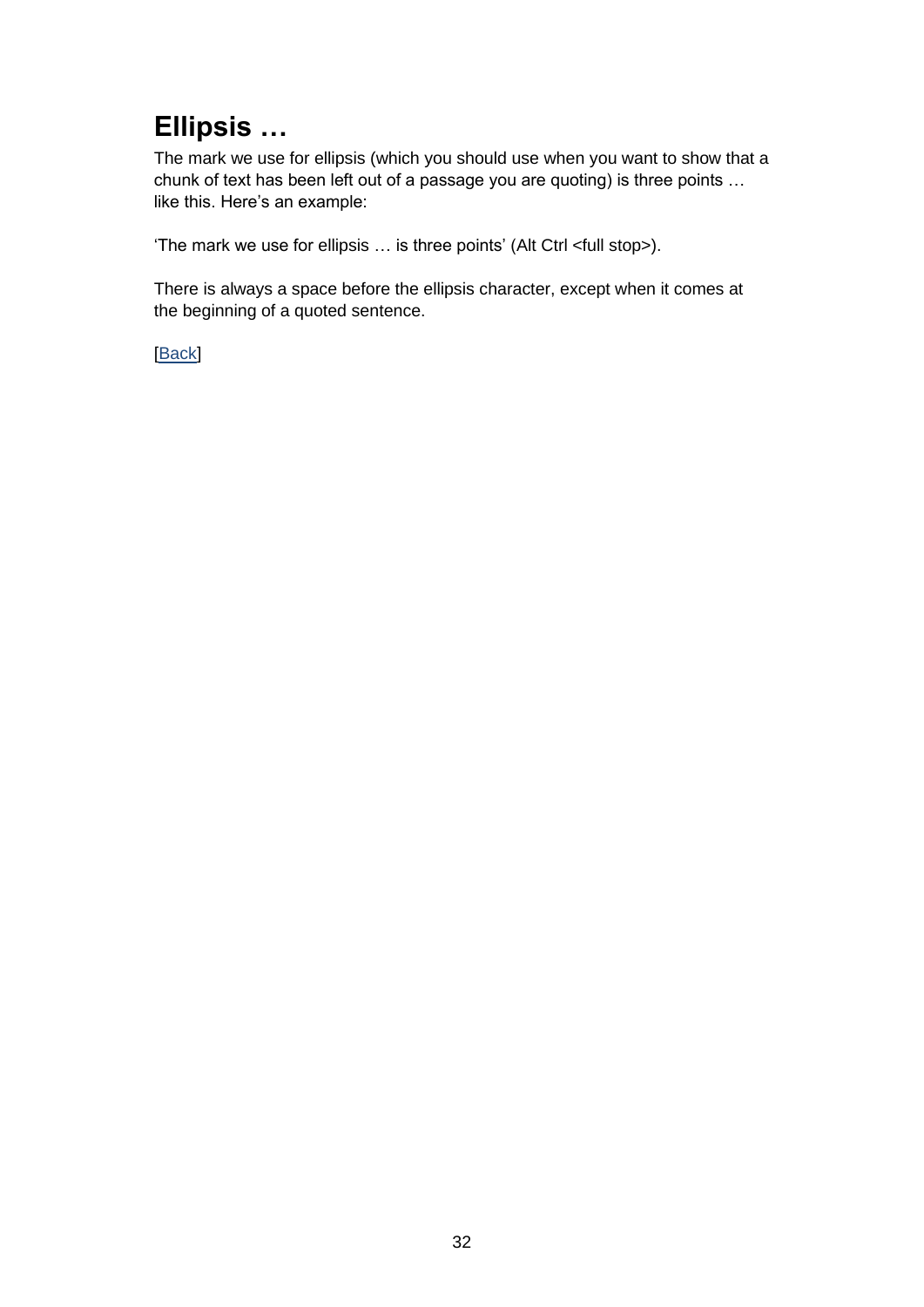# <span id="page-35-0"></span>**Email**

It's easy to reach for the keyboard to bash out an email, but there are times when this can cause an adverse reaction. A phone call can often be a more effective way to sort out a problem. Perhaps the other person would simply feel better (about SQA) if you took the trouble to speak to them in person?

If an email is the right way for us to be communicating (and it often is), try to keep in mind the following four points and you will produce a professional communication that is readily understood and that supports SQA's business goals.

- Address your reader directly as if you were talking to them.
- ◆ Write clearly.
- ◆ Be positive and confident.
- Look and sound professional.

### **Talk to your reader**

There's sometimes a tendency for the tone of business writing to be pitched in remote and formal language, but there is really no need for this to be so. Use natural, everyday language and avoid being overly formal. **If it's something you wouldn't consider saying in speech to your reader, then don't write it down.**

This includes the salutation:

- If there is a need to be formal (for example, if you are writing to a customer or a member of the public) and you know the name of the person you are writing to then you should say 'Dear Mr/Ms/Mrs/Mx/Miss/Dr <surname>'. If you know what they use, use that.
- If you know the person and have an established working relationship with them you might say 'Hi <First name>' or just 'Hello'.
- But what if you are writing to individual and you don't know their name, or you are writing an email that will be sent to a large audience? You then have a choice of 'Dear colleague' or perhaps 'Hello'. Try to avoid 'Dear Sir/Madam'.

Many of our emails are written to people in SQA centres who are doing the organising and administration running our qualifications demands. Once you've made this plain in the subject line of your email, there is no reason why you shouldn't then address them as 'you' throughout the text, rather than referring to 'centres'.

### **Don't say …**

'Centres should retain candidates' work for verification.'

### **Do say …**

'You should retain candidates' work for verification'.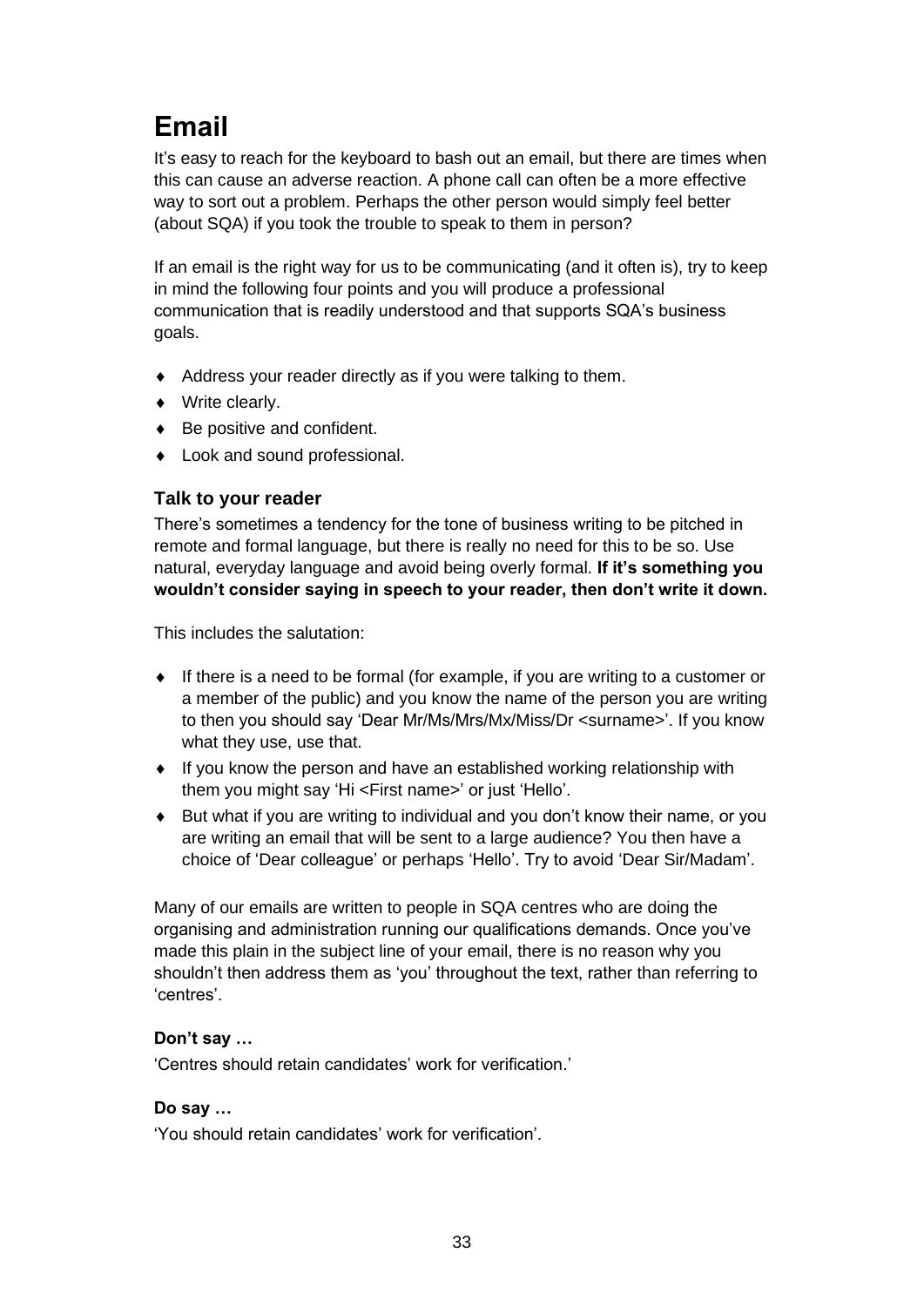### **Keeping it clear**

If there is one basic principle for writing clearly, it is this: keep it short and simple. This applies to words, sentences and paragraphs.

Say what you want to say in as few words as you can and don't be vague. For example, say 'We advise ...', not 'We would advise …'.

Prefer active verbs over passive verbs. For example, in 'Lesley drafted the email.' the verb 'drafted' is active, while in 'The email was drafted by Lesley.' it is passive.

#### [More about active and passive](#page-56-0)

| Do say …                | Don't say                   |
|-------------------------|-----------------------------|
| 'We have decided that ' | 'It has been decided that ' |
| 'We recommend '         | 'It is recommended '        |
|                         |                             |

Similarly, avoid constructions like 'centres are advised …'.

#### **Be positive**

Focus on what we will do, rather than what we can't or won't. Also, don't be afraid to apologise if we have made a mistake — but say what we're doing to put it right.

| ∣ Do say …                           | Don't say                          |
|--------------------------------------|------------------------------------|
| 'We will provide the information you | 'We cannot provide the information |
| requested by 28 February.'           | you requested until next month.'   |

Use co-operative vocabulary like 'help' and 'work with' to show that we work as a team.

#### **Look professional**

Although they're less formal than many other forms of writing, it's still important that emails from SQA are as professional as possible. This means checking for easily avoidable errors — factual errors, of course, but also spelling mistakes and grammatical errors. Turn on the spellchecker (and leave it on). Then check your message over. If possible, get someone else to read it before it goes out, or leave a few minutes between writing and sending.

You should also probably avoid jokes, unless you know the recipient very well.

There are other aspects to being professional. For instance, you can make messages look as neat and business-like as possible by avoiding background colours and setting up a signature that will appear at the foot of every email that you send. In Outlook, go to Message > Signature.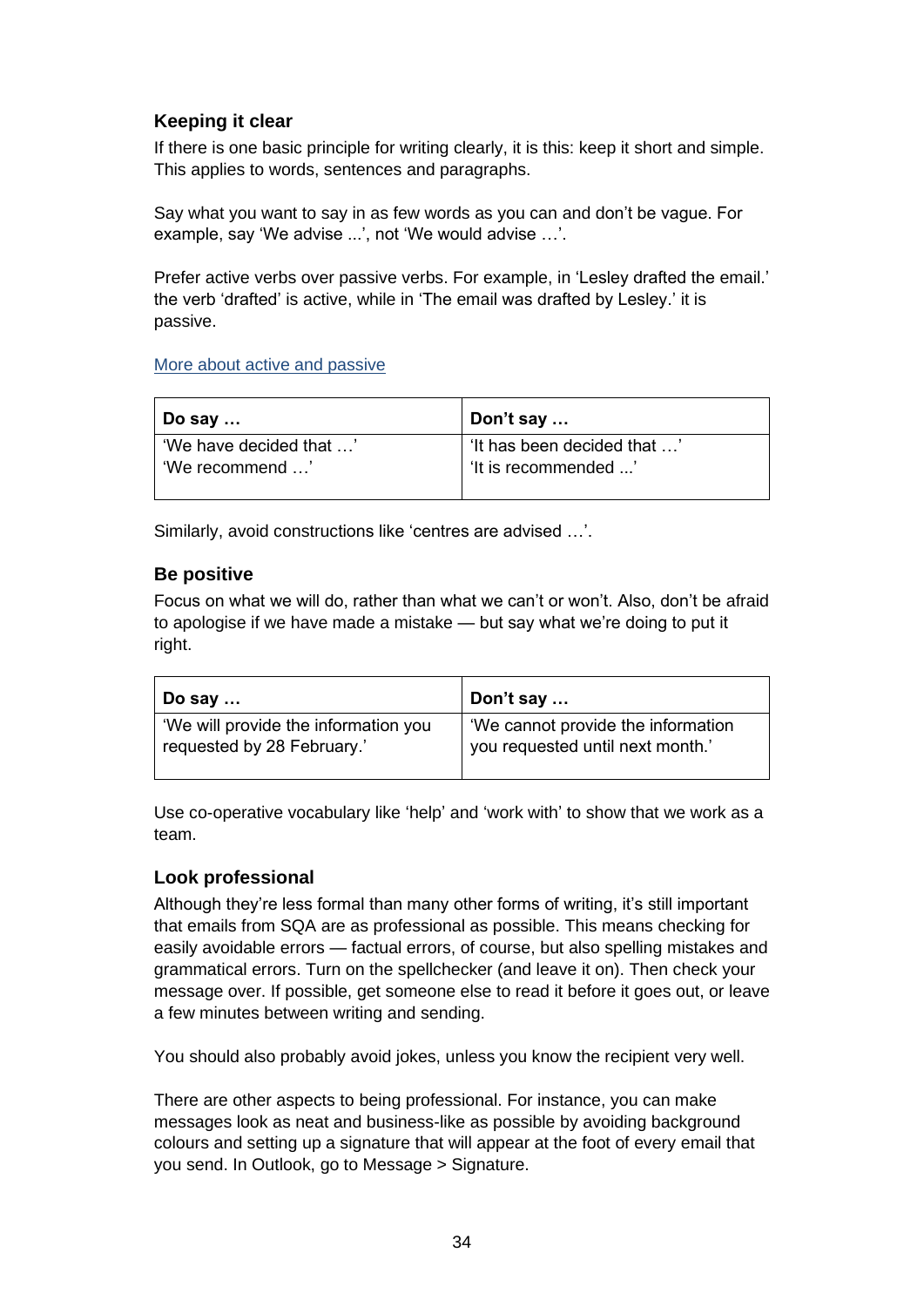If you're thinking of communicating with a group of stakeholders or customers it may be appropriate to make use of SQA's e-fulfilment system, which is used for our Centre News updates. Please contact [communications@sqa.org.uk](mailto:communications@sqa.org.uk) to discuss your requirements.

### **Signing-off**

If you were writing a letter and you had opened it with 'Dear colleague' the traditional sign-off would be 'Yours faithfully' but is there any need to use such an archaic term in an email? Well, as always, it depends on who you are writing to, but in most business emails you can probably drop it altogether. However, don't just finish your message without some form of sign-off. Try to say something that reflects the content of your email, but if that is not feasible, you could try …

'Thank you' or 'Regards' or 'Hope you find this helpful'

You should always sign-off emails with your name. This is important even if you are responding from a team mailbox because it lets your customer or colleague know who has actually attended to their query and who they should contact if they need to phone. They may also want to thank you personally.

PS — you can use a 'post script' if you want to draw attention to something that you've already mentioned or to provide further information.

#### **Further reading**

[The Essential Guide to Crafting a Work Email](https://hbr.org/2015/07/the-essential-guide-to-crafting-a-work-email&cm_sp=Article-_-Links-_-End%20of%20Page%20Recirculation) (Harvard Business Review)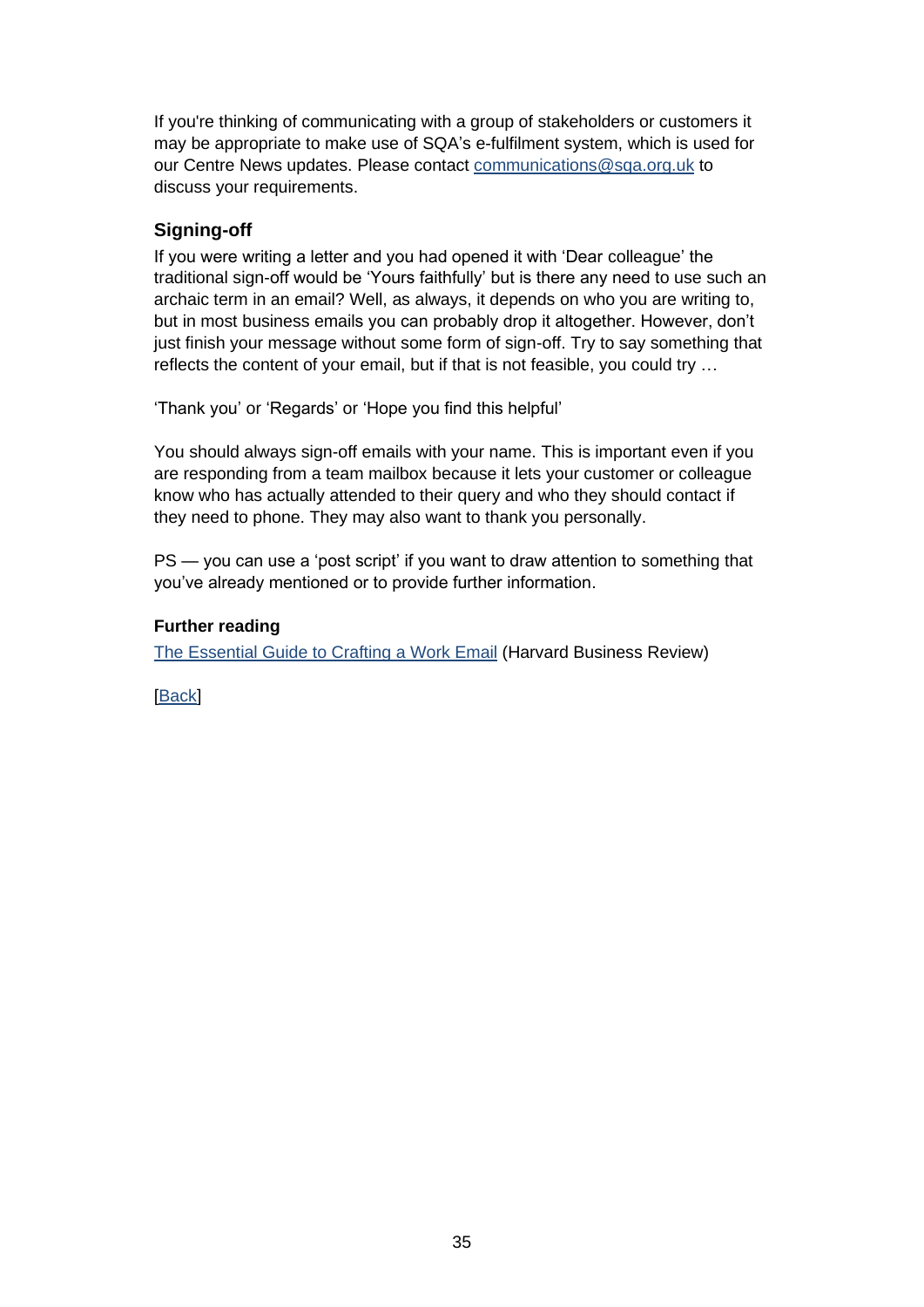## **Emphasis**

Keep emphasis to a minimum or you won't be able to see the wood for the trees. If you want to emphasise text in a professional document — use **bold,** not *italic* or underline — AND DON'T USE CAPITALS because it means you are shouting at your reader. You can also use bold to highlight new terms in learning and teaching materials. Don't use underlining to emphasise text, as screen readers won't be able to read it, and use *italic* for the titles of publications.

Don't use italic if you are writing web page text — italic text is harder to read on screen.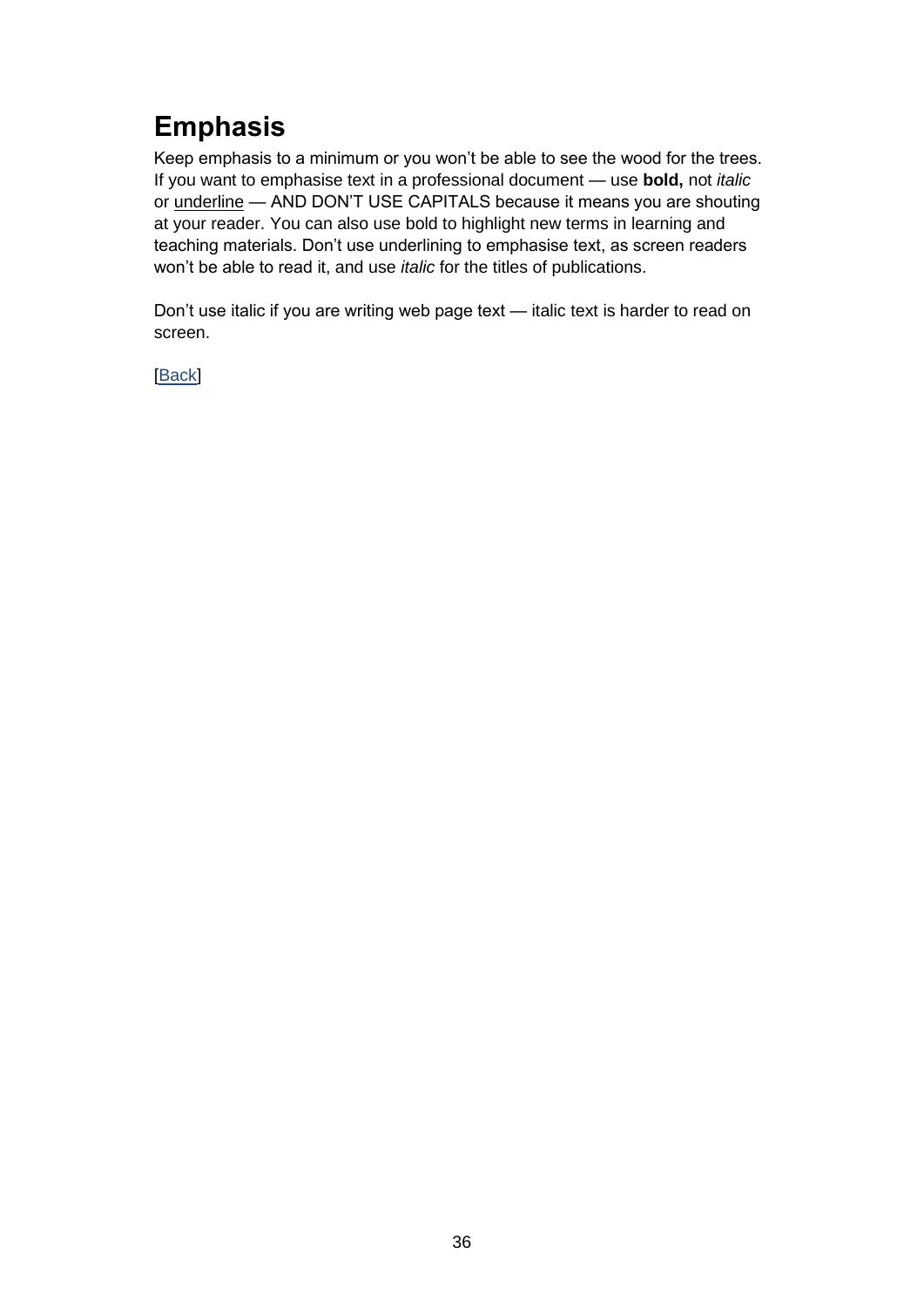## **Footnotes**

Avoid giving footnotes in any piece of writing that is for public consumption. Footnotes can appear intimidating, so it is better to give whatever information you want to convey in the body of your text.

If you have to use a footnote, go to the References tab in Word and select Insert Footnote.

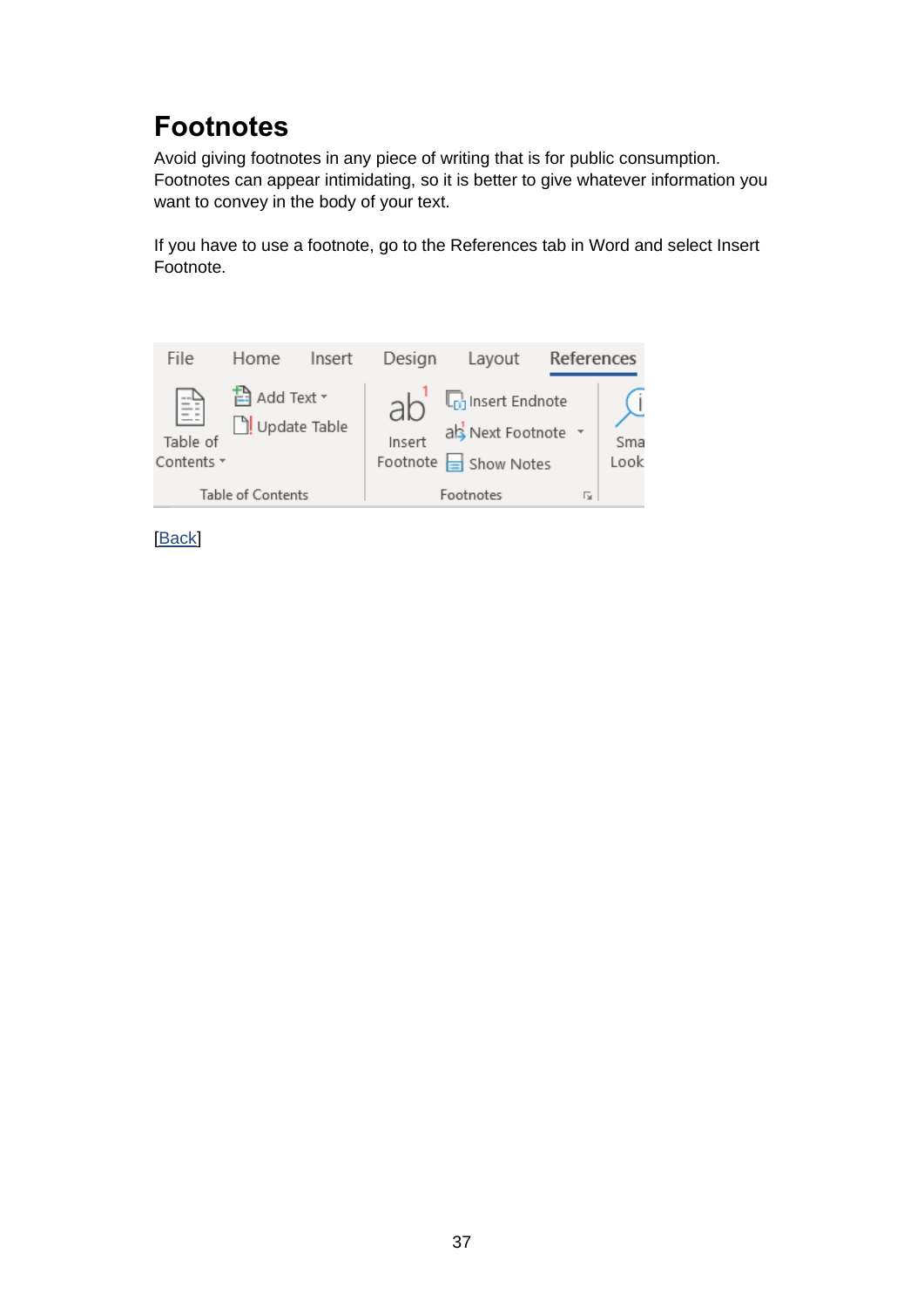# **Foreign words**

Try to avoid using words from other languages that haven't been fully naturalised into English, because they make it hard for people who don't know the language in question to understand.

If you must use, say, a Latin word, assume that it has been fully adopted into English, and treat it as an English word, if possible. The only exceptions to this general rule are some scientific and mathematical terminology; and Latin words ending in '-a', which tend to take '-ae' plurals.

### **Specific foreign words and their plurals**

The plural of 'forum' is 'forums' (unless you're writing about ancient Roman town planning features).

The plural of 'consortium' is 'consortiums'. (People do use 'consortia', but often incorrectly, giving rise to 'consortia-developed Higher National Qualifications', which is logically impossible.)

'Syllabus' causes enormous confusion. There's no evidence for 'syllabus' actually being a Latin word (it doesn't look like a Latin word), or a Greek word, so we can't begin to tell what its classical plural might have been. In English, it's always 'syllabuses' in the plural.

It's perfectly acceptable in modern English to use 'data' as a singular ('the data shows us that uptake is increasing …'). It's very strange to see its Latin singular (datum) used outwith scientific journals, and unusual to see 'data' being used as a plural — except in computing texts.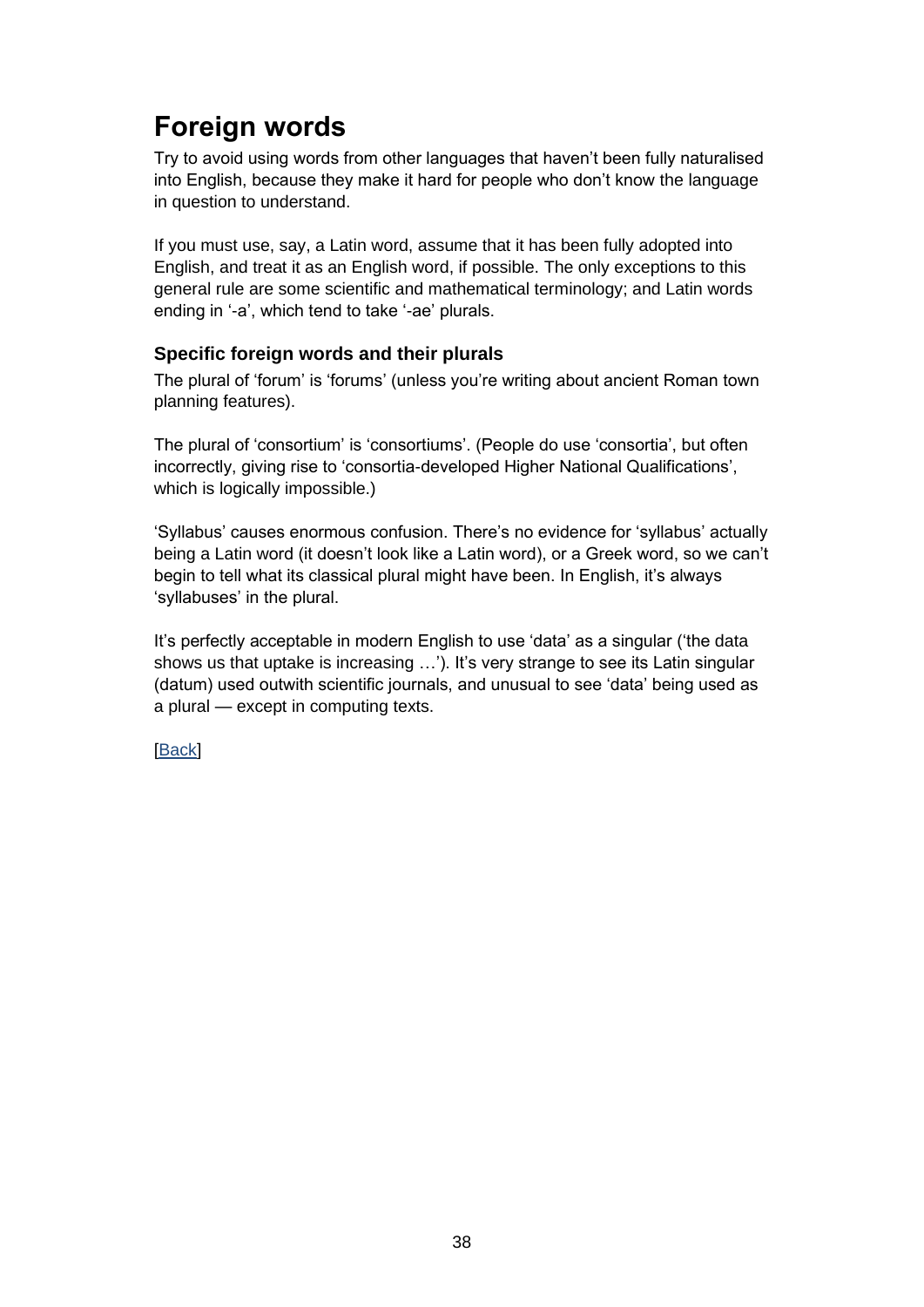# **Google Images**

Many writers find Google Images to be a useful source of photographs. However, even if an image is identified as free for educational use, it does not mean that it can be published without permission.

All images are protected by copyright although some may have a Creative Commons licence that does not require you to seek permission to use them. Where images on Google Images do not have a Creative Commons licence, it usually proves impossible to obtain permission to use them, because either the copyright owners are hard to trace or they don't reply to emails.

Rather than using Google Images, we recommend using a stock photography site that SQA has an arrangement with, for example [Shutterstock.](http://www.shutterstock.com/)

Note: there are different accounts in use across the organisation. Speak to Procurement to find out if your business area already has an account.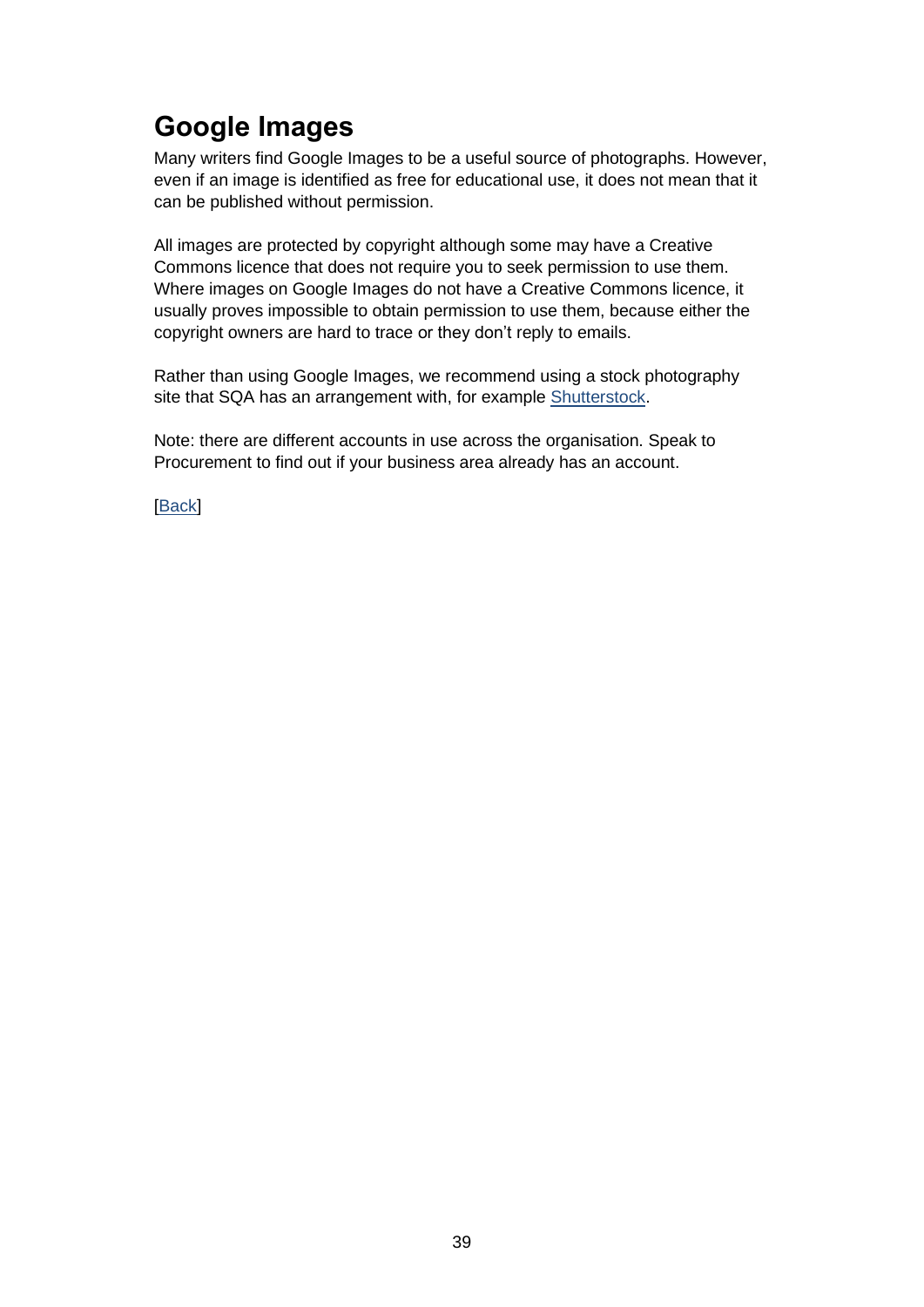## **Grammar myths**

### **Myth: you musn't use prepositions at the end of sentences**

Prepositions relate nouns or pronouns to the rest of a sentence and include words like 'with', 'on' and 'at'. So, traditionally, putting them at the end of a sentence was frowned on. However, this inspired the following quote from Winston Churchill:

'From now on, ending a sentence with a preposition is something up with which I shall not put.'

If a preposition is going to fall at the end of a sentence naturally, let it stay there. Go on. It happens naturally in English, and is something we should all be perfectly comfortable with.

### **Myth: you mustn't use split infinitives**

There aren't actually any infinitives in English — instead we have a form consisting of 'to' with the verb stem — so it follows that you can't really split an infinitive. You may be uncomfortable, though, with the idea of putting something between your 'to' and your verb stem, but don't go out of your way to avoid it, especially when you're saying something like 'to fully appreciate', or 'to completely understand'.

#### **Myth: you must always use 'you and I'**

There's no rule that says you always have to say 'you and I' — it's often 'you and me'.

If you'd say 'me' when there was no 'you and', say 'you and me':

- 'According to you and me'
- 'Done by you and me'
- 'Arranged for you and me'

If you'd say 'I' when there was no 'you and', say 'I':

- ◆ 'You and I should meet'
- 'You and I know'
- ◆ 'You and I are too old for this'

There's more about this topic at: [https://en.oxforddictionaries.com/usage/i-or-me.](https://en.oxforddictionaries.com/usage/i-or-me)

### **Myth: every 'if' requires a 'then'**

It's not necessary to introduce the complement of every conditional with a 'then'. The meaning is usually quite plain from the context, and saying 'then' can actually confuse people, who might read 'then' as a reference to a time. For instance, 'If you worry about tomorrow, you won't sleep' is perfectly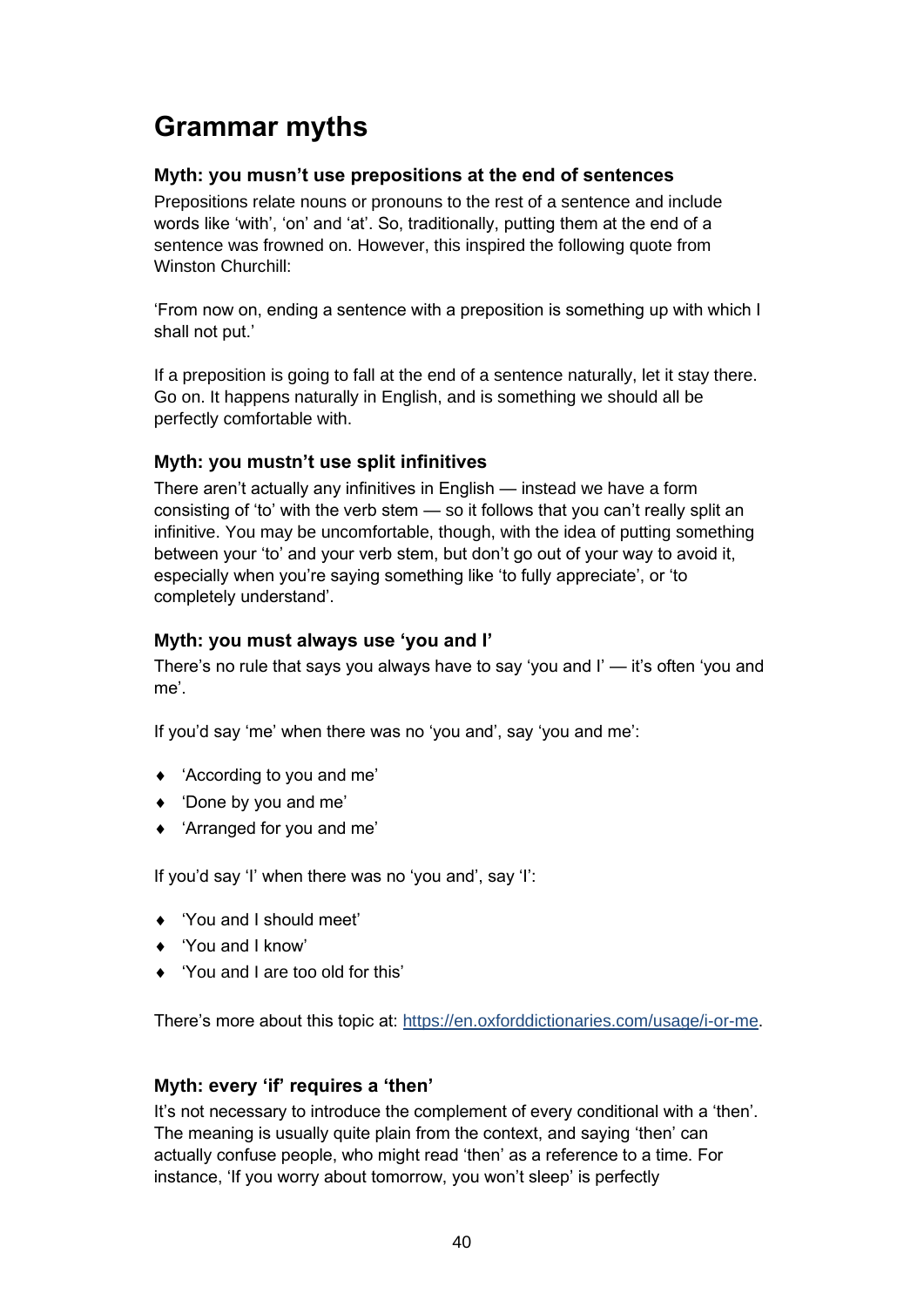straightforward. 'If you worry about tomorrow, then you won't sleep' introduces an unnecessary ambiguity, because you can read it as saying 'you won't sleep tomorrow if you worry about tomorrow'.

#### **Use of 'shall'**

It's not necessary to use 'shall' for the first person (I and we) future. Use 'will'. Indeed, it's not necessary to use 'shall' at all — it can sound a bit pompous and its use is declining rapidly.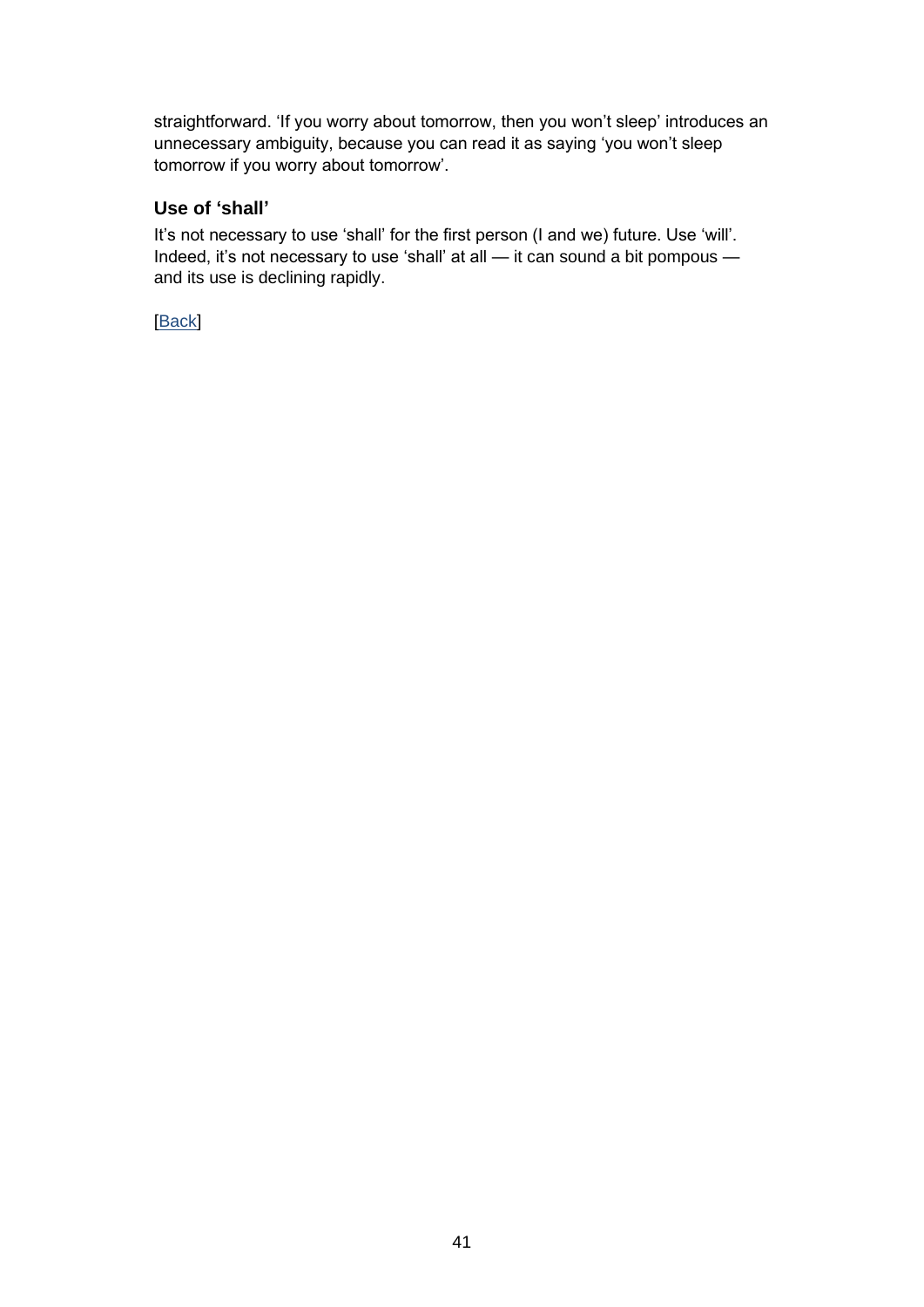# **Hyphens**

There is no consistent rule on when to hyphen and when not, but a general principle is that two words should be hyphened if:

- they are more closely related to each other than to the other words in the sentence
- $\bullet$  it is more confusing not to hyphen them

Consider the phrase 'temporary evidence record'. Without hyphens it is unclear whether it is the evidence that is temporary or the record — if the latter sense is meant, 'temporary evidence-record' would be clearer. Note, though, that it would be better still to recast the phrase, for instance as 'temporary record of evidence' (see [Nouns as adjectives\)](#page-50-0).

Always hyphen these terms:

- centre-devised
- ◆ cross-marking
- work-based
- candidate-centred
- part-time (and full-time)
- project-based
- nationally-recognised
- vocationally-focused

Always use a hyphen before 'oriented' and 'based' when they are being used in a compound — for example, 'people-oriented approach' or 'work-based learning'.

The prefix 're-' usually takes a hyphen before a vowel: re-assess, re-establish, reevaluate, re-examine, re-open, re-order, re-organise, re-use (all hyphened).

If you're using 'e' for 'electronic', remember to give it a hyphen. The exception is 'email' which is now almost always used in preference to 'e-mail'. However, other 'e-' terms can be confusing if you don't use the hyphen — for example, if we are writing about 'eenabling eassessment in egovernment and ebusinesses'.

Treat 'e-' words as you would any other — capitalise the 'e' at the beginning of a sentence (for example, say 'Email is a great way to communicate.' not 'eMail is a great way to communicate.').

'Pre-' takes a hyphen before a vowel: pre-arrange, pre-existing, pre-ordained.

'Co-' takes a hyphen before an 'o': co-operate, co-ordinate (unless you're talking about coopers or chicken coops).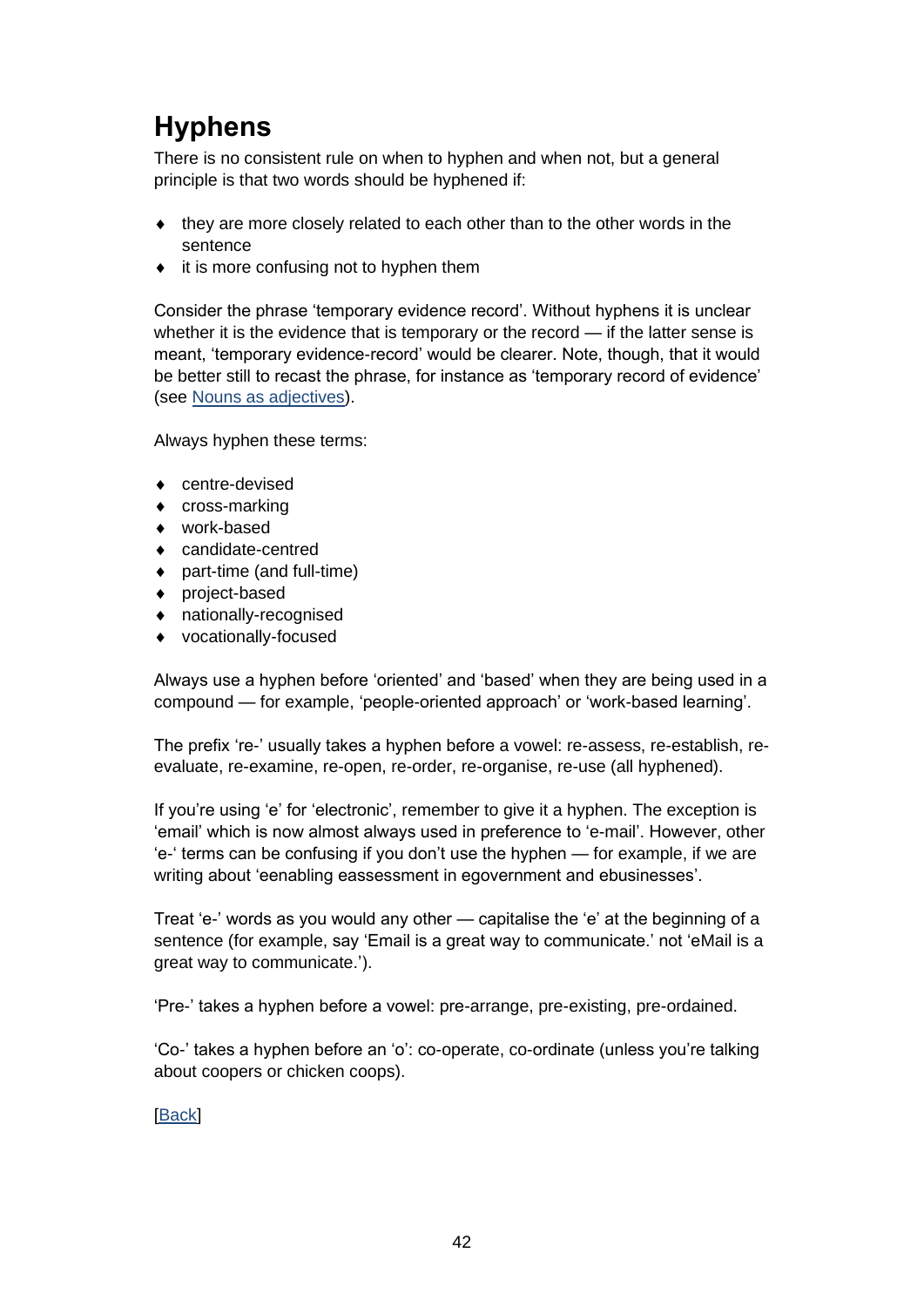### **-ise or ize?**

Words that have the -ise ending (to rhyme with 'eyes') are spelled with an 's' (recognise, customise, advertise, homogenise), not with a 'z'. Make sure you have spelling set to English (UK), rather than English (US), so that Word doesn't try to correct any -ise endings.

'Analyse' also takes an 's', not a 'z'.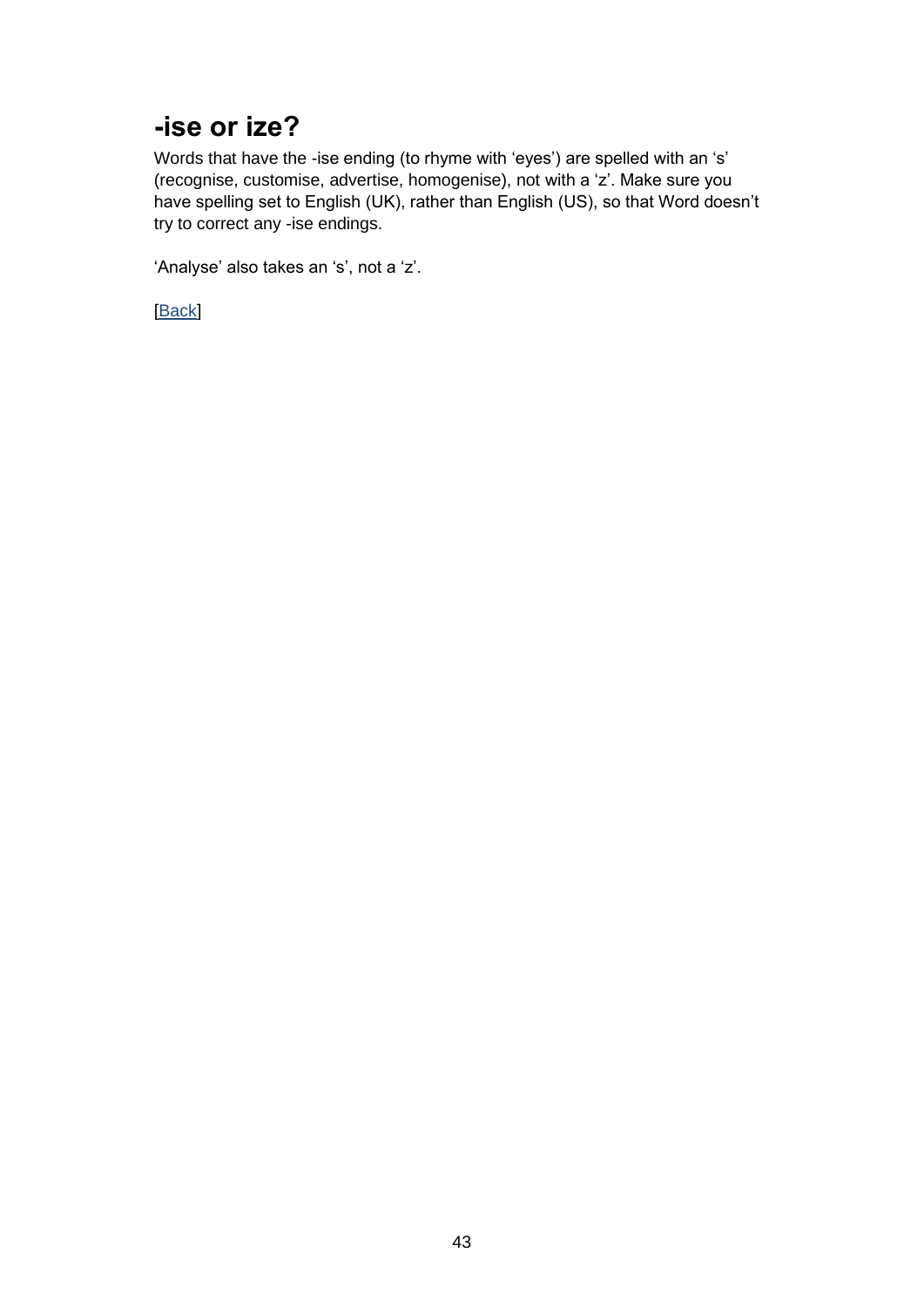## **Its or it's?**

The difference between **its** and **it's** is that **its** is possessive, and **it's** is a short form of **it is**.

- The one thing about Scotland I don't like is its weather.
- ◆ Oh look, it's raining again.

Beware of situations where these two are easily confused:

- The great thing about the SVQ is its adaptability.
- ◆ The great thing about the SVQ is that it's adaptable.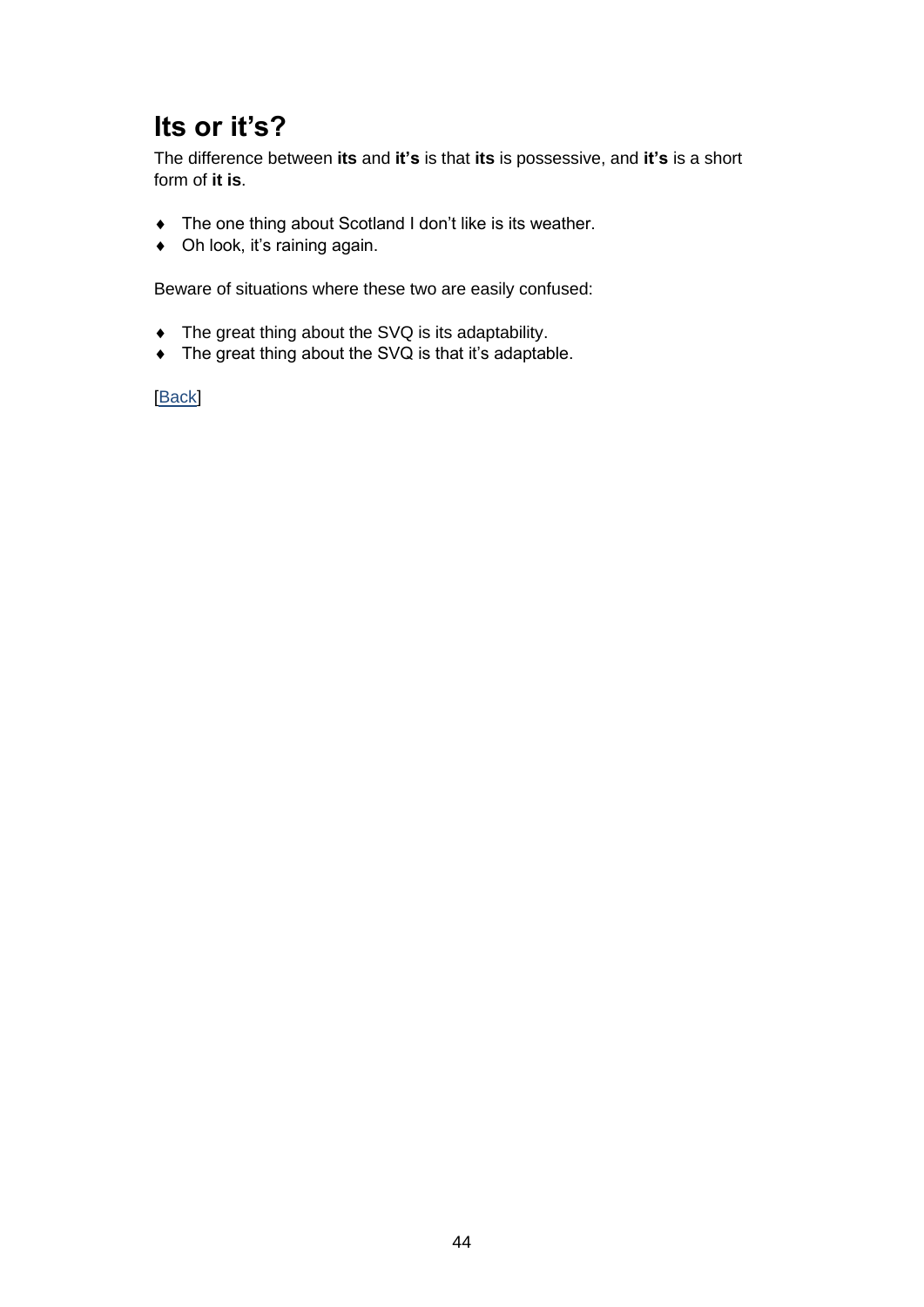# **Jargon**

Highly specialised language with many technical terms is not always easy to avoid, but there are steps you can take to minimise the bafflement readers feel. There may be other words for 'articulate' (in the specialised sense in which we use it) and for 'implementation'. Please try to find alternatives.

We also have a tendency to say things like 'the entering of candidates for examinations' when we could just as easily say 'entering candidates for examinations'. Avoid this sort of construction, because it can seem pompous and mystifying.

| Don't write                              | Do write                        |
|------------------------------------------|---------------------------------|
| the recording of evidence                | recording evidence              |
| the entering of candidates               | entering candidates             |
| the implementation of SQA qualifications | implementing SQA qualifications |
| the use of                               | using                           |
|                                          |                                 |

[Plain English Campaign's 'A to Z of alternative words'](http://www.plainenglish.co.uk/files/alternative.pdf)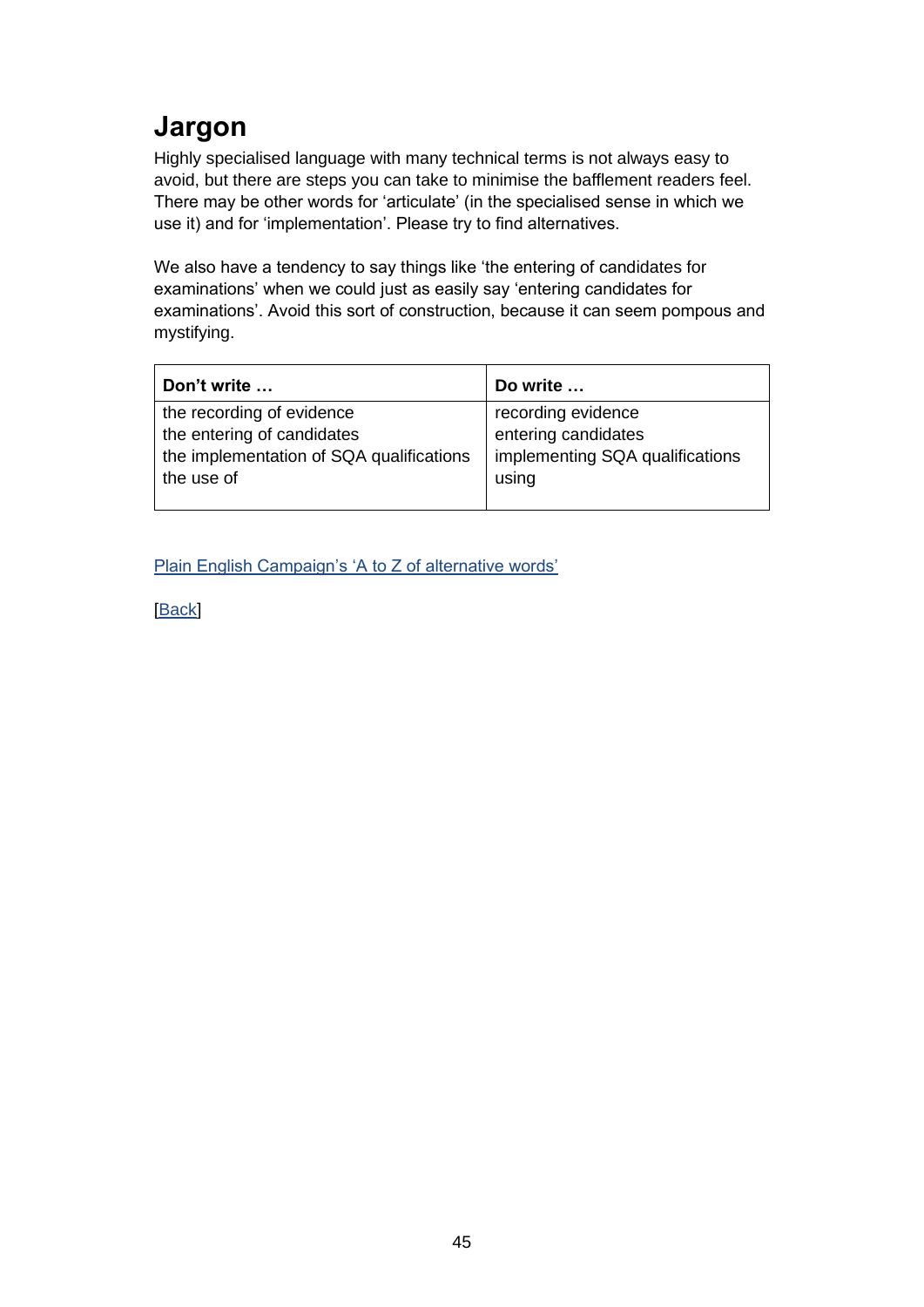### **Mathematics**

Use MathType to set equations in Microsoft Word.

If you don't have access to MathType, please don't try to emulate complicated layouts in Word using the tab key and the space bar. Use brackets to indicate the structure of equations and formulae, and don't indent anything.

For example:  $x = [-b \pm \sqrt{(b2 - 4ac)}]/2a$  < Display>

We will then set this as:

$$
x = \frac{-b \pm \sqrt{b^2 - 4ac}}{2a}
$$

Alternatively, just handwrite the equations.

If you intend to set at least some of the mathematical content of your text, then please format your text as follows:

Use italic for variables and algebraic constants, for example  $ax^2 + bx + c = 0$ . This also holds for superscripts and subscripts, for example  $a_n = 1$  for  $n = 1, 3, 5...$ 

Use roman for labels and for: sin, cos, tan, lim, det, log, ln, e, i, Re, Im

Use bold, non-italic Times New Roman for vectors, for example  $\mathbf{a} \times \mathbf{b} = \mathbf{c}$ 

Please leave a single space either side of an operator such as + or x.

Units are set in lower case, even if they are based on someone's name, for example watt, kelvin, volt and their abbreviations are capitalised: 100 W, 273 K, 240 V. But note the temperature unit 'degree Celsius' (°C) contains a capital letter — see BSI (2013) *Quantities and units*, BS EN ISO 80000-1:2013 (page 26).

Please either use Insert > Symbol for multiplication signs and degree symbols or use the keyboard shortcuts below. Don't use the letter 'x' or superscript 'o'.

#### **Keyboard shortcuts**

First make sure that Num Lock on your numerical key pad is switched on. Then holding down the Alt key, type the four-digit codes on the numerical key pad.

| Raised decimal point .   |   | Alt 0183 |
|--------------------------|---|----------|
| multiplication sign      | × | Alt 0215 |
| division sign            | ÷ | Alt 0247 |
| minus sign (en dash) $-$ |   | Alt 0150 |
| degree symbol            | ٥ | Alt 0176 |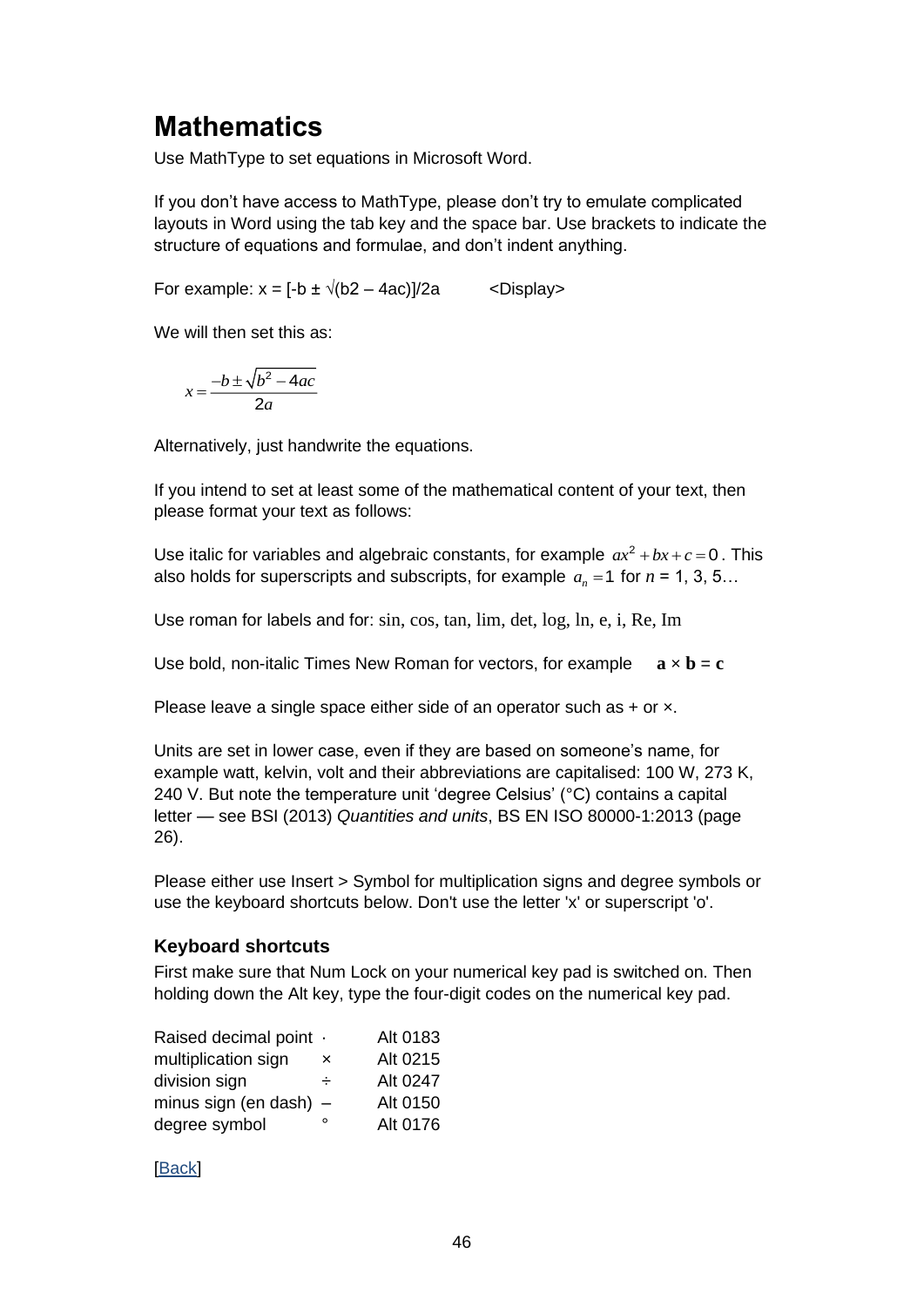### **Money, weights and measures**

### **Money**

The pound sign  $(E)$  and the pence sign  $(p)$  must never be used at the same time. Use £0.84 or 84p — but keep to one style within a document.

There must always be two digits after the decimal point, unless there are no pence, when the amount can be typed like this: £7.

This rule also applies to the euro and cent, the US dollar and cent, and all other currencies.

#### **Weights and measures**

Insert a space between the number and the unit of measurement, for example:

- $\div$  25 mm
- $\bullet$  89 g

#### **Percentages**

Use either 25% or 25 per cent — but keep to one style within a document.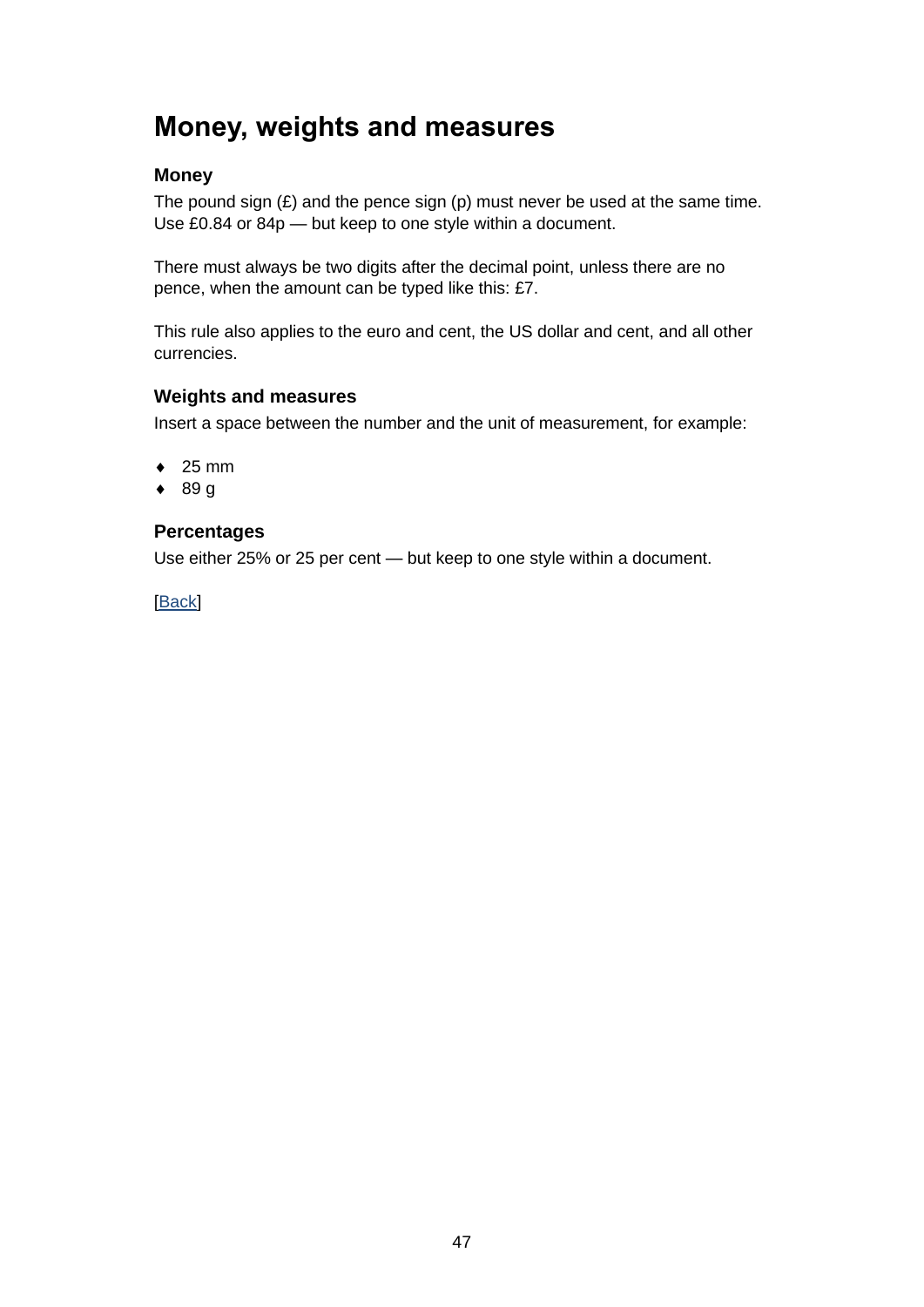## **Nouns**

### **Collective nouns**

Words such as Government, Scottish Enterprise or HM Inspectorate sometimes look as if they're plural, but we treat them as singular. So, for instance, you should say:

'the Government is doing this' not 'the Government are doing this'.

The same is true for 'SQA':

'SQA is responsible for …' not 'SQA are responsible for …'

(though, of course, you can say 'we are responsible for …')

#### <span id="page-50-0"></span>**Nouns as adjectives**

Please try not to use nouns as adjectives. In the phrase 'candidate evidence judgement record', every word is a noun, as is every word in 'school curriculum unit information pack'.

At best, this sort of construction is unattractive. At worst, it can be confusing, or even incomprehensible. This is because there are several possible ways for readers to guess the meaning. Is a 'candidate evidence judgement record' a record of candidates' judgements about evidence, a record of judgements about evidence of candidates, a record of judgements about candidates' evidence, or a record of evidence judgements about candidates? Are some, or all, of these the same? It takes unnecessary time and effort to work this out.

The best thing to do is to try to break up the string of nouns. This may involve using a couple of extra words here and there, but you will find that the sense you want to convey comes across more clearly. The two examples we gave earlier would be better given as: 'a record of judgements of candidates' evidence' and 'an information pack for schools on units in the curriculum'.

#### **Nouns as verbs**

Similarly, try to avoid turning nouns into verbs, which can also be confusing. For instance, instead of 'mainstreaming e-assessment', try 'making e-assessment mainstream'.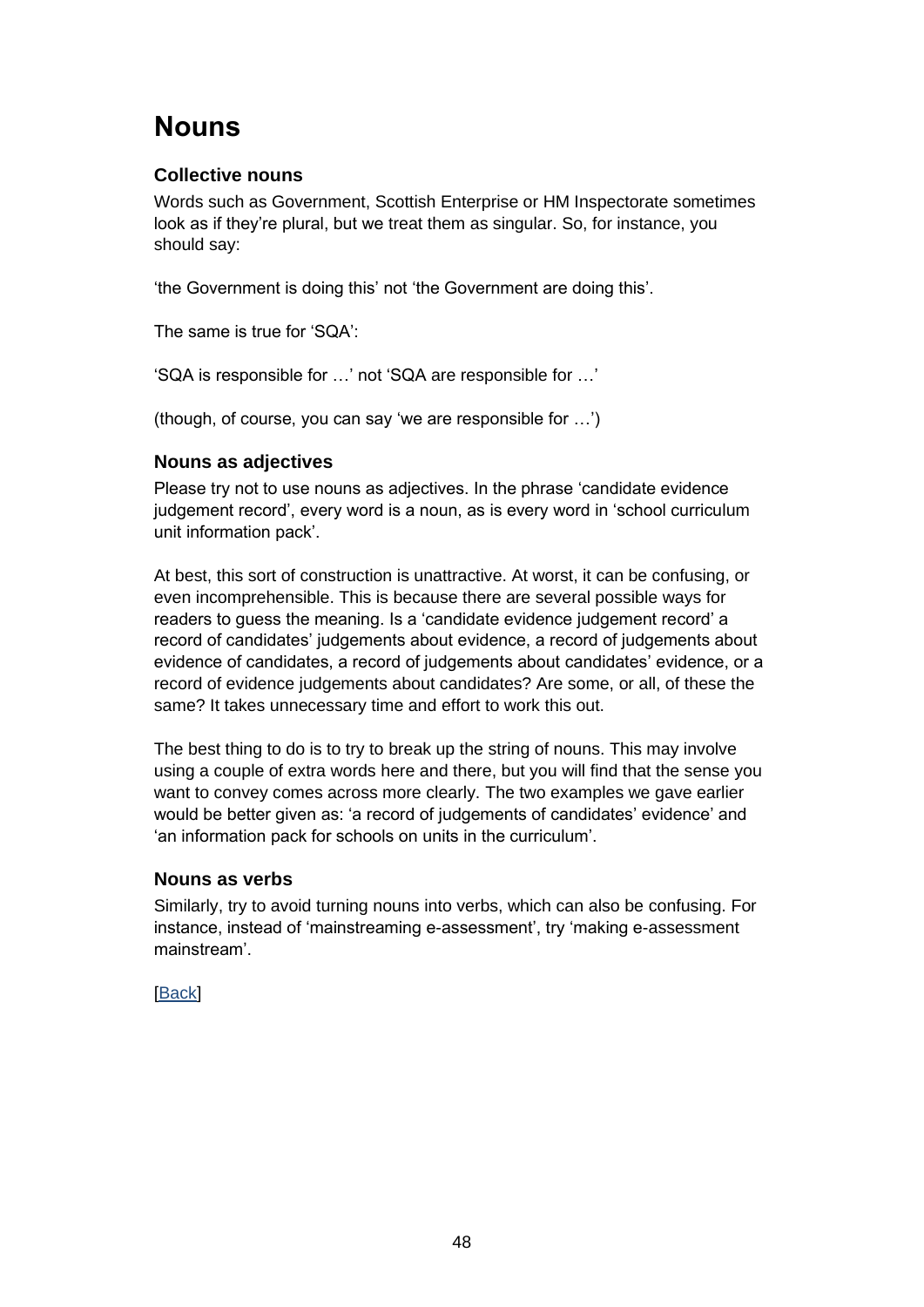## **Numbered lists**

Use the following format. It is similar to that used for question papers but with smaller spacing:

- 1 Use arabic numbering with no point and a tab of 0.63 mm.
	- (a) Use letters with opening and closing brackets for sublists. Indent, tabs and hanging indent are 0.63 mm.
		- (i) Sub-sublists use lower case roman numbers with opening and closing brackets. Indent is 1.27. Tabs and hanging indent are 0.63 mm.

Please avoid using the auto-numbering function in Word — insert your numbers manually. This is especially important for headings, and even more important if you are including any cross-references. The reason for this is that autonumbering falls off as soon as we change the paragraph style or paragraph attributes (as we often do while editing), and doesn't import into typesetting applications (such as InDesign).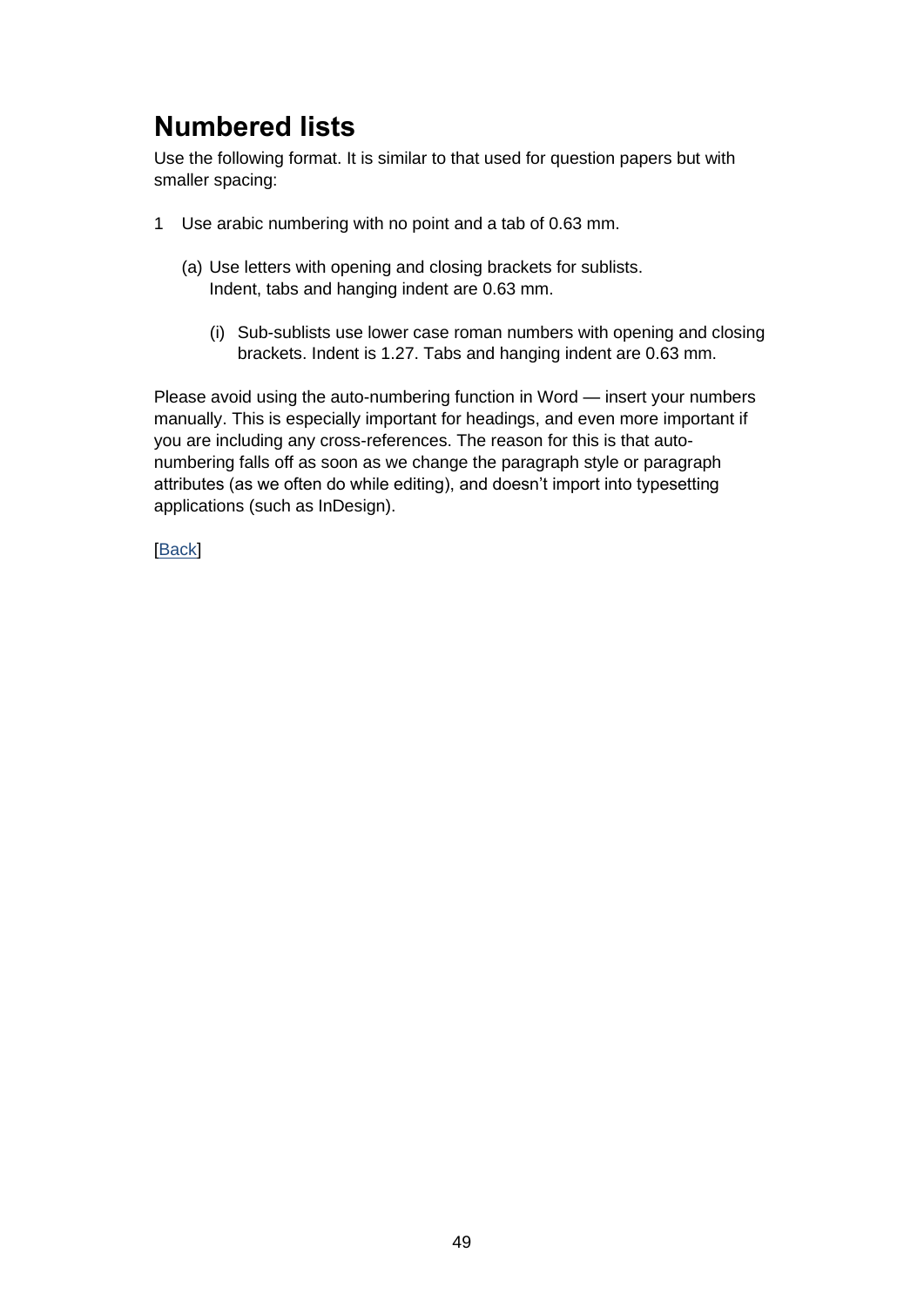## **Numbers**

The rules for giving numbers in non-science subjects are:

- The numbers one to nine should be written out in full, as they have been here unless they are part of a series of numerical data (see below).
- The numbers 10 and above should be given as figures. If numbers less than 10 and more than 10 appear together in the one sentence, make them all figures.
- ◆ Use figures in tables and equations.
- For numerical data, always give exact amounts in figures this applies to money, quantities, and time, as well as to the credit value of a qualification, or its level.
- For STEM subjects, set four-digit numbers close up without a comma (like this: 1500). And set numbers with five digits or more with a thin space (6 pt) in place of a comma separator (for example: 50 000). One way to set a thin space is to key the number 2009 where you want the space to appear, then select the 2009 and key Alt  $+ X$ . You might want to then copy the space and paste it into other instances.
- Use the comma separator for all other subjects and non-science contexts (for example: 1,500 or 15,000 or 150,000).
- At the beginning of a sentence, always either write the number out in full, even if it is greater than 10, or recast the sentence. Recasting the sentence is the better option for numbers that are greater than 100. Marks are an exception: they are always written using figures — even if they appear at the start of a sentence.

| Do say $\dots$                      | Don't say                            |
|-------------------------------------|--------------------------------------|
| 'Results have shown improvement     | 'Results have shown improvement      |
| this year. Thirty-one candidates    | this year. 31 candidates achieved    |
| achieved grade C.'                  | grade C.'                            |
| 'The number of candidates achieving | 'Thirty-one thousand six hundred and |
| grade C was 31,607'.                | seven candidates achieved grade C'.  |

Note that compound numbers written out in text (thirty-one, sixty-seven, and so on) should be hyphened.

To show a range of values, use a short dash with no space between the figures (for example 3–15 curriculum, 100–150 candidates). The keyboard shortcut for a short dash is Alt 0150. (You need to have Num Lock on.) Note that a short dash is slightly longer than a hyphen, which has its own key.

Decimal points are on the line, not raised.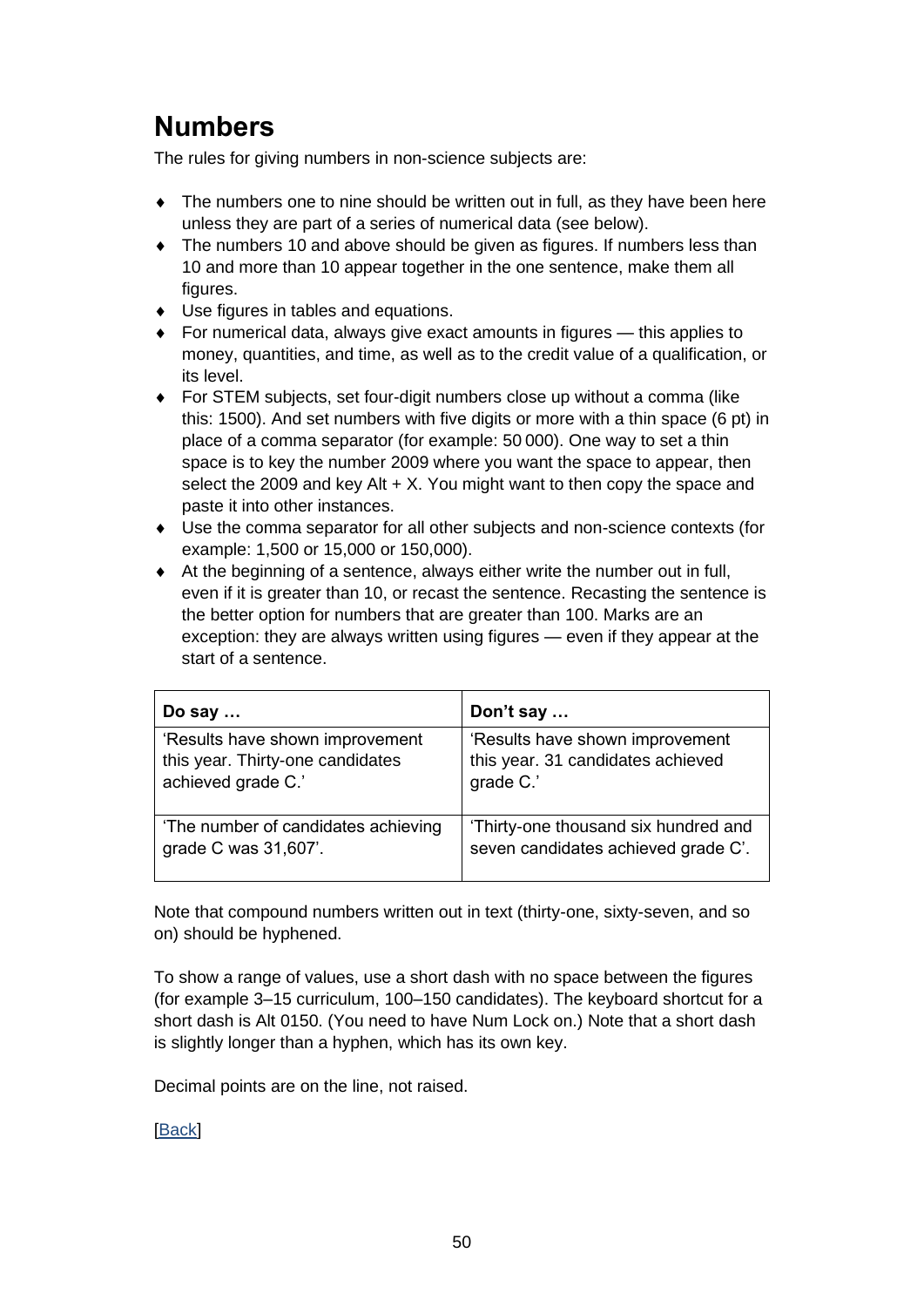## **Obliques**

The oblique symbol (also known as a solidus, stroke or forward slash) is often used to denote alternatives, for example:

'Tea/coffee will be available at 3.00 pm.'

But does the oblique mean 'and' or 'or', or both?

Traditionally, it has meant 'or', but it is best to make your meaning clear by using 'or', 'and' or 'and/or'.

#### **Dates**

Obliques are sometimes used in dates (for example: 2019/20) but SQA house style is to use en dashes (as in 2019–20). See [Dashes](#page-29-0) for more on this topic.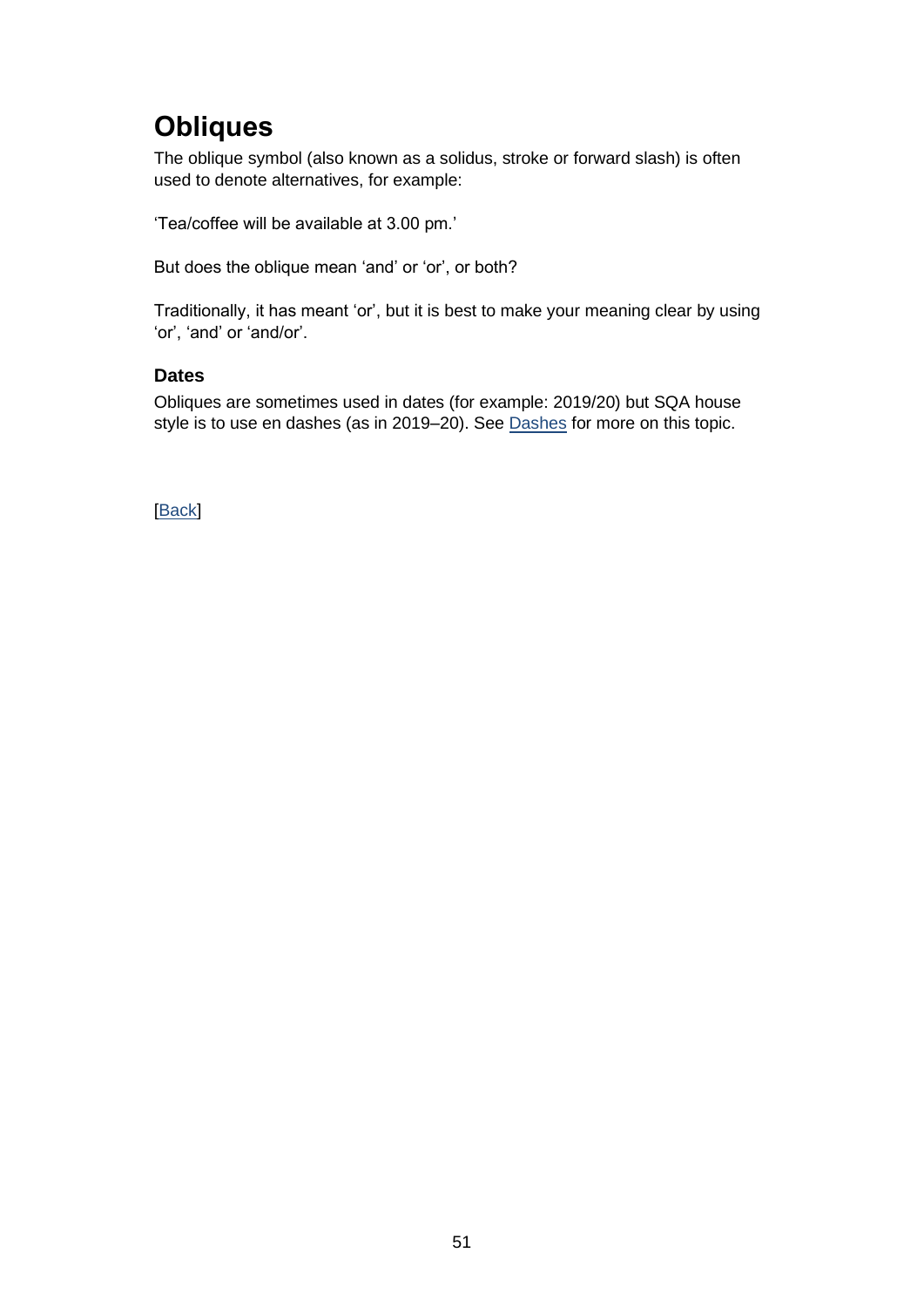## **Phone numbers**

Put a space between the area code (for example 0141 or 0131) and the next three digits, then another after those, for example 0141 278 1000 or 0131 561 1000.

For mobile phone numbers, where there's no area code as such, insert a space after the first five digits to leave a group of six to the right.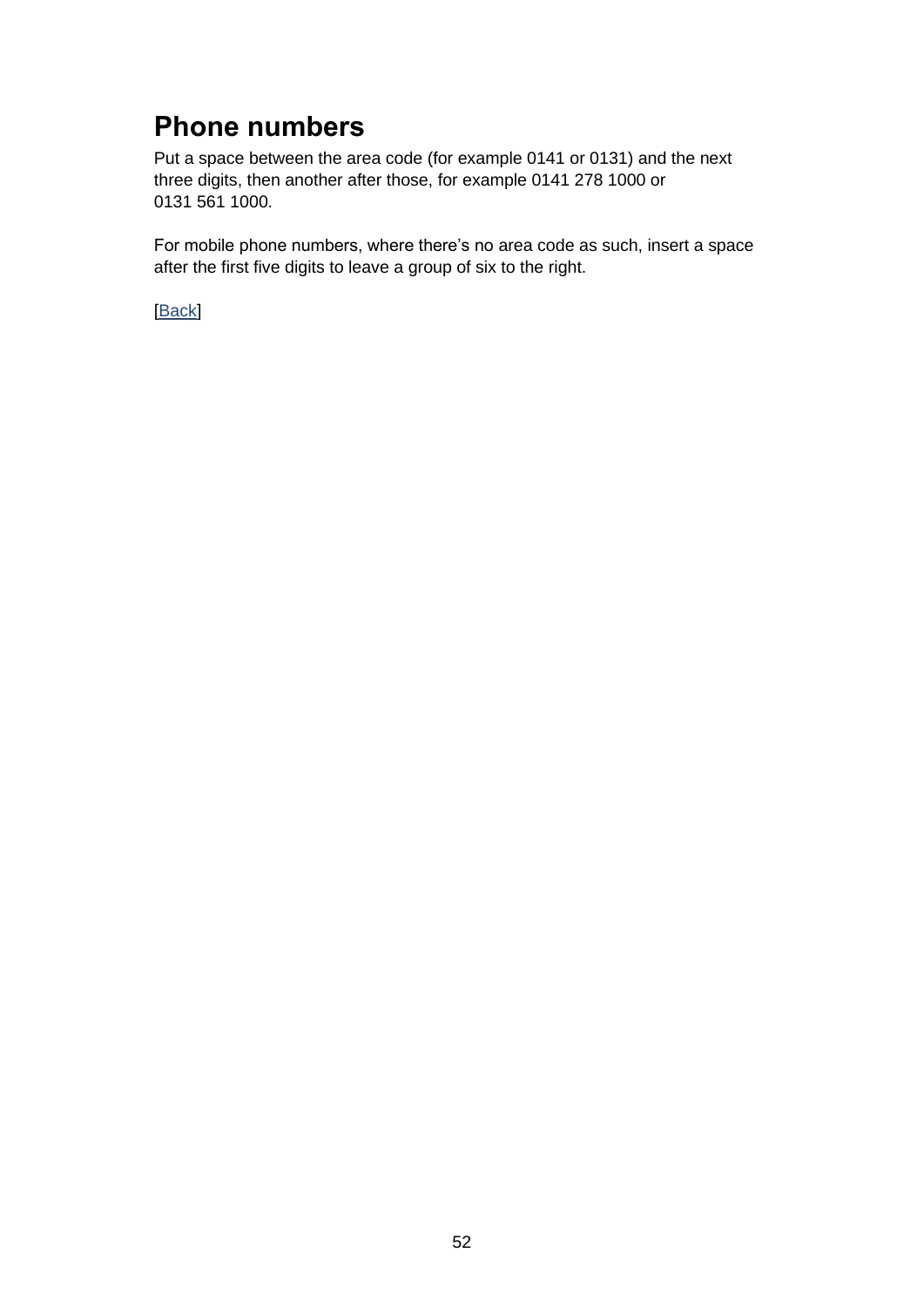# **Photographs**

If you are providing photographs for a document, please supply JPEG files at the highest resolution your camera can work at.

Stock photography websites can be a good source of high-quality images. They are particularly good for images of everyday items and situations. If you need this kind of image for your publication, try browsing [Shutterstock.](http://www.shutterstock.com/) You can collect anything suitable into a 'lightbox' for later reference or select and drag low-resolution copies into a Word file. You need to register to use the lightbox facility.

Note: there are different accounts in use across the organisation. Speak to Procurement to find out if your business area already has an account.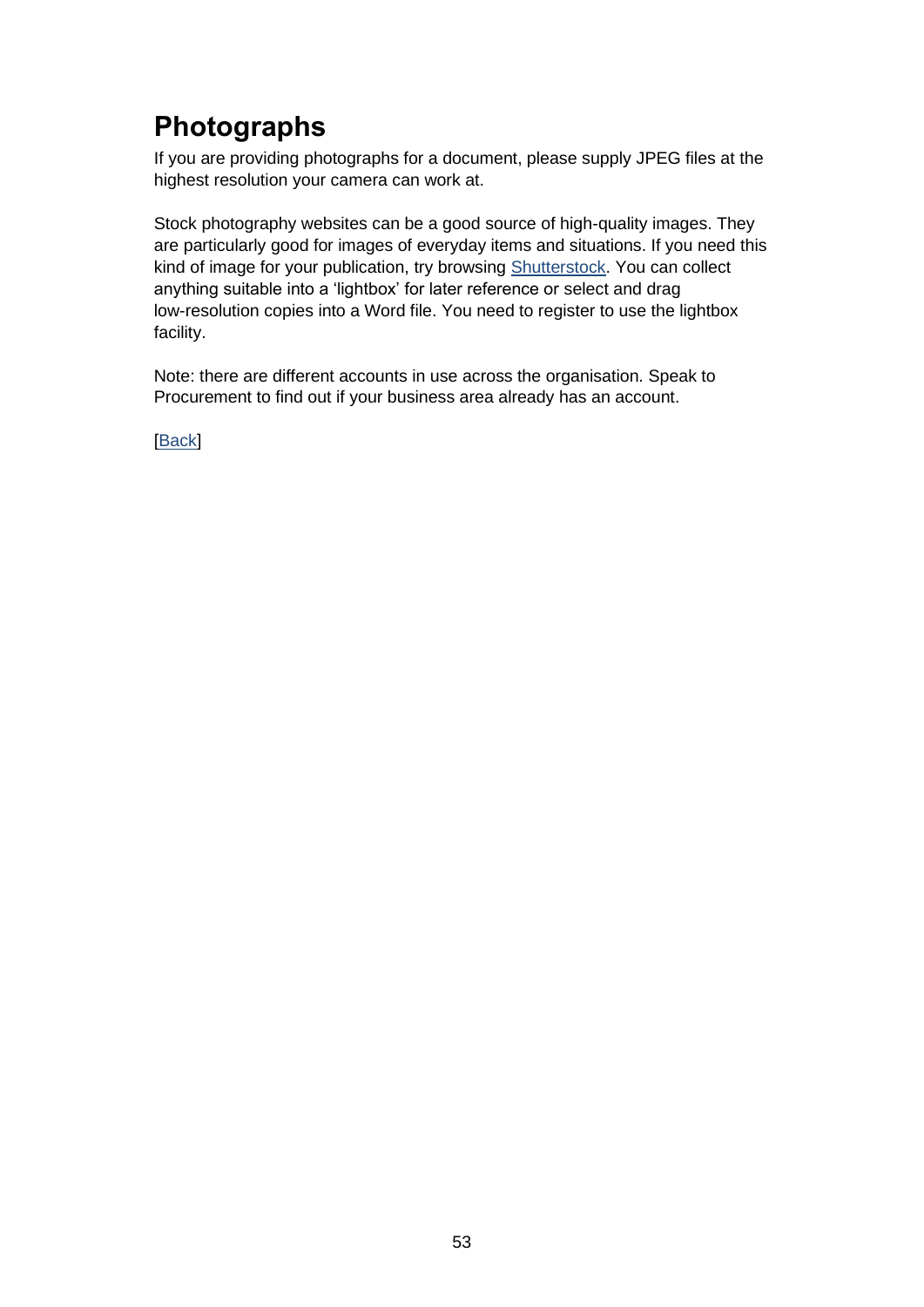# <span id="page-56-0"></span>**Plain English**

Plain English is about writing clearly and concisely with your reader in mind. It allows you to say what you mean, in a way people will understand.

Using plain English is also part of promoting equality, because by writing in a simple and straightforward way, we're not (deliberately) excluding anyone. It allows us to fulfil our duties to abide by equalities legislation.

Plain English is an ideal way to demonstrate the 'enabling' and 'trusted' parts of our corporate values.

#### **Use short sentences**

**Express one idea, simply, then stop.** Don't try to cram too many ideas in one sentence. Break down what you have to say into smaller bits, and express each bit as a separate sentence.

If you find that you are writing many sentences which contain more than 30 words, it is likely that your readers are going to find them confusing.

#### **Addressing readers**

As you write, think about your reader and how you can make the document useful for them. Make it clear who you are writing to in the subject line or introduction then address your target reader as 'you' throughout the text.

| $\vert$ Do say                                                                             | Don't say               |
|--------------------------------------------------------------------------------------------|-------------------------|
| 'You should keep candidates' work for   'Centres should keep candidates'<br>verification.' | work for verification.' |

If it's something you wouldn't consider saying in speech, then don't write it down.

#### **Prefer active to passive**

Try to mostly use an **active construction**, that is, one where **A** does **B***:*

'The teacher (A) spoke to the class (B).'

A passive construction is one in which **B** is done by **A**:

'The class (B) was spoken to by the teacher (A).'

There are, of course, some things that are better expressed as passives. You can use the passive voice to avoid placing blame or to soften a statement. For example:

'…the invoice for this event has not been paid' may produce a more positive reply than '…you didn't pay our invoice'.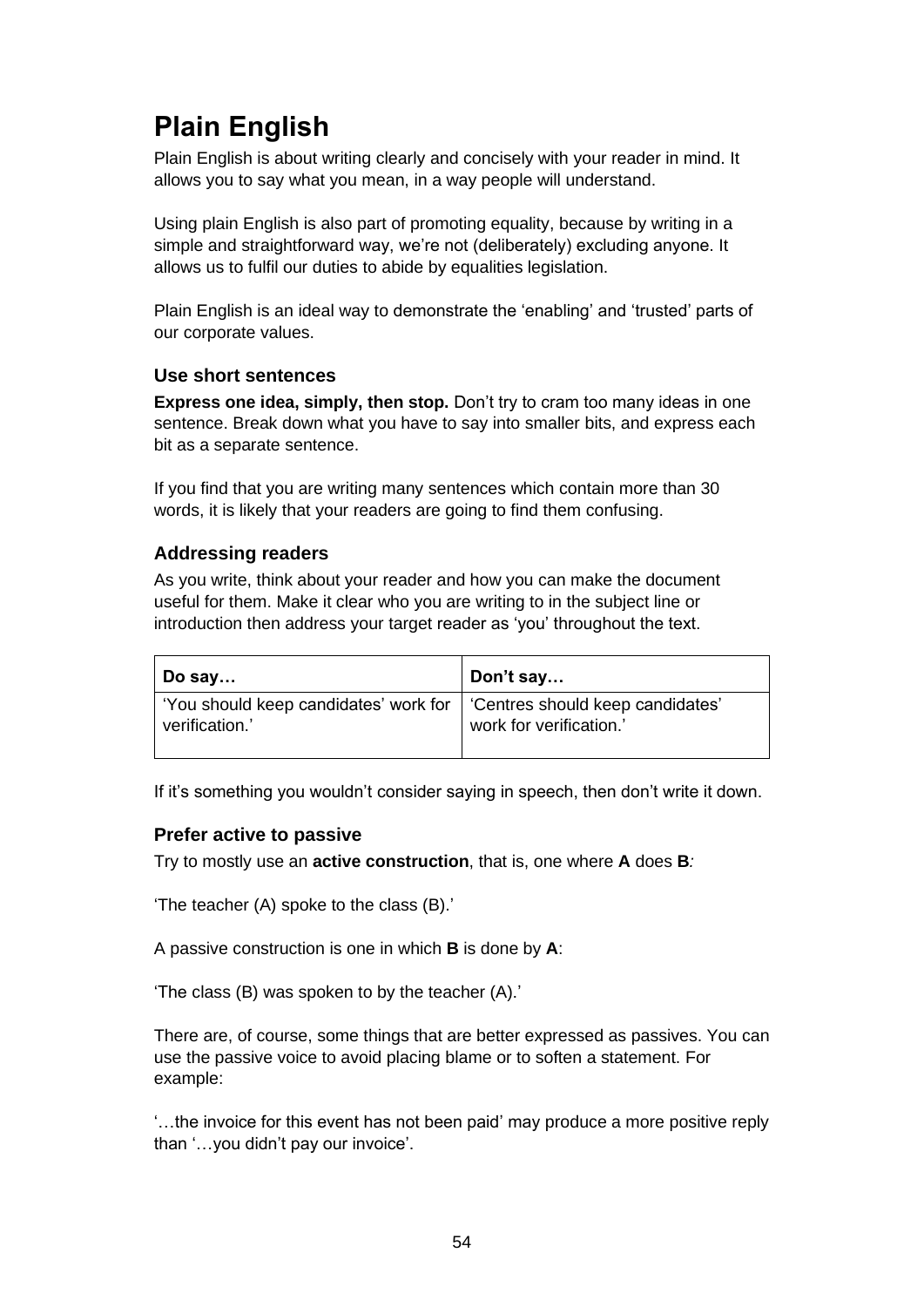But passives do depersonalise text and make it seem very remote from the reader. The more passives there are in a text, the more this is reinforced. The effect this has is to give readers the impression that we are bureaucratic and distant (which is not the way we are at all).

| Do say          | Don't say              |
|-----------------|------------------------|
| 'We decided '   | 'It has been decided ' |
| 'We recommend ' | 'It is recommended '   |

Similarly, avoid constructions like 'centres are advised …'.

#### **More on active and passive**

Find out more about how to write in plain English from the Plain English [Campaign](http://www.plainenglish.co.uk/how-to-write-in-plain-english.html) and from the Plain English module of the [SQA Academy Clear and](https://www.sqaacademy.org.uk/course/view.php?id=703)  [Confident Writing course.](https://www.sqaacademy.org.uk/course/view.php?id=703)

See our [equalities web page.](https://www.sqa.org.uk/sqa/25339.html)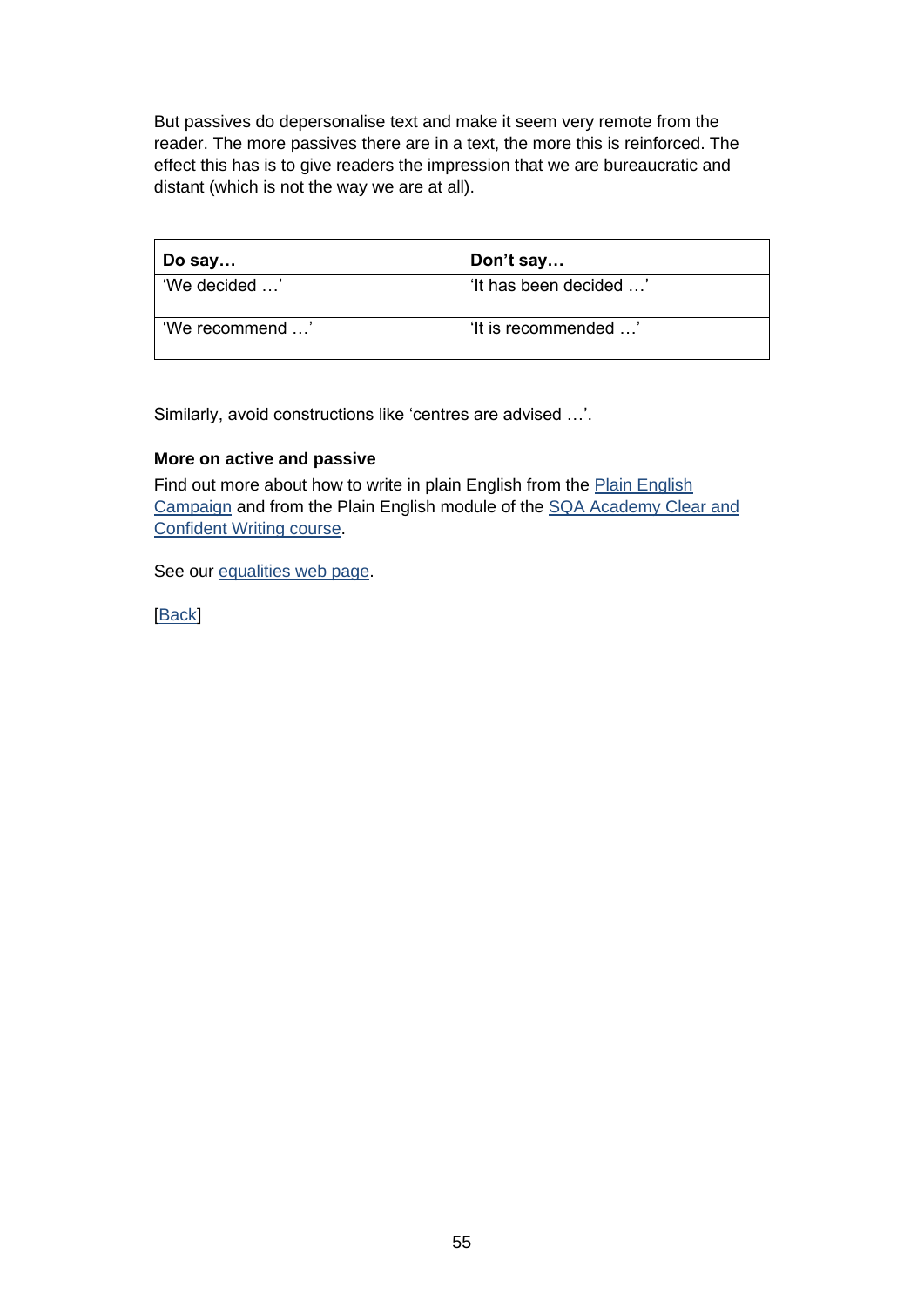# **Planning and structure**

The first thing to think about is 'Who is going to read my document?' As you go through the planning, writing and editing process, think about your **target reader** and how you can make the document useful for them.

Secondly, consider the **purpose** of your document — why your reader will use it. It could be to report, to inform, to explain, to ask, or to persuade.

Thirdly, what do you want your reader to do with the information you are giving them? In other words, what will be the **impact** of the document? For example, it may be to adopt a product, to implement or explain a new policy, to plan the content of lessons, or to carry out assessment according to revised procedures.

### **Planning**

It might help you if you think of what you have to say as a story. Imagine yourself explaining whatever it is you're writing about to an audience and having to make them follow your line of thought. It might help to number your points to check that they follow one another in a logical order.

The plan you make will probably form the basis of your sections when you come to write. Here's an example of a plan for a fictitious publication for learners, the *Guide for the Group Award in Picture Framing*:

- 1 Introduction: who the guide is for
- 2 An explanation of the units, their purpose and structure
- 3 What you will need to do the group award
- 4 What will happen when you do the group award
- 5 How to gather evidence
- 6 How to record evidence
- 7 What happens next
- 8 What you can do after you've done the qualification
- 9 More information/contacts

If you find you can't write a plan like this, you're probably not yet ready to write your document. You will have to sit down and think again, or ask for advice.

#### **Sections (or chapters)**

Long documents should be divided into self-contained sections. You should use each section to say everything you have to say about an aspect of your subject matter. If you are writing a section on, for instance, assessment instruments, don't let what you have to say about assessment instruments spill over into your section on verification.

Similarly, you mustn't repeat chunks of text from one section in another. It may well be, for instance, that what you've said in your portfolio-building section about the amount of evidence needed in a portfolio has a bearing on internal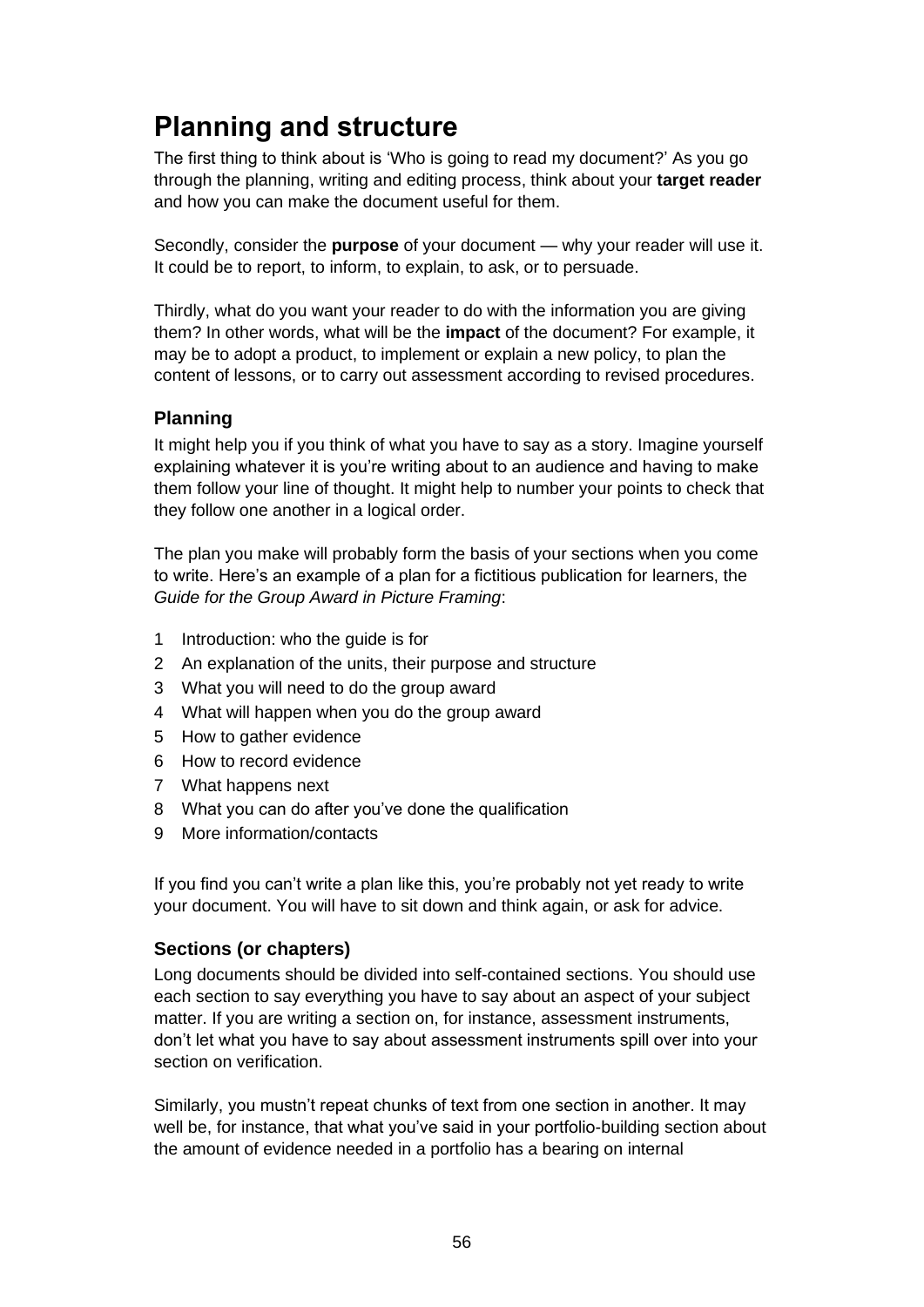verification, but that is no reason to quote it in full. Use a reference — for example 'see page xx', or 'see section 13, 'Building a portfolio''.

### **Subsections**

Sections of a document can be divided into subsections. For instance, you might have a section on Core Skills in your guide for teachers for Higher Latin, and each of the five Core Skills could have its own subsection.

Numbering subsections or paragraphs can be useful for referring readers to particular bits of your document, but it also gives documents a very bureaucratic feel. A better and friendlier way to enable readers to find their way to the bit they want to look up, if they're interested in recording evidence, for instance, is to have a subheading saying 'recording evidence' and a listing on the contents page.

Don't number your paragraphs or subsections like this:

1 1.1 1.2 etc unless it is in, for example, a committee paper or an agenda.

### **Reading what you are writing**

Almost as important as having a plan is reading what you have written. Once you have started, go back as often as you like and look at what you have said. Particularly, look for places where you have repeated yourself, or where you have contradicted yourself.

If you have a clear idea of what you have already said, you will minimise the risk of getting confused. This will save editing time, and help you keep down the number of words you use.

If you need advice on planning and structuring a particular document, contact SQA's editors at [marketing@sqa.org.uk.](mailto:marketing@sqa.org.uk)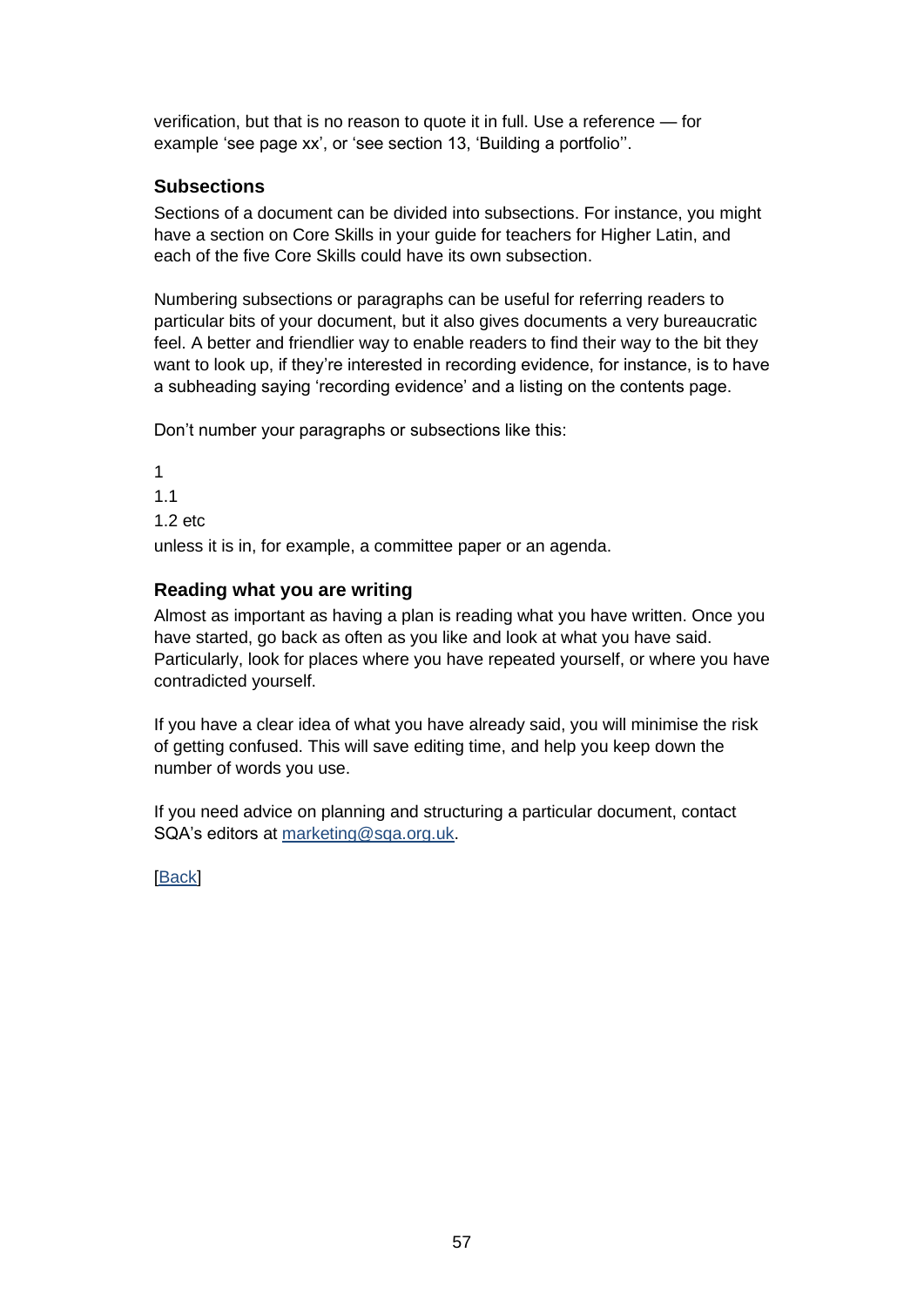# **Plural(s) or singular(s)**

Try to avoid using '(s)' when you're talking about something that could be either singular or plural. It can be a useful shorthand in a simple list of bullet points, but most of what we write is made up of sentences, with verbs and so on. One problem with using (s) is that the verb or verbs you're using won't agree with the subject of the sentence. For instance, the sentence:

'Check that your label(s) are attached as shown in the diagram.'

can be read as '*Check that your label are attached* …', which is a grammatical error of the kind that makes us look silly and causes complaints. To make this correct, you'd need to write:

'Check that your label(s) is (are) attached as shown in the diagram.'

Worse, it can make the sentence unnecessarily hard to understand — and that's especially true when there are lots of instances of '(s)':

'Check that your candidate(s) has (have) submitted his or her (their) script(s) and not his or her (their) rough working sheet(s).'

It's best to choose either singular or plural and stick to it — in the vast majority of cases the meaning will be clear. If you really need to specify that there can be one or more of the thing you're talking about, try recasting your sentence so that you can use an expression like 'one or more'. Most of the time, though, this isn't necessary.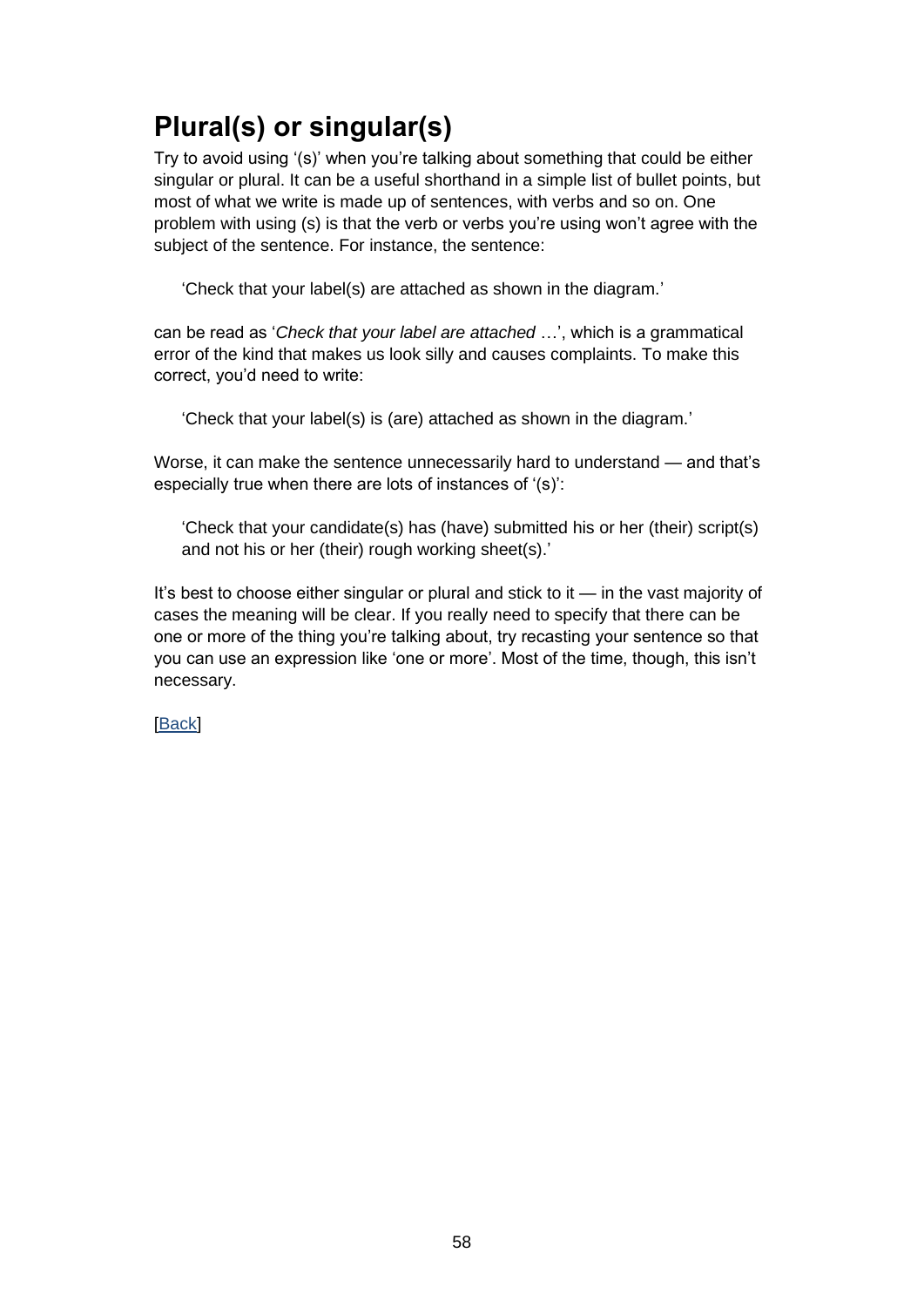## **Quotation marks**

Always use single quotes (') when citing speech or quoting from a text. Double quotes (") can only be used for quotes within quotes, like this:

'So I said to him, "What do you think you're doing?" and I meant it, I can tell you.'

You are unlikely to need to use this sort of construction often when writing for SQA.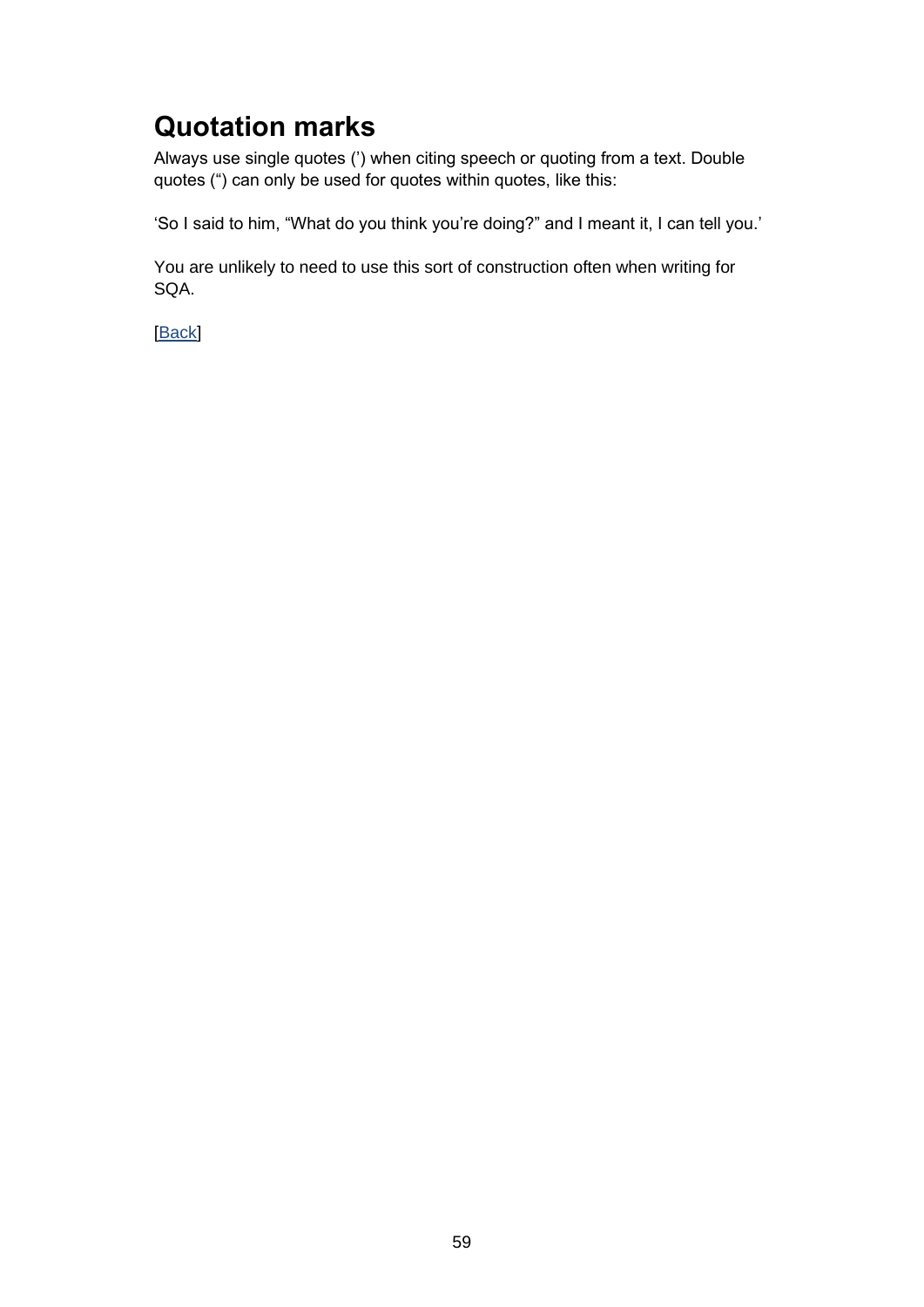# **Quoting from other documents**

When you're referring to an SQA publication for the first time in a document, give its title and hyperlink the title to the web page that it appears on. Never lift chunks out of the other publication and repeat them in your document — use a reference, for example 'see *Guide to Assessment,* page xx'.

The main reason for not quoting large chunks of text from other publications is that the publication you are quoting from may be out of date long before the one you are writing.

In a situation where you don't think your reader will have access to the document there is overlap with, you can quote very short passages (say no more than two sentences), or paraphrase its arguments, but please keep this to a minimum.

See also [Referencing.](#page-63-0)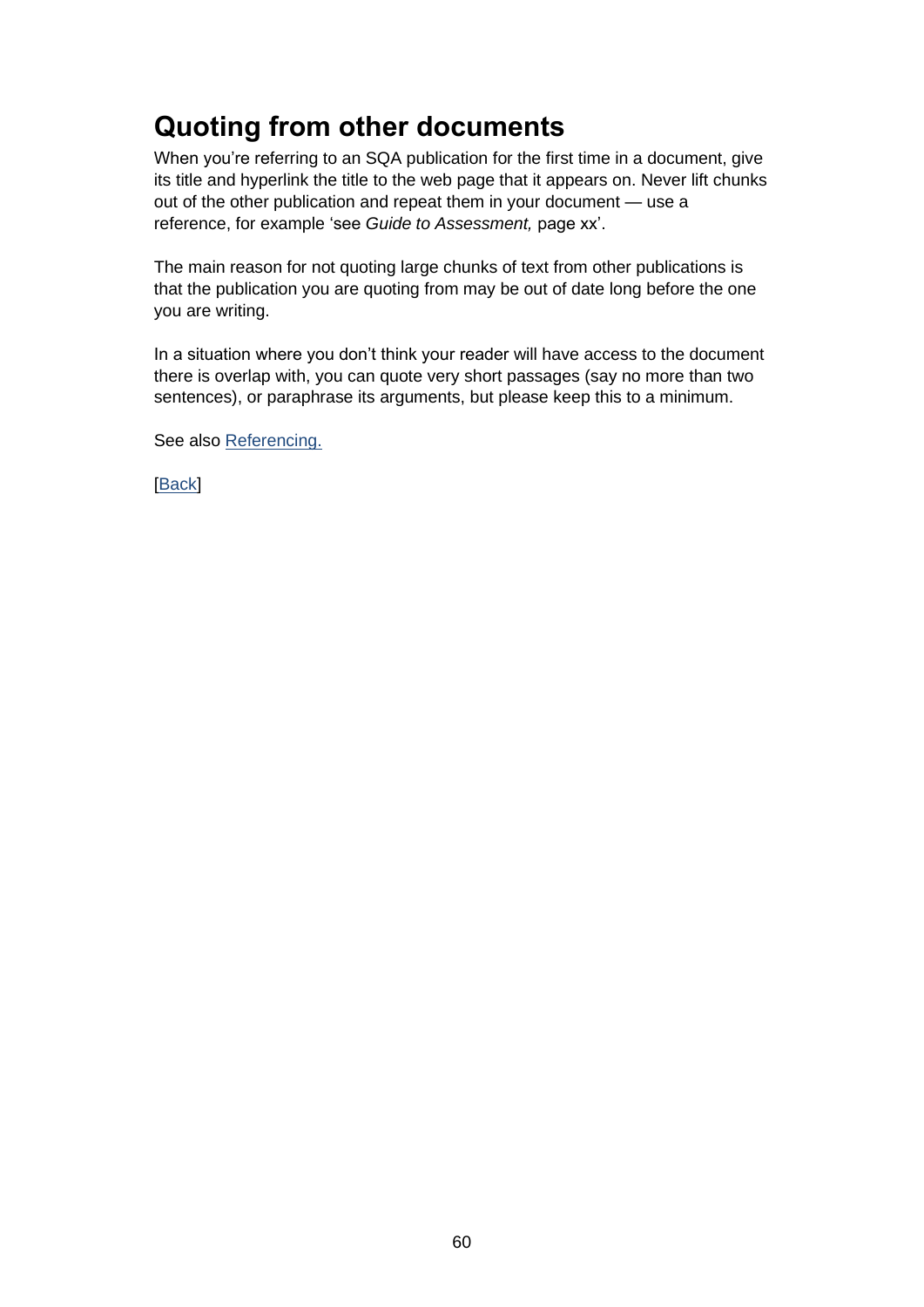# <span id="page-63-0"></span>**Referencing**

You should provide a list of references to books, journals, and websites mentioned in your text to help your readers identify and locate them. You can do this in footnotes, or a bibliography — try to keep your text as uncluttered as possible.

### **Harvard referencing**

SQA uses the Harvard (author, date) system.

#### **In the main text**

Give the author's surname, the year of publication, and possibly a page reference in the text, and then list the full reference at the end of your document. For example, a citation in the text might look like:

'Disciplinary procedures should be in writing' (Hannagan, 2012, p302).

or

'Hannagan (2012) says that disciplinary procedures should be in writing.'

#### **In the bibliography**

For a book, the reference in a bibliography would then appear as:

<author's surname>, <initials> (year of publication) <title>, <edition (if not the first)>,  $\langle$   $\rangle$   $\langle$   $\rangle$   $\langle$   $\rangle$   $\langle$   $\rangle$   $\langle$   $\rangle$   $\langle$   $\rangle$   $\langle$   $\rangle$   $\langle$   $\rangle$   $\langle$   $\rangle$   $\langle$   $\rangle$   $\langle$   $\rangle$   $\langle$   $\rangle$   $\langle$   $\rangle$   $\langle$   $\rangle$   $\langle$   $\rangle$   $\langle$   $\rangle$   $\langle$   $\rangle$   $\langle$   $\rangle$   $\langle$   $\rangle$   $\langle$   $\rangle$   $\langle$   $\rangle$   $\$ 

For example:

'Hannagan, T. (2012) *Management Concepts and Practices*, 3rd ed, Harlow: Prentice Hall, p39'

A journal article should appear as:

<surname>, <initials> (year of publication) <title of article>, <journal title>, <volume> (issue), <page numbers>

For example:

'Evans, W.A. (1994) 'Approaches to intelligent information retrieval', *Information Processing and Management*, 7 (2), 147–168'

An internet reference should appear as:

<\*author's/editor's surname>, <initials> (year) <article title>, <place of publication: publisher>. Available from: <URL>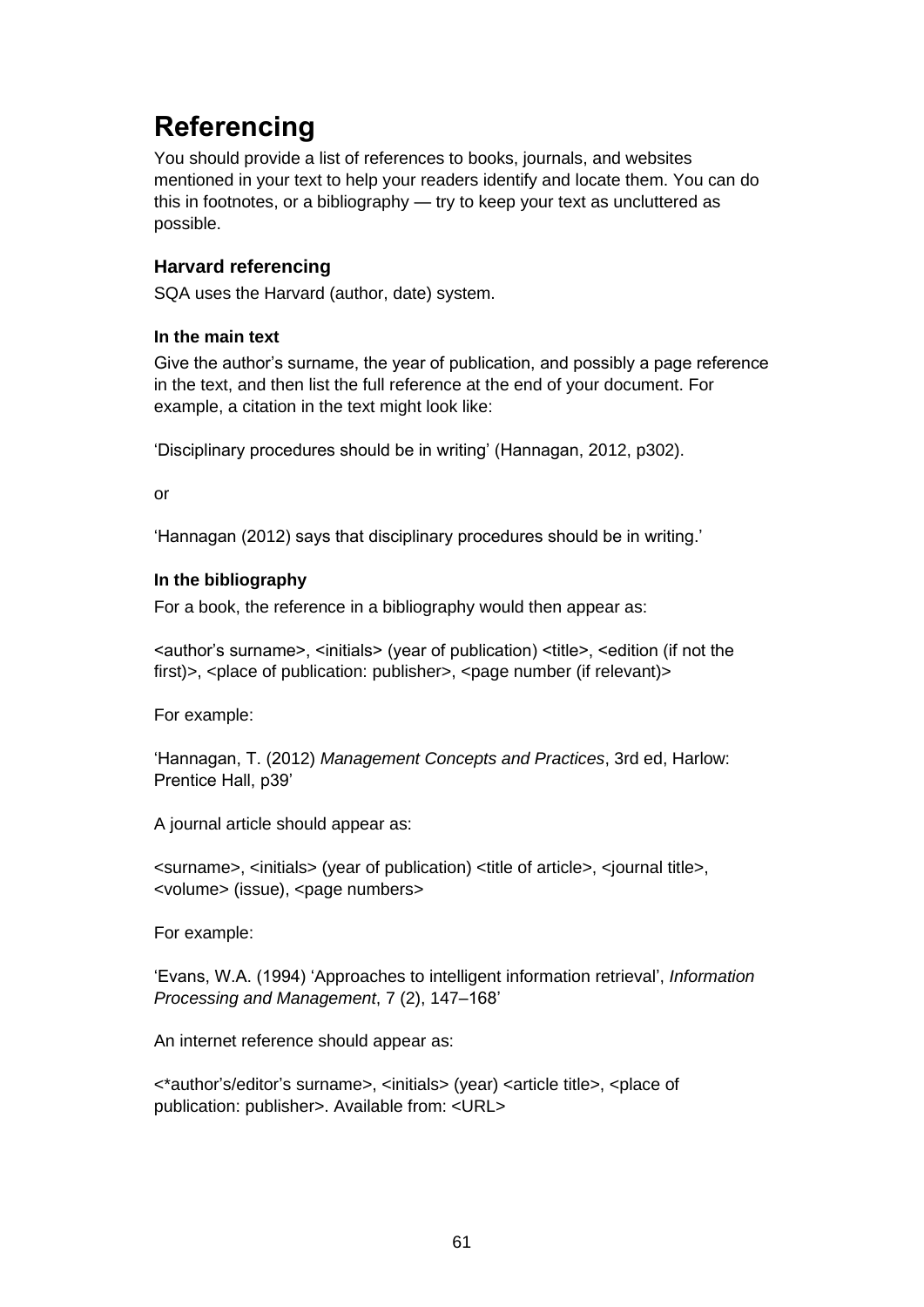\*Note that the author may be an organisation, and place/publisher may not always be ascertainable — provide as much detail as possible. It is also best practice to add [date last accessed] but we will not use this in final publications.

Links to websites can be short-lived, so check that any web links are current at the time of writing. Make sure that you convert any web addresses in your document to working hyperlinks.

For example:

'Academic Services, (2007) BU guide to citation in the Harvard style: brief guide, Poole: Bournemouth University. Available from: [https://www1.bournemouth.ac.uk/discover/library/using-library/how-guides/how](https://www1.bournemouth.ac.uk/discover/library/using-library/how-guides/how-cite-references)[cite-references](https://www1.bournemouth.ac.uk/discover/library/using-library/how-guides/how-cite-references) [accessed 06 March 2019]'

or

SQA, (2019) *Your Exams 2019* (BD7899*)*, Glasgow: Scottish Qualifications Authority. Available from: [https://www.sqa.org.uk/sqa/files\\_ccc/SQA\\_Your\\_Exams\\_2019.pdf](https://www.sqa.org.uk/sqa/files_ccc/SQA_Your_Exams_2019.pdf) [accessed 06 March 2019]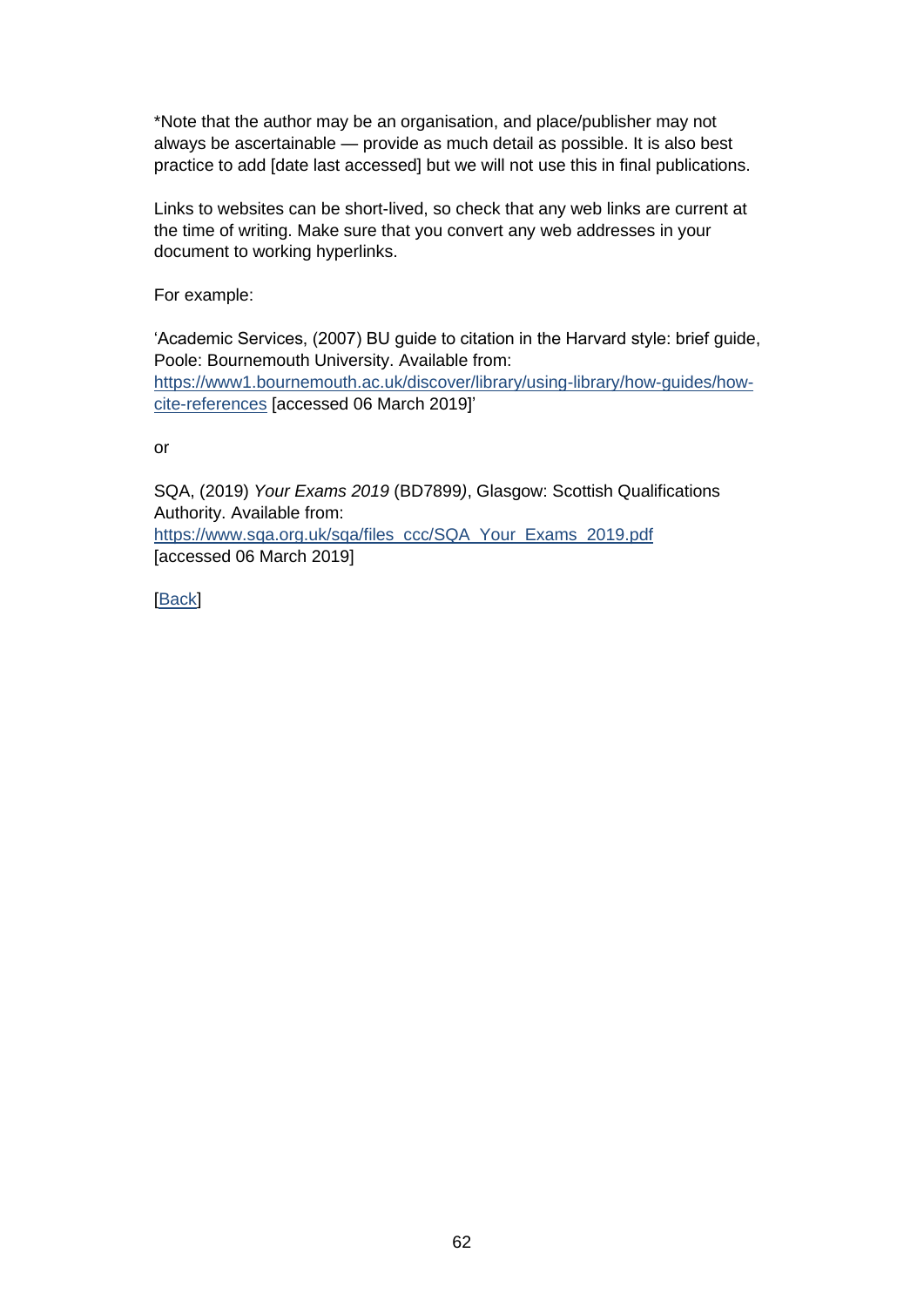## **Referring to SQA's qualifications**

When you're talking about SQA's 'product', use 'qualifications'. Don't use 'award', as this is used to refer to the grade a candidate achieves, for example A or B or pass. Only use 'award' when referring to the specific qualifications called awards (such as the Safe Road User Award). Use 'group award' when referring to SVQs, HNCs, etc.

SQA has three families of qualifications: National Qualifications, Higher National Qualifications, and Scottish Vocational Qualifications. Always use 'family' to describe these (not 'block', for instance).

Mentions of SQA Advanced Qualifications, SQA Advanced Diploma, SQA Advanced Certificate must always include the 'SQA' at the beginning. This is a legal requirement, to protect our intellectual property.

If you are giving a qualification a number as well as a name, give the number first, then the title and use initial capitals (title case), as in this example:

(DR30 35) Audio Electronics 2

#### **Capitals in the name of a qualification**

Use initial capitals for the names of qualifications, but don't capitalise words like 'and' or 'for'.

- ◆ National Qualifications
- National Progression Awards
- National Certificates
- ◆ National 4 and National 5
- $\triangleleft$  Higher
- ◆ Advanced Higher
- Higher National Diploma
- Higher National Certificate
- ◆ Higher National Qualifications
- ◆ Scottish Vocational Qualifications
- ◆ Skills for Work
- ◆ SQA Advanced Qualifications
- ◆ SQA Advanced Certificate
- ◆ SQA Advanced Diploma
- ◆ National Courses
- National Units
- Higher National Unit
- ◆ Higher National Group Award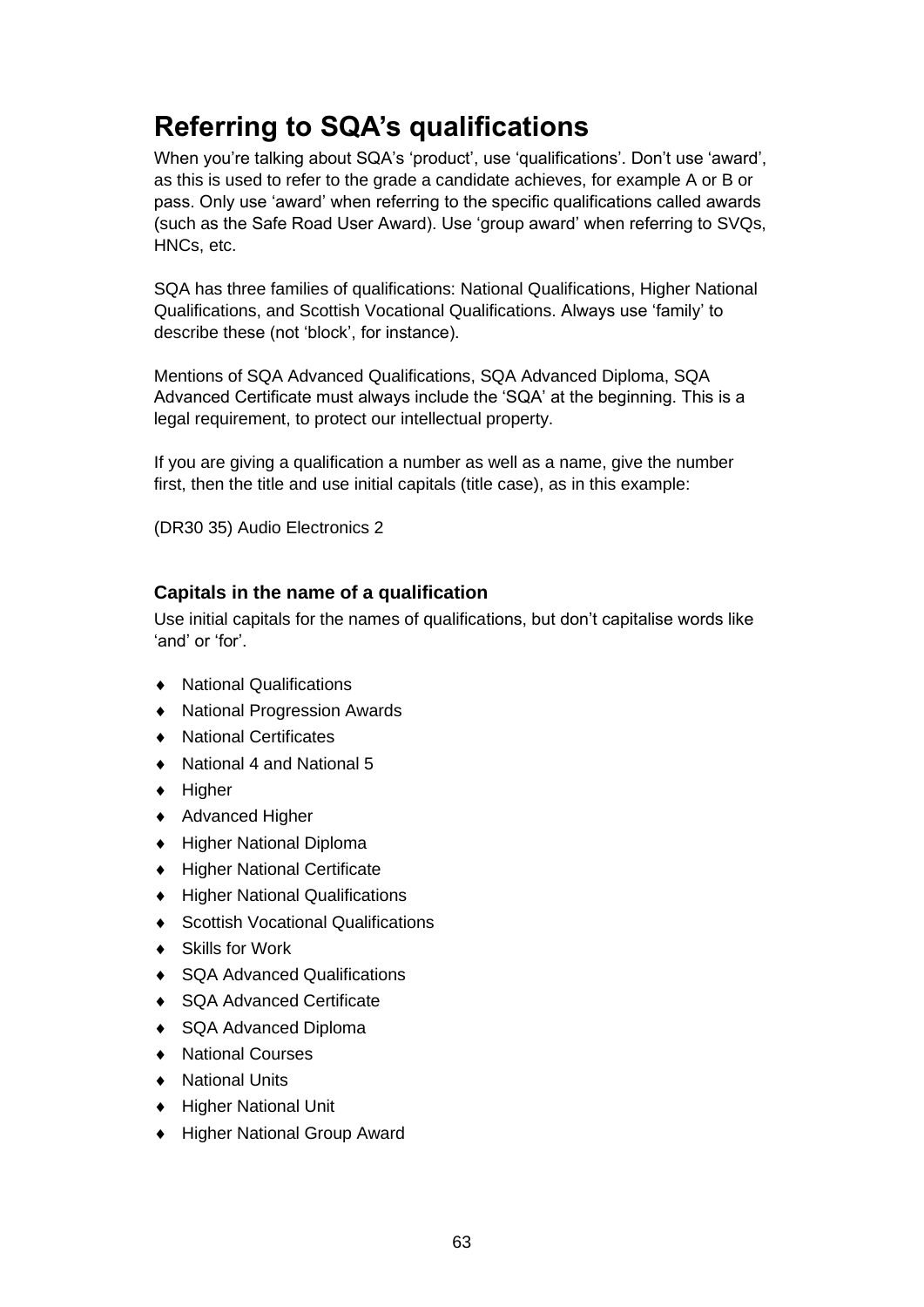Also, capitalise 'Unit' and 'Graded Unit' if they appear in the unit name as indicated on APS, for example 'Audio Visual Technology: Graded Unit 1'.

### **Level of a qualification**

When you're talking about the level of a qualification — whether it's the SQA level or its level in the SCQF — the word 'level' doesn't need a capital (unless it's at the beginning of a sentence, of course).

We now describe all our qualifications by giving their SCQF level.

Since September 2016, names of SVQs (if they have an SCQF level) have followed the following convention:

SVQ <name> at SCQF level <x>

For example:

SVQ Activity Leadership at SCQF level 5

#### **Grades**

We use 'grade' with a lower case 'g' to mean the level of award made to a candidate.

Where qualifications have numeric levels, or can be awarded at numeric grades, always give these in Arabic numerals (1, 2, 3,…), not roman (I, II, III,…).

Grades at Higher and Advanced Higher are given letters. These are always written as capitals, for example A, B, C.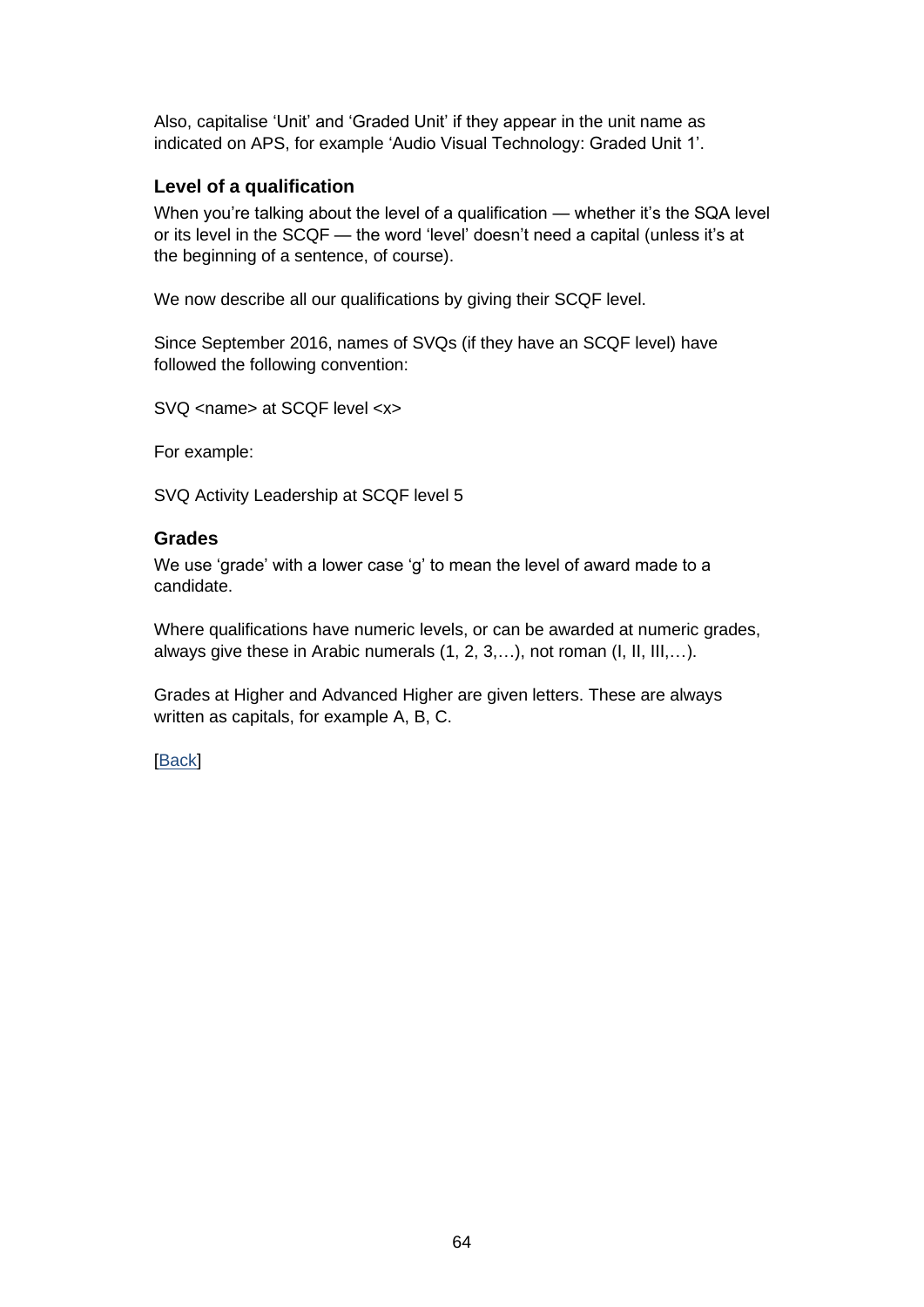# **Repetition**

Repetition is a problem in two ways:

**Redundancy**: we have a tendency to try to tell our readers the whole story all the time. We will, for instance, tell them about verification, which makes us feel we have to tell them about the whole quality assurance system. This in turn makes us want to explain the approval criteria, even if we have already done so. If you've explained internal verification once, there's no need to explain it again use a cross-reference.

**Stylistically**: a simple style check you can do before handing over your finished copy is to read over what you have written to see whether there are certain phrases or words you have overused. Just looking at a printed page often helps you see at a glance whether there's anything obvious you've repeated.

If, for instance, you've started four consecutive sentences with 'SQA', the text would read better if you changed at least two of these.

Similarly, if you're presenting a list of options that are expressed in similar language, try to vary them. If bullet points start with the same word or phrase, move this back into the stem (behind the colon introducing the list).

| Do say                                                                   | Don't say                                                                                                                                                          |
|--------------------------------------------------------------------------|--------------------------------------------------------------------------------------------------------------------------------------------------------------------|
| 'In addition, many people have found<br>that the new qualifications are: | 'In addition, many people have found<br>that:                                                                                                                      |
| great<br>brilliant<br>flexible<br>very good indeed'                      | the new qualifications are great<br>the new qualifications are brilliant<br>the new qualifications are flexible<br>the new qualifications are very<br>good indeed' |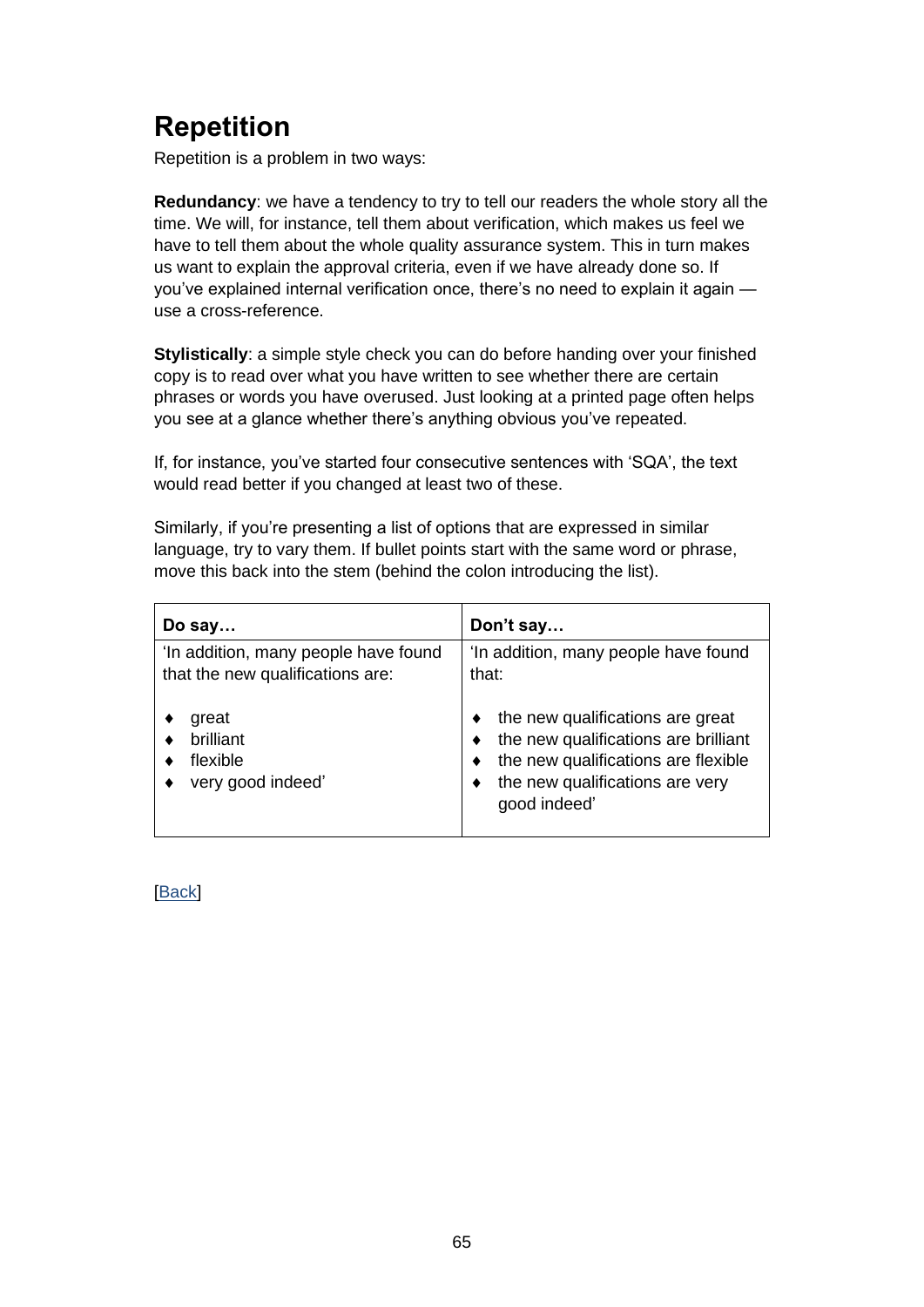## **Should and must**

'Should' means a recommendation, or a piece of advice. 'You should listen to what this guide is saying' is not an order, but a way of urging you to take note. 'Must', on the other hand, means compulsion, and the lack of alternatives, as in 'you must signal your intention to pull out before manoeuvring away from the kerb'.

You must not be afraid of using 'must', if it is appropriate to do so. If, for instance, people in centres have to submit results using a certain form, tell them so. 'You must use form 1 for submitting results.' Don't feel that you have to use 'should', simply because it seems politer — it could cause confusion.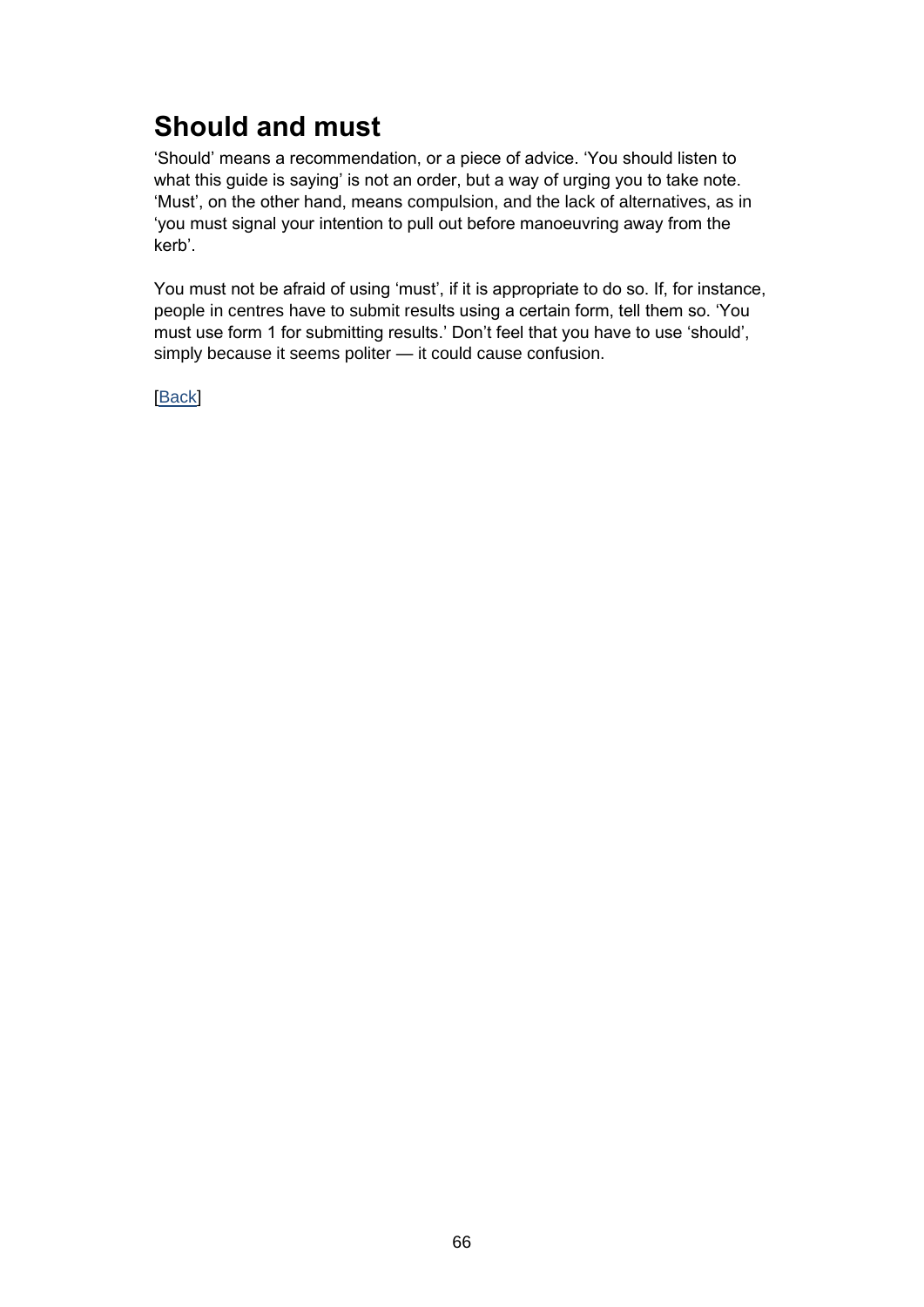# **Spelling checklist**

This is an alphabetical list of words we use a lot, and some special features they have — it may be that they're often misspelled, or that they can be confused with something very similar.

See *[SQA's Guide to Using Capital Letters](https://sqanow.sharepoint.com/sites/connections/Publishing%20and%20writing/Documents/SQA_Guide_to_Using_Capital_Letters.pdf)* on SharePoint for rules about when we should and should not use an initial capital.

| Write the word like this         | and note that it's                                                                                                      |
|----------------------------------|-------------------------------------------------------------------------------------------------------------------------|
| adviser                          | not advisor (though some SVQ standards-setting<br>bodies use the -or spelling)                                          |
| back up or backup                | two words for use as a verb; one word for a noun or<br>adjective                                                        |
| benefit                          | benefiting, benefited (don't double the 't')                                                                            |
| cafe                             | not café (in British English)                                                                                           |
| centre-devised                   | always hyphened                                                                                                         |
| closed-book                      | hyphened when you're talking about a kind of<br>assessment (another kind is open-book)                                  |
| competence                       | not 'competency'; competences in the plural (not<br>competencies)                                                       |
| conducive                        | not condusive                                                                                                           |
| consensus                        | not concensus                                                                                                           |
| consortium-developed             | always hyphened, and never 'consortia-developed'                                                                        |
| convener                         | (ends in '-er') for someone chairing an SQA<br>meeting, but some local authorities use 'convenor'<br>for council leader |
| co-ordinator                     | always hyphened                                                                                                         |
| criteria                         | the plural of 'criterion'                                                                                               |
| cross-marking                    | always hyphened                                                                                                         |
| <b>Curriculum for Excellence</b> | without an 'a' or 'the' prefix, and should be written<br>out in full in formal documents (not 'CfE')                    |
| despatch                         | not dispatch                                                                                                            |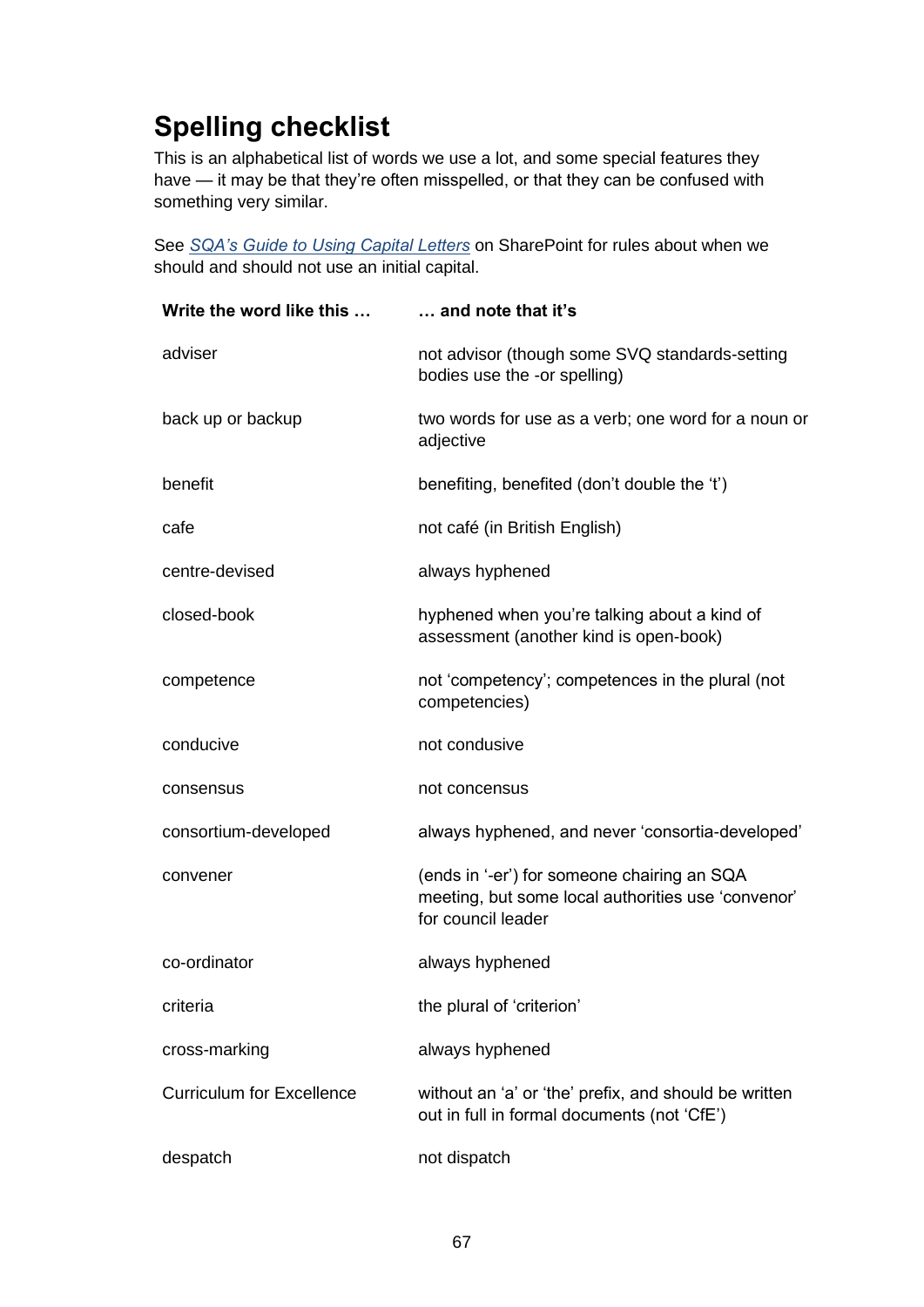| e-assessment          | 'E-assessment' at the start of a sentence                                                                                                                                           |
|-----------------------|-------------------------------------------------------------------------------------------------------------------------------------------------------------------------------------|
| e-business            | 'E-business' at the start of a sentence                                                                                                                                             |
| e-commerce            | 'E-commerce' at the start of a sentence                                                                                                                                             |
| flyer                 | not flier                                                                                                                                                                           |
| email                 | no longer 'e-mail' — use 'Email' at the start of a<br>sentence                                                                                                                      |
| end-user              | hyphened                                                                                                                                                                            |
| enrol                 | enrolling, enrolled, enrolment (but use 'entry' for<br>candidates)                                                                                                                  |
| feedback              | not feed back, except where you're using 'feed<br>back' as a verb                                                                                                                   |
| focus                 | focusing, focused (don't double the 's')                                                                                                                                            |
| forum                 | forums in the plural, except when talking about<br>Roman architectural features, when you can use<br>fora                                                                           |
| Gàidhlig              | Gaelic for Gaelic - use Alt 0224 on your<br>keyboard's number pad to get the à (Num Lock<br>must be on)                                                                             |
| helpdesk              | all one word                                                                                                                                                                        |
| internally-assessed   | hyphened when it comes before 'units', for example<br>'internally-assessed units'; not hyphened when it<br>comes after a verb, for example 'these units are<br>internally assessed' |
| licence               | with a 'c' for the noun, for example 'driving licence',<br>but with an 's' for the verb, for example 'licensing<br>laws'                                                            |
| logbook               | not log book                                                                                                                                                                        |
| log in, login         | 'log in' is a verb (log in to the system) and isn't<br>hyphened; 'login' is a noun 'don't share your login'                                                                         |
| nationally-recognised | always hyphened                                                                                                                                                                     |
| ongoing               | not hyphened                                                                                                                                                                        |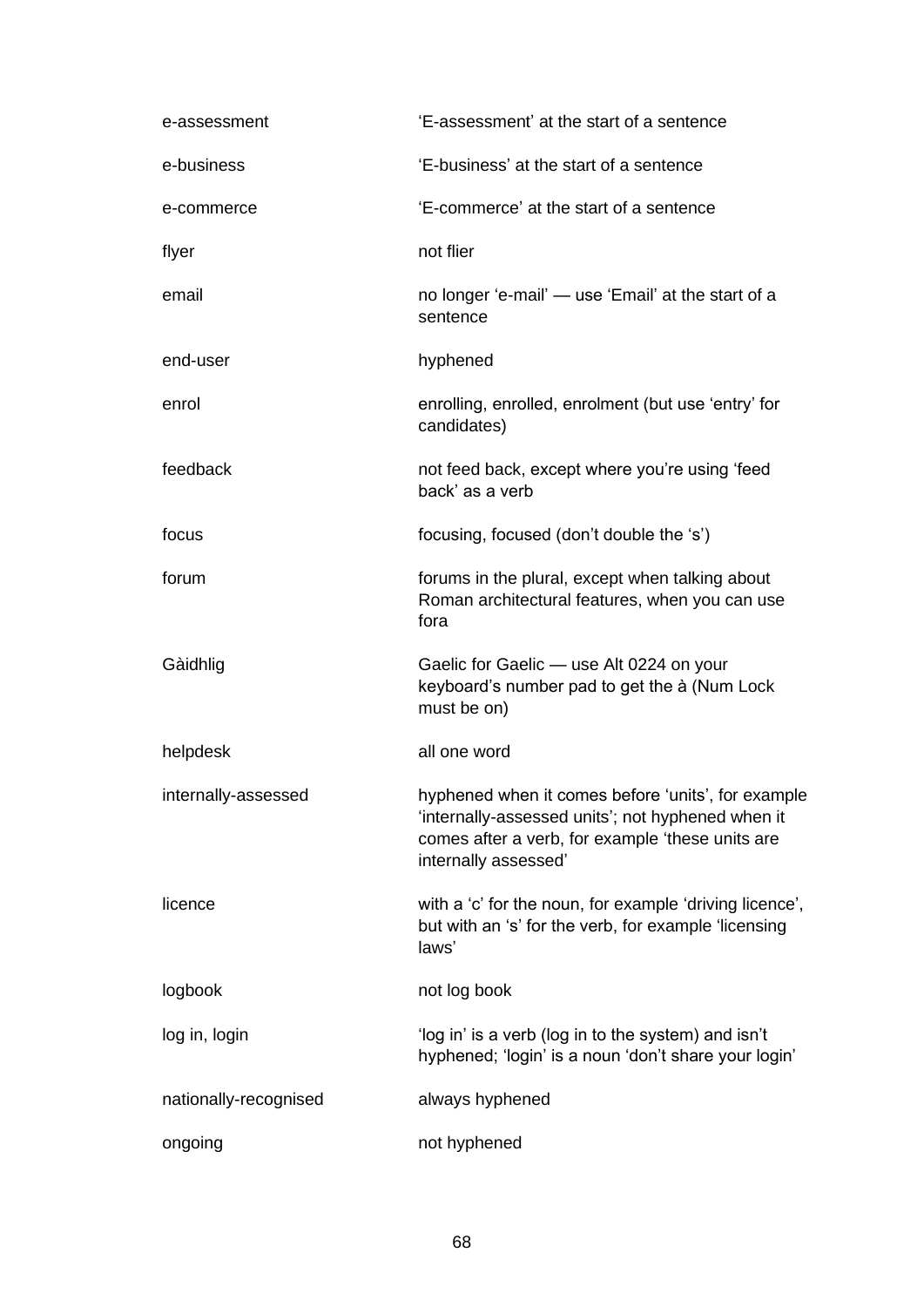| online                 | one word, no hyphen - 'offline' should be written<br>the same way                                                                      |
|------------------------|----------------------------------------------------------------------------------------------------------------------------------------|
| per cent               | not 'percent'                                                                                                                          |
| phone                  | not necessary to write 'phone                                                                                                          |
| practice               | with a 'c' for the noun, for example 'piano practice',<br>but with an 's' for the verb, for example 'practising<br>the piano'          |
| pro forma              | two words, no hyphen - or can you just use 'form'<br>instead?                                                                          |
| re-assessment          | lower case                                                                                                                             |
| re-sit                 | not resit                                                                                                                              |
| SQA co-ordinator       | lower case, except when the title of a particular<br>individual                                                                        |
| standards-setting body | all lower case, and hyphened                                                                                                           |
| subject-specific       | always hyphened                                                                                                                        |
| target                 | targeting, targeted (don't double the 't')                                                                                             |
| timescale              | one word, no hyphen                                                                                                                    |
| up to date             | without hyphens except when preceding a noun, for<br>example 'the qualification is up to date', but 'the up-<br>to-date qualification' |
| web page               | two words                                                                                                                              |
| website                | one word, no hyphen                                                                                                                    |
| wifi                   | but Wi-Fi in technical contexts                                                                                                        |
| word-process           | always hyphened                                                                                                                        |
| work-based             | always hyphened                                                                                                                        |
| www.sqa.org.uk         | our URL (website address) — always hyperlink; if<br>it's at the end of a sentence, put the full stop in                                |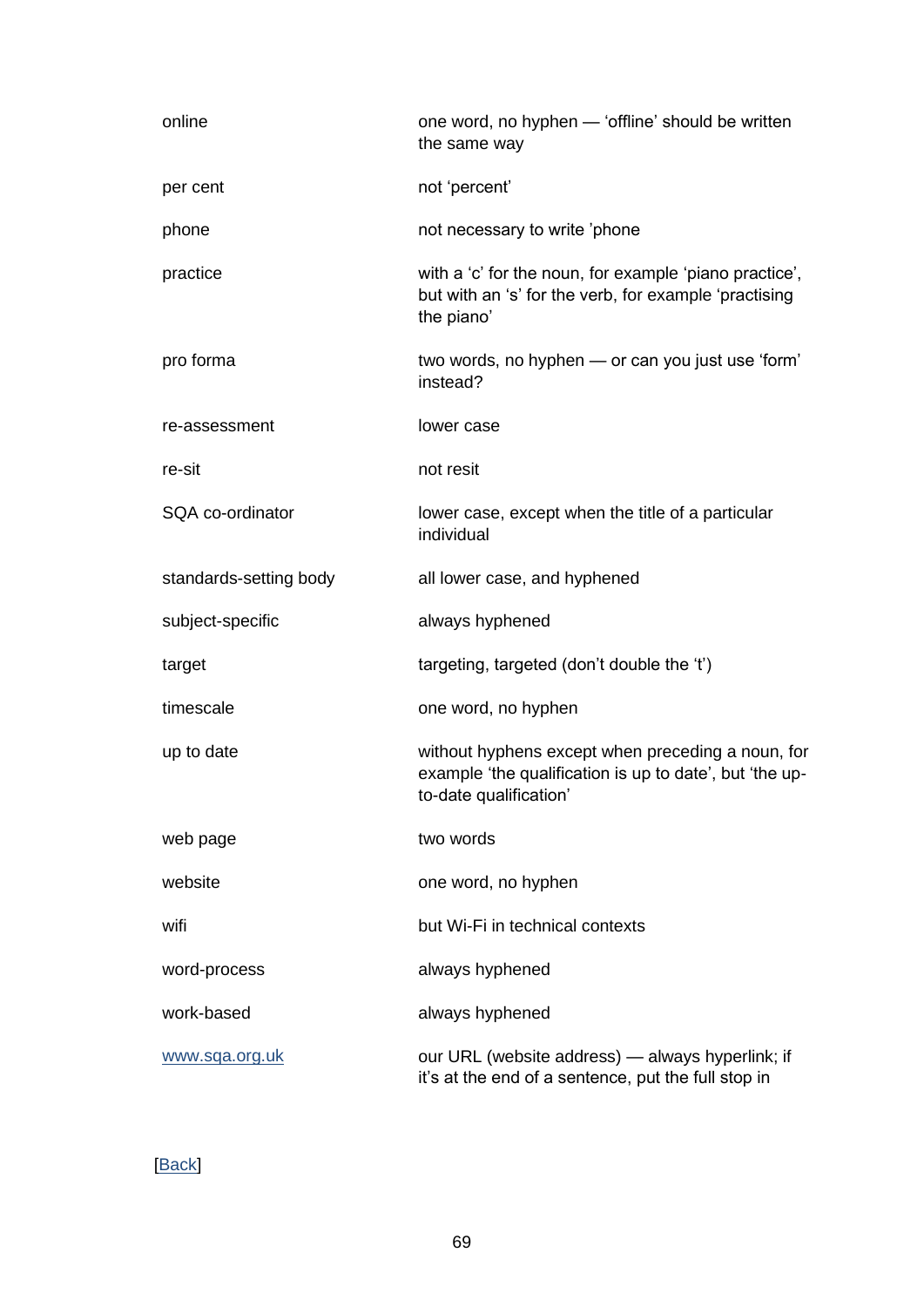## **Templates**

SQA's standard Word template is called 'SQA Normal'. We recommend that you use it for most types of document other than letters. You can find it on the network at:

\\sqa3-hanover\Templates

The folders contain standard templates for particular teams. The folder called 'General' has various letter templates.

The SQA Normal template is at the foot of the window.

To attach a Word document to SQA Normal, go to the Developer tab then Document Template.



#### You should see this dialog box:

| <b>Templates and Add-ins</b>                                |                            |                   |                            | 7      | × |
|-------------------------------------------------------------|----------------------------|-------------------|----------------------------|--------|---|
| <b>Templates</b><br>XML Schema                              | <b>XML Expansion Packs</b> | <b>Linked CSS</b> |                            |        |   |
| Document template                                           |                            |                   |                            |        |   |
| Normal                                                      |                            |                   |                            | Attach |   |
| Automatically update document styles                        |                            |                   |                            |        |   |
| Attach to all new e-mail messages                           |                            |                   |                            |        |   |
| Global templates and add-ins                                |                            |                   |                            |        |   |
| Checked items are currently loaded.                         |                            |                   |                            |        |   |
| MathType Commands 2016.dotm                                 |                            |                   | $\mathcal{L}_{\mathbf{k}}$ | Add    |   |
|                                                             |                            |                   |                            | Remove |   |
|                                                             |                            |                   |                            |        |   |
|                                                             |                            |                   |                            |        |   |
|                                                             |                            |                   |                            |        |   |
| Full path: C:\\Office16\STARTUP\MathType Commands 2016.dotm |                            |                   |                            |        |   |
|                                                             |                            |                   |                            |        |   |
|                                                             |                            |                   |                            |        |   |
|                                                             |                            |                   |                            |        |   |
| Organizer                                                   |                            |                   | OK                         | Cancel |   |

Select Attach then browse to [\\sqa3-hanover\Templates.](file://///sqa3-hanover/Templates) Select SQA Normal and then Open.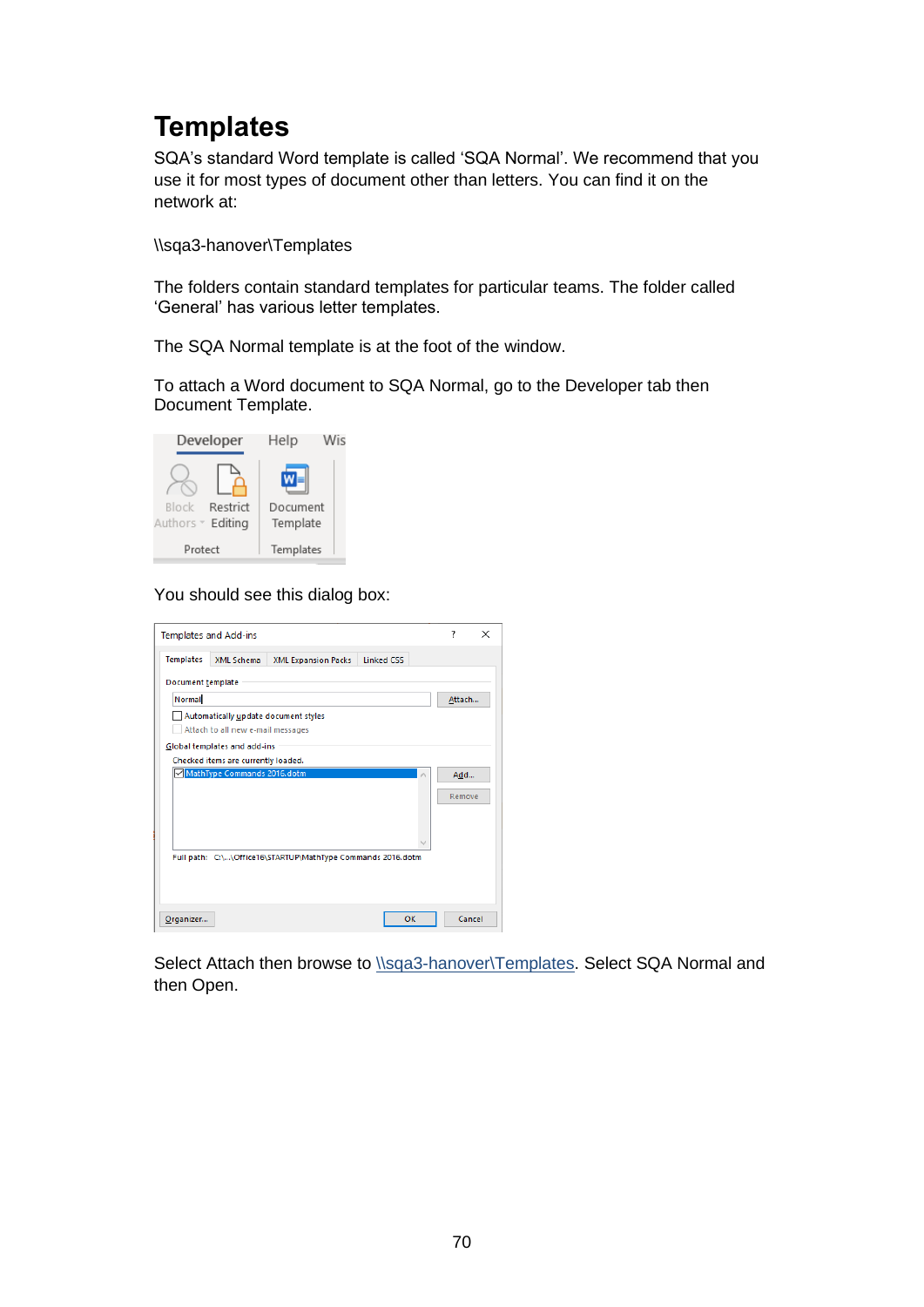| <b>Templates</b>  | <b>XML Schema</b>                   | <b>XML Expansion Packs</b>                                  | <b>Linked CSS</b> |        |        |
|-------------------|-------------------------------------|-------------------------------------------------------------|-------------------|--------|--------|
| Document template |                                     |                                                             |                   |        |        |
|                   |                                     | \\sqa3-hanover\Templates\SQA Normal.dotx                    |                   | Attach |        |
|                   |                                     | Automatically update document styles                        |                   |        |        |
|                   | Attach to all new e-mail messages   |                                                             |                   |        |        |
|                   | Global templates and add-ins        |                                                             |                   |        |        |
|                   | Checked items are currently loaded. |                                                             |                   |        |        |
|                   | MathType Commands 2016.dotm         |                                                             |                   | Add    |        |
|                   |                                     |                                                             |                   | Remove |        |
|                   |                                     |                                                             |                   |        |        |
|                   |                                     |                                                             |                   |        |        |
|                   |                                     |                                                             |                   |        |        |
|                   |                                     | Full path: C:\\Office16\STARTUP\MathType Commands 2016.dotm |                   |        |        |
|                   |                                     |                                                             |                   |        |        |
|                   |                                     |                                                             |                   |        |        |
|                   |                                     |                                                             |                   |        |        |
| Organizer         |                                     |                                                             | OK                |        | Cancel |

Select 'Automatically update document styles' then OK. Save your document. It is now attached to SQA Normal and any text or heading styles that were set up in the original document should have changed to those used by SQA Normal (see SQA Normal styles below).

### **Important!**

Before doing anything else, you should retrace the path to the last dialog box and **untick** the option to 'Automatically update document styles'. If you don't do this and you pass the document to someone else, then the document may update styles again to the default template on your colleague's machine.

### **SQA Normal styles**

In the ribbon, select the small downward-pointing arrow at the bottom right-hand corner of Styles.



This opens the Styles pane, which includes all our standard heading styles.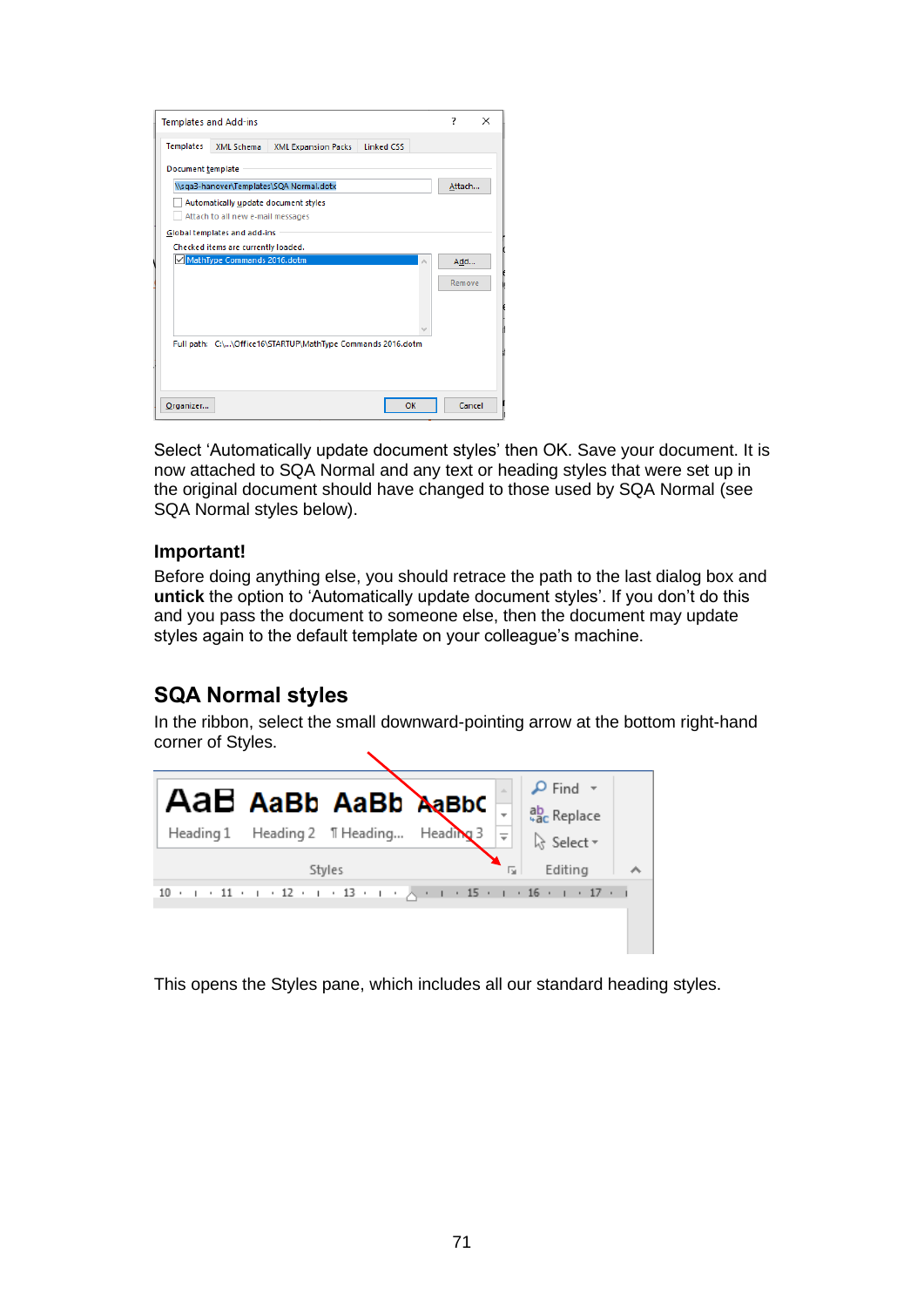| Mailings Review View<br>Design<br>References<br>MathType<br>Developer<br>Places<br>PerfectIt 3<br>Home<br>Layout<br>Insert                                                                                                                                                                                                                                                                                                                                                                                                                                                                                                                                                                                                                                                                                                                                        | Q Tell me David Mc Q Share                                                                                                                                                                                                                                                                                                                                                                                                                                                                                                           |
|-------------------------------------------------------------------------------------------------------------------------------------------------------------------------------------------------------------------------------------------------------------------------------------------------------------------------------------------------------------------------------------------------------------------------------------------------------------------------------------------------------------------------------------------------------------------------------------------------------------------------------------------------------------------------------------------------------------------------------------------------------------------------------------------------------------------------------------------------------------------|--------------------------------------------------------------------------------------------------------------------------------------------------------------------------------------------------------------------------------------------------------------------------------------------------------------------------------------------------------------------------------------------------------------------------------------------------------------------------------------------------------------------------------------|
| $\overline{\mathbf{v}^{\mathstrut}}\,\overline{\mathbf{11}}\,\overline{\mathbf{v}}^{\mathstrut}\,\overline{\mathbf{A}}^{\mathstrut}\,\overline{\mathbf{A}}^{\mathstrut}\,\overline{\mathbf{A}}^{\mathstrut}\,\overline{\mathbf{A}}^{\mathstrut}\,\overline{\mathbf{A}}^{\mathstrut}\,\overline{\mathbf{A}}^{\mathstrut}\,\overline{\mathbf{A}}^{\mathstrut}\,\overline{\mathbf{A}}^{\mathstrut}\,\overline{\mathbf{B}}^{\mathstrut}\,\overline{\mathbf{V}}^{\mathstrut}\,\overline{\mathbf{I}}^{\mathstrut}\,\overline{\mathbf{I}}^{\mathstr$<br>AaBbCcDt AaB AaBb AaBbC<br>Arial<br><b>B</b> $I \perp \perp \cdot$ also $X_2 \times 2$ $\left[\bigwedge \cdot \frac{3}{2} \cdot \bigwedge \cdot \bigwedge \cdot \cdot \right] \equiv \equiv \equiv \equiv \left[\biguplus \cdot \bigwedge \cdot \cdot \cdot \cdot \right]$<br>Emphasis<br>Heading 1<br>Heading 2 | $\rho$ Find $\sim$<br>ab Replace<br>Heading 3 $\vert \frac{1}{x} \vert$<br>ि Select र                                                                                                                                                                                                                                                                                                                                                                                                                                                |
| Font<br>Paragraph<br>Styles<br>$\overline{\mathbb{R}}$<br>$\overline{u}$                                                                                                                                                                                                                                                                                                                                                                                                                                                                                                                                                                                                                                                                                                                                                                                          | Editing<br>辰.<br>$\overline{\phantom{a}}$                                                                                                                                                                                                                                                                                                                                                                                                                                                                                            |
| . X - L - L - L - 2 - L - 3 - L - 4 - L - 5 - L - 6 - L - 7 - L - 8 - L - 9 - L - 10 - L - 11 - L - 12 - L -                                                                                                                                                                                                                                                                                                                                                                                                                                                                                                                                                                                                                                                                                                                                                      | $\overline{\phantom{1}}$ $\times$<br><b>Styles</b><br><b>Clear All</b><br>$\mathbb T$<br>bullet<br>a<br><b>Emphasis</b><br>$\underline{\mathbb{T}}$ a<br>Footer<br>$\Pi$ a<br><b>Header</b><br>$\underline{\mathbb{T}}$ a<br><b>Heading 1</b><br>$\underline{\mathbb{T}}$ a<br><b>Heading 2</b><br>$\underline{\mathbb{T}}$ a<br><b>Heading 3</b><br>$\underline{\mathbb{T}}$ a<br><b>Heading 4</b><br>$\underline{\mathbb{T}}$ a<br><b>Heading 5</b><br>$\underline{\mathbb{T}}$ a<br>Heading 6<br>$\mathbb T$<br>key point<br>$\P$ |

To apply a heading style, key in your heading text then select the text. Next, go to the Styles pane and click on the heading you need:

- ◆ Heading 1 is 24 pt Arial bold
- ◆ Heading 2 is 18 pt Arial bold
- ◆ Heading 3 is 14 pt Arial bold
- $\leftrightarrow$  Heading 4 is 12 pt Arial bold
- ◆ Heading 5 is 11 pt Arial bold

If you need a bulleted list, select the list then click on 'bullet' in the Styles pane.



Using heading styles in this way makes your document more accessible screen readers can identify the various heading levels so blind users can understand the structure of your document.

Heading styles applied in this way also enable you to automatically create a contents page. Go to the **References** menu and look under the **Table of Contents** tab.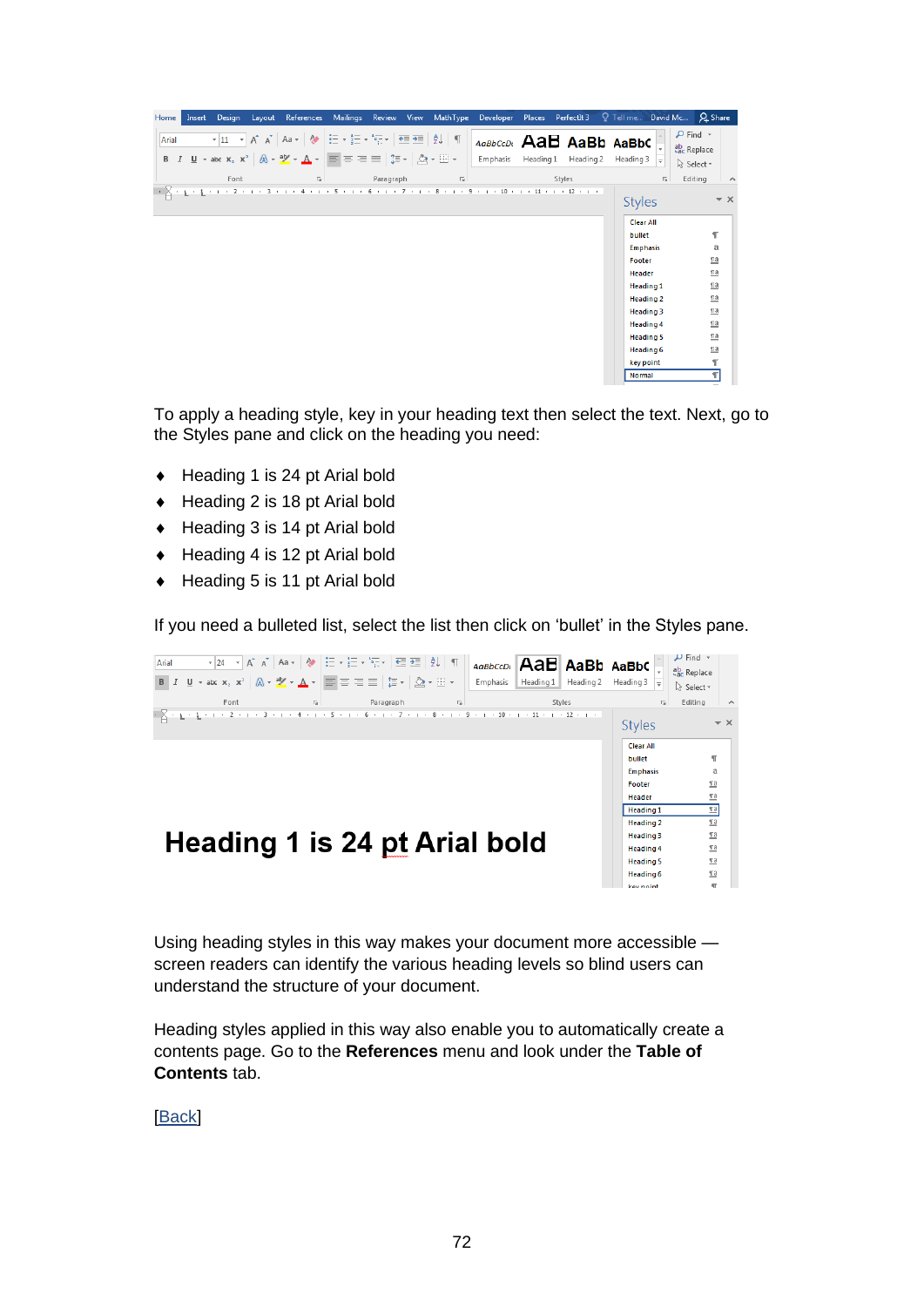## **That or which?**

This is a source of confusion, and there's no hard and fast rule. It helps your reader, though, if you use 'that' to introduce a defining clause:

'The dogs that barked in the night did not recognise the thief.'

And use 'which' to introduce a describing clause:

'The dogs, which barked in the night, did not recognise the thief.'

In the first example, 'The dogs that barked' suggests there were other dogs that did not bark. In the second, we can be more confident that all the dogs barked (and the comma between 'dogs' and 'which' helps). If you use 'that' and 'which' in this way you can help your reader work out whether or not all the dogs barked.

A good rule of thumb is that, if you're in any doubt about whether to use 'that' or 'which', you should use 'that'. However, when writing about a person or people, you should always use 'who' or 'whom'.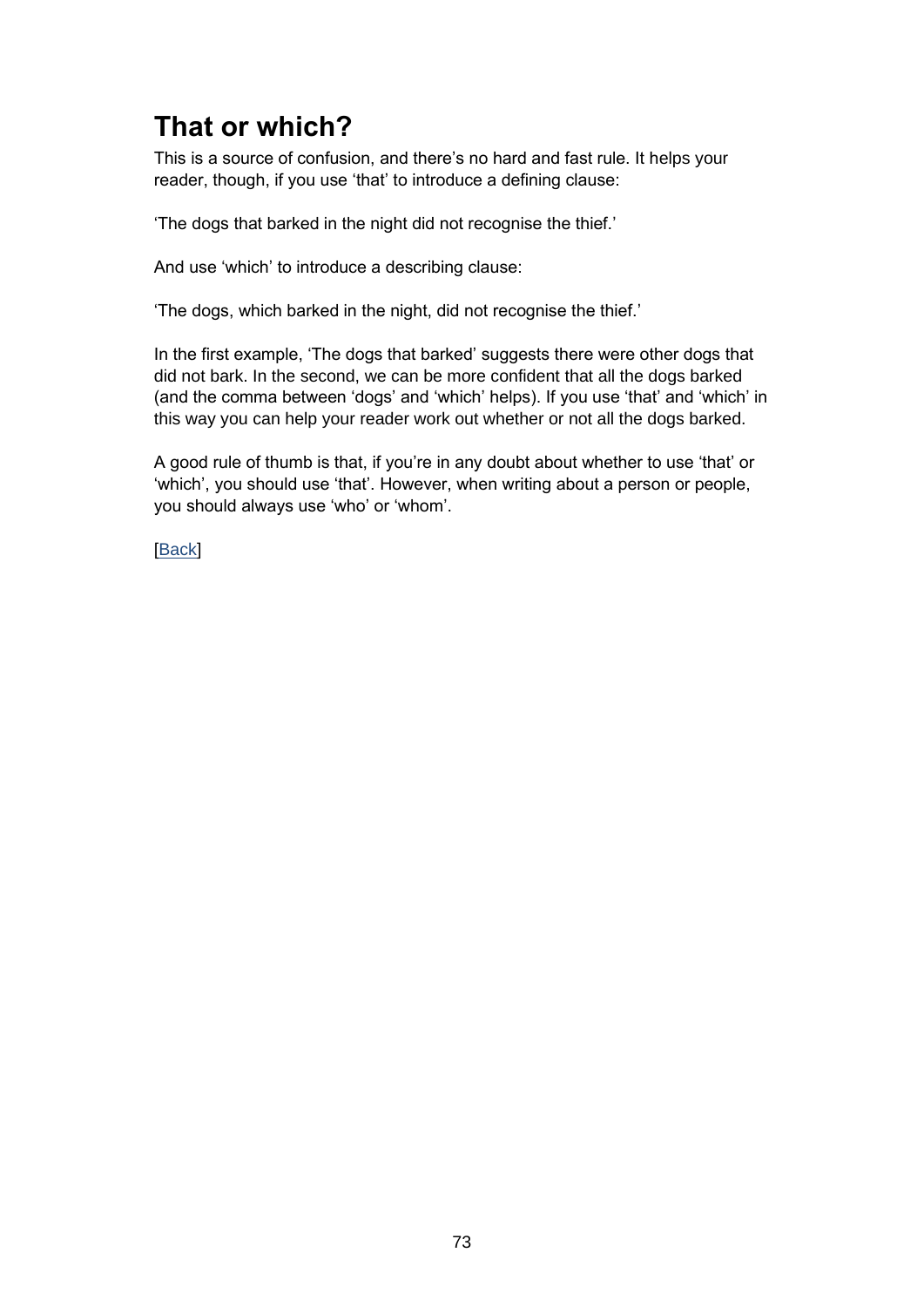## **Titles of people involved with qualifications**

Positions or roles of SQA employees and appointees are set in title case when referring to individuals. But use lower case when referring to positions or roles in general. Here are some examples:

'Sam Smith, Qualifications Manager, was recently appointed to the …'

but

'SQA qualifications officers are responsible to a qualifications manager.'

Or

'Fiona Robertson, SQA's Chief Executive, recently attended ...'

but

'The Scottish Government invited the chief executive to attend …'

'Overall, external verifiers found that the centres sampled had a clear understanding of the requirements for …'

'A nominee represents their school/college and local authority (where appropriate) in assisting SQA with the maintenance of national standards of the qualifications within their subject area.'

### **Referring to the people who take our qualifications**

The people who are taking our qualifications are 'candidates', but only when they're taking the qualifications, for example in the exam hall, or being assessed in their workplaces. You'll use the word 'candidate' most often when you're talking about assessment or certification.

At all other times, you can refer to these people as 'learners' if they are at school or college and 'trainees' if they're doing workplace training. 'Students' is a suitable alternative for learners at college. It's also fine to talk about more specific roles (for example apprentices, trainee hairdressers, fitters) if your document is very specific.

### **The process of entering candidates for qualifications**

Candidates are 'registered' only once and are subsequently 'entered' for 'qualifications'. Usually, they will go on to receive an 'award' in a qualification. SQA 'charges' centres for entries. We pay 'fees' to appointees.

The places (schools, colleges, workplaces, etc) where candidates do the qualifications are called 'centres'. We no longer use the term 'presenting centres'.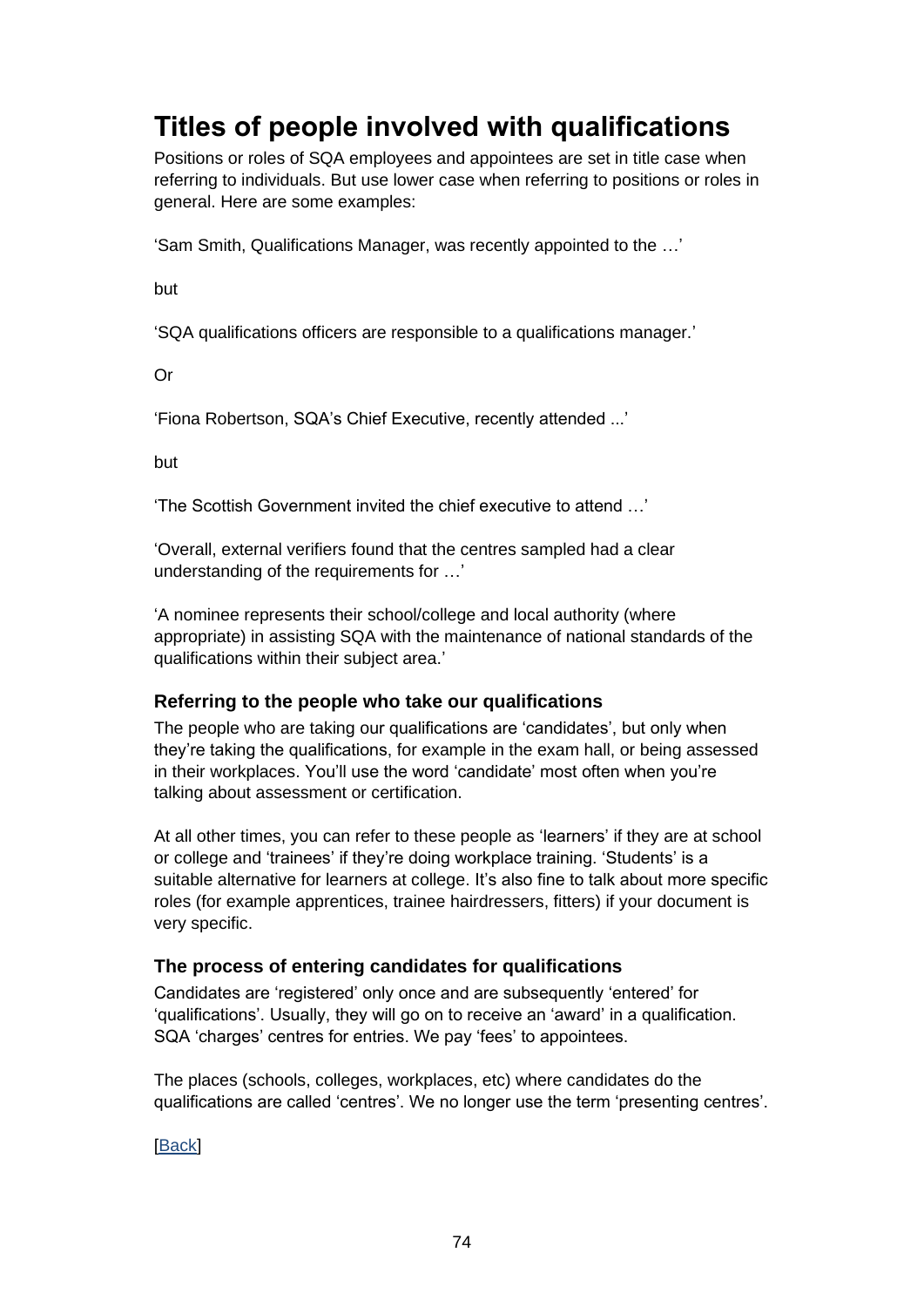## **Tone**

Tone is about how we 'sound' to our readers. It is important because if a reader finds your tone to be too arrogant, condescending or pedantic then they might not value or act on what you are saying.

You might think that you have expressed your ideas well, but try to remember that you are not writing for yourself. Try to invoke the idea of 'walking in the shoes of your audience' — it can be a very helpful approach to find the right way to say something.

We want all our audiences to think of SQA writing as **clear**, **confident** and **approachable** — and, depending on what they are reading, possibly also **inspiring**.

### **Be clear**

We want our readers to grasp what we are saying quickly and easily. You can do this by using:

- ◆ short words
- ◆ short sentences
- short paragraphs
- $\bullet$  the active voice

| Do say this                 | Don't say this                           |
|-----------------------------|------------------------------------------|
| 'Ask learners to explain    | 'The learner should be required to give  |
| their solution in their own | meaning to the determined solution in    |
| words.'                     | everyday language.'                      |
| 'Candidates do not always   | 'Issues of candidate task completion are |
| complete the task.'         | being experienced.'                      |

As a guideline: if it's something you wouldn't consider saying in speech, then don't write it down.

### **Be confident**

Writing that is formal and detached and that favours the passive voice can sometimes be seen as over-cautious or lacking confidence.

SQA wants you to state your position with certainty and assurance. Avoid unnecessary words and use practical, straightforward language to convey ideas. Readers are less likely to be confused.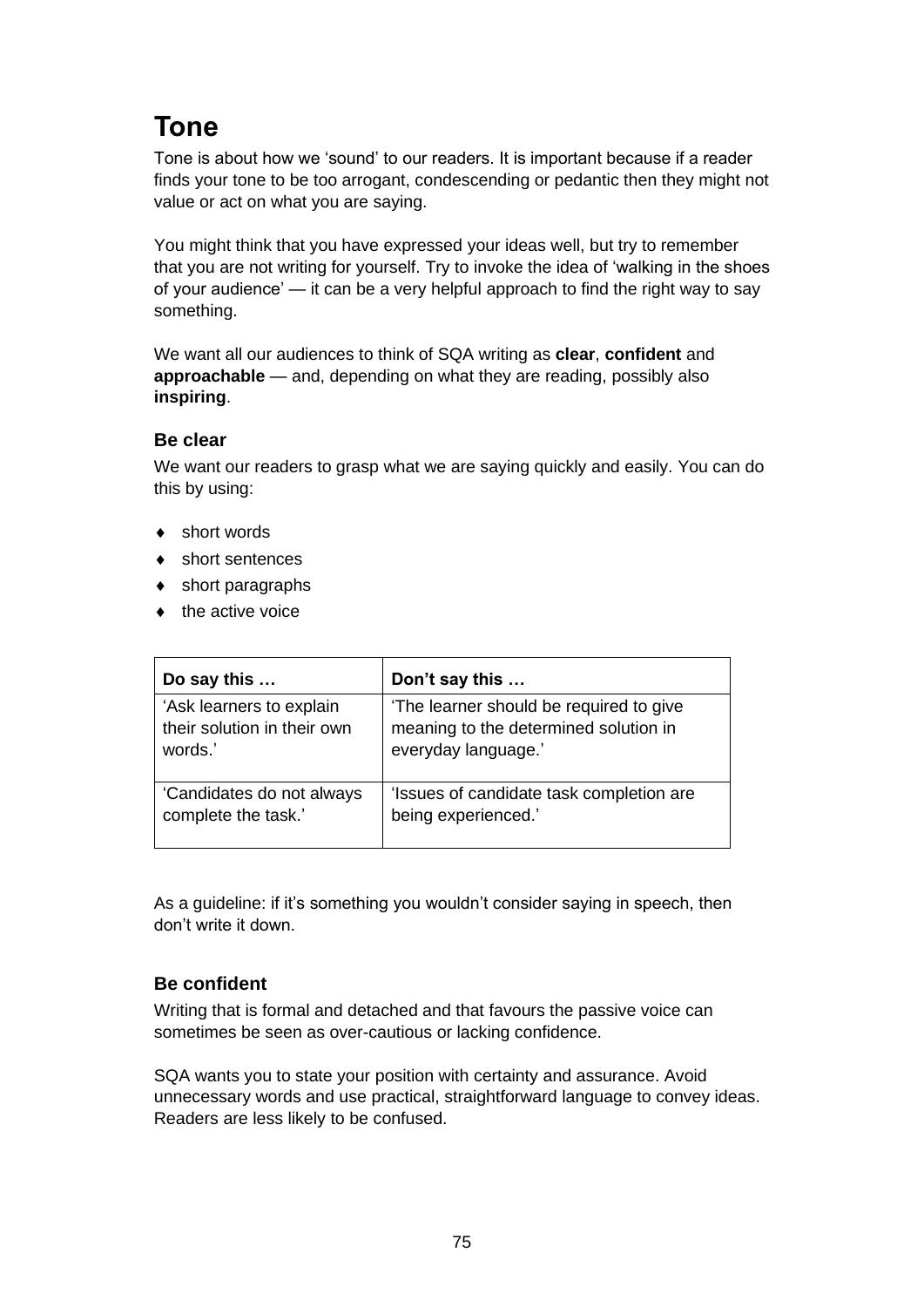- ◆ Get straight to the point.
- ◆ Be direct.
- Say what you mean without too many conditions.
- Use words your readers would use.
- Use technical language in context but avoid jargon, abbreviations and acronyms.
- ◆ Check facts.
- ◆ Proofread for typos.

| Do say this                                                                                                                                        | Don't say this                                                                                                                                                                                                                                                                                                    |
|----------------------------------------------------------------------------------------------------------------------------------------------------|-------------------------------------------------------------------------------------------------------------------------------------------------------------------------------------------------------------------------------------------------------------------------------------------------------------------|
| 'Remember that you can<br>only provide technical<br>assistance to your<br>candidates. You are not<br>allowed to help with the<br>content.'         | 'It was again apparent, in some instances,<br>that centres were either not aware of the<br>guidance or may have misinterpreted it.<br>Teachers are further reminded that the<br>function of their role in dealing with the<br>externally assessed assignment is purely<br>one of administration and supervision.' |
| 'You must acknowledge all<br>material from sources like<br>books, TV and the internet.<br>Your teacher or lecturer can<br>tell you how it's done.' | 'It is essential for all candidates to ensure<br>that they are meticulous in referencing their<br>sources. Information on the appropriate<br>method to use to show references can be<br>obtained from teaching staff.'                                                                                            |

### **Be approachable**

Your writing needs to convey meaning to everyone who needs to act on it so that they then respond in the way that you intended. So avoid words or phrases that might confuse or even antagonise your audience and choose words and phrases that show you are one person communicating with another. Some SQA writing reads as if we are lecturing a group, but even if you are broadcasting a message to a wide audience it can help to write as if you are 'talking' to an individual.

You can even use this approach for procedural documents which are written for people in centres who are doing the organising and administration that running our qualifications demands. Once you've made this plain in an introduction, there is no reason why you shouldn't then address these people as 'you' throughout the text, rather than referring to 'centres'. So, don't say: 'Centres should retain candidates' work for verification', if it would be just as easy to say: 'You should retain candidates' work for verification'.

Similarly, a lot of what we write is written for teachers and lecturers. If you're writing for teachers and lecturers, say so and then address them personally call them 'you', not 'teachers/lecturers'. They may pay more attention to what you have to say, and will find it easier to understand.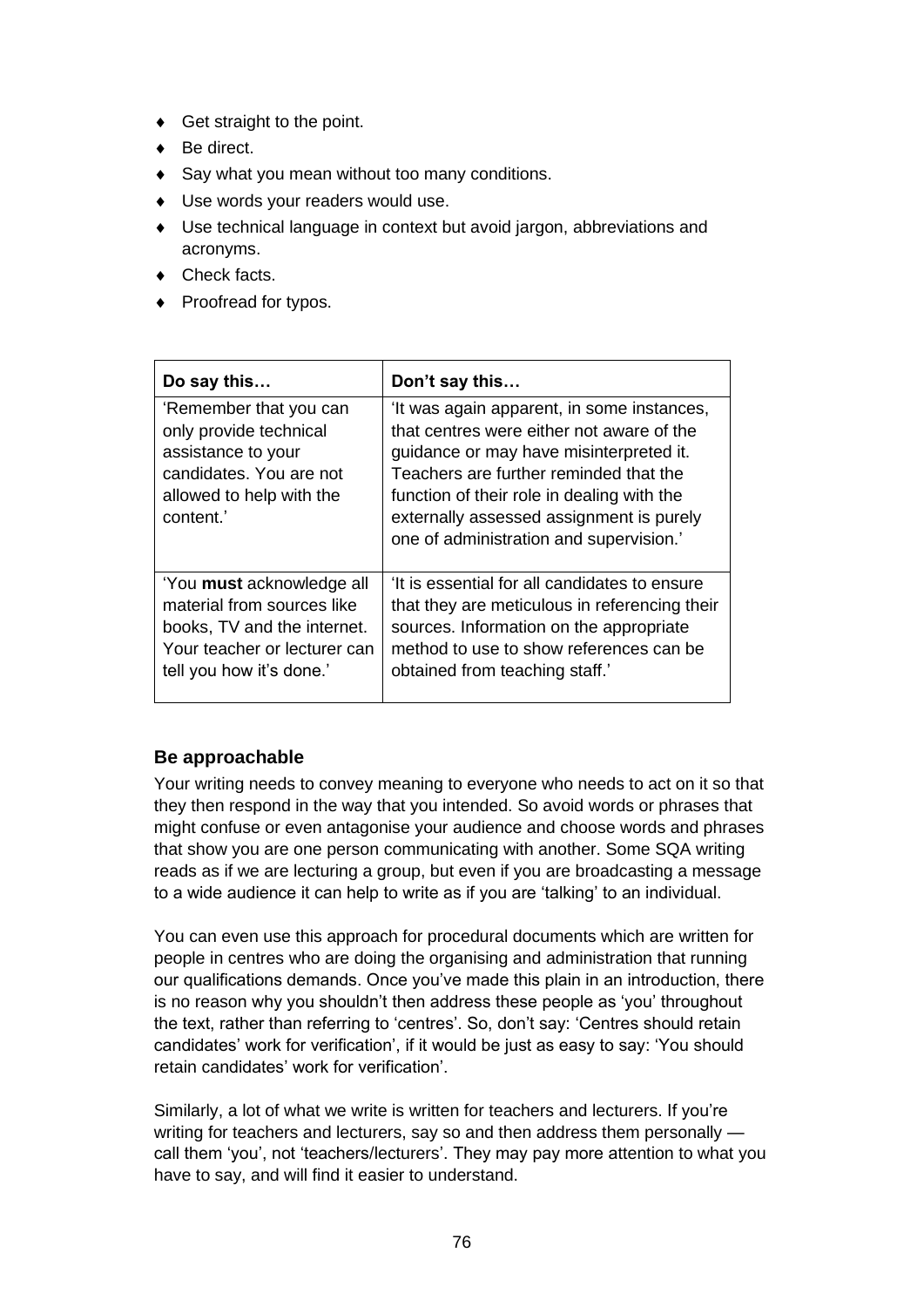- Think about who will read your writing.
	- Why are they reading it?
	- What task are they trying to complete?
	- What information will help them?
	- What order should it go in?
- Follow accessibility guidance.
- ◆ Be inclusive.
- ◆ Use 'vou' and 'we'.
- $\triangleleft$  Be positive rather than negative.
- Ask the reader questions.
- ◆ Use contractions we're, can't.

| Do say this                                                                                                                                          | Don't say this                                                                                             |
|------------------------------------------------------------------------------------------------------------------------------------------------------|------------------------------------------------------------------------------------------------------------|
| 'You should keep all<br>candidate work for<br>verification.'                                                                                         | 'Centres should retain candidates' work for<br>verification.'                                              |
| 'So, exam day has finally<br>arrived and you've<br>prepared for it as much as<br>you can. Here are some<br>tips to help you do the best<br>you can.' | 'SQA has gathered relevant information<br>together to assist candidates at the point of<br>sitting exams.' |

### **Further reading**

The Tone of Voice module of the Clear and Confident Writing course on SQA [Academy.](https://www.sqaacademy.org.uk/course/view.php?id=703)

MailChimp is an email service provider that helps marketing departments send bulk emails to clients, customers, and other interested parties. You may find MailChimp's guidance on voice and tone useful:

<http://voiceandtone.com/>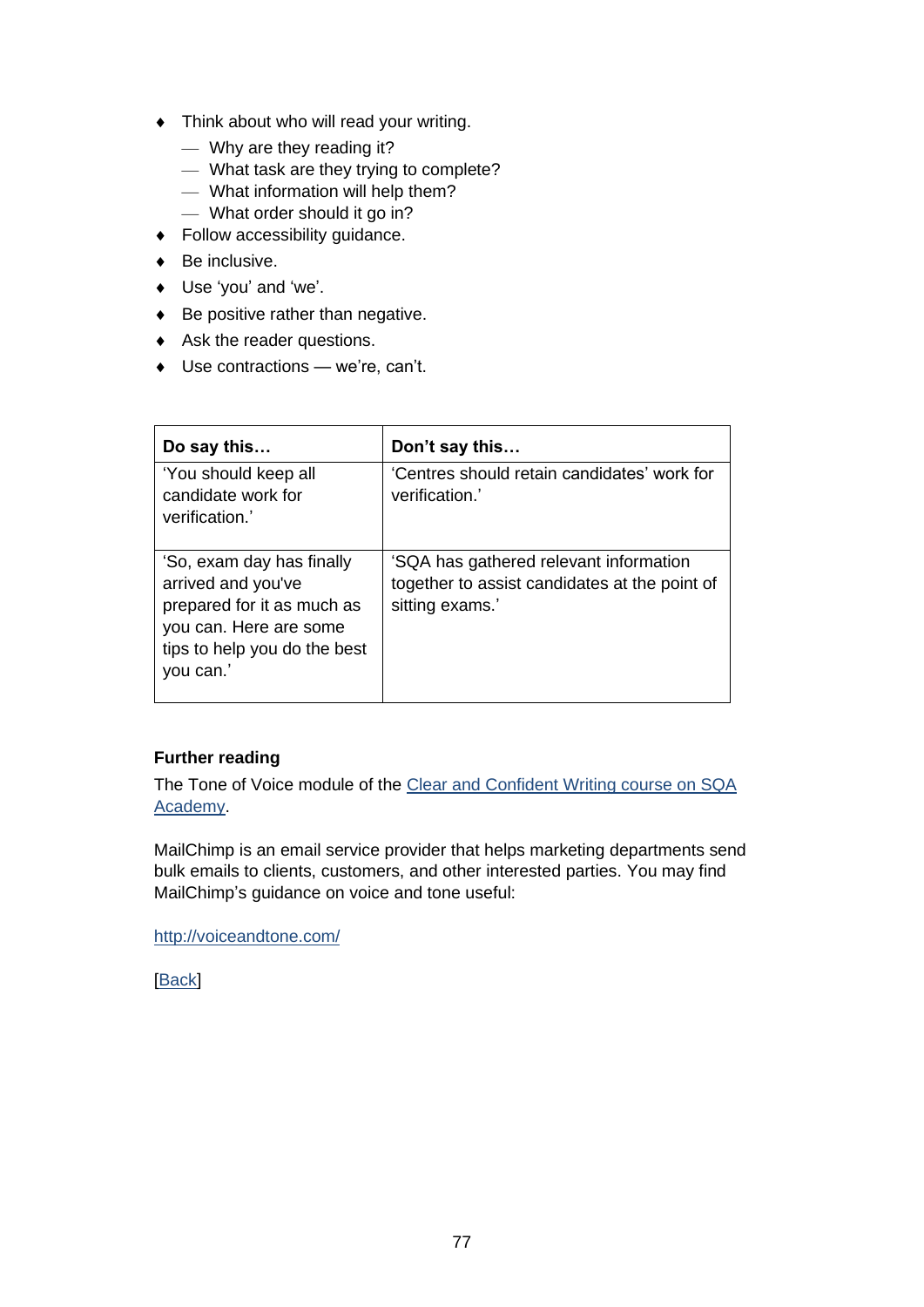## **Web pages**

People don't read text on a website in the way that they read printed material. They scan, rather than scrutinise. They pick out headings and key words, rather than read everything chronologically and line-by-line. They also tend to spend less time reading online than they would reading print.

Also, because of the nature of the internet, the order in which we present information on the site may not be the same order in which it is read by the user. They may jump to a specific location within the site from a link or search result, and so not have the background knowledge of the preceding pages.

So when producing information for online publication, the first thing you need to ask is: what is the most appropriate way to display your information? Would it be better for the reader if it was:

- a single web page or series of web pages forming a section of the website
- a separate stand-alone website
- an interactive application
- a file that users can download or print and read at their leisure?

### **General tips and best practice**

All web pages should be self-contained and self-explanatory. If a reader lands on a page with no knowledge of the preceding pages, they should still be able to make sense of the information provided.

- Use plain English and keep specialised terminology to a minimum. If someone has to reread a sentence or phrase to clarify the meaning, then the text is not fit for purpose.
- Use headings and subheadings that provide information to your reader.
- Aim to have one key idea in each paragraph. Structure paragraphs so that the conclusion or key idea is in the first sentence and then provide more detail in the sentences that follow.
- $\leftarrow$  Keep text to a minimum.
- Use bulleted lists to break up the information so that readers can easily find what they are looking for.
- Introduce information appropriately and use titles that explain the context. It's not enough to provide a link or document title, for example 'SQA workshop presentation' — as it could be referring to any workshop that has been held by SQA.
- Don't repeat information on a web page provide a link to the initial source.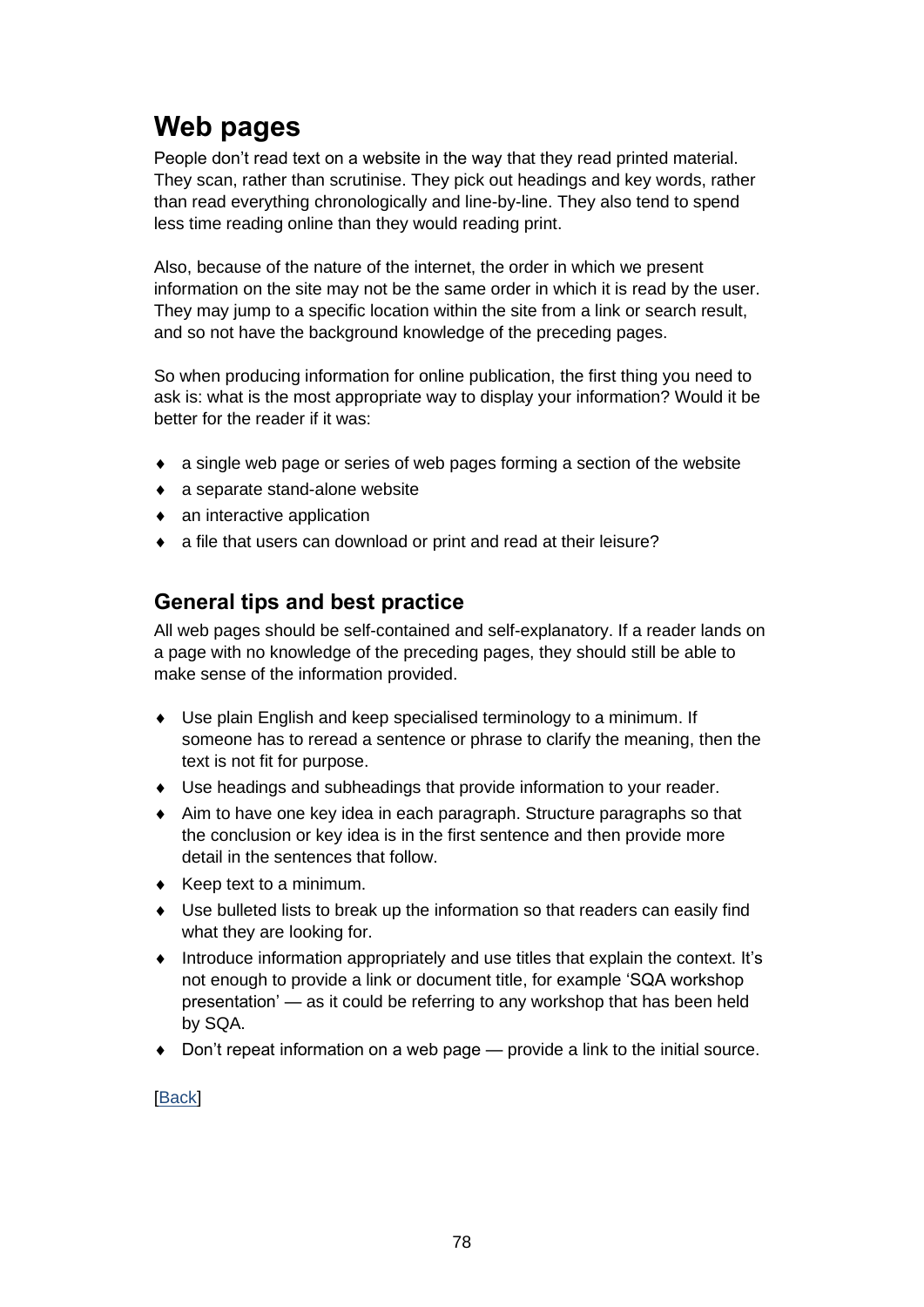# **Wikipedia**

Wikipedia is a popular source partly because the content is free to use — but there are conditions that need to be adhered to. See:

[https://en.wikipedia.org/wiki/Wikipedia:Copyrights#Reusers.27\\_rights\\_and\\_obliga](https://en.wikipedia.org/wiki/Wikipedia:Copyrights%23Reusers.27_rights_and_obligations) [tions](https://en.wikipedia.org/wiki/Wikipedia:Copyrights%23Reusers.27_rights_and_obligations)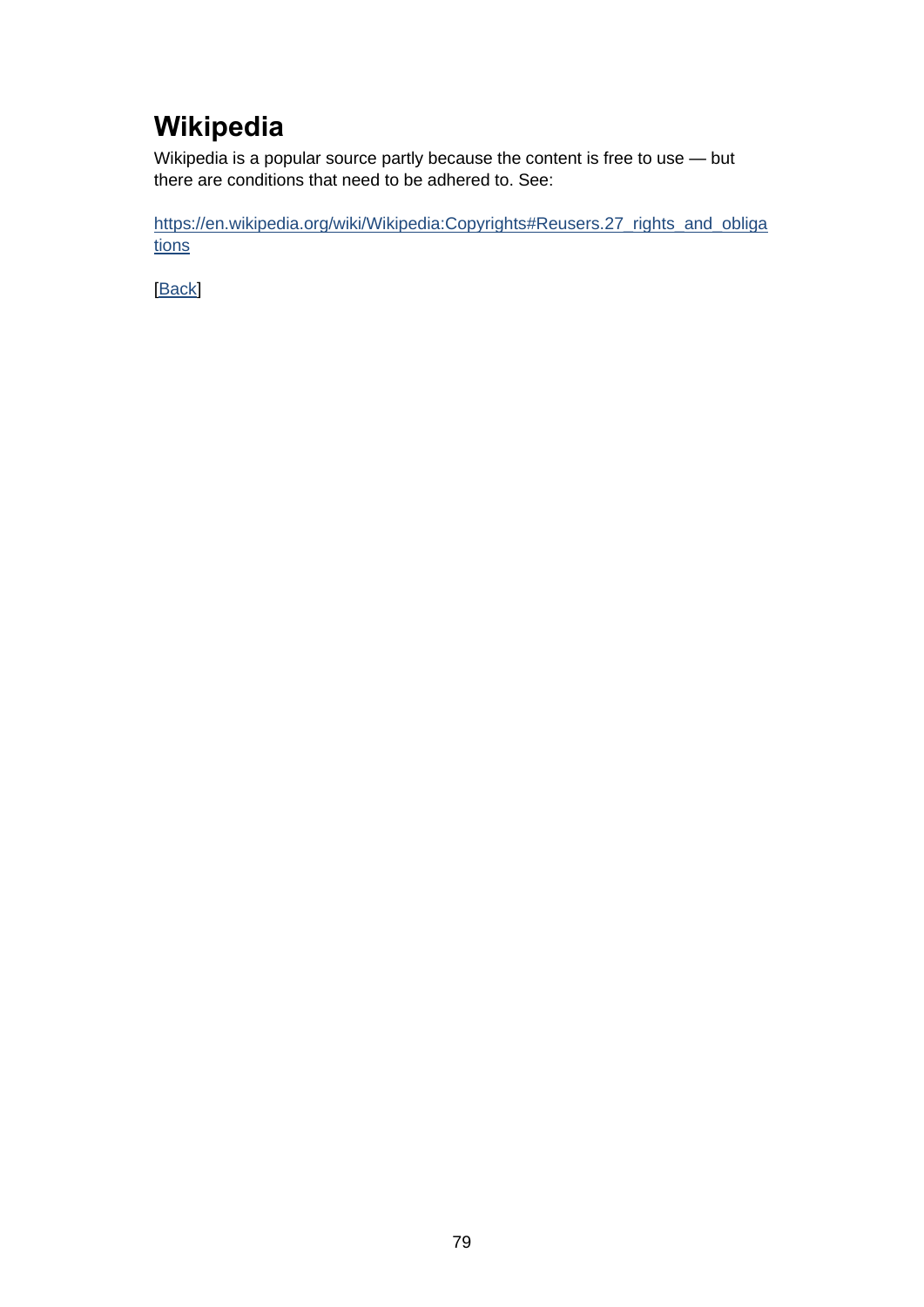## **Word — readability statistics**

Flesch readability statistics are based on the average sentence length, the number of difficult words, the number of passive sentences, and paragraph length.

You can take your checking a bit further with a little application that will tell you how readable your writing is. Go to File > Options > Proofing and make sure that the 'Show readability statistics' option is ticked.

| <b>Word Options</b>         |                                                                               |  |
|-----------------------------|-------------------------------------------------------------------------------|--|
| General                     | abc<br>Change how Word corrects and formats your text.                        |  |
| Display                     |                                                                               |  |
| Proofing                    | <b>AutoCorrect options</b>                                                    |  |
| Save                        | AutoCorrect Options<br>Change how Word corrects and formats text as you type: |  |
| Language                    | When correcting spelling in Microsoft Office programs                         |  |
| Ease of Access              | ☑ Ignore words in UPPERCASE                                                   |  |
| Advanced                    | $\vee$ Ignore words that contain numbers                                      |  |
| Customize Ribbon            | $\vee$ Ignore Internet and file addresses                                     |  |
| <b>Ouick Access Toolbar</b> | $\vee$ Flag repeated words                                                    |  |
| Add-ins                     | Enforce accented uppercase in French                                          |  |
| <b>Trust Center</b>         | $\Box$ Suggest from main dictionary only                                      |  |
|                             | <b>Custom Dictionaries</b>                                                    |  |
|                             | French modes:<br>Traditional and new spellings $\rightarrow$                  |  |
|                             | Tuteo verb forms only<br>Spanish modes:                                       |  |
|                             | When correcting spelling and grammar in Word                                  |  |
|                             | $\vee$ Check spelling as you type                                             |  |
|                             | $\vee$ Mark grammar errors as you type                                        |  |
|                             | $\sqrt{}$ Frequently confused words                                           |  |
|                             | $\Box$ Check grammar with spelling                                            |  |
|                             | $\overline{\cup}$ Show readability statistics                                 |  |
|                             |                                                                               |  |

Then the next time you run the spellchecker, a window like the following will appear: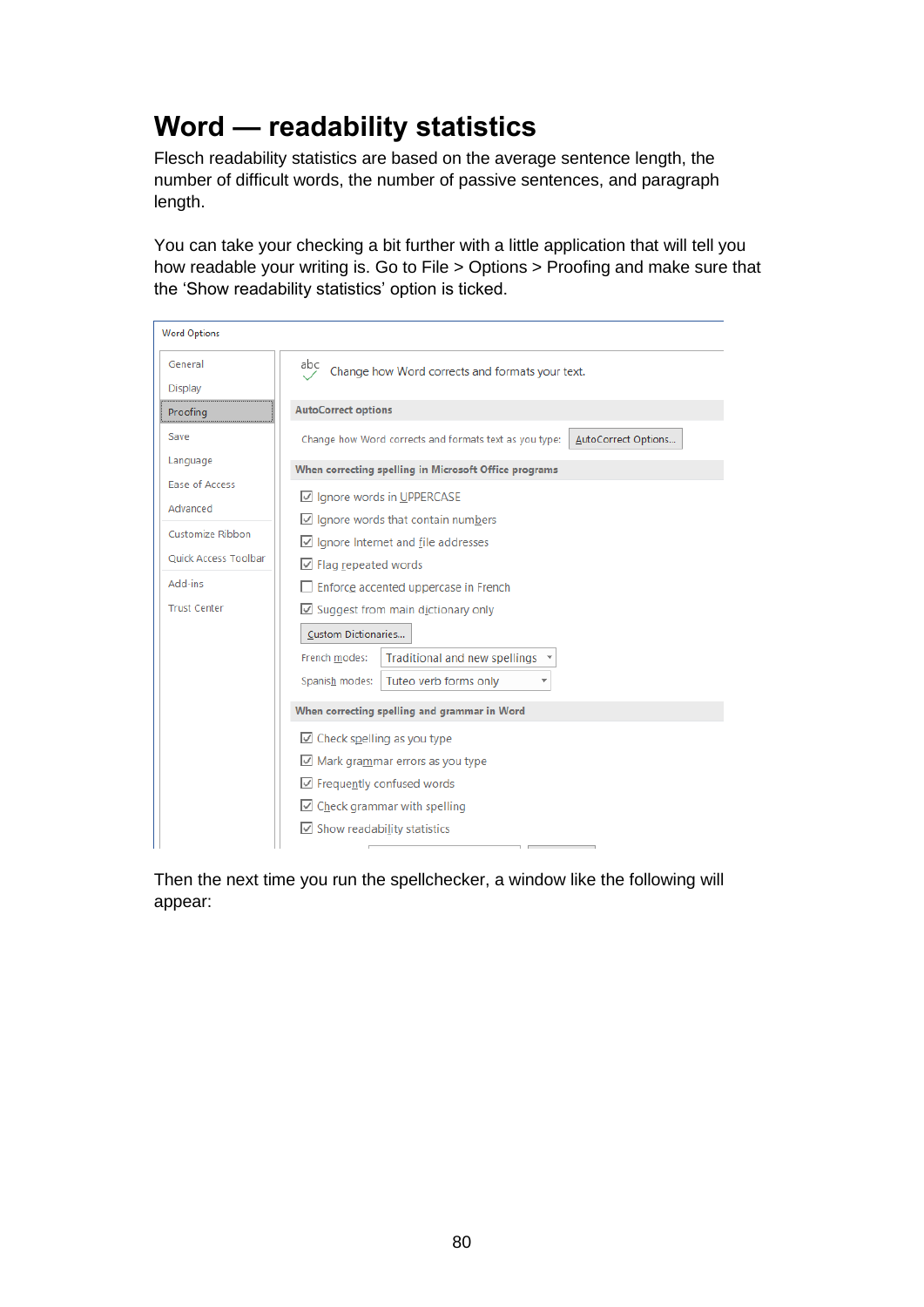| <b>Readability Statistics</b>     |             |
|-----------------------------------|-------------|
| Counts                            |             |
| Words                             | 60          |
| Characters                        | 315         |
| Paragraphs                        | 2           |
| <b>Sentences</b>                  | 3           |
| Averages                          |             |
| Sentences per Paragraph           | 1.5         |
| Words per Sentence                | 20.0        |
| <b>Characters per Word</b>        | 5.1         |
| <b>Readability</b>                |             |
| <b>Flesch Reading Ease</b>        | 52.5        |
| <b>Flesch-Kincaid Grade Level</b> | 10.8        |
| <b>Passive Sentences</b>          | 0.0%        |
|                                   | <del></del> |

You can ignore the Flesch-Kincaid Grade Level, which is based on the reading ages attained in US school grades. The important figure is above this. The higher the figure (it's a percentage), the better. You should be aiming for 40 and over for an audience of teachers, 50 and over for the general public, and 60 or over for learners. If your score is low, you can use the information under 'Averages' to improve it.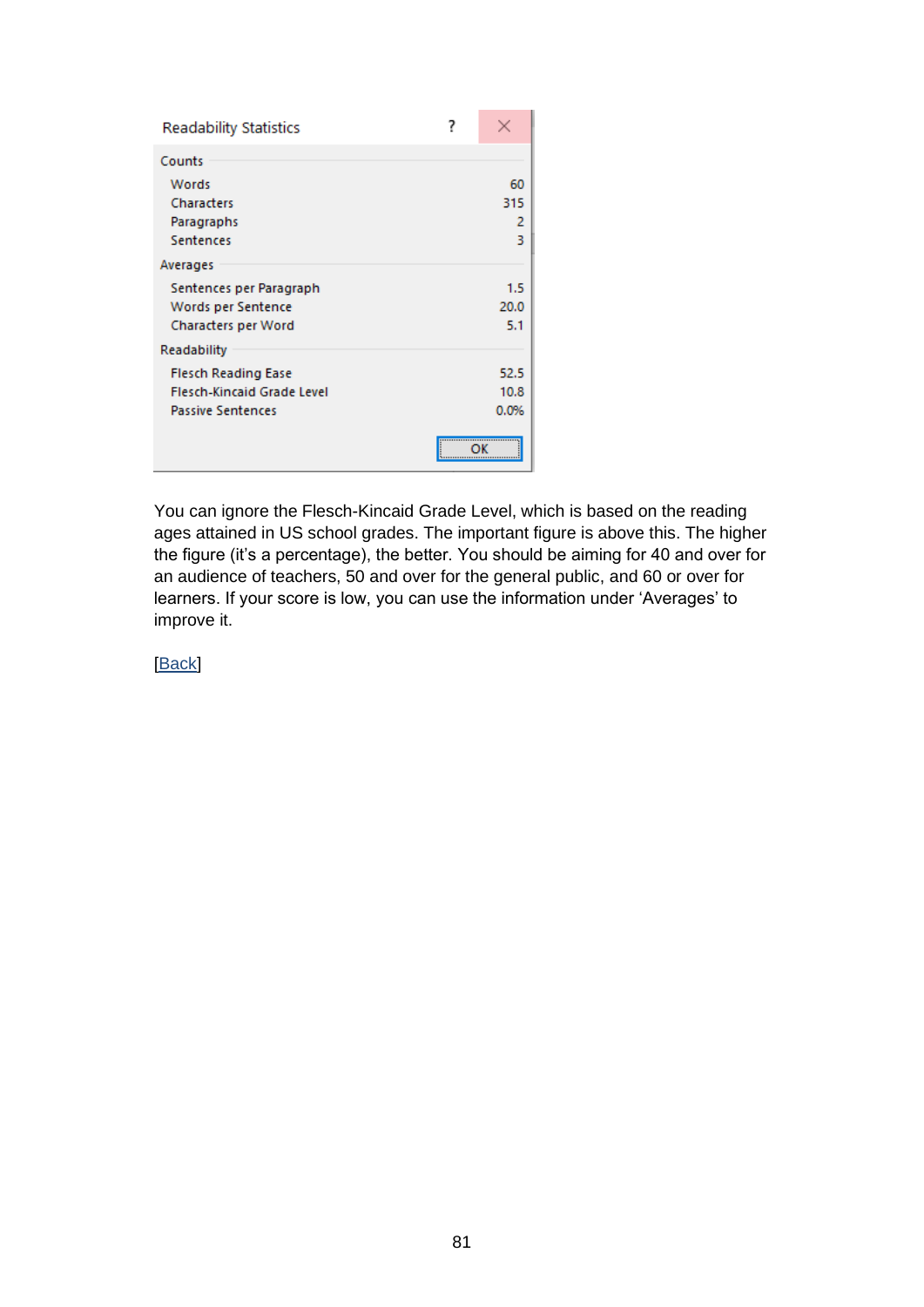## **Word — spellcheck**

Always use the spellchecker, though you'll have to decide whether the suggestion offered is indeed correct. Remember we use 'organise' not 'organize'. Before you use the spellchecker, please make sure that your document's language is set as UK English (go to File > Options > Language).

| <b>Word Options</b>         | 2                                                                                                                                                                | $\times$                 |
|-----------------------------|------------------------------------------------------------------------------------------------------------------------------------------------------------------|--------------------------|
| General                     | Set the Office Language Preferences.                                                                                                                             |                          |
| <b>Display</b>              |                                                                                                                                                                  |                          |
| Proofing                    | <b>Choose Editing Languages</b>                                                                                                                                  |                          |
| Save                        | Add languages to edit your documents. Editing languages set language-specific features, including spelling, grammar checking,<br>and sorting.                    | $\odot$                  |
| Language                    | <b>Keyboard Layout</b><br>Proofing (Spelling, Grammar)<br><b>Editing Language</b>                                                                                |                          |
| <b>Ease of Access</b>       | æ<br>Installed<br>English (United Kingdom) <default><br/>Enabled<br/>Remove</default>                                                                            |                          |
| Advanced                    | Set as Default                                                                                                                                                   |                          |
| Customize Ribbon            |                                                                                                                                                                  |                          |
| <b>Ouick Access Toolbar</b> | [Add additional editing languages]<br>Add<br>٠                                                                                                                   |                          |
| Add-ins                     | $\overline{\vee}$ Let me know when I should download additional proofing tools.                                                                                  |                          |
| <b>Trust Center</b>         | <b>Choose Display Language</b>                                                                                                                                   |                          |
|                             | Set the language priority order for display (Ribbon, buttons, tabs, and other controls) and Help. ®                                                              |                          |
|                             | Display Language<br><b>Help Language</b>                                                                                                                         |                          |
|                             | <b>Match Microsoft Windows <default></default></b><br>Match Display Language <default><br/>1.<br/>1.<br/><math display="inline">\Delta_{\rm{c}}</math></default> |                          |
|                             | English<br>2.<br>2.<br>English<br>$\overline{\phantom{a}}$                                                                                                       | $\overline{\phantom{a}}$ |
|                             | Set as Default<br>Set as Default                                                                                                                                 |                          |
|                             | © Get more display and Help languages from Office.com                                                                                                            |                          |

### **Caution!**

Word's checking tools cannot catch words that are spelled correctly but which don't make sense. 'Leaner' instead of 'learner' is a common slip that isn't detected by a spellcheck.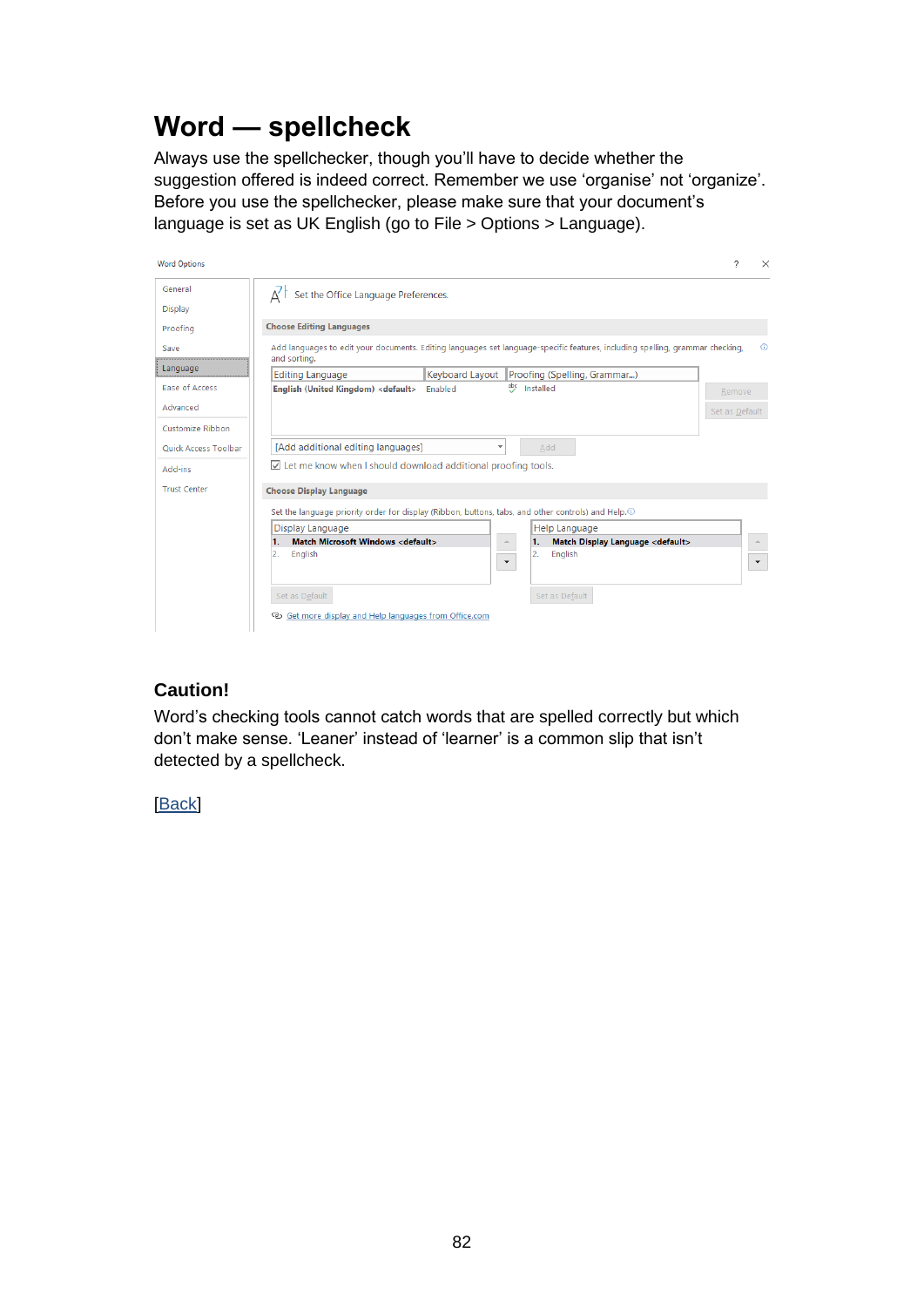### **Words we prefer to use**

### **How many words should I write?**

If there is one basic principle for writing clearly, it is this: **keep it short and simple**. This applies to words, sentences, paragraphs, chapters, and, especially, to documents. Say what you want to say in as few words as you can, then say no more — saying more tends to confuse the issue.

### **What's a good word to use?**

This is a difficult question to answer in detail. We can't give you a list of words to choose from and say 'don't use any others', because the words you use will depend on your subject matter, and how comprehensibly you are using them depends on their context. In general, though, good words are plain, simple and easy to understand.

You have a degree of freedom to choose whether to use only short words or mainly short words but a few big ones, depending on your audience. If you're writing for candidates with learning difficulties, for instance, the words (and sentences, and paragraphs) you use must be easy to read. If you're writing for teachers and lecturers, you can use more complex constructions. The important thing is to be as direct and unambiguous as possible. Everyone would rather have a simple text to read than a difficult one.

### **What's a bad word?**

Any word is bad if people aren't going to understand what you're trying to say with it. There is, for instance, little point in using a word like 'architectonic' in a piece of writing, because no-one reading it will know what you mean. Similarly, it's all very well knowing what 'lugubrious' means, but are you using it just to show off? Why not use 'sad' or 'mournful' instead?

Try to avoid using big words derived from Latin (words ending in '-tion', '-ment' or '-ise' for instance) if you can think of a simpler way of saying what you want to say. So, if you can say 'help' instead of 'contribution'; or 'carry out' rather than 'implement', do so.

A guideline: the more syllables there are in a word, the more reluctant you should be to use it.

### **Words to think twice about before using**

Many newspapers and publishers have 'hate lists' of words which are so overused that they would appear in every single story unless the paper took drastic action to prevent it. A paper will ban these words from ever appearing in print. Read *The Sunday Times* and see if you can spot an occurrence of the words 'major' or 'current'. There should be very few in this paper. 'Very' can also be used unnecessarily.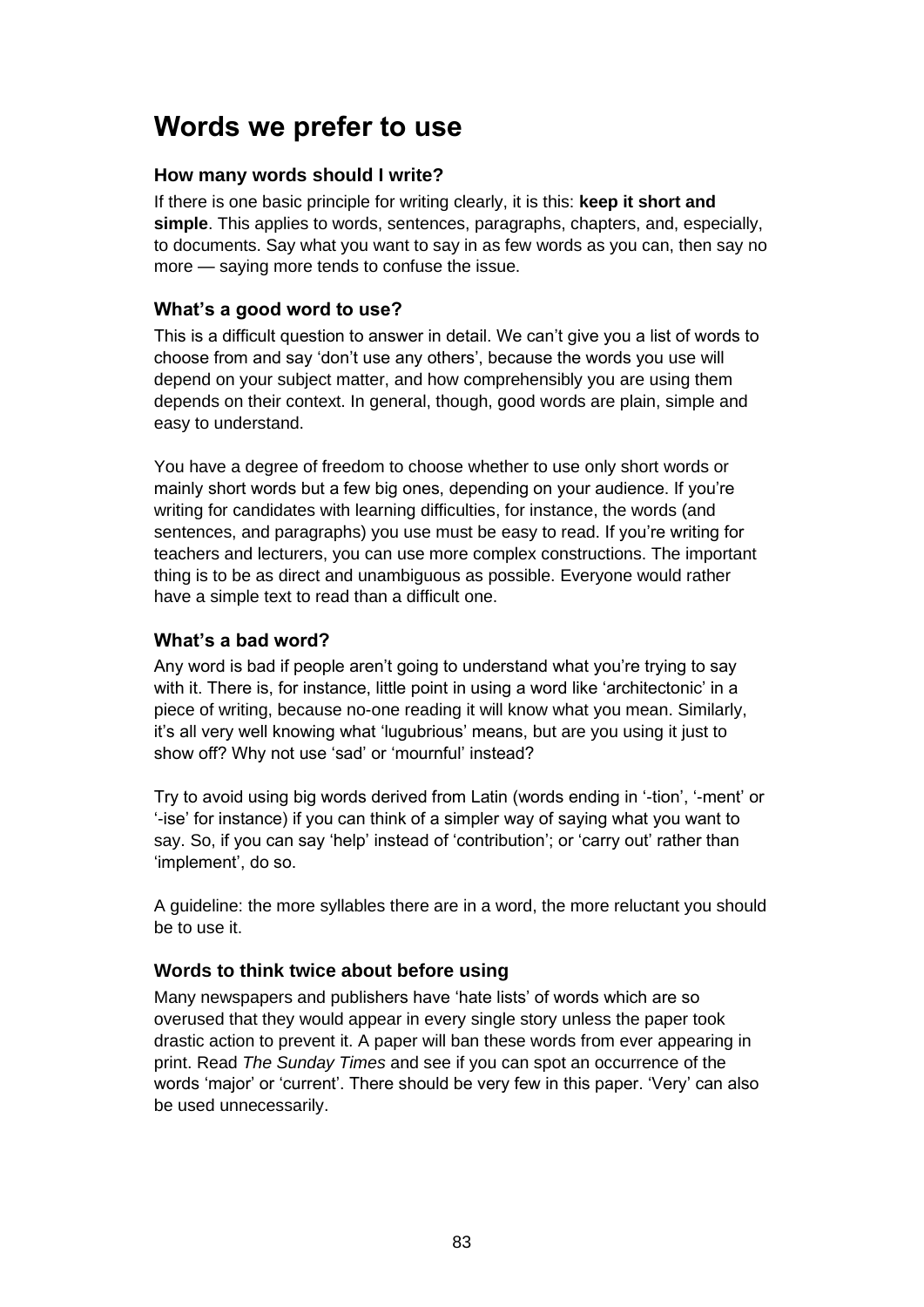We are not banning the words in this list. We are saying please try not to use them as they are a) hugely overused, and b) often a sign of sloppy thinking or writing.

**a number of**: This is a vague, woolly, and bureaucratic phrase. Don't use it say 'some' instead. If you absolutely must use it, remember that it takes a plural verb, not a singular — 'a number of people are concerned' not 'a number of people is concerned'.

'Candidates will already have developed a number of **some** of the skills, behaviours and knowledge.'

**appropriate**: This word often means nothing, as in the phrase 'SQA staff will give the appropriate advice and guidance'. If you say we will give people 'appropriate advice', does this mean that they sometimes get inappropriate advice from us, or that they think they might? Instead of using the word, either say what the appropriate advice might be, or miss out the word altogether.

**articulate**: This really means 'to say', but is sometimes used to mean 'to lead on to', or 'to progress'. Please use the simpler alternatives.

**associated**: should never be used as an adjective. The phrase 'this performance criterion and its associated evidence requirements', for instance, is confusing because you wonder which evidence requirements for the performance criterion are the associated ones, and which are not.

**at this point in time** and its cousin **at this moment in time** raise most people's hackles. Don't use them.

**implementation**: We use this word to mean 'setting up' qualifications so that they can be delivered or 'putting them into practice' so that candidates can take them. Don't use 'implementation' to mean teaching, training or assessment.

**in relation to**: This crops up all the time in phrases like 'SQA's policy in relation to …'. You should always be able to replace it with 'on' or 'about', or to miss it out altogether.

'Self-awareness in relation to of relationships…'

**indicate**: can sometimes be replaced by 'show'.

**inform**: can almost always be replaced by 'tell'.

**particular** and **specific**: These are very widely used, but very rarely mean anything. If you feel a temptation to use either of them, read your sentence over and ask yourself what 'particular' means in 'the particular candidate'. Usually you will be able to dispense with it altogether. The same goes for 'specific'. This may seem like quibbling, but, as we've said before, using words which add nothing to the meaning of a phrase makes that phrase harder to understand.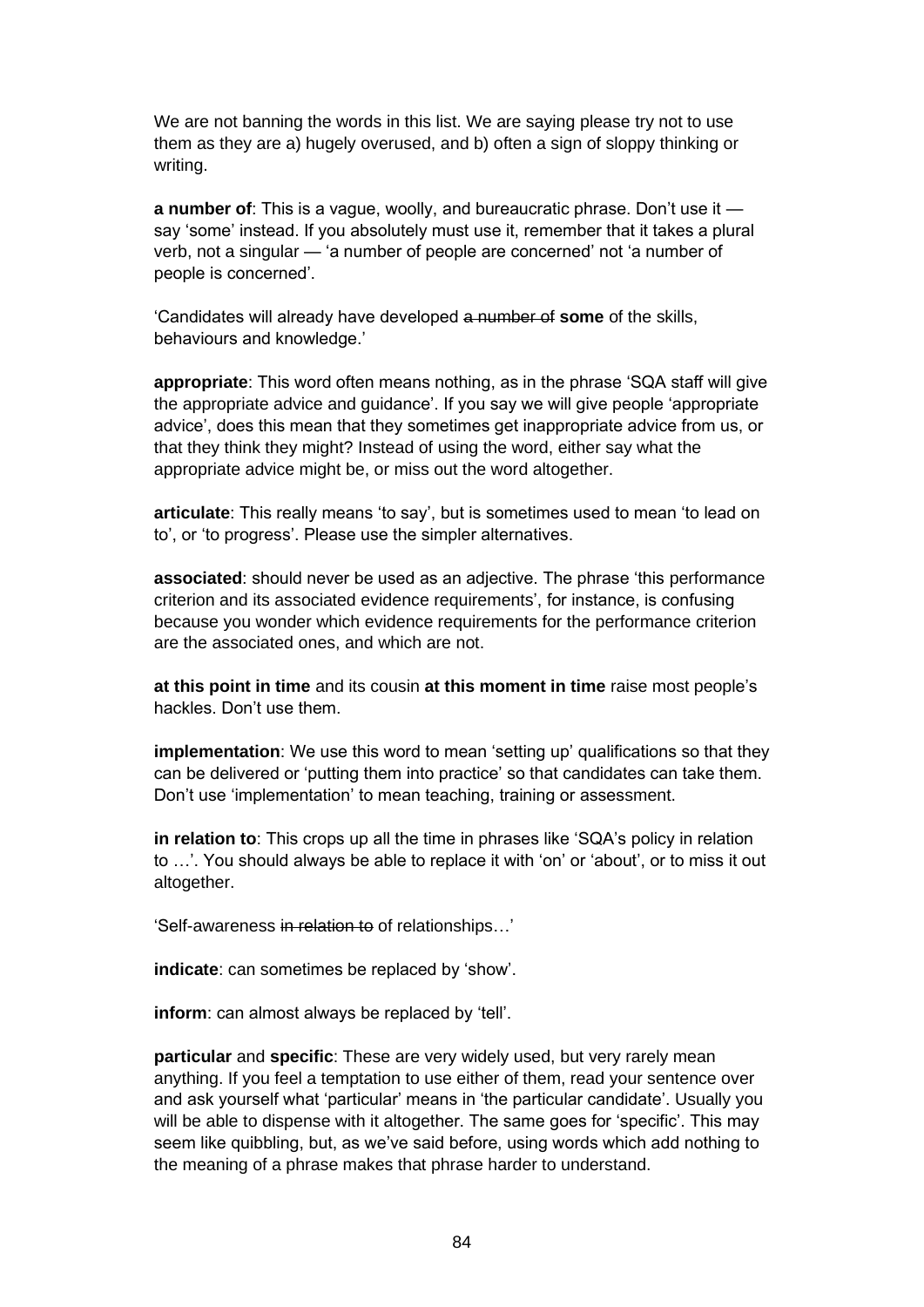**relevant**: One of the most overused words in our vocabulary. In a phrase like 'after consultation with relevant staff', what meaning does the word add? Do people regularly consult with irrelevant staff?

#### **with reference to**: can be replaced with 'about'

within: means 'inside'. Don't use 'within' if you mean 'in'. You almost always mean 'in'. There is no meaningful sense in which anything can be 'within' a qualification, or 'within' a context. You can, though, be within a building, and things can happen within an organisation (if they happen exclusively inside it).

### **General 'think twice' list**

This think twice list applies more generally than to our publications. It's based on Plain English Campaign guidelines for, well, plain English.

| Try not to write:         | Instead, write:                                 |
|---------------------------|-------------------------------------------------|
| additional                | more                                            |
| as indicated above        | as we've already said, or see the section<br>on |
| as itemised below         | here is a list                                  |
| as mentioned previously   | as we've already said                           |
| as regards/with regard to | about                                           |
| assist                    | help                                            |
| by means of               | by                                              |
| capability                | ability                                         |
| consequently              | then                                            |
| consist of                | be made up of                                   |
| constitutes               | is, makes, builds up to                         |
| effect (as verb)          | make, do                                        |
| facilitate                | help                                            |
| for the purposes of       | for                                             |
| function                  | role, work, job                                 |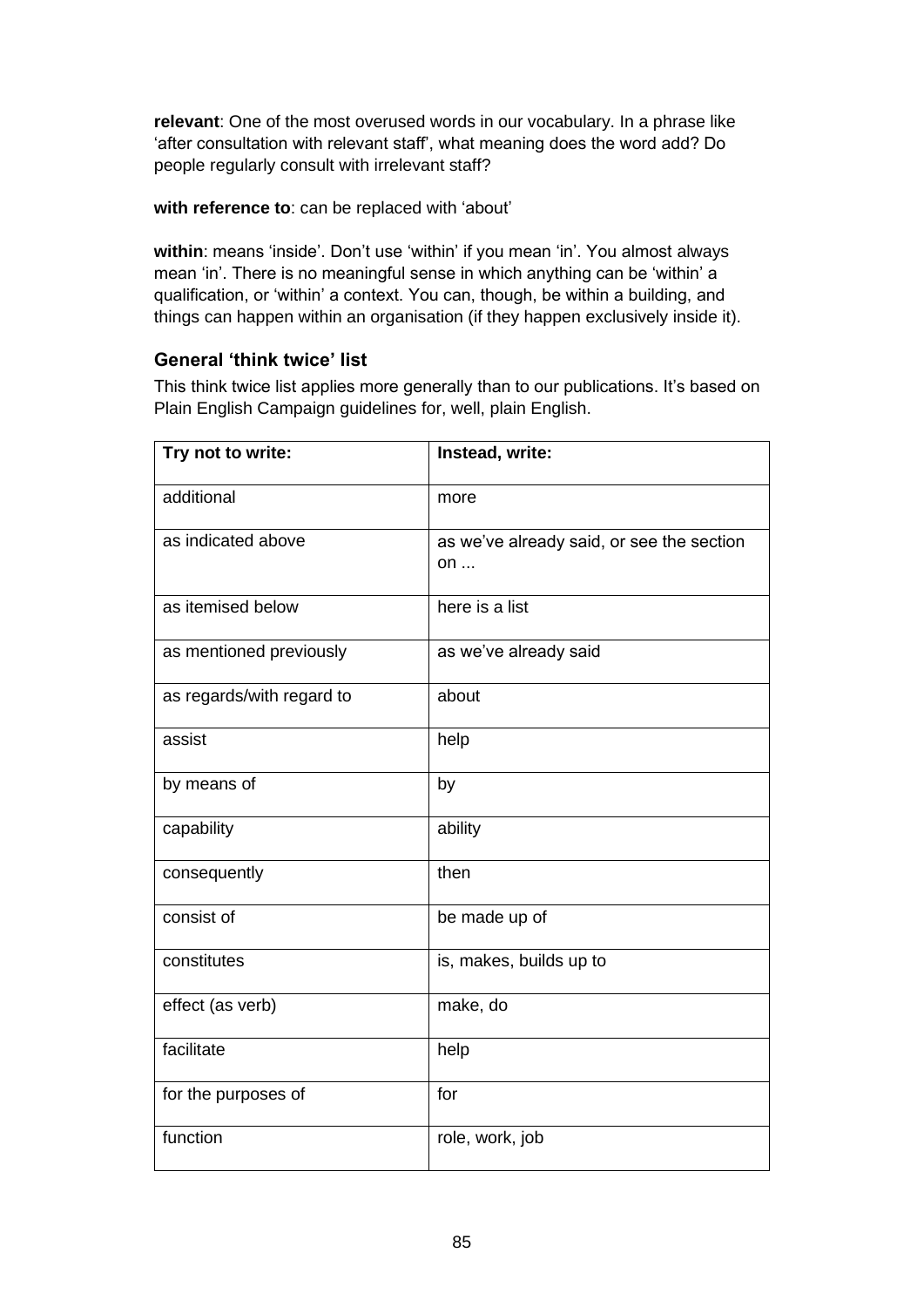| further                           | more                       |
|-----------------------------------|----------------------------|
| have responsibility for           | be in charge of, deal with |
| in accordance with                | under, following           |
| in addition                       | also, as well              |
| in conjunction with               | with                       |
| in order to                       | to                         |
| in relation to                    | about, of                  |
| legislation                       | law, laws                  |
| necessitate                       | cause                      |
| obtain                            | get                        |
| prior to                          | before                     |
| proficiency                       | skill                      |
| regarding                         | about, on, to, of          |
| relating to                       | about, on, to, of          |
| require to                        | need to, have to           |
| sufficient                        | enough                     |
| terminate                         | end, stop, finish          |
| therefore                         | <b>SO</b>                  |
| undertake                         | do, try for                |
| until such time as                | until                      |
| utilise                           | use                        |
| with reference to                 | about                      |
| within (unless you mean 'inside') | in                         |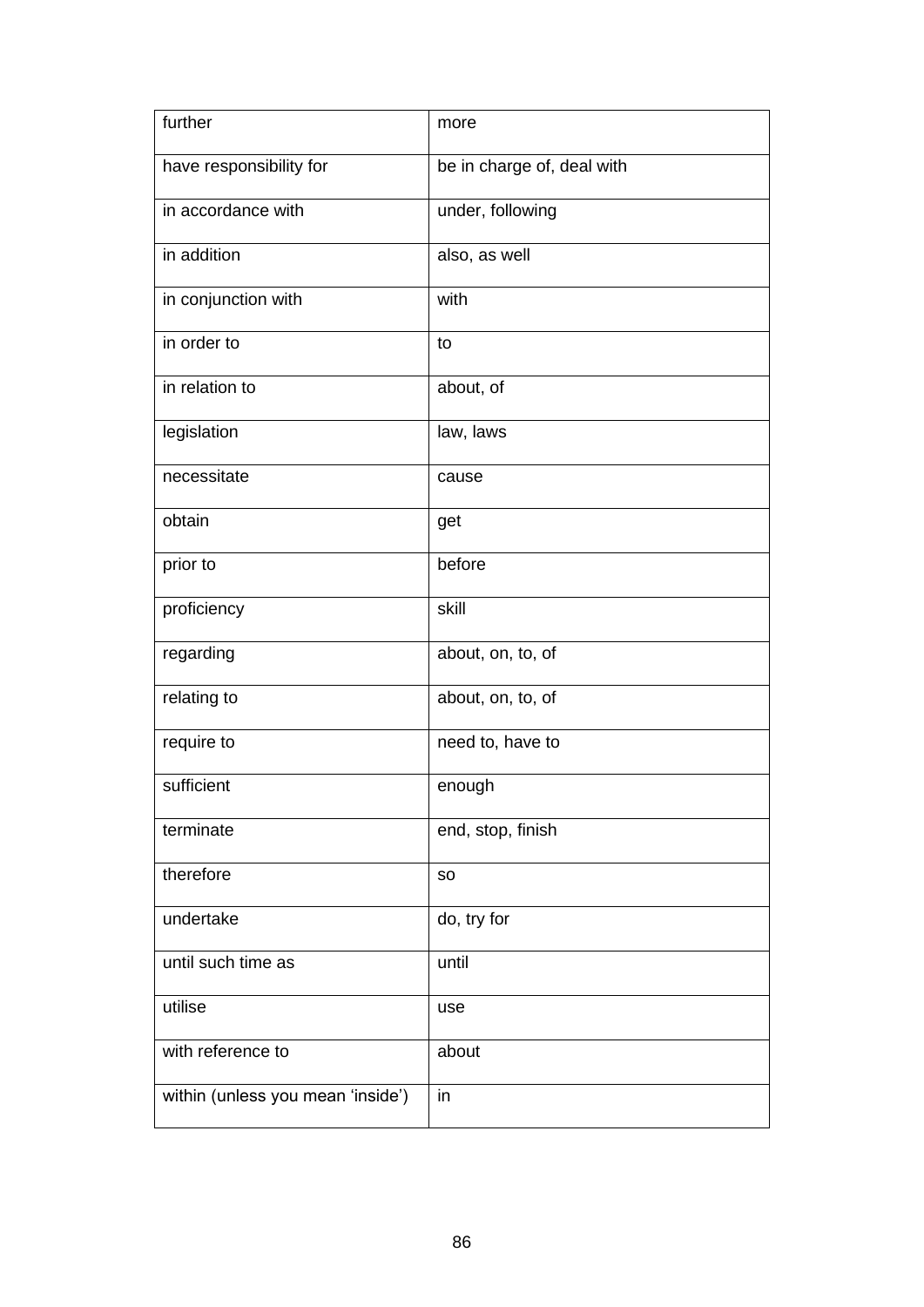Going forward, we need to address the issue of clichés. Its literally not rocket science but a little thinking outside of the box will address the issue.

Every underlined term in the previous paragraph has been nominated as a 'mostannoying cliché'. It is best not to use them because tired terms switch off attention — which leads to readers missing your message.

[Plain English Campaign —](http://www.plainenglish.co.uk/campaigning/examples/cliches.html) Clichés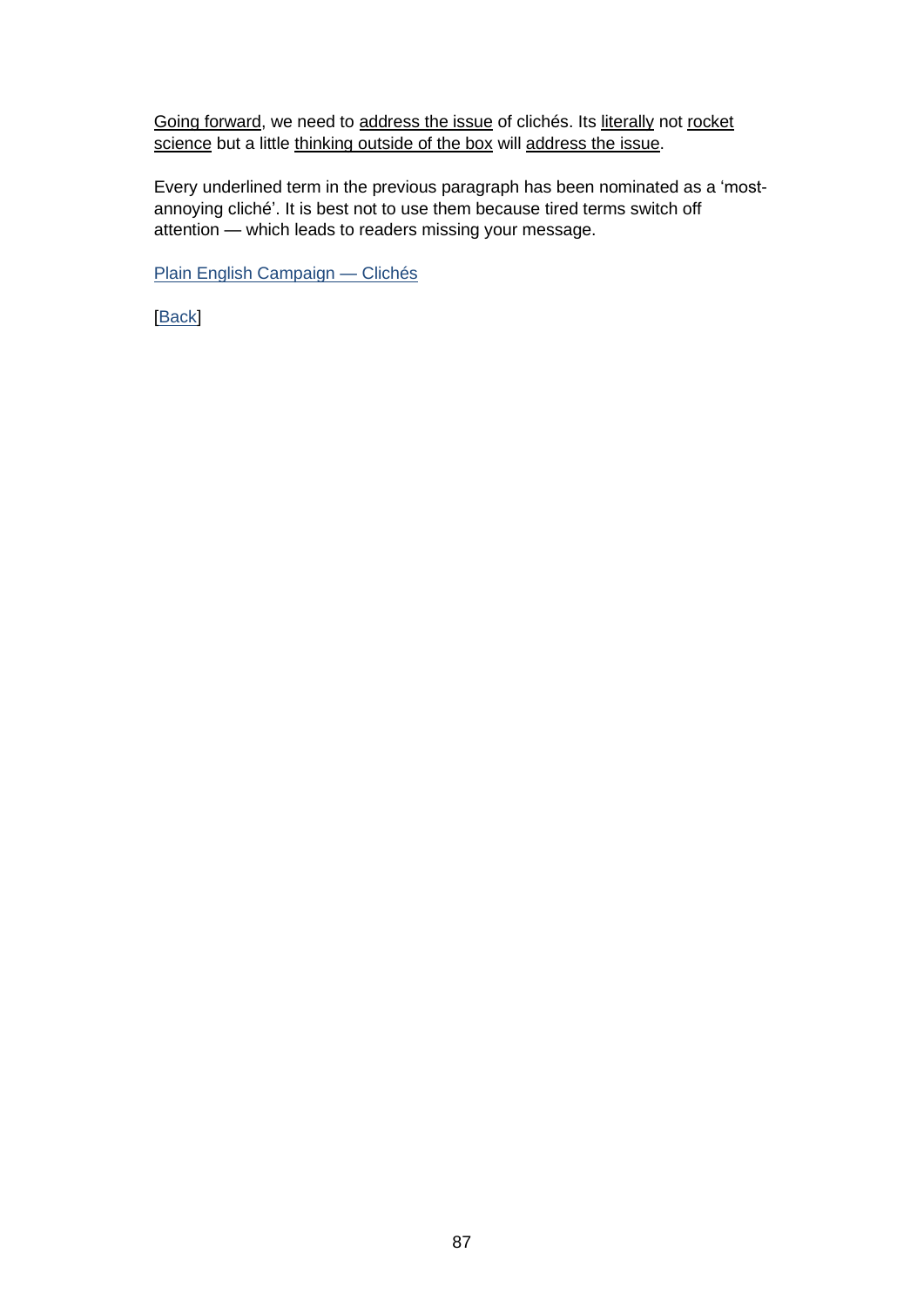# **Writing about people**

When you're speaking about people other than your readers (whom you should always address as 'you'), speak about them in the plural. This will apply, for instance, when you're speaking about candidates in a guide for teachers and lecturers.

There are two reasons for this. If you speak about them in the singular, you will find yourself using phrases like 'the candidate can progress to other qualifications', which is objective and depersonalised, and makes the candidate sound like a thing rather than a person. Also, you will get into trouble when you're using pronouns and find that you are having to say 'he or she' all the time. Using the plural gets around this because you can use the neutral 'they'.

#### **Do say …**

'**Candidates** will carry out a practical exercise to show **they** can accurately complete the registration procedures for six bookings.'

#### **Don't say …**

'Each **candidate** will carry out a practical exercise to show **he/she** can accurately complete the registration procedures for six bookings.'

Note: it's not wrong to use 'they' for a single person (for example to say 'if a candidate is ill, they might be eligible for special consideration') and it allows us to use language that is gender neutral.